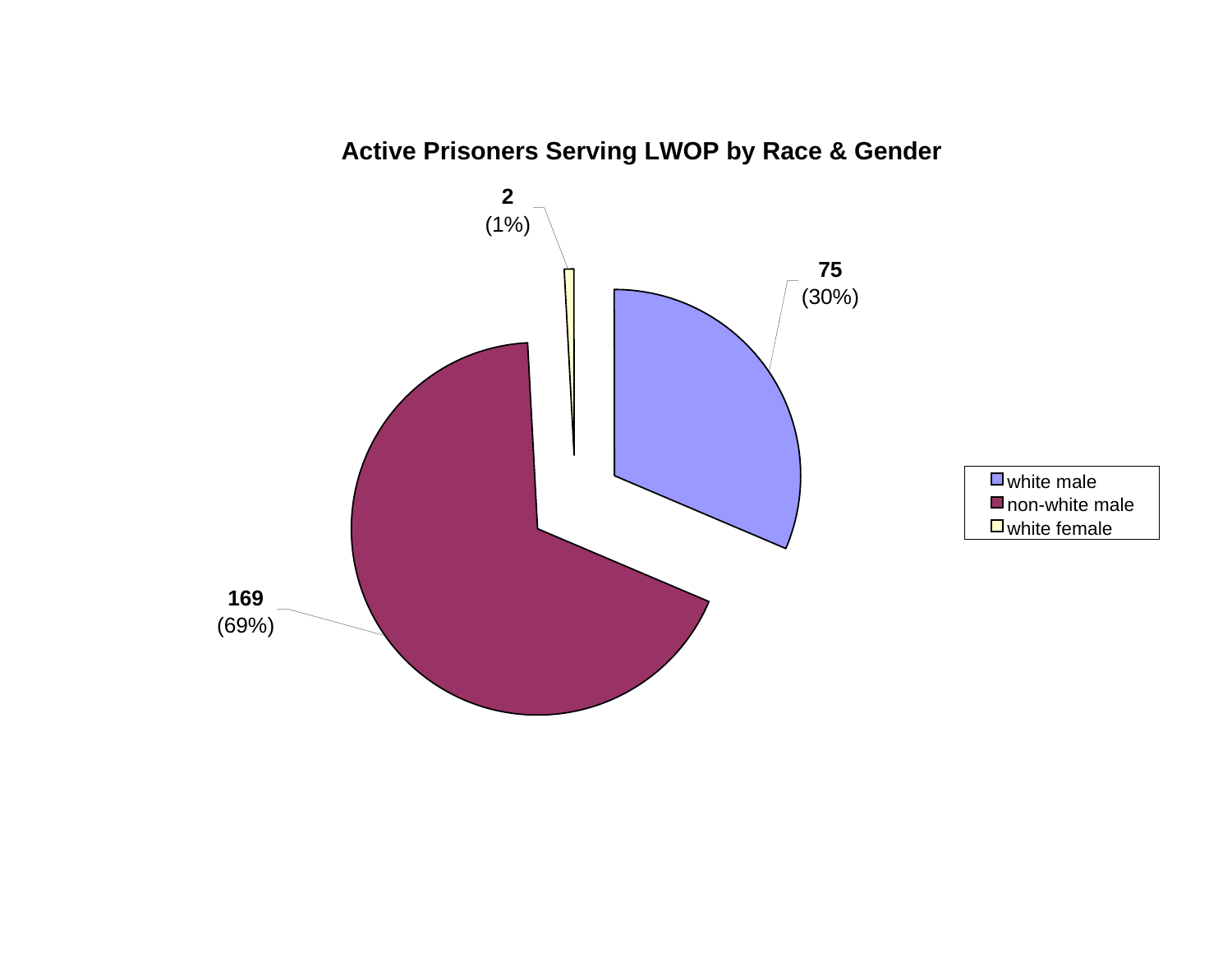

# **Prior Incarcerations for Inmates Serving Life Without Parole**

**Priors**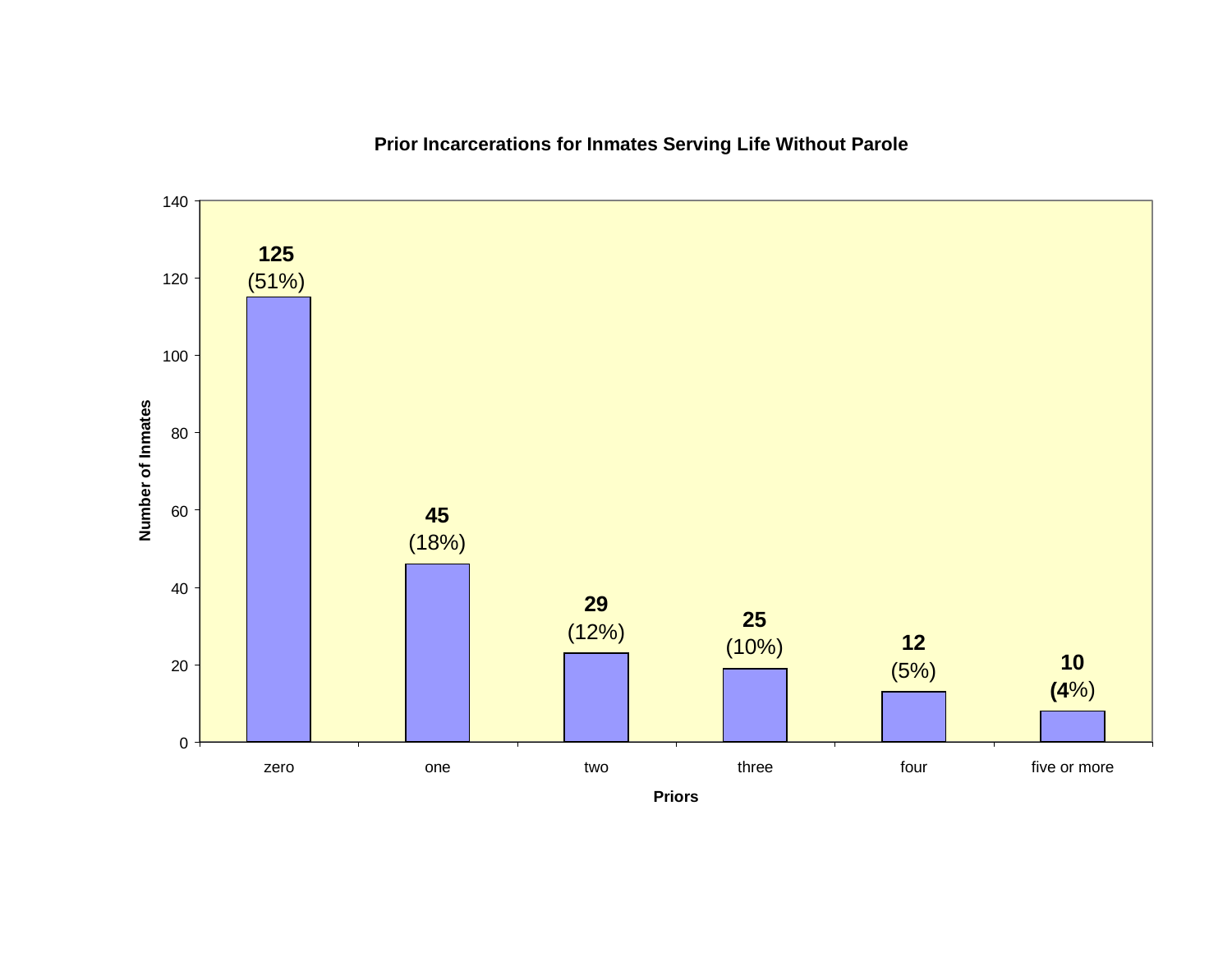# **Active Inmates Serving LWOP by Crime Type**

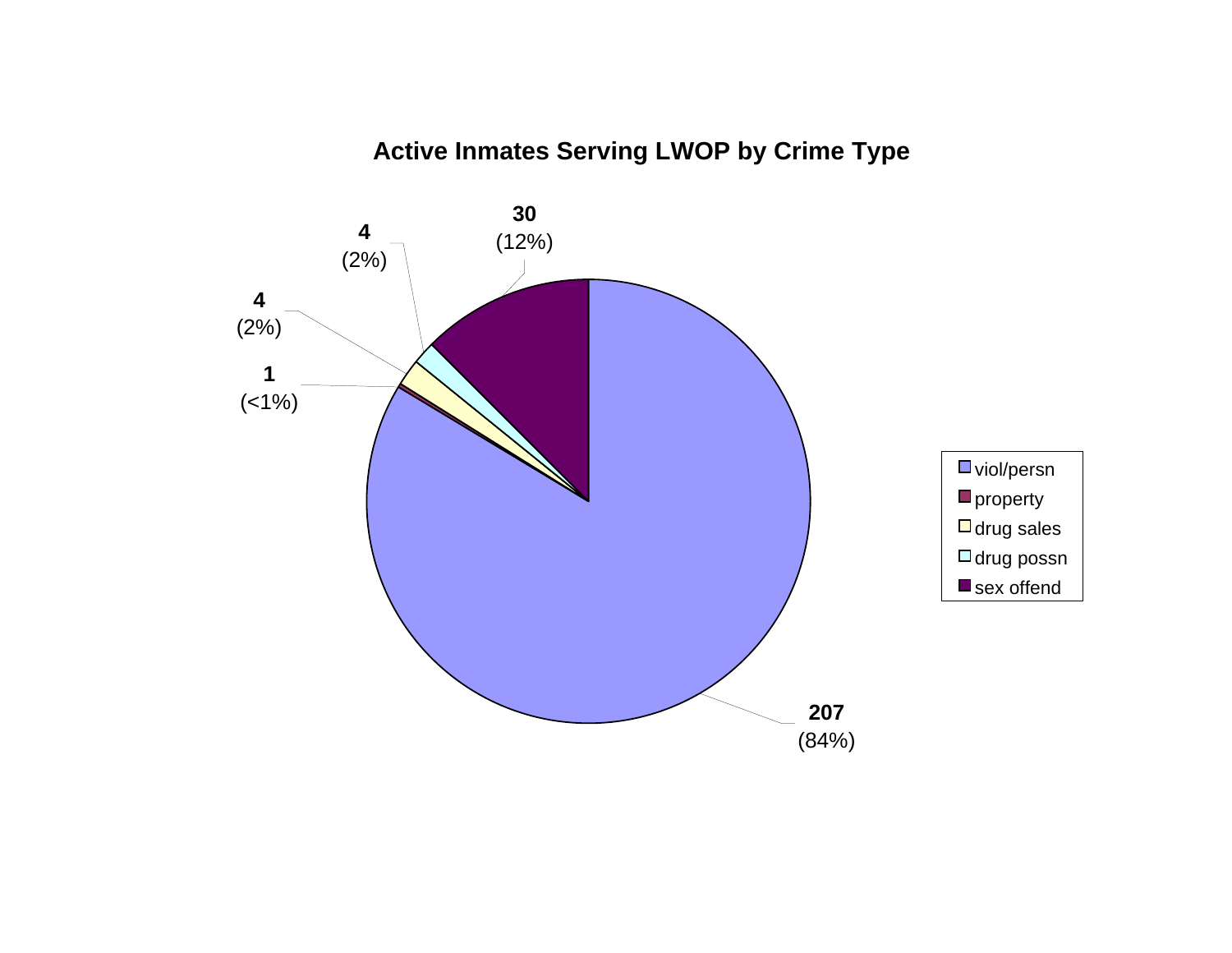Georgia Department of Corrections Page 1 Run 07/26/01 Office of Planning and Analysis

#### Inmate statistical profile

TABLE OF CONTENTS FOR ACTIVE PRISONERS EXCLUDING JAIL

Title PAGE ----- ---- RACE AND SEX............................ 2 Culture Fair IQ Scores.................. 3 Self-Rpt Socioeconomic Class............ 4 Self-Rpt Environment To Age 16.......... 5 Self-Rpt Education Level................ 6 Functional Reading Level (WRAT Scores).. 7 Functional Math Level (WRAT Scores)..... 8 Functional Spelling Level (WRAT Scores). 9 Self-Rpt Guardian Status To Age 16......10 Self-Rpt Employment Status Before Prison11 Self-Rpt Marital Status At Admission....12 Self-Rpt Number Of Children At Admission13 Self-Rpt Religious Affiliation..........14 Self-Rpt Family Behavior Patterns \*.....15 Inmate Diagnostic Behavior Problem \*....16 Physical Profile (General Condition)....17 Security Status...........................18 Number Of Sentences.....................19 Number Of Disciplinaries................20 Number Of Escapes........................21 Number Of Prior Georgia Incarcerations \*22 Number Of Transfers.....................23 County Of Conviction....................24 Circ Of Conviction......................27 Home County.............................29 Prison Sentence In Years.................32 Probation To Follow Prison..............33Admission Type............................34 Release Type..............................35 Inst By Group..............................36 Institution.............................37 Misdemeanors And Felonies...............38 Crimes By Group.............................39 Most Serious Offense....................40 Most Serious Crime Type.................41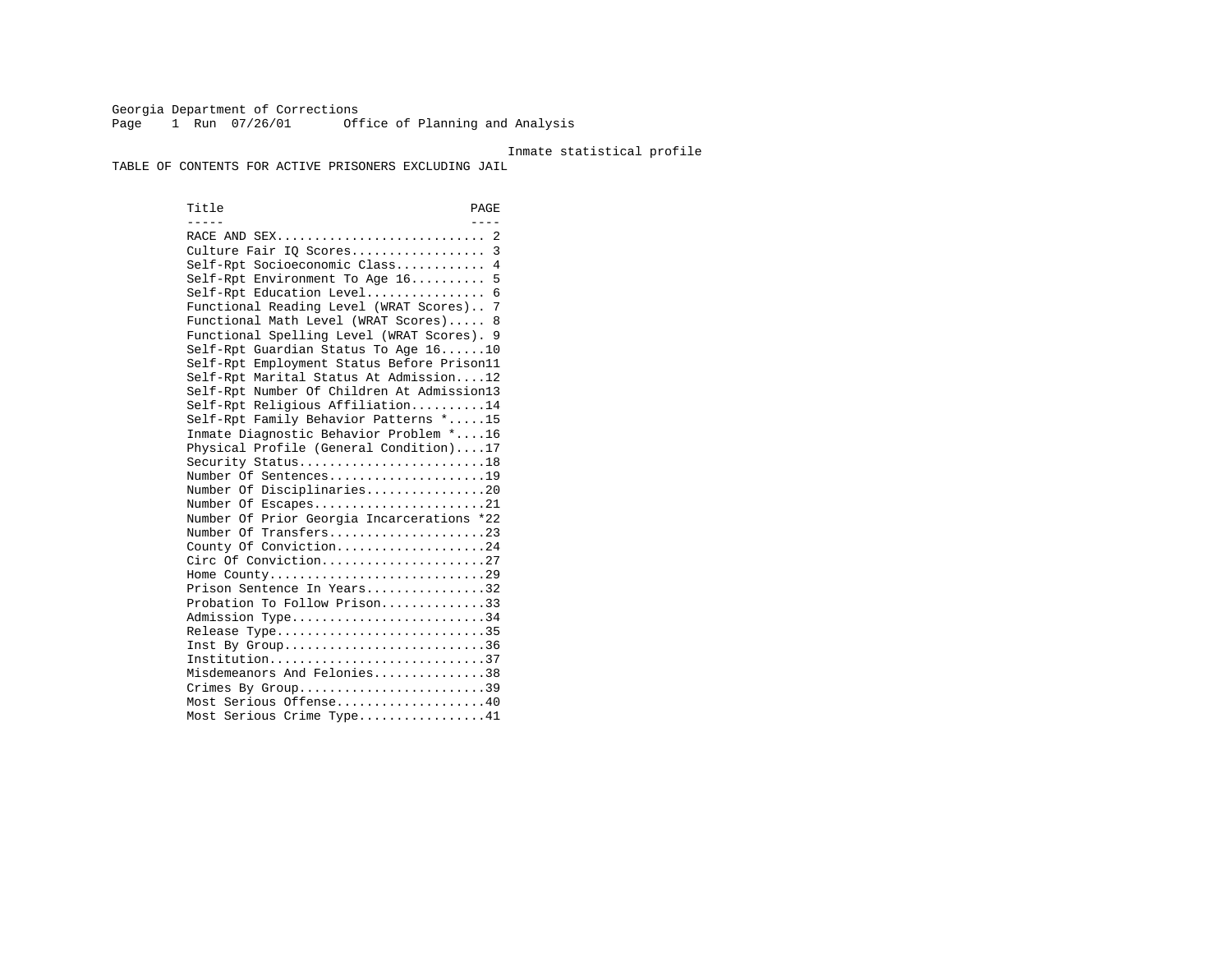Georgia Department of Corrections Page 2 Run 07/26/01 Office of Planning and Analysis

#### Inmate statistical profile

Sample: ACTIVE PRISONERS EXCLUDING JAIL **Requestor:** Statistics Active inmates 07/26/2001

RACE AND SEX by current age & sex

|                                                                  |                                                      |                                                               | M E N                                                         |                                                           |                                                  |                                                                              |                                                                           | <b>WOMEN</b>                                   |                                                                     |                                                       |                                                                      |
|------------------------------------------------------------------|------------------------------------------------------|---------------------------------------------------------------|---------------------------------------------------------------|-----------------------------------------------------------|--------------------------------------------------|------------------------------------------------------------------------------|---------------------------------------------------------------------------|------------------------------------------------|---------------------------------------------------------------------|-------------------------------------------------------|----------------------------------------------------------------------|
| RACE AND SEX                                                     | Age<br>$ 00-21 $                                     | Age<br>$ 22-39 $                                              | Age<br>$8 40-54$                                              | Age<br>$8 55-99$                                          | Men<br>% Total                                   | Age<br>$8   00 - 21$                                                         | Age<br>$ 22-39 $                                                          | Age<br>$ 40-54 $                               | Age<br>$8 55-99$                                                    | Women<br>% Total                                      | Grand<br>% Total %                                                   |
| WHITE MALE<br>NON WHITE MALE<br>WHITE FEMALE<br>NON WHITE FEMALE | $\Omega$<br>$\mathbf 0$<br>3 100<br>0<br>0<br>0<br>0 | 41<br>29<br>71<br>101<br>0<br>0<br>$\mathbf 0$<br>$\mathbf 0$ | 27<br>32<br>57<br>68<br>$\mathbf 0$<br>0<br>$\mathbf{0}$<br>0 | 47<br>8<br>53<br>$\mathbf 0$<br>$\overline{0}$<br>0<br> 0 | 75<br>31<br>169<br>69<br>$\Omega$<br>0<br>0<br>0 | $\mathbf 0$<br>0<br>$\mathbf 0$<br>0<br>$\mathbf 0$<br>0<br>0<br>$\mathbf 0$ | $\Omega$<br>0<br>$\mathbf 0$<br>$\mathbf 0$<br>2 100<br>$\mathbf{0}$<br>0 | 0<br>$\mathbf 0$<br>$\mathbf 0$<br>0<br>0<br>0 | $\mathbf 0$<br>$\overline{0}$<br>0<br>$\mathbf 0$<br>$\overline{0}$ | 0<br>0<br>$\Omega$<br>0<br>2 100<br>$\mathbf{0}$<br>0 | 75<br>30<br>169<br>69<br>$\overline{a}$<br>-1<br>$\overline{0}$<br>0 |
| Total reported                                                   | 3 100                                                | 142<br>100                                                    | 84 100                                                        | 15 100                                                    | 244 100                                          | $\mathbf 0$<br>0                                                             | 2 100                                                                     | $\mathbf{0}$<br>$\Omega$                       | $\Omega$<br>0 <sup>1</sup>                                          | 2 100                                                 | 246 100                                                              |
| Percent reported                                                 | 100.0                                                | 100.0                                                         | 100.0                                                         | 100.0                                                     | 100.0                                            | $\cdot$ 0                                                                    | 100.0                                                                     | $\cdot$ 0                                      | .0 <sup>1</sup>                                                     | 100.0                                                 | 100.0                                                                |
| NOT REPORTED                                                     | 0                                                    | 0                                                             | $\mathbf 0$                                                   | $\mathbf 0$                                               | 0                                                | $\mathbf 0$                                                                  | $\Omega$                                                                  | 0                                              | $\Omega$                                                            | $\Omega$                                              | $\mathbf 0$                                                          |
| Total                                                            | 3                                                    | 142                                                           | 84                                                            | 15                                                        | 244                                              | $\Omega$                                                                     | 2                                                                         | 0                                              | $\Omega$                                                            | 2                                                     | 246                                                                  |
| AVERAGE AGE                                                      | 19.67                                                | 30.69                                                         | 45.75                                                         | 61.33                                                     | 37.62                                            | .00                                                                          | 31.00                                                                     | .00                                            | .00                                                                 | 31.00                                                 | 37.57                                                                |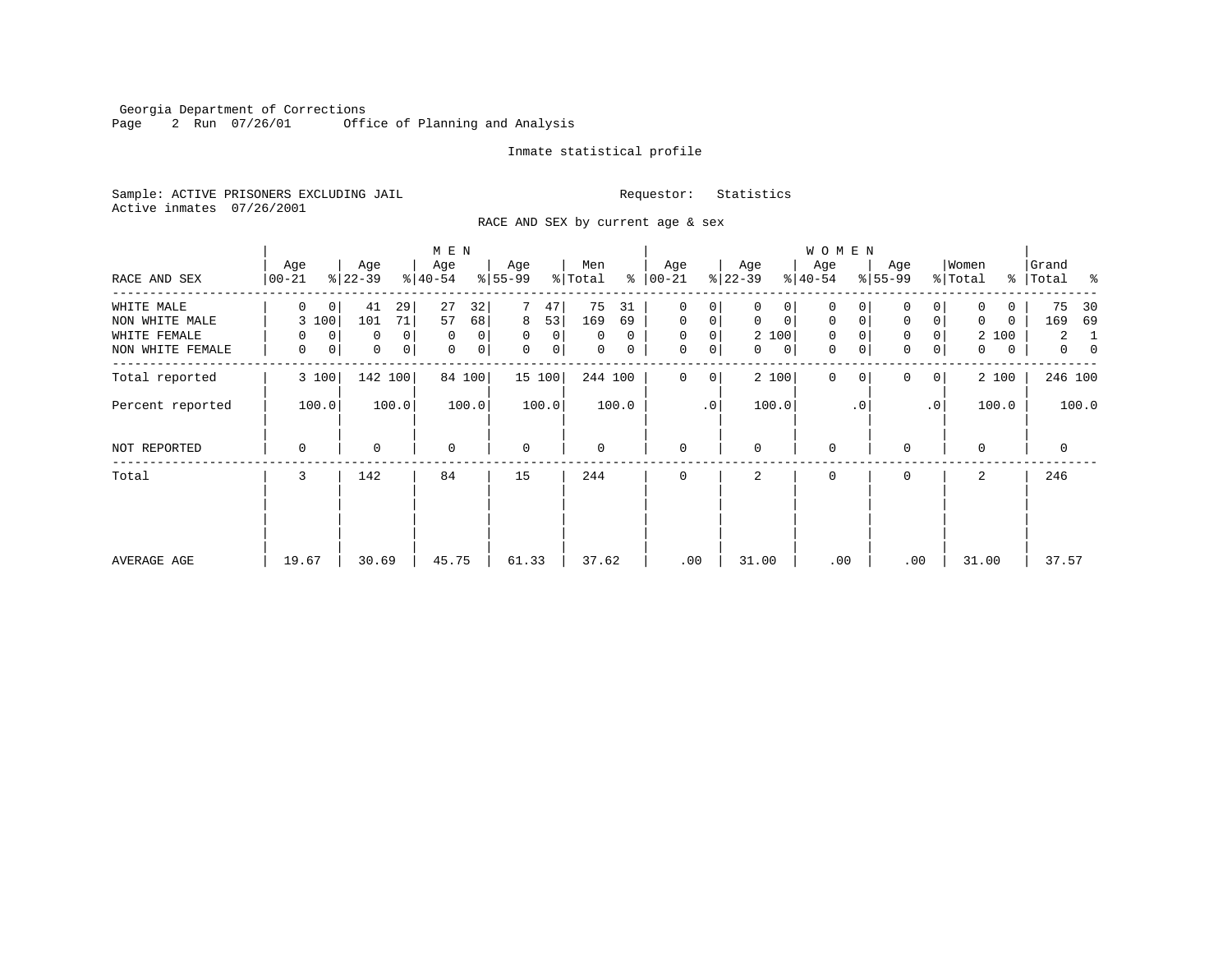### Georgia Department of Corrections Page 3 Run 07/26/01 Office of Planning and Analysis

#### Inmate statistical profile

Sample: ACTIVE PRISONERS EXCLUDING JAIL **Requestor:** Statistics Active inmates 07/26/2001

Culture Fair IQ Scores by current age & sex

|                           |                  |                                  | M E N                |                         |                      |                                     |                            | <b>WOMEN</b>     |                                        |                        |                                   |
|---------------------------|------------------|----------------------------------|----------------------|-------------------------|----------------------|-------------------------------------|----------------------------|------------------|----------------------------------------|------------------------|-----------------------------------|
| IQ Score                  | Age<br>$00 - 21$ | Age<br>$ 22-39 $                 | Age<br>$ 40-54 $     | Age<br>$8 55-99$        | Men<br>% Total<br>နွ | Age<br>$ 00 - 21 $                  | Age<br>$ 22-39$            | Age<br>$8 40-54$ | Age<br>$8 55-99$                       | Women<br>% Total       | Grand<br>ာ အေ<br>%   Total        |
| LESS THAN 70<br>70 AND UP | 0<br>0<br>2 100  | 5<br>4 <sup>1</sup><br>128<br>96 | 10<br>14<br>86<br>64 | $\Omega$<br>0<br>13 100 | 15<br>207<br>93      | 0<br>0<br>$\mathsf{O}\xspace$<br> 0 | $\mathbf{0}$<br>0<br>2 100 | 0<br>0<br>0<br>0 | $\overline{0}$<br>$\Omega$<br> 0 <br>0 | $\Omega$<br>0<br>2 100 | 15<br>$\overline{7}$<br>93<br>209 |
| Total reported            | 2 100            | 133 100                          | 74 100               | 13 100                  | 222 100              | $\mathbf 0$<br>$\overline{0}$       | 2 100                      | $\mathbf 0$<br>0 | 0<br> 0                                | 2 100                  | 224 100                           |
| Percent reported          | 66.7             | 93.7                             | 88.1                 | 86.7                    | 91.0                 | .0 <sup>1</sup>                     | 100.0                      | $\cdot$ 0        | $\cdot$ 0                              | 100.0                  | 91.1                              |
| NOT REPORTED              | 1                | 9                                | 10                   | 2                       | 22                   | $\mathbf 0$                         | $\mathbf 0$                | $\mathbf 0$      | $\Omega$                               | $\mathbf 0$            | 22                                |
| Total                     | 3                | 142                              | 84                   | 15                      | 244                  | $\mathbf 0$                         | 2                          | $\mathbf 0$      | 0                                      | 2                      | 246                               |
|                           |                  |                                  |                      |                         |                      |                                     |                            |                  |                                        |                        |                                   |
|                           |                  |                                  |                      |                         |                      |                                     |                            |                  |                                        |                        |                                   |
| AVERAGE IQ                | 107.00           | 99.95                            | 94.73                | 95.38                   | 98.01                | .00                                 | 107.00                     | .00              | .00                                    | 107.00                 | 98.09                             |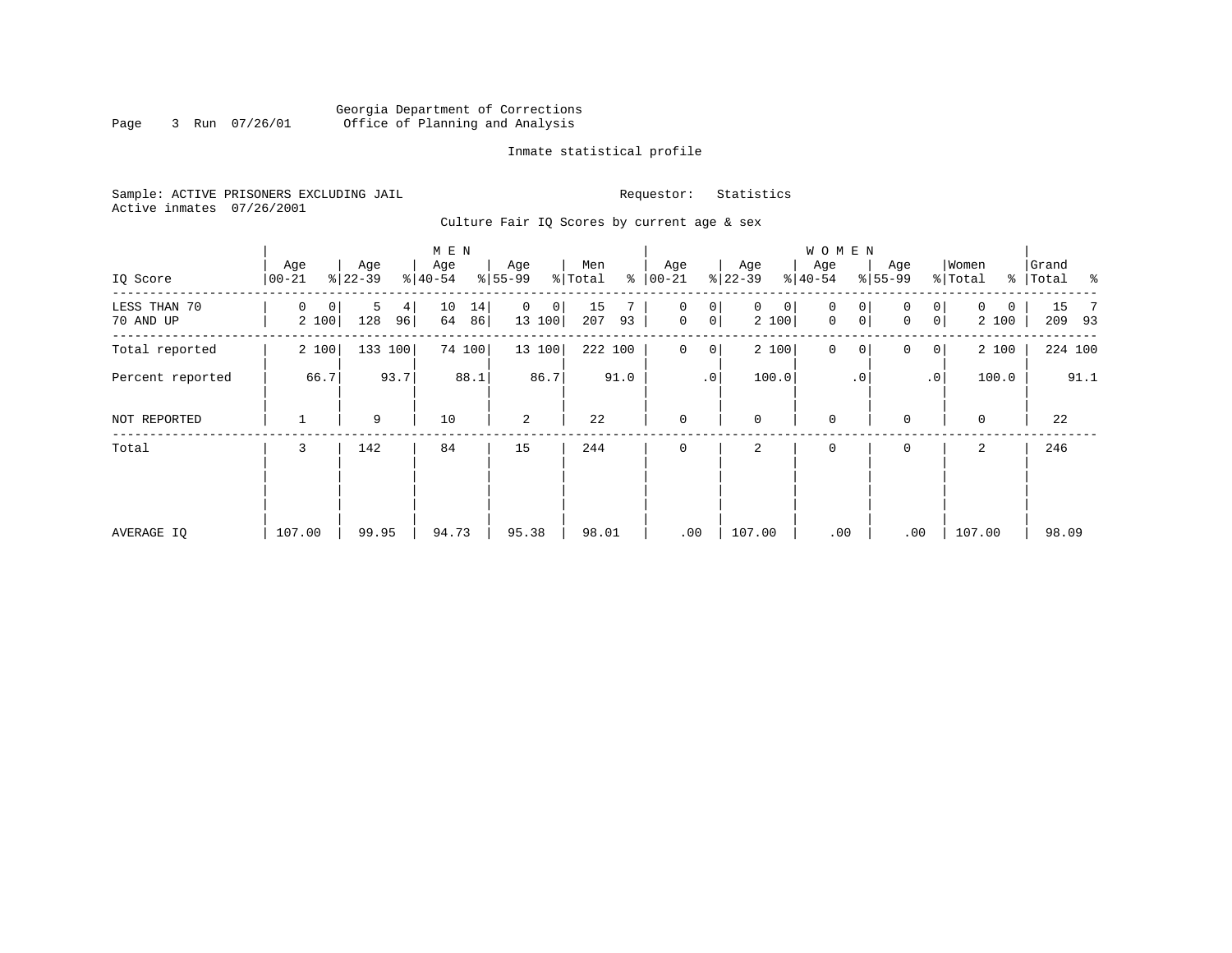### Georgia Department of Corrections<br>4 Run 07/26/01 Office of Planning and Analysis Page 4 Run 07/26/01 Office of Planning and Analysis

#### Inmate statistical profile

Sample: ACTIVE PRISONERS EXCLUDING JAIL **Requestor:** Statistics Active inmates 07/26/2001

Self-Rpt Socioeconomic Class by current age & sex

|                     |          |                |           |      | M E N     |                |             |             |                |      |              |                 |             |             | <b>WOMEN</b> |                 |             |                 |             |       |           |         |
|---------------------|----------|----------------|-----------|------|-----------|----------------|-------------|-------------|----------------|------|--------------|-----------------|-------------|-------------|--------------|-----------------|-------------|-----------------|-------------|-------|-----------|---------|
|                     | Age      |                | Age       |      | Age       |                | Age         |             | Men            |      | Age          |                 | Age         |             | Age          |                 | Age         |                 | Women       |       | Grand     |         |
| Socioeconomic Class | $ 00-21$ |                | $ 22-39 $ |      | $8 40-54$ |                | $8155 - 99$ |             | % Total        | နွ   | $00 - 21$    |                 | $ 22-39 $   |             | $8 40-54$    |                 | $8155 - 99$ |                 | % Total     |       | %   Total | ႜ       |
| WELFARE             | 0        |                |           | 5    |           | 4              | 0           | 0           | 10             | 4    | 0            | 0               | $\mathbf 0$ | 0           | 0            |                 | $\Omega$    |                 | $\Omega$    | 0     | 10        |         |
| OCC EMPLOY          | $\Omega$ | $\mathbf 0$    | 7         | 5    | 4         | 5              | $\mathbf 0$ | 0           | 11             | 5    | $\mathbf{0}$ | $\mathbf 0$     | $\mathbf 0$ | $\mathbf 0$ | $\Omega$     | $\Omega$        | $\Omega$    | 0               | $\mathbf 0$ | 0     | 11        | 5       |
| MINIMUM STD         |          | 2 100          | 80        | 58   | 41        | 50             | 10          | 71          | 133            | 56   | $\Omega$     |                 | 0           | 0           | 0            | 0               | 0           |                 | 0           | 0     | 133       | - 56    |
| MIDDLE              |          | 0 <sup>1</sup> | 43        | 31   | 32        | 39             | 4           | 29          | 79             | 33   | $\mathbf 0$  | $\mathbf 0$     |             | 50          | $\mathbf 0$  | $\mathbf 0$     | 0           |                 |             | 50    | 80        | 33      |
| OTHER               | 0        | 0 <sup>1</sup> | 2         | 1    | 2         | $\overline{a}$ | $\mathbf 0$ | $\mathbf 0$ | $\overline{4}$ | 2    | 0            | 0               | 1           | 50          | $\mathbf 0$  | $\mathbf 0$     | 0           | 0               |             | 50    | 5         | 2       |
| Total reported      |          | 2 100          | 139 100   |      |           | 82 100         |             | 14 100      | 237 100        |      | $\mathbf{0}$ | 0               |             | 2 100       | $\mathbf 0$  | 0               | 0           | 0               |             | 2 100 |           | 239 100 |
| Percent reported    |          | 66.7           |           | 97.9 |           | 97.6           |             | 93.3        |                | 97.1 |              | .0 <sup>1</sup> |             | 100.0       |              | .0 <sup>°</sup> |             | .0 <sup>1</sup> |             | 100.0 |           | 97.2    |
| NOT RPTD            |          |                | 3         |      | 2         |                |             |             | 7              |      | $\mathbf{0}$ |                 | $\mathbf 0$ |             | $\mathbf 0$  |                 | $\Omega$    |                 | $\Omega$    |       |           |         |
| Total               | 3        |                | 142       |      | 84        |                | 15          |             | 244            |      | $\mathbf 0$  |                 | 2           |             | $\mathbf 0$  |                 | 0           |                 | 2           |       | 246       |         |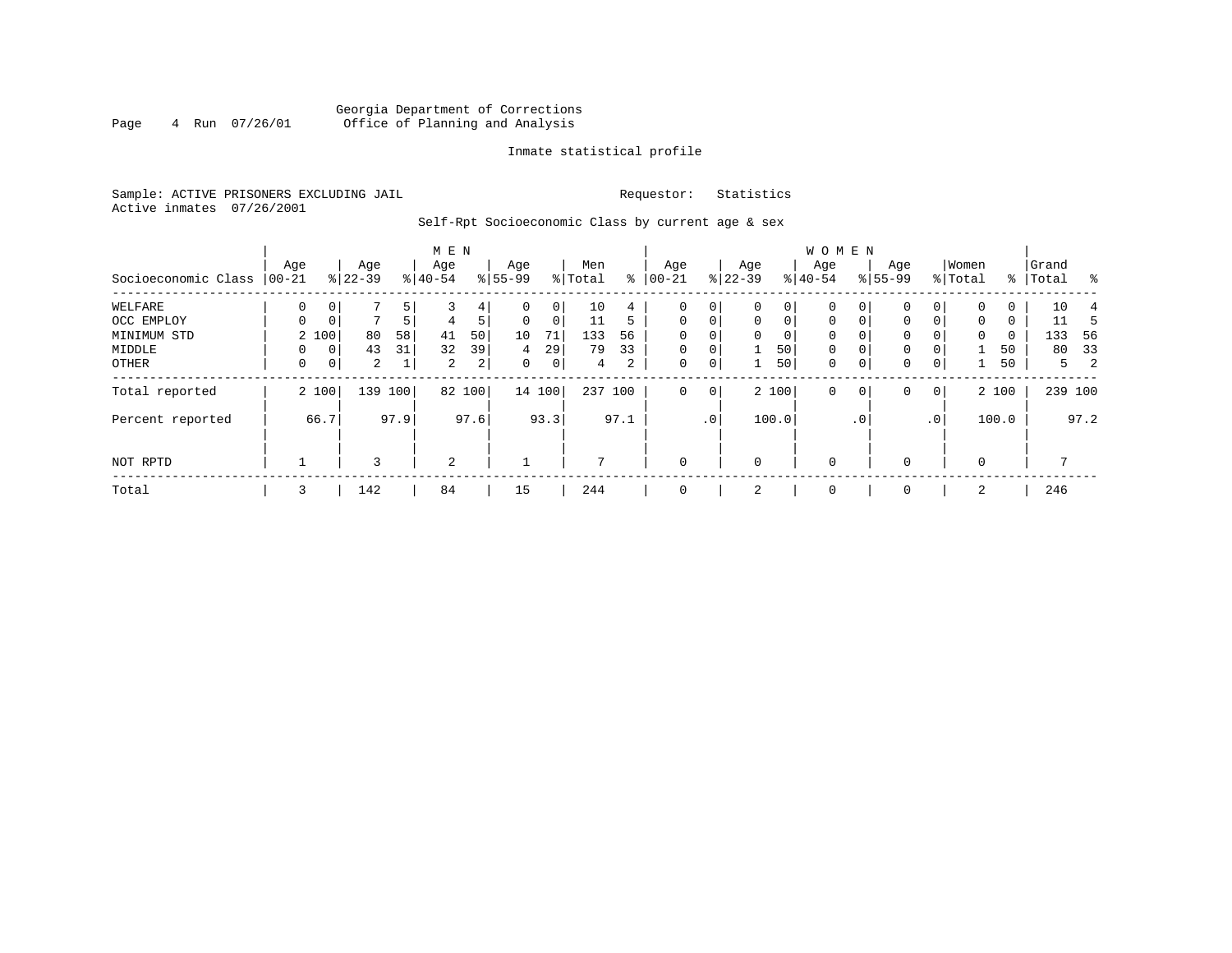### Georgia Department of Corrections Page 5 Run 07/26/01 Office of Planning and Analysis

#### Inmate statistical profile

Sample: ACTIVE PRISONERS EXCLUDING JAIL **Requestor:** Statistics Active inmates 07/26/2001

Self-Rpt Environment To Age 16 by current age & sex

|                  |                   |             |                  |      | M E N            |      |                 |        |                |      |                   |             |                  |          | <b>WOMEN</b>     |           |                    |                 |                  |       |                |             |
|------------------|-------------------|-------------|------------------|------|------------------|------|-----------------|--------|----------------|------|-------------------|-------------|------------------|----------|------------------|-----------|--------------------|-----------------|------------------|-------|----------------|-------------|
| Environment      | Age<br>$ 00 - 21$ |             | Age<br>$8 22-39$ |      | Age<br>$8 40-54$ |      | Age<br>$ 55-99$ |        | Men<br>% Total | နွ   | Age<br>$ 00 - 21$ |             | Age<br>$ 22-39 $ |          | Age<br>$8 40-54$ |           | Age<br>$8155 - 99$ |                 | Women<br>% Total | ွေ    | Grand<br>Total | ႜ           |
| RURAL/FARM       | 0                 | 0           | 0                | 0    | 3                | 4    | 3               | 20     | 6              | 3    | $\mathbf 0$       | 0           | $\Omega$         | 0        | 0                |           | 0                  | 0               | 0                | 0     | 6              |             |
| RURAL/NFARM      | $\Omega$          | $\Omega$    | 11               | 8    | 6                | 7    |                 |        | 18             | 8    | $\mathbf 0$       | 0           |                  | 50       | $\mathbf 0$      | 0         | $\Omega$           | 0               |                  | 50    | 19             | 8           |
| S.M.S.A          |                   | $\mathbf 0$ | 62               | 45   | 26               | 32   | 6               | 40     | 94             | 39   | $\mathbf 0$       | 0           | 0                | 0        | 0                |           | 0                  | 0               | 0                | 0     | 94             | 39          |
| URBAN            |                   | 33          | 23               | 17   | 13               | 16   | $\Omega$        | 0      | 37             | 16   | $\mathbf 0$       | 0           | $\Omega$         | $\Omega$ | $\mathbf 0$      |           | 0                  | 0               | 0                | 0     | 37             | 15          |
| SMALL TOWN       | 2                 | 67          | 41               | 30   | 34               | 41   | 5               | 33     | 82             | 34   | $\mathbf 0$       | 0           |                  | 50       | 0                |           | 0                  | 0               |                  | 50    | 83             | 35          |
| OTHER            | 0                 | $\mathbf 0$ |                  | 1    | $\mathbf 0$      | 0    | $\Omega$        | 0      |                | 0    | $\mathbf 0$       | 0           | 0                | 0        | 0                |           | 0                  | 0               | 0                | 0     |                | $\mathbf 0$ |
| Total reported   |                   | 3 100       | 138              | 100  | 82               | 100  |                 | 15 100 | 238 100        |      | $\mathbf 0$       | $\mathbf 0$ |                  | 2 100    | $\mathbf 0$      | 0         | 0                  | 0               |                  | 2 100 |                | 240 100     |
| Percent reported |                   | 100.0       |                  | 97.2 |                  | 97.6 |                 | 100.0  |                | 97.5 |                   | $\cdot$ 0   |                  | 100.0    |                  | $\cdot$ 0 |                    | .0 <sup>1</sup> |                  | 100.0 |                | 97.6        |
| NOT RPTD         | $\mathbf 0$       |             | 4                |      | 2                |      | $\mathbf 0$     |        | 6              |      | $\mathbf 0$       |             | $\Omega$         |          | $\mathbf 0$      |           | $\Omega$           |                 | 0                |       | 6              |             |
| Total            | 3                 |             | 142              |      | 84               |      | 15              |        | 244            |      | $\mathbf 0$       |             | 2                |          | 0                |           | $\mathbf 0$        |                 | 2                |       | 246            |             |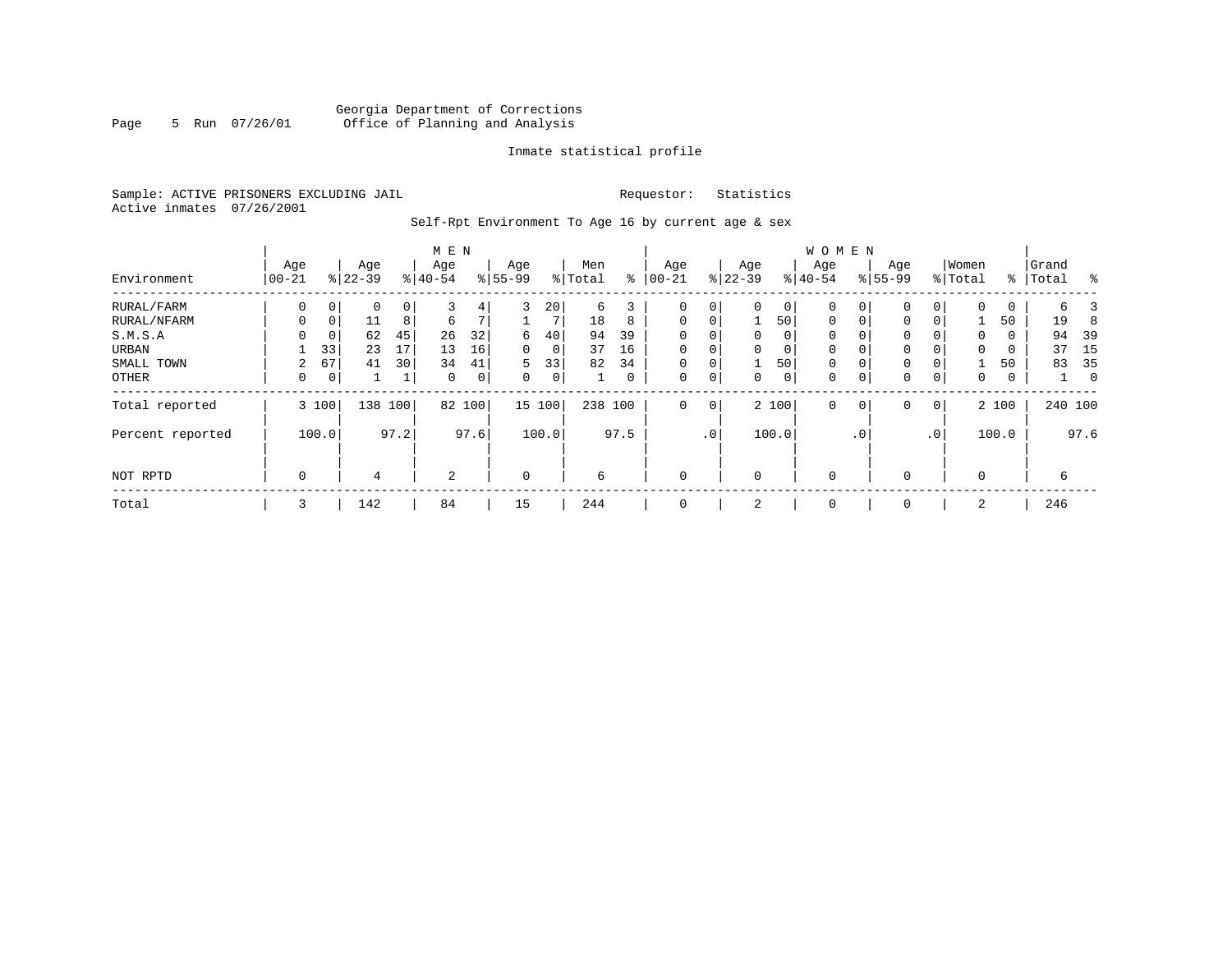#### Georgia Department of Corrections Page 6 Run 07/26/01 Office of Planning and Analysis

#### Inmate statistical profile

Sample: ACTIVE PRISONERS EXCLUDING JAIL **Requestor:** Statistics Active inmates 07/26/2001

Self-Rpt Education Level by current age & sex

|                     |                  |                  | M E N            |                  |                      |                               |                      | W O M E N               |                     |                      |                         |
|---------------------|------------------|------------------|------------------|------------------|----------------------|-------------------------------|----------------------|-------------------------|---------------------|----------------------|-------------------------|
| Education Level     | Age<br>$ 00-21 $ | Age<br>$ 22-39 $ | Age<br>$ 40-54 $ | Age<br>$ 55-99 $ | Men<br>% Total<br>ႜၟ | Age<br>$ 00-21 $              | Age<br>$ 22-39 $     | Age<br>$ 40-54 $        | Age<br>$8 55-99$    | Women<br>% Total     | Grand<br>%   Total<br>း |
| LESS THAN GRADE 7   | $\Omega$<br>0    | 3<br>4           |                  | 13<br>2          | 9<br>4               | $\Omega$                      | $\Omega$<br>0        | 0<br>O                  | 0<br>0              | n<br>0               |                         |
| GRADE 7             | 33               | 4                | 9                | 7                | 13<br>5              | 0<br>0                        | 0<br>0               | 0                       | 0<br>0              | $\Omega$<br>0        | 13<br>-5                |
| GRADE 8             | 33               | 18<br>13         |                  | 33<br>5          | 12<br>28             | O                             | 0<br>$\Omega$        | 0                       | 0                   | 0<br>n               | 28<br>-11               |
| GRADE 9             | $\Omega$         | 20<br>14         | 14<br>17         | 7                | 35<br>14             |                               | $\Omega$<br>$\Omega$ | 0                       | 0                   | $\Omega$<br>0        | 14<br>35                |
| GRADE 10            | 0<br>0           | 27<br>38         | 12<br>15         | 7                | 21<br>51             | $\Omega$<br>$\Omega$          | $\Omega$<br>$\Omega$ | 0<br>$\Omega$           | $\mathbf 0$         | 0<br>0               | -21<br>51               |
| GRADE 11            | 0<br>$\Omega$    | 20<br>14         | 7<br>9           | 13<br>2          | 29<br>12             | $\Omega$                      | 2 100                | 0                       | $\Omega$            | 2<br>100             | 13<br>31                |
| GRADE 12            | 33               | 22<br>15         | 10<br>8          | 7                | 32<br>13             | 0<br>$\Omega$                 | 0<br>$\Omega$        | 0<br>$\Omega$           | $\mathbf 0$         | $\Omega$<br>$\Omega$ | 13<br>32                |
| MORE THAN GRADE 12  | 0<br>0           | 16<br>11         | 33<br>27         | 13<br>2          | 45<br>19             | $\overline{0}$<br>$\mathbf 0$ | 0<br>0               | $\mathbf{0}$<br>0       | $\mathbf 0$<br>0    | 0<br>0               | 18<br>45                |
| Total reported      | 3 100            | 142 100          | 82 100           | 15 100           | 242 100              | $\Omega$<br>$\Omega$          | 2 100                | $\mathbf 0$<br>$\Omega$ | 0<br>0 <sup>1</sup> | 2 100                | 244 100                 |
| Percent reported    | 100.0            | 100.0            | 97.6             | 100.0            | 99.2                 | $\cdot$ 0                     | 100.0                | . 0                     | $\cdot$ 0           | 100.0                | 99.2                    |
| NOT REPORTED        | 0                | 0                | 2                | $\mathbf 0$      | $\overline{a}$       | $\Omega$                      | $\Omega$             | $\Omega$                | O                   | 0                    | 2                       |
| Total               | 3                | 142              | 84               | 15               | 244                  |                               | $\mathfrak{D}$       | $\Omega$                | O                   | $\overline{2}$       | 246                     |
|                     |                  |                  |                  |                  |                      |                               |                      |                         |                     |                      |                         |
| AVG EDUCATION LEVEL | 9.00             | 11.33            | 12.26            | 10.47            | 11.56                | .00                           | 11.00                | .00                     | .00                 | 11.00                | 11.56                   |

\* NOTE: THE FIELD LABLED "LESS THAN GRADE 7" WAS CORRECTED IN MARCH 1989: MISSING DATA FOR INMATES STILL IN DIAGNOSTICS NOW HAS BEEN REMOVED FROM THIS FIELD AND IDENTIFIED AS "NOT REPORTED" INFORMATION.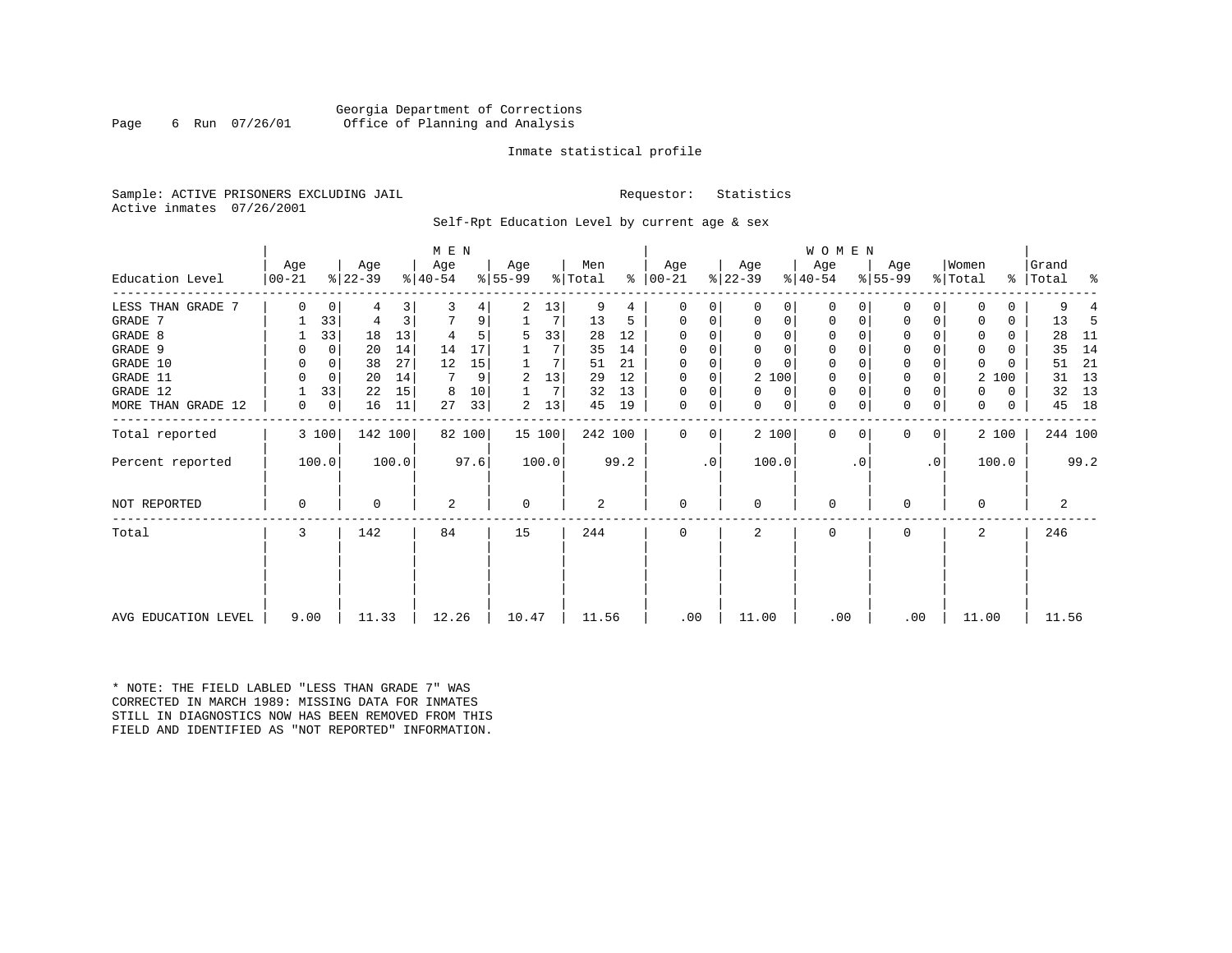### Georgia Department of Corrections Page 7 Run 07/26/01 Office of Planning and Analysis

#### Inmate statistical profile

Sample: ACTIVE PRISONERS EXCLUDING JAIL **Requestor:** Statistics Active inmates 07/26/2001

Functional Reading Level (WRAT Scores) by current age & sex

|                    |                   |          |                  |         | M E N            |        |                  |        |                |      |                      |           |                  |                | <b>WOMEN</b>     |           |                  |           |                  |       |                |         |
|--------------------|-------------------|----------|------------------|---------|------------------|--------|------------------|--------|----------------|------|----------------------|-----------|------------------|----------------|------------------|-----------|------------------|-----------|------------------|-------|----------------|---------|
| WRAT Reading Score | Age<br>$ 00 - 21$ |          | Age<br>$ 22-39 $ |         | Age<br>$ 40-54 $ |        | Age<br>$8 55-99$ |        | Men<br>% Total |      | Age<br>$8   00 - 21$ |           | Age<br>$ 22-39 $ |                | Age<br>$ 40-54 $ |           | Age<br>$ 55-99 $ |           | Women<br>% Total | ွေ    | Grand<br>Total | န္      |
| LESS THAN GRADE 6  | 0                 | 0        | 44               | 33      | 31               | 41     | 6                | 46     | 81             | 36   | $\Omega$             | 0         |                  | 50             | $\Omega$         |           | 0                | 0         |                  | 50    | 82             | 36      |
| 6TH THRU 8TH GRADE |                   | 2 100    | 30               | 22      | 13               | 17     | 3                | 23     | 48             | 21   | $\mathbf 0$          | 0         | $\Omega$         | $\overline{0}$ | 0                |           | 0                | 0         |                  | 0     | 48             | 21      |
| GRADE 9            |                   | 0        | 15               | 11      | 8                | 11     |                  | 0      | 23             | 10   | 0                    |           |                  |                |                  |           | 0                |           |                  | 0     | 23             | 10      |
| GRADE 10           | 0                 | 0        | 4                |         | 2                | 3      | 0                | 0      | 6              | 3    | $\mathbf 0$          | 0         |                  | $\Omega$       | 0                |           | $\mathbf 0$      |           | 0                | 0     | 6              |         |
| GRADE 11           | 0                 | $\Omega$ | 8                |         |                  | 5      |                  | 8      | 13             | 6    |                      |           |                  |                |                  |           | $\mathbf 0$      |           |                  | 0     | 13             | 6       |
| GRADE 12           | $\Omega$          | 0        | 22               | 16      | 12               | 16     | 2                | 15     | 36             | 16   | $\Omega$             | 0         |                  |                | 0                |           | $\mathbf 0$      |           | 0                | 0     | 36             | 16      |
| MORE THAN GRADE 12 | 0                 | 0        | 11               | 8       | 5                | 7      |                  | 8      | 17             | 8    | 0                    | 0         |                  | 50             | $\mathbf 0$      | 0         | $\mathbf 0$      | 0         |                  | 50    | 18             | 8       |
| Total reported     |                   | 2 100    |                  | 134 100 |                  | 75 100 |                  | 13 100 | 224 100        |      | $\Omega$             | 0         |                  | 2 100          | $\mathbf 0$      | $\Omega$  | $\mathbf 0$      | 0         |                  | 2 100 |                | 226 100 |
| Percent reported   |                   | 66.7     |                  | 94.4    |                  | 89.3   |                  | 86.7   |                | 91.8 |                      | $\cdot$ 0 |                  | 100.0          |                  | $\cdot$ 0 |                  | $\cdot$ 0 |                  | 100.0 |                | 91.9    |
| NOT REPORTED       |                   |          | 8                |         | 9                |        | 2                |        | 20             |      | $\mathbf 0$          |           | $\Omega$         |                | 0                |           | 0                |           | $\Omega$         |       | 20             |         |
| Total              | 3                 |          | 142              |         | 84               |        | 15               |        | 244            |      | $\mathbf 0$          |           | 2                |                | 0                |           | 0                |           | 2                |       | 246            |         |
|                    |                   |          |                  |         |                  |        |                  |        |                |      |                      |           |                  |                |                  |           |                  |           |                  |       |                |         |
| AVG READING SCORE  | 7.50              |          | 8.05             |         | 7.37             |        | 7.01             |        | 7.76           |      | .00                  |           | 9.10             |                | .00              |           | .00              |           | 9.10             |       | 7.77           |         |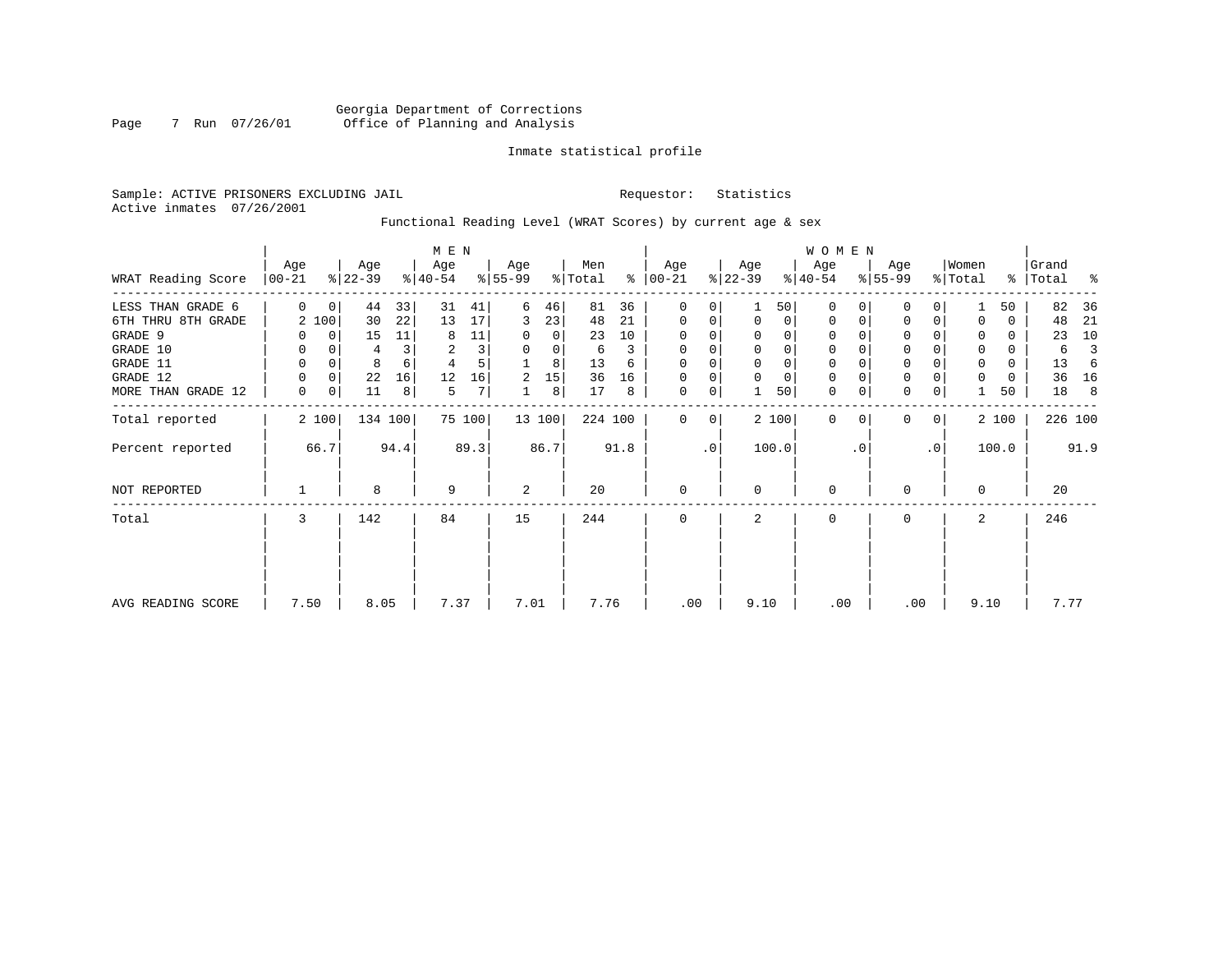### Georgia Department of Corrections Page 8 Run 07/26/01 Office of Planning and Analysis

#### Inmate statistical profile

Sample: ACTIVE PRISONERS EXCLUDING JAIL **Requestor:** Statistics Active inmates 07/26/2001

Functional Math Level (WRAT Scores) by current age & sex

|                    |                 |       |                  |         | M E N            |        |                  |        |                |      |                  |             |                  |       | <b>WOMEN</b>     |          |                  |              |                  |       |                    |      |
|--------------------|-----------------|-------|------------------|---------|------------------|--------|------------------|--------|----------------|------|------------------|-------------|------------------|-------|------------------|----------|------------------|--------------|------------------|-------|--------------------|------|
| WRAT Math Score    | Age<br>$ 00-21$ |       | Age<br>$ 22-39 $ |         | Age<br>$ 40-54 $ |        | Age<br>$8 55-99$ |        | Men<br>% Total | ⊱    | Age<br>$ 00-21 $ |             | Age<br>$ 22-39 $ |       | Age<br>$ 40-54 $ |          | Age<br>$8 55-99$ |              | Women<br>% Total |       | Grand<br>%   Total | း    |
| LESS THAN GRADE 6  |                 | 50    | 46               | 34      | 37               | 49     | 8                | 62     | 92             | 41   | $\mathbf 0$      | 0           | $\Omega$         | 0     | $\mathbf 0$      | $\Omega$ | $\Omega$         | $\Omega$     | <sup>0</sup>     | 0     | 92                 | 41   |
| 6TH THRU 8TH GRADE | 0               | 0     | 59               | 44      | 22               | 29     | 3                | 23     | 84             | 38   | 0                | 0           | $\mathbf 0$      | 0     | 0                | 0        | 0                | 0            |                  | 0     | 84                 | 37   |
| GRADE 9            |                 | 50    | 14               | 10      |                  | 9      | 0                | 0      | 22             | 10   | 0                |             |                  | 50    | 0                |          | 0                |              |                  | 50    | 23                 | 10   |
| GRADE 10           | 0               | 0     | 9                |         | 4                | 5      |                  | 8      | 14             | 6    | 0                |             | 0                | 0     | 0                |          | 0                |              | $\Omega$         | 0     | 14                 | -6   |
| GRADE 11           | 0               |       | 3                |         |                  |        | $\Omega$         | 0      | 4              | 2    | $\Omega$         |             |                  | 0     | $\mathbf 0$      |          | $\Omega$         |              |                  | 0     | 4                  | 2    |
| GRADE 12           | 0               | 0     | 2                |         | 3                |        | $\Omega$         | 0      | 5              | 2    | 0                | 0           | $\mathbf 0$      | 0     | $\mathbf 0$      |          | 0                |              | $\Omega$         | 0     | 5                  | 2    |
| MORE THAN GRADE 12 | 0               | 0     |                  | 1       |                  |        |                  | 8      | 3              |      | $\mathbf 0$      | 0           |                  | 50    | $\mathbf 0$      | 0        | $\mathbf 0$      | 0            |                  | 50    | 4                  | 2    |
| Total reported     |                 | 2 100 |                  | 134 100 |                  | 75 100 |                  | 13 100 | 224 100        |      | $\mathbf{0}$     | $\mathbf 0$ |                  | 2 100 | $\Omega$         | $\Omega$ | $\Omega$         | $\mathbf{0}$ |                  | 2 100 | 226 100            |      |
| Percent reported   |                 | 66.7  |                  | 94.4    |                  | 89.3   |                  | 86.7   |                | 91.8 |                  | $\cdot$ 0   |                  | 100.0 |                  | . 0      |                  | $\cdot$ 0    |                  | 100.0 |                    | 91.9 |
| NOT REPORTED       |                 |       | 8                |         | 9                |        | 2                |        | 20             |      | $\mathbf{0}$     |             | $\mathbf 0$      |       | $\mathbf 0$      |          | $\Omega$         |              | $\Omega$         |       | 20                 |      |
| Total              | 3               |       | 142              |         | 84               |        | 15               |        | 244            |      | $\mathbf 0$      |             | 2                |       | 0                |          | 0                |              | 2                |       | 246                |      |
|                    |                 |       |                  |         |                  |        |                  |        |                |      |                  |             |                  |       |                  |          |                  |              |                  |       |                    |      |
| AVG MATH SCORE     | 6.90            |       | 6.98             |         | 6.40             |        | 5.64             |        | 6.71           |      | .00              |             | 11.40            |       | .00              |          | .00              |              | 11.40            |       | 6.75               |      |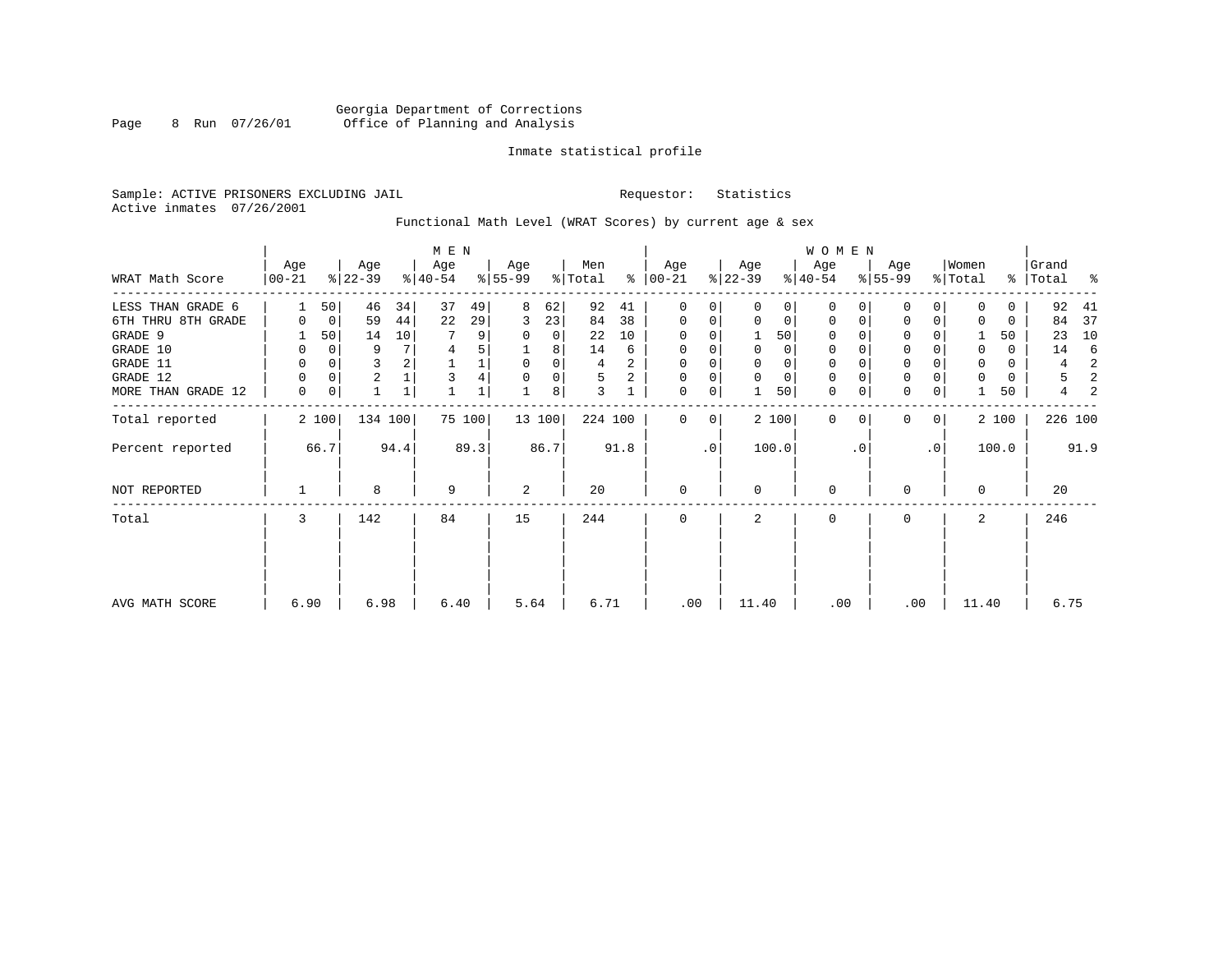#### Inmate statistical profile

Sample: ACTIVE PRISONERS EXCLUDING JAIL **Requestor:** Statistics Active inmates 07/26/2001

### Functional Spelling Level (WRAT Scores) by current age & sex

|                     |                  |             |                  |         | M E N            |        |                  |             |                |      |                   |           |                  |             | W O M E N        |          |                  |                |                  |       |                    |                          |
|---------------------|------------------|-------------|------------------|---------|------------------|--------|------------------|-------------|----------------|------|-------------------|-----------|------------------|-------------|------------------|----------|------------------|----------------|------------------|-------|--------------------|--------------------------|
| WRAT Spelling Score | Age<br>$00 - 21$ |             | Age<br>$ 22-39 $ |         | Age<br>$ 40-54 $ |        | Age<br>$ 55-99 $ |             | Men<br>% Total | ⊱    | Age<br>$ 00 - 21$ |           | Age<br>$ 22-39 $ |             | Age<br>$ 40-54 $ |          | Age<br>$8 55-99$ |                | Women<br>% Total |       | Grand<br>%   Total | ႜ                        |
| LESS THAN GRADE 6   | $\Omega$         | $\mathbf 0$ | 50               | 37      | 39               | 52     | 6                | 46          | 95             | 42   | $\mathbf 0$       | 0         | $\Omega$         | $\Omega$    | $\Omega$         | $\Omega$ | $\Omega$         | $\Omega$       |                  | 0     | 95                 | 42                       |
| 6TH THRU 8TH GRADE  |                  | 50          | 42               | 31      | 19               | 25     | 3                | 23          | 65             | 29   | $\mathbf 0$       | 0         |                  | 50          | $\mathbf 0$      | 0        | 0                | 0              |                  | 50    | 66                 | 29                       |
| GRADE 9             |                  | 50          | 12               | 9       | 4                | 5      | 2                | 15          | 19             | 8    | $\mathbf 0$       | 0         |                  | 0           | $\mathbf 0$      |          | $\Omega$         |                | 0                | 0     | 19                 | 8                        |
| GRADE 10            | 0                | 0           | 8                | 6       | $\overline{c}$   | 3      | 0                | 0           | 10             | 4    | $\mathbf 0$       | 0         | $\mathbf 0$      | 0           | $\mathbf 0$      |          | $\mathbf 0$      |                | $\mathbf 0$      | 0     | 10                 | $\overline{4}$           |
| GRADE 11            | 0                | 0           | 5                |         | 3                | 4      |                  | 8           | 9              |      | $\mathbf{0}$      |           |                  | $\mathbf 0$ | $\mathbf 0$      |          | $\mathbf 0$      |                |                  | 0     | 9                  | $\overline{4}$           |
| GRADE 12            | 0                | 0           | 12               | 9       | 5                | 7      |                  | 8           | 18             | 8    | $\mathbf 0$       | 0         | $\Omega$         | $\mathbf 0$ | 0                |          | 0                |                | 0                | 0     | 18                 | 8                        |
| MORE THAN GRADE 12  | 0                | 0           | 5                | 4       | 3                | 4      | $\Omega$         | $\mathbf 0$ | 8              | 4    | 0                 | 0         |                  | 50          | $\mathbf 0$      | 0        | $\mathbf 0$      | 0              |                  | 50    | 9                  | $\overline{\mathcal{L}}$ |
| Total reported      |                  | 2 100       |                  | 134 100 |                  | 75 100 |                  | 13 100      | 224 100        |      | $\mathbf 0$       | 0         |                  | 2 100       | $\mathbf 0$      | $\Omega$ | $\Omega$         | $\overline{0}$ |                  | 2 100 | 226 100            |                          |
| Percent reported    |                  | 66.7        |                  | 94.4    |                  | 89.3   |                  | 86.7        |                | 91.8 |                   | $\cdot$ 0 |                  | 100.0       |                  | . 0      |                  | $\cdot$ 0      |                  | 100.0 |                    | 91.9                     |
| <b>NOT REPORTED</b> |                  |             | 8                |         | 9                |        | 2                |             | 20             |      | $\mathbf{0}$      |           | $\Omega$         |             | $\mathbf 0$      |          | $\Omega$         |                | $\Omega$         |       | 20                 |                          |
| Total               | 3                |             | 142              |         | 84               |        | 15               |             | 244            |      | $\mathbf 0$       |           | 2                |             | $\mathbf 0$      |          | 0                |                | 2                |       | 246                |                          |
|                     |                  |             |                  |         |                  |        |                  |             |                |      |                   |           |                  |             |                  |          |                  |                |                  |       |                    |                          |
| AVG SPELLING SCORE  | 8.80             |             | 7.23             |         | 6.06             |        | 6.33             |             | 6.80           |      | .00               |           | 9.70             |             | .00              |          | .00              |                | 9.70             |       | 6.83               |                          |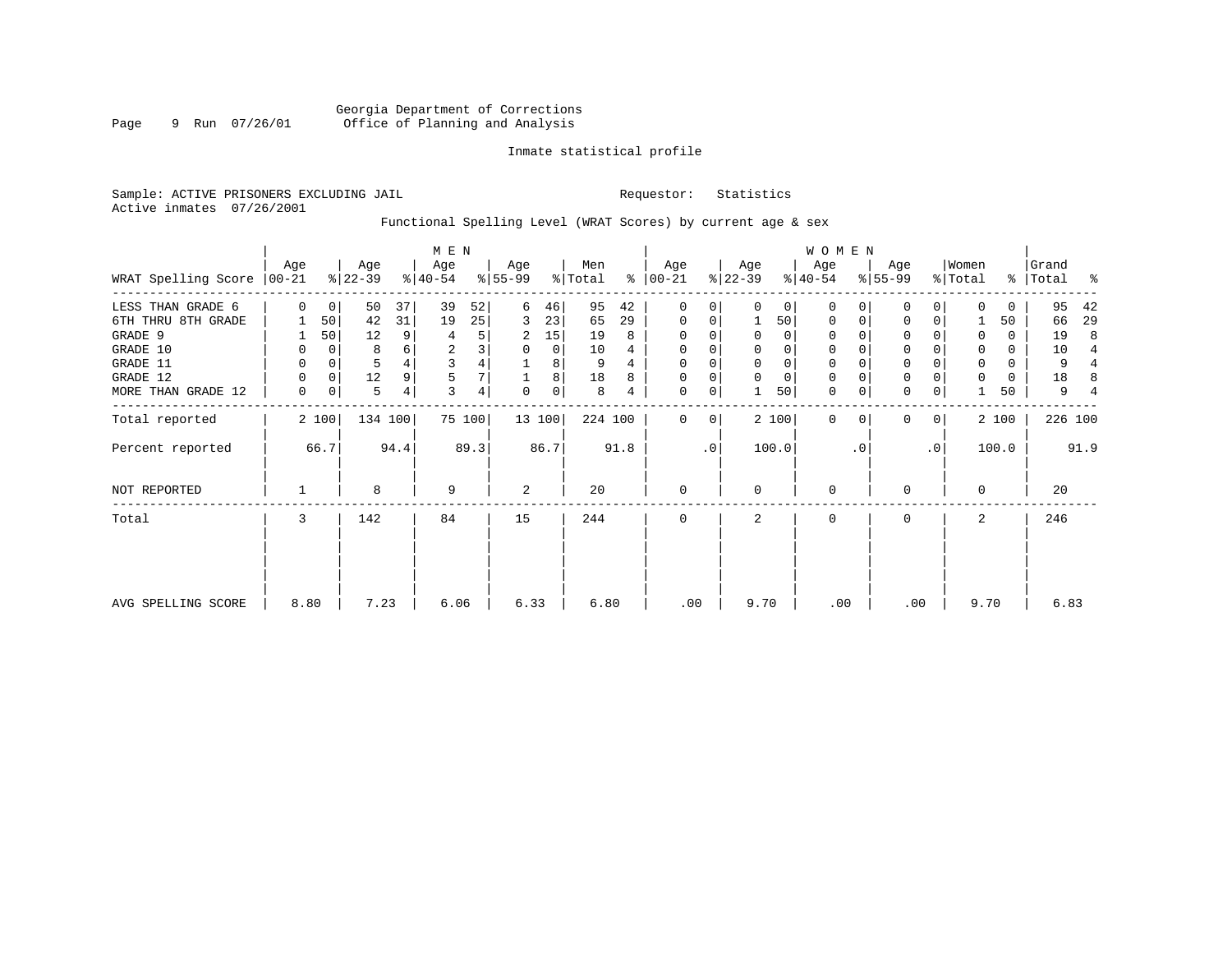#### Georgia Department of Corrections Page 10 Run 07/26/01 Office of Planning and Analysis

#### Inmate statistical profile

Sample: ACTIVE PRISONERS EXCLUDING JAIL **Requestor:** Statistics Active inmates 07/26/2001

Self-Rpt Guardian Status To Age 16 by current age & sex

|                  |                  |       |                  |      | M E N            |        |                 |          |                |      |                 |                 |                  |          | WOMEN            |          |                  |    |                  |       |                    |         |
|------------------|------------------|-------|------------------|------|------------------|--------|-----------------|----------|----------------|------|-----------------|-----------------|------------------|----------|------------------|----------|------------------|----|------------------|-------|--------------------|---------|
| Guardian Status  | Age<br>$00 - 21$ |       | Age<br>$ 22-39 $ |      | Age<br>$ 40-54 $ |        | Age<br>$ 55-99$ |          | Men<br>% Total | ႜ    | Age<br>$ 00-21$ |                 | Age<br>$ 22-39 $ |          | Age<br>$ 40-54 $ |          | Age<br>$8 55-99$ |    | Women<br>% Total |       | Grand<br>%   Total | ႜ       |
| ORPHANAGE        |                  |       | 0                | 0    | n                | 0      |                 | O        | 0              | 0    | 0               | 0               |                  | 0        | $\Omega$         |          | O                |    |                  |       |                    |         |
| FATHER ONLY      | 0                | 0     | 6                |      | <sup>0</sup>     | 0      | $\Omega$        | $\Omega$ | 6              | 2    | $\Omega$        | 0               | O                | $\Omega$ | $\Omega$         |          | $\Omega$         |    |                  |       | b                  |         |
| FTR MTR HD       |                  | 33    | 11               | 8    |                  | 6      |                 |          | 18             |      |                 |                 |                  |          | O                |          | O                |    |                  |       | 18                 |         |
| MOTHER ONLY      |                  | 0     | 51               | 36   | 31               | 37     | 4               | 27       | 86             | 36   |                 |                 |                  |          | O                |          | 0                |    |                  |       | 86                 | 35      |
| MTR FTR HD       | 2                | 67    | 45               | 32   | 32               | 39     | 8               | 53       | 87             | 36   | $\Omega$        |                 |                  | 2 100    | $\Omega$         |          | <sup>0</sup>     |    |                  | 2 100 | 89                 | 36      |
| OTH FEMALE       |                  | C     |                  |      |                  | 6      |                 | $\Omega$ | 10             |      |                 |                 | ∩                | 0        | 0                |          | 0                |    |                  | 0     | 10                 |         |
| OTH MALE         |                  |       |                  |      |                  | 0      |                 |          |                |      |                 |                 |                  |          | 0                |          |                  |    |                  |       |                    | C       |
| STEP-PARNTS      | 0                | C     | 3                |      | 2                | 2      |                 |          | 5              | 2    | $\Omega$        |                 |                  |          | 0                |          | 0                |    |                  | 0     |                    |         |
| FOSTER HOME      |                  | C     | 6                |      | $\Omega$         | 0      |                 |          |                |      | $\Omega$        |                 |                  |          | 0                |          | $\Omega$         |    |                  |       |                    |         |
| GRAND PRNTS      | 0                | C     |                  |      | 5                | 6      |                 |          | 13             | 5    | $\Omega$        | 0               | $\Omega$         | $\Omega$ | 0                |          | 0                |    |                  |       | 13                 |         |
| OTHER            | 0                | C     | 6                | 4    | 3                | 4      |                 | $\Omega$ | 9              |      | $\mathbf 0$     | 0               |                  | $\Omega$ | 0                |          | $\Omega$         |    |                  |       | 9                  |         |
| Total reported   |                  | 3 100 | 141 100          |      |                  | 83 100 |                 | 15 100   | 242 100        |      | $\Omega$        | 0               |                  | 2 100    | 0                | $\Omega$ | $\Omega$         | 0  |                  | 2 100 |                    | 244 100 |
| Percent reported |                  | 100.0 |                  | 99.3 |                  | 98.8   |                 | 100.0    |                | 99.2 |                 | .0 <sup>′</sup> |                  | 100.0    |                  | . 0      |                  | .0 |                  | 100.0 |                    | 99.2    |
| NOT RPTD         | 0                |       |                  |      |                  |        | $\Omega$        |          | 2              |      | $\mathbf 0$     |                 | $\Omega$         |          | 0                |          | $\Omega$         |    | O                |       | 2                  |         |
| Total            | 3                |       | 142              |      | 84               |        | 15              |          | 244            |      | $\Omega$        |                 |                  |          | 0                |          |                  |    | 2                |       | 246                |         |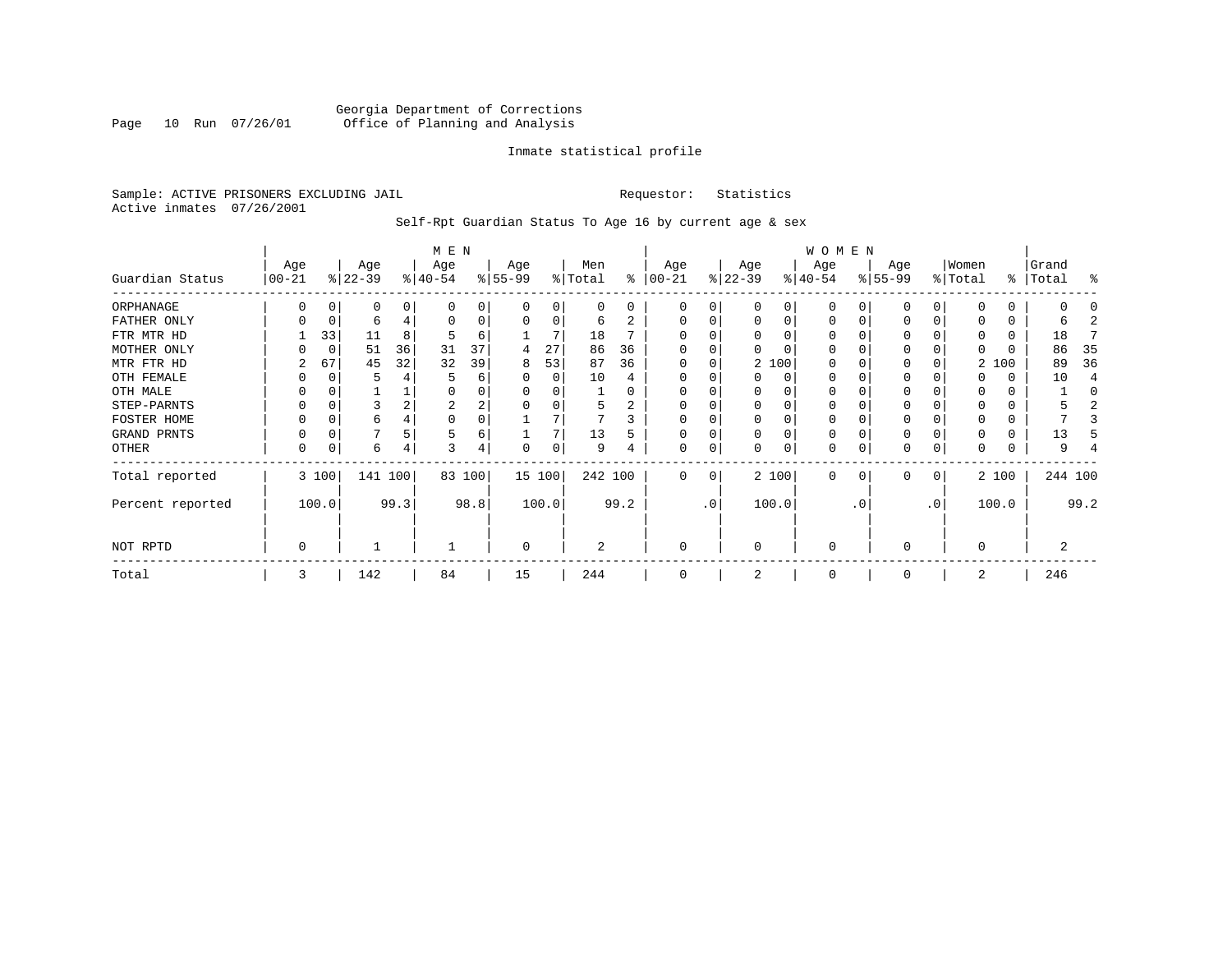#### Georgia Department of Corrections Office of Planning and Analysis

#### Inmate statistical profile

Sample: ACTIVE PRISONERS EXCLUDING JAIL **Requestor:** Statistics Active inmates 07/26/2001

#### Self-Rpt Employment Status Before Prison by current age & sex

|                  |                  |       |                  |      | M E N            |        |                 |        |                |          |                 |     |                  |          | <b>WOMEN</b>     |             |                    |              |                  |       |                    |                          |
|------------------|------------------|-------|------------------|------|------------------|--------|-----------------|--------|----------------|----------|-----------------|-----|------------------|----------|------------------|-------------|--------------------|--------------|------------------|-------|--------------------|--------------------------|
| Employment       | Age<br>$00 - 21$ |       | Age<br>$ 22-39 $ |      | Age<br>$ 40-54 $ |        | Age<br>$ 55-99$ |        | Men<br>% Total | ⊱        | Age<br>$ 00-21$ |     | Age<br>$ 22-39 $ |          | Age<br>$ 40-54 $ |             | Age<br>$8155 - 99$ |              | Women<br>% Total |       | Grand<br>%   Total | ႜ                        |
| FULL TIME        | 0                | 0     | 72               | 54   | 48               | 66     | 8               | 57     | 128            | 57       | 0               | 0   |                  | 2 100    | $\mathbf 0$      | $\Omega$    | 0                  | 0            |                  | 2 100 | 130                | 58                       |
| PART TIME        | 0                | 0     |                  | 5    |                  |        | 0               | 0      | 8              | 4        | 0               | 0   | $\mathbf{0}$     | 0        | $\mathbf 0$      | $\mathbf 0$ | 0                  |              | $\Omega$         | 0     | 8                  | 4                        |
| UNEMPL < 6M      |                  | 50    | 16               | 12   | 8                | 11     | 0               | 0      | 25             | 11       |                 |     | 0                | 0        | 0                |             | $\Omega$           |              |                  | 0     | 25                 | -11                      |
| UNEMPL > 6M      |                  | 0     | 29               | 22   | 11               | 15     | 2               | 14     | 42             | 19       | $\Omega$        |     | $\Omega$         | $\Omega$ | $\Omega$         |             | $\Omega$           |              |                  | 0     | 42                 | 19                       |
| NEVER WORKD      |                  | 50    |                  | 5.   |                  |        |                 | 7      | 10             | 4        |                 |     | 0                |          | $\mathbf 0$      |             | $\Omega$           |              |                  | 0     | 10                 | $\overline{\mathcal{L}}$ |
| <b>STUDENT</b>   | O                | 0     |                  |      | 0                |        | $\Omega$        | 0      |                | $\Omega$ | $\Omega$        |     | 0                | $\Omega$ | $\mathbf 0$      | 0           | 0                  |              | <sup>0</sup>     | 0     |                    | C                        |
| INCAPABLE        | $\Omega$         | 0     | 2                |      | 4                | 5      | 3               | 21     | 9              | 4        |                 |     | 0                | $\Omega$ | $\mathbf 0$      |             | $\Omega$           |              |                  |       | 9                  |                          |
| OTHER            | $\Omega$         | 0     | 0                | 0    | 0                | 0      | 0               | 0      | 0              | 0        | 0               | 0   | 0                | 0        | 0                | $\Omega$    | 0                  | 0            | $\Omega$         | 0     | 0                  |                          |
| Total reported   |                  | 2 100 | 134 100          |      |                  | 73 100 |                 | 14 100 | 223 100        |          | 0               | 0   |                  | 2 100    | $\mathbf 0$      | $\mathbf 0$ | 0                  | $\mathbf{0}$ |                  | 2 100 | 225 100            |                          |
| Percent reported |                  | 66.7  |                  | 94.4 |                  | 86.9   |                 | 93.3   |                | 91.4     |                 | .0' |                  | 100.0    |                  | . 0         |                    | .0           |                  | 100.0 |                    | 91.5                     |
| NOT RPTD         |                  |       | 8                |      | 11               |        |                 |        | 21             |          |                 |     | $\Omega$         |          | $\mathbf 0$      |             | $\Omega$           |              | $\Omega$         |       | 21                 |                          |
| Total            | 3                |       | 142              |      | 84               |        | 15              |        | 244            |          | $\Omega$        |     | 2                |          | $\mathbf 0$      |             | $\Omega$           |              | 2                |       | 246                |                          |

\* NOTE: THE FIELD LABELD "OTHER" WAS CORRECTED IN APRIL 1989; INMATES CODED "PRE-OTIS NOT REPORTED" NOW HAVE BEEN REMOVED FROM THIS FIELD AND IDENTIFIED AS "NOT REPORTED".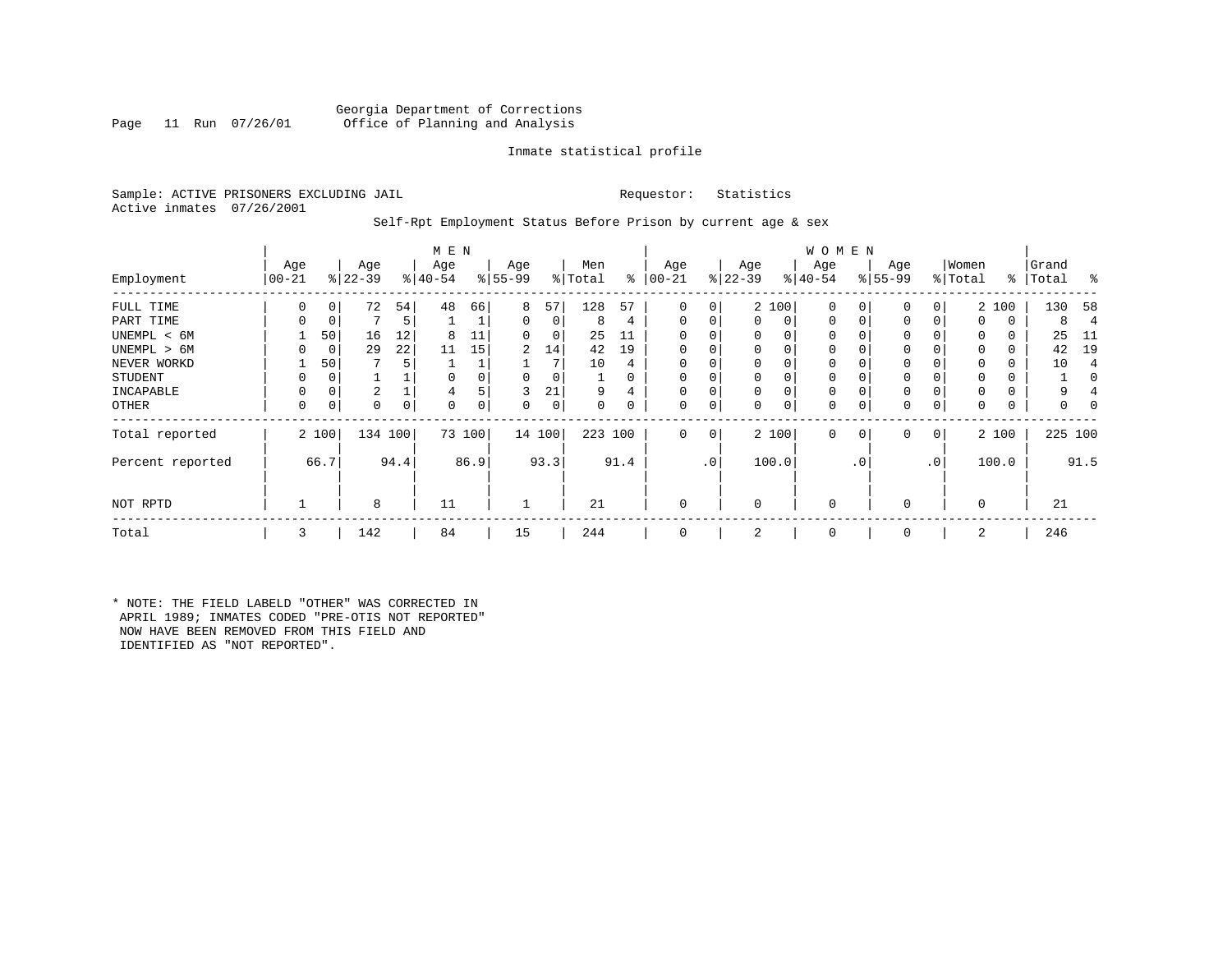#### Georgia Department of Corrections Page 12 Run 07/26/01 Office of Planning and Analysis

#### Inmate statistical profile

Sample: ACTIVE PRISONERS EXCLUDING JAIL **Requestor:** Statistics Active inmates 07/26/2001

Self-Rpt Marital Status At Admission by current age & sex

|                  |             |                |           |      | M E N     |      |             |       |                |      |             |           |              |          | <b>WOMEN</b> |              |             |           |             |       |         |          |
|------------------|-------------|----------------|-----------|------|-----------|------|-------------|-------|----------------|------|-------------|-----------|--------------|----------|--------------|--------------|-------------|-----------|-------------|-------|---------|----------|
|                  | Age         |                | Age       |      | Age       |      | Age         |       | Men            |      | Age         |           | Age          |          | Age          |              | Age         |           | Women       |       | Grand   |          |
| Marital Status   | $ 00-21$    |                | $8 22-39$ |      | $8 40-54$ |      | $8 55-99$   |       | % Total        | ႜ    | $ 00-21$    |           | $ 22-39$     |          | $8 40-54$    |              | $8 55-99$   |           | % Total     | ႜ     | Total   | ွေ       |
| SINGLE           | 3           | 100            | 95        | 67   | 31        | 37   | 1           |       | 130            | 54   | $\mathbf 0$ | 0         |              | 50       | 0            | 0            | $\mathbf 0$ | 0         |             | 50    | 131     | -54      |
| MARRIED          |             | 0 <sup>1</sup> | 16        | 11   | 14        | 17   | 6           | 40    | 36             | 15   | 0           | 0         | $\mathbf{0}$ | $\Omega$ | 0            | 0            | $\mathbf 0$ | $\Omega$  | 0           | 0     | 36      | 15       |
| SEPARATED        | $\Omega$    | 0              | 2         |      | 5         | 6    | 2           | 13    | 9              | 4    | $\Omega$    | 0         | $\Omega$     | 0        | 0            |              | 0           |           | 0           | 0     | 9       |          |
| DIVORCED         | 0           | 0              | 8         | 6    | 19        | 23   | 3           | 20    | 30             | 12   | $\mathbf 0$ | 0         | $\Omega$     | 0        | 0            |              | 0           |           | $\mathbf 0$ | 0     | 30      | 12       |
| WIDOWED          | $\Omega$    |                | 2         |      | 6         |      |             |       | 9              | 4    | $\mathbf 0$ | 0         |              | 50       | 0            |              | 0           |           |             | 50    | 10      | 4        |
| COMMON LAW       | 0           | $\Omega$       | 18        | 13   | 8         | 10   | 2           | 13    | 28             | 12   | $\Omega$    | 0         | $\Omega$     | 0        | 0            |              | 0           |           | $\Omega$    | 0     | 28      | -11      |
| OTHER            | 0           | 0              | 0         | 0    | 0         | 0    | 0           | 0     | 0              | 0    | 0           | 0         | 0            | 0        | 0            |              | $\mathbf 0$ | 0         | 0           | 0     | 0       | $\Omega$ |
| Total reported   |             | 3 100          | 141       | 100  | 83        | 100  | 15 100      |       | 242 100        |      | $\mathbf 0$ | 0         |              | 2 100    | 0            | $\mathbf{0}$ | $\mathbf 0$ | 0         |             | 2 100 | 244 100 |          |
| Percent reported |             | 100.0          |           | 99.3 |           | 98.8 |             | 100.0 |                | 99.2 |             | $\cdot$ 0 |              | 100.0    |              | $\cdot$ 0    |             | $\cdot$ 0 |             | 100.0 |         | 99.2     |
| NOT RPTD         | $\mathbf 0$ |                |           |      |           |      | $\mathbf 0$ |       | $\overline{a}$ |      | $\mathbf 0$ |           | $\Omega$     |          | 0            |              | $\mathbf 0$ |           | $\Omega$    |       | 2       |          |
| Total            | 3           |                | 142       |      | 84        |      | 15          |       | 244            |      | $\mathbf 0$ |           | 2            |          | 0            |              | 0           |           | 2           |       | 246     |          |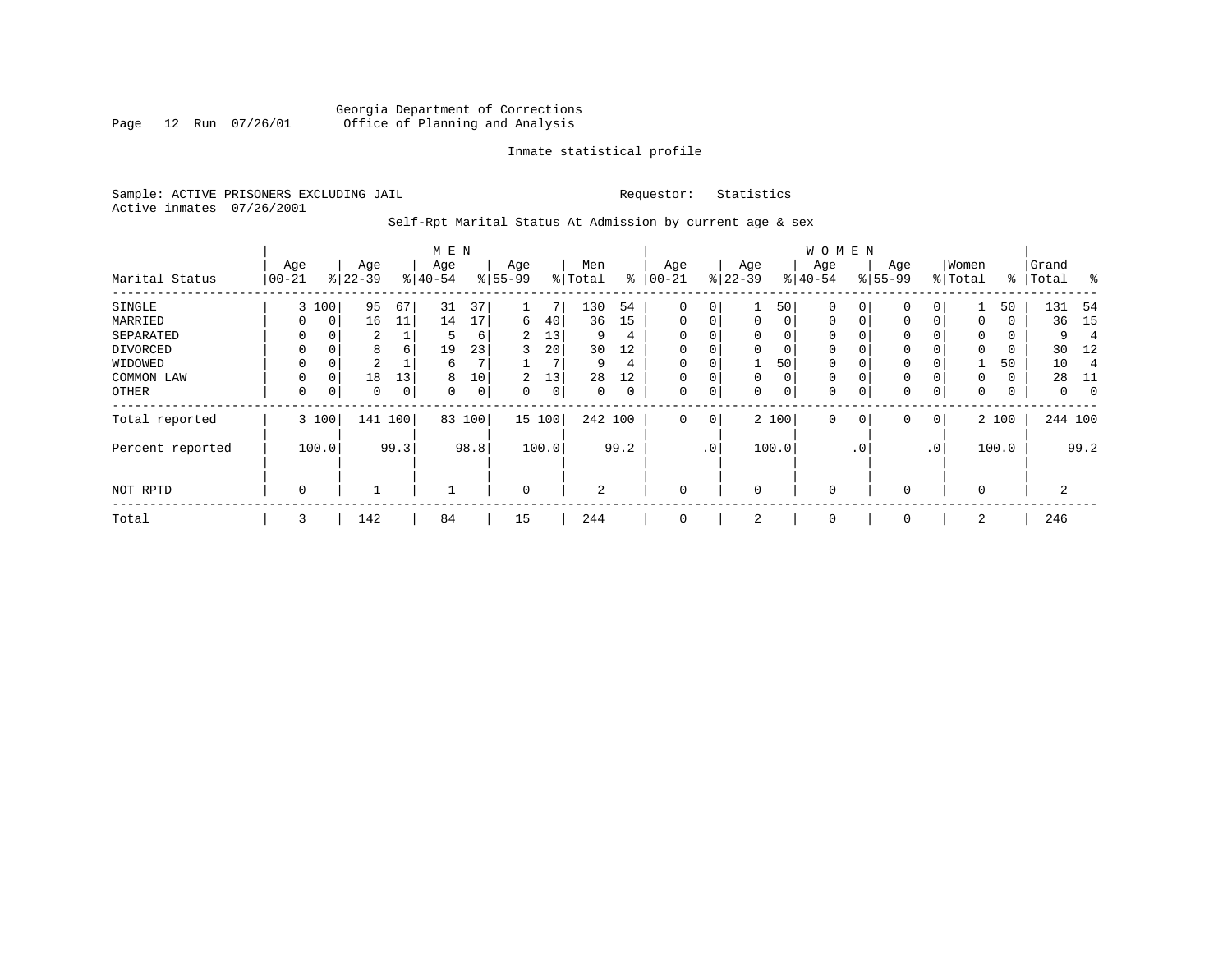Georgia Department of Corrections Office of Planning and Analysis

#### Inmate statistical profile

Sample: ACTIVE PRISONERS EXCLUDING JAIL **Requestor:** Statistics Active inmates 07/26/2001

#### Self-Rpt Number Of Children At Admission by current age & sex

|                      |                   |             |                  |        | M E N            |                         |                 |                |                |      |                  |           |                  |             | <b>WOMEN</b>     |           |                 |              |                  |          |                |         |
|----------------------|-------------------|-------------|------------------|--------|------------------|-------------------------|-----------------|----------------|----------------|------|------------------|-----------|------------------|-------------|------------------|-----------|-----------------|--------------|------------------|----------|----------------|---------|
| Number Of Children   | Age<br>$ 00 - 21$ |             | Age<br>$ 22-39 $ |        | Age<br>$ 40-54 $ |                         | Age<br>$ 55-99$ |                | Men<br>% Total | ႜ    | Age<br>$ 00-21 $ |           | Age<br>$ 22-39 $ |             | Age<br>$ 40-54 $ |           | Age<br>$ 55-99$ |              | Women<br>% Total | ွေ       | Grand<br>Total | ႜ       |
| NO CHILDREN          | 0                 | $\mathbf 0$ |                  |        | $\Omega$         | 0                       | 0               | $\overline{0}$ |                |      | $\Omega$         | 0         | $\Omega$         | $\Omega$    | 0                | 0         | $\mathbf 0$     | 0            | $\Omega$         | 0        |                |         |
| ONE CHILD            | 0                 | $\mathbf 0$ | 35               | 41     | 21               | 35                      | 6               | 46             | 62             | 39   | 0                | 0         | 0                | 0           | 0                | 0         | $\mathbf 0$     | 0            | $\Omega$         | $\Omega$ | 62             | 39      |
| TWO CHILDREN         |                   | 100         | 27               | 32     | 19               | 32                      | $\Omega$        | 0              | 47             | 30   | 0                | 0         |                  | 1 100       | 0                |           | $\mathbf 0$     |              |                  | 100      | 48             | 30      |
| THREE CHILDREN       | O                 | 0           | 13               | 15     | 14               | 23                      |                 | 8              | 28             | 18   | $\Omega$         | 0         | $\Omega$         | $\Omega$    | 0                |           | $\mathbf 0$     |              | 0                | $\Omega$ | 28             | 18      |
| FOUR CHILDREN        | 0                 | $\Omega$    | 6                |        | 3                | 5                       | 2               | 15             | 11             |      | $\Omega$         | U         |                  | 0           |                  |           | $\mathbf 0$     |              | 0                | $\Omega$ | 11             | 7       |
| FIVE CHILDREN        | 0                 | 0           | $\overline{2}$   |        | 2                | $\overline{\mathbf{3}}$ |                 | 8              | 5              |      | 0                | 0         | $\Omega$         | $\Omega$    | 0                |           | $\mathbf 0$     |              | 0                | 0        | 5              | 3       |
| MORE THAN 5 CHILDREN | $\mathbf 0$       | 0           |                  |        |                  | $\overline{2}$          | ζ               | 23             | 5              | 3    | $\mathbf 0$      | 0         | $\Omega$         | $\mathbf 0$ | $\mathbf 0$      | 0         | $\mathbf 0$     | 0            | 0                | 0        | 5              |         |
| Total reported       | 1 100             |             |                  | 85 100 |                  | 60 100                  |                 | 13 100         | 159 100        |      | $\Omega$         | 0         |                  | 1 100       | $\mathbf 0$      | $\Omega$  | $\mathbf 0$     | $\mathbf{0}$ |                  | 1 100    |                | 160 100 |
| Percent reported     |                   | 33.3        |                  | 59.9   |                  | 71.4                    |                 | 86.7           |                | 65.2 |                  | $\cdot$ 0 |                  | 50.0        |                  | $\cdot$ 0 |                 | $\cdot$ 0    |                  | 50.0     |                | 65.0    |
| NOT REPORTED         | 2                 |             | 57               |        | 24               |                         | 2               |                | 85             |      | 0                |           |                  |             | $\mathbf 0$      |           | $\mathbf 0$     |              |                  |          | 86             |         |
| Total                | 3                 |             | 142              |        | 84               |                         | 15              |                | 244            |      | 0                |           | 2                |             | 0                |           | $\mathbf 0$     |              | 2                |          | 246            |         |
|                      |                   |             |                  |        |                  |                         |                 |                |                |      |                  |           |                  |             |                  |           |                 |              |                  |          |                |         |
| AVG NUM CHILDREN     | 2.00              |             | 1.98             |        | 2.23             |                         | 3.92            |                | 2.23           |      | .00              |           | 2.00             |             | .00              |           | .00             |              | 2.00             |          |                | 2.23    |

\* NOTE: THE FIELD LABLED "NO CHILDREN" WAS CORRECTED IN MARCH 1989: MISSING DATA FOR INMATES STILL IN DIAGNOSTICS NOW HAS BEEN REMOVED FROM THIS FIELD AND IDENTIFIED AS "NOT REPORTED" INFORMATION.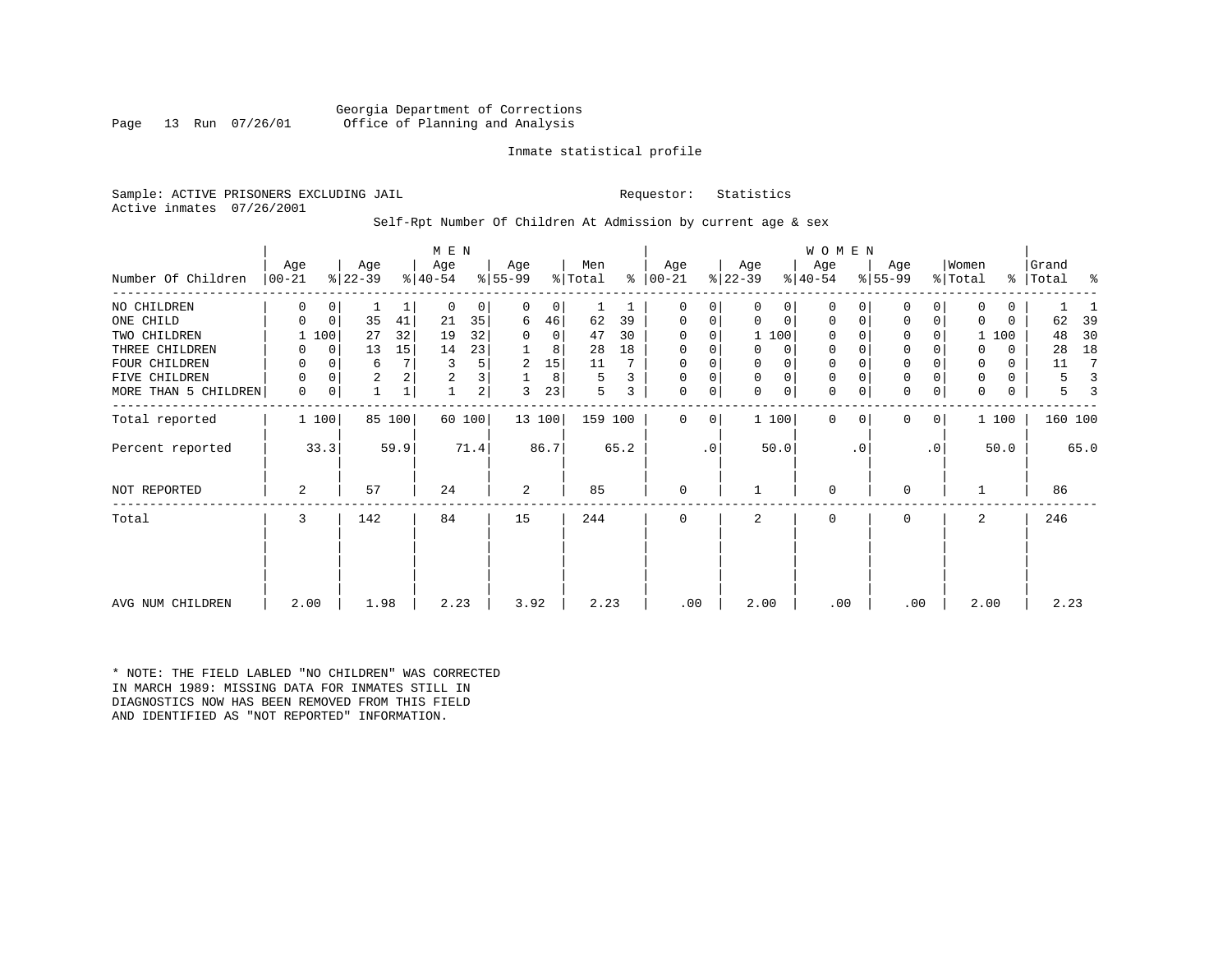### Georgia Department of Corrections Page 14 Run 07/26/01 Office of Planning and Analysis

#### Inmate statistical profile

Sample: ACTIVE PRISONERS EXCLUDING JAIL **Requestor:** Statistics Active inmates 07/26/2001

## Self-Rpt Religious Affiliation by current age & sex

|                  |                  |          |                  |          | M E N           |                |                  |          |                |          |                 |              |                 |       | <b>WOMEN</b>    |           |                  |             |                  |          |                 |                |
|------------------|------------------|----------|------------------|----------|-----------------|----------------|------------------|----------|----------------|----------|-----------------|--------------|-----------------|-------|-----------------|-----------|------------------|-------------|------------------|----------|-----------------|----------------|
| Religion         | Age<br>$00 - 21$ |          | Age<br>$8 22-39$ |          | Age<br>$ 40-54$ |                | Age<br>$8 55-99$ |          | Men<br>% Total | %        | Age<br>$ 00-21$ |              | Age<br>$ 22-39$ |       | Age<br>$ 40-54$ |           | Age<br>$8 55-99$ |             | Women<br>% Total | ⊱        | Grand<br> Total | ႜ              |
| <b>ISLAM</b>     | 0                | $\Omega$ | 10               | 7        | .5              | 6              |                  | 7        | 16             |          | 0               | 0            | 0               | 0     | $\mathbf 0$     | 0         | 0                | 0           | $\Omega$         | $\Omega$ | 16              | 7              |
| CATHOLIC         | 0                | 0        | 3                | 2        | $\overline{c}$  | $\overline{2}$ | $\Omega$         | 0        | 5              | 2        | $\Omega$        | $\Omega$     | $\mathbf 0$     | 0     | $\Omega$        | 0         | 0                | 0           | $\Omega$         | $\Omega$ | 5               | $\overline{2}$ |
| <b>BAPTIST</b>   | $\Omega$         | 0        | 52               | 38       | 48              | 58             | 7                | 47       | 107            | 45       | U               | $\Omega$     | 1               | 50    | 0               | 0         | 0                | $\mathbf 0$ | 1                | 50       | 108             | 45             |
| METHODIST        |                  | 0        | 2                | 1        |                 |                |                  | 7        | 4              | 2        | 0               | <sup>0</sup> | 0               | 0     | $\Omega$        | 0         | 0                | $\Omega$    | $\Omega$         | $\Omega$ | 4               | $\sqrt{2}$     |
| EPISCOPLN        |                  | 0        | 0                | $\Omega$ | $\Omega$        | 0              | O                | 0        | O              | $\Omega$ | 0               | O            | 0               | 0     | $\Omega$        | 0         | 0                | 0           | $\Omega$         | $\Omega$ | U               | $\mathbf 0$    |
| PRESBYTRN        |                  | $\Omega$ | 0                | $\Omega$ | $\Omega$        | $\Omega$       | O                | $\Omega$ | n              | O        | U               | $\Omega$     | $\Omega$        | 0     | $\Omega$        | $\Omega$  | 0                | $\Omega$    | $\Omega$         | $\Omega$ | O               | $\Omega$       |
| CHC OF GOD       |                  | $\Omega$ |                  |          | $\Omega$        | $\Omega$       | O                | $\Omega$ |                | $\Omega$ | $\Omega$        | $\Omega$     | $\Omega$        | 0     | $\Omega$        | $\Omega$  | 0                | $\Omega$    | $\Omega$         | $\Omega$ |                 | $\Omega$       |
| HOLINESS         |                  | $\Omega$ | 4                | 3        | 2               | 2              | 2                | 13       |                | ζ        | $\Omega$        | U            | $\mathbf{1}$    | 50    | $\Omega$        | 0         | 0                | $\Omega$    |                  | 50       | 9               | 4              |
| <b>JEWISH</b>    |                  | $\Omega$ |                  | 1        | $\Omega$        | $\Omega$       | O                | 0        |                | O        | 0               | O            | 0               | 0     | $\Omega$        | 0         | 0                | $\Omega$    | $\Omega$         | $\Omega$ |                 | 0              |
| ANGLICAN         |                  | 0        | 0                | 0        | $\Omega$        | 0              | U                | 0        | 0              | O        | 0               | U            | 0               | 0     | $\Omega$        | 0         | 0                | 0           | $\Omega$         | 0        |                 | $\mathbf 0$    |
| GRK ORTHDX       |                  | 0        | O                | $\Omega$ | $\Omega$        | $\Omega$       | U                | 0        | 0              | $\Omega$ | $\Omega$        | <sup>0</sup> | $\Omega$        | 0     | $\Omega$        | 0         | 0                | 0           | $\Omega$         | 0        |                 | 0              |
| HINDU            |                  | $\Omega$ | 0                | $\Omega$ | ∩               | $\Omega$       |                  | $\Omega$ | n              | $\Omega$ | $\Omega$        |              | $\Omega$        | 0     | $\Omega$        | $\Omega$  | 0                | $\Omega$    | $\Omega$         | $\Omega$ |                 | $\Omega$       |
| <b>BUDDHIST</b>  |                  | $\Omega$ | 0                | $\Omega$ | $\Omega$        | $\Omega$       |                  | 0        | 0              | $\Omega$ | 0               | O            | $\Omega$        | 0     | $\Omega$        | $\Omega$  | 0                | $\Omega$    | $\Omega$         | $\Omega$ |                 | $\Omega$       |
| TAOIST           |                  | $\Omega$ | 0                | $\Omega$ |                 | $\Omega$       |                  | $\Omega$ |                | O        | U               | O            | 0               | 0     | $\Omega$        | 0         | 0                | $\Omega$    | $\Omega$         | 0        |                 | $\Omega$       |
| SHINTOIST        |                  | $\Omega$ | 0                | $\Omega$ | $\Omega$        | $\Omega$       | O                | $\Omega$ | 0              | O        | U               | $\Omega$     | $\Omega$        | 0     | $\Omega$        | $\Omega$  | 0                | $\Omega$    | $\Omega$         | $\Omega$ |                 | $\Omega$       |
| SEVEN D AD       |                  | $\Omega$ | 0                | $\Omega$ | 2               |                | O                | $\Omega$ | 2              |          | U               |              | $\mathbf 0$     | O     | $\Omega$        | $\Omega$  | 0                | $\Omega$    | $\Omega$         | $\Omega$ |                 |                |
| JEHOVAH WT       |                  | $\Omega$ | 2                |          |                 |                | O                | $\Omega$ | 3              | 1        | $\Omega$        | $\Omega$     | $\Omega$        | 0     | $\Omega$        | $\Omega$  | 0                | 0           | $\Omega$         | $\Omega$ |                 | $\mathbf{1}$   |
| LATR DAY S       |                  | $\Omega$ | 0                | $\Omega$ | $\Omega$        | $\Omega$       |                  | $\Omega$ | 0              | O        | 0               |              | 0               | 0     | $\Omega$        | 0         | 0                | 0           | $\Omega$         | $\Omega$ |                 | $\Omega$       |
| QUAKER           |                  | 0        | 0                | $\Omega$ | ∩               | $\Omega$       | U                | 0        | 0              | $\Omega$ | $\Omega$        | <sup>0</sup> | 0               | 0     | 0               | 0         | 0                | 0           | $\Omega$         | 0        | 0               | 0              |
| OTHER PROD       |                  | 0        | 15               | 11       | 6               | 7              | -1               | 7        | 22             | 9        | $\Omega$        | $\Omega$     | 0               | 0     | $\Omega$        | $\Omega$  | 0                | $\Omega$    | $\Omega$         | $\Omega$ | 22              | 9              |
| <b>NONE</b>      | 2                | 67       | 33               | 24       | 13              | 16             | 3                | 20       | 51             | 21       | $\Omega$        | $\Omega$     | $\Omega$        | 0     | $\Omega$        | 0         | 0                | $\Omega$    | $\Omega$         | $\Omega$ | 51              | 21             |
| <b>OTHER</b>     |                  | 33       | 15               | 11       | 3               | 4              | 0                | 0        | 19             | 8        | 0               | 0            | $\Omega$        | 0     | $\Omega$        | 0         | 0                | 0           | $\Omega$         | $\Omega$ | 19              | 8              |
| Total reported   |                  | 3 100    | 138 100          |          |                 | 83 100         | 15 100           |          | 239 100        |          | 0               | 0            |                 | 2 100 | 0               | 0         | 0                | 0           |                  | 2 100    | 241 100         |                |
| Percent reported |                  | 100.0    |                  | 97.2     |                 | 98.8           |                  | 100.0    |                | 98.0     |                 | $\cdot$ 0    |                 | 100.0 |                 | $\cdot$ 0 |                  | . 0         |                  | 100.0    |                 | 98.0           |
| NOT RPTD         | $\Omega$         |          | 4                |          | -1              |                | $\Omega$         |          | 5              |          | $\Omega$        |              | $\Omega$        |       | $\Omega$        |           | U                |             | $\mathbf 0$      |          | 5               |                |
| Total            | 3                |          | 142              |          | 84              |                | 15               |          | 244            |          | $\Omega$        |              | 2               |       | 0               |           | 0                |             | 2                |          | 246             |                |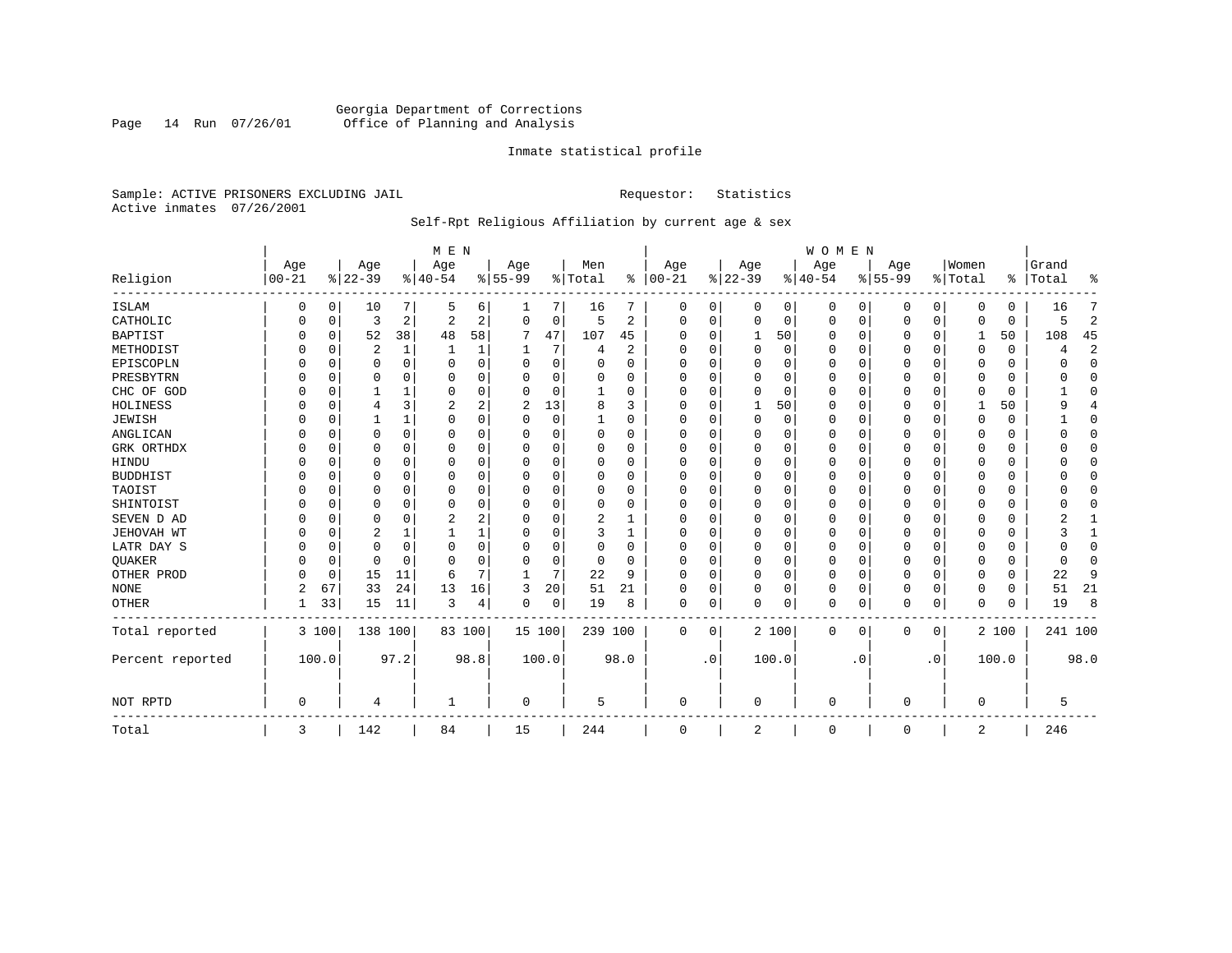#### Georgia Department of Corrections<br>Page 15 Run 07/26/01 office of Planning and Analysis Office of Planning and Analysis

#### Inmate statistical profile

Sample: ACTIVE PRISONERS EXCLUDING JAIL **Requestor:** Statistics Active inmates 07/26/2001

Self-Rpt Family Behavior Patterns \* by current age & sex

|                  |                 |             |                  |      | M E N            |      |                 |             |                |          |                  |                 |                  |          | W O M E N       |           |                 |     |                  |       |                |      |
|------------------|-----------------|-------------|------------------|------|------------------|------|-----------------|-------------|----------------|----------|------------------|-----------------|------------------|----------|-----------------|-----------|-----------------|-----|------------------|-------|----------------|------|
| Family Behavior  | Age<br>$ 00-21$ |             | Age<br>$ 22-39 $ |      | Age<br>$ 40-54 $ |      | Age<br>$ 55-99$ |             | Men<br>% Total | ႜ        | Age<br>$00 - 21$ |                 | Age<br>$ 22-39 $ |          | Age<br>$ 40-54$ |           | Age<br>$ 55-99$ |     | Women<br>% Total | ∻     | Grand<br>Total | ႜ    |
| CRIMINLTY        | 2               | 22          | 48               | 22   | 29               | 25   | 3               | 20          | 82             | 23       | 0                | 0               |                  | 17       | $\Omega$        | 0         | $\Omega$        | 0   |                  | 17    | 83             | 22   |
| ALCOHOLISM       |                 | 22          | 32               | 14   | 19               | 16   |                 |             | 54             | 15       | 0                | 0               |                  | 17       | 0               |           | $\Omega$        | 0   |                  | 17    | 55             | -15  |
| DRUG ABUSE       |                 | 22          | 22               | 10   | 11               | 9    |                 |             | 36             | 10       |                  |                 |                  | 17       | U               |           |                 |     |                  | 17    | 37             | 10   |
| DOMINERING       |                 | 0           |                  | 0    | $\Omega$         |      |                 |             |                | $\Omega$ | $\Omega$         |                 |                  | 17       | 0               |           |                 |     |                  | 17    |                |      |
| MIGRANT          |                 | 0           |                  |      |                  |      |                 |             |                |          |                  |                 |                  | 0        | 0               |           | $\Omega$        |     |                  | 0     |                |      |
| INFL BTGS        |                 | 11          | 11               |      |                  |      |                 | 20          | 19             | h        |                  |                 |                  | $\Omega$ | 0               |           | $\Omega$        |     |                  | 0     | 19             |      |
| PERMISSIVE       |                 | $\mathbf 0$ | 0                | 0    | $\Omega$         |      | 0               | $\mathbf 0$ | $\Omega$       | $\Omega$ | $\Omega$         | O               |                  | 17       | 0               |           | $\Omega$        |     |                  | 17    |                |      |
| FATH ABSNT       |                 | 11          | 75               | 34   | 41               | 35   | 5.              | 33          | 122            | 34       |                  |                 | <sup>0</sup>     | $\Omega$ | 0               |           |                 |     |                  | 0     | 122            | -33  |
| MOTH ABSNT       |                 | 11          | 25               | 11   | 11               | 9    | 2               | 13          | 39             | 11       |                  | 0               |                  | $\Omega$ | 0               |           | $\Omega$        |     |                  | 0     | 39             | 11   |
| NONE             | 0               | 0           | 4                | 2    | 2                | 2    | 0               | 0           | 6              | 2        | 0                | 0               |                  | 17       | 0               |           | 0               |     |                  | 17    | 7              |      |
| Total reported   |                 | 9 100       | 221              | 100  | 118              | 100  |                 | 15 100      | 363 100        |          | 0                | 0               |                  | 6 100    | $\mathbf 0$     | 0         | 0               | 0   |                  | 6 100 | 369 100        |      |
| Percent reported |                 | 100.0       |                  | 76.8 |                  | 76.2 |                 | 60.0        |                | 75.8     |                  | .0 <sup>1</sup> |                  | 100.0    |                 | $\cdot$ 0 |                 | .0' |                  | 100.0 |                | 76.0 |
| <b>OTHER</b>     | 0               |             | 33               |      | 20               |      | 6               |             | 59             |          | 0                |                 | $\Omega$         |          | $\Omega$        |           | $\Omega$        |     | $\Omega$         |       | 59             |      |
| Total            | 3               |             | 142              |      | 84               |      | 15              |             | 244            |          | 0                |                 | 2                |          | 0               |           | 0               |     | 2                |       | 246            |      |

\* NOTE: SINCE THERE CAN BE UP TO FIVE BEHAVIOR CODES PER INMATE, THE NUMBER OF CASES REPORTED IN THE DETAIL LINES AND THE TOTAL REPORTED LINE MAY EXCEED THE TOTAL NUMBER OF CASES. IN SHORT, THIS TABLE COUNTS THE NUMBER OF BEHAVIOR PROBLEMS, NOT INMATES.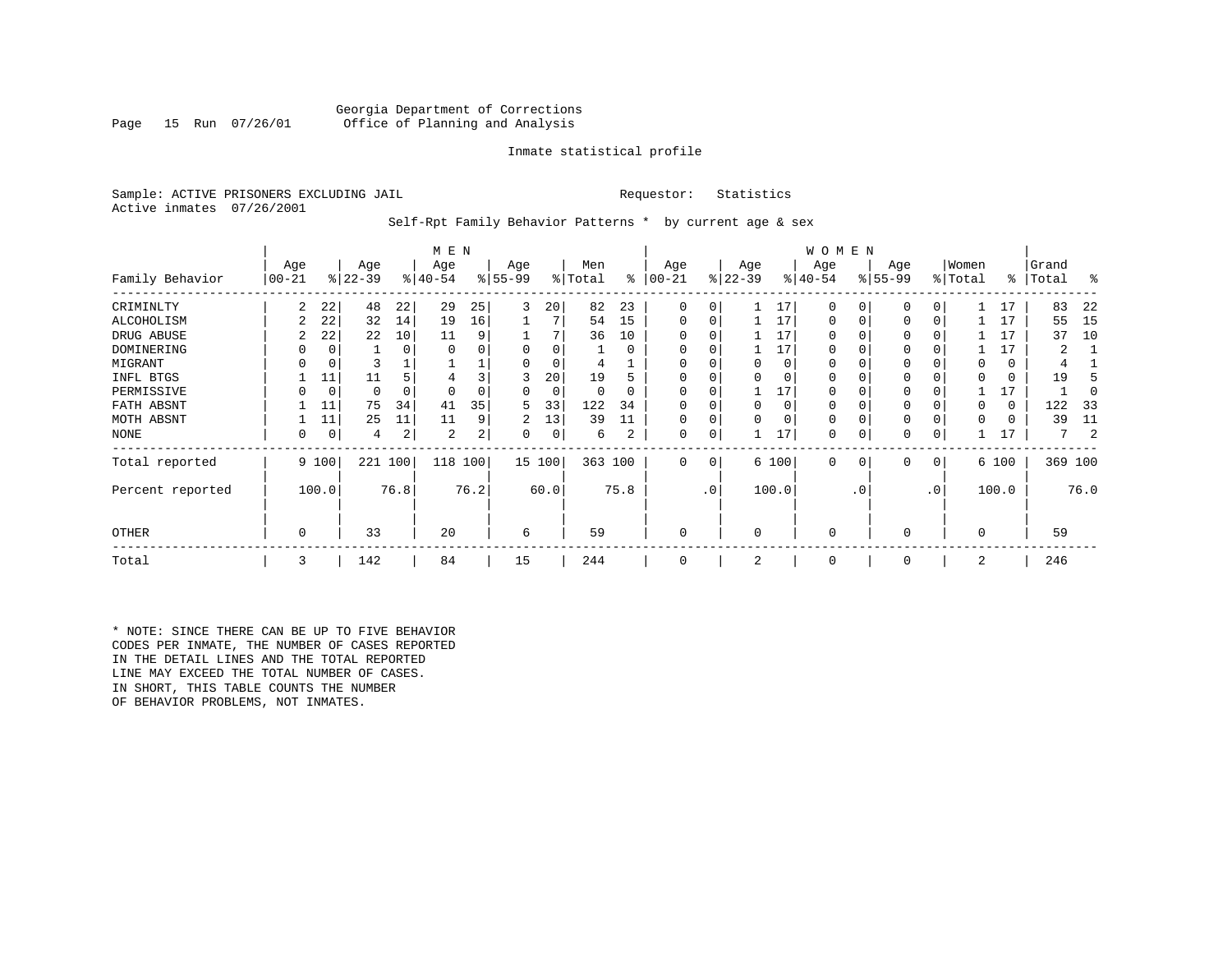#### Georgia Department of Corrections Office of Planning and Analysis

#### Inmate statistical profile

Sample: ACTIVE PRISONERS EXCLUDING JAIL **Requestor:** Statistics Active inmates 07/26/2001

### Inmate Diagnostic Behavior Problem \* by current age & sex

|                    |            |             |           |                | M E N          |       |          |          |         |      |          |           |                |          | <b>WOMEN</b> |           |           |             |             |          |           |              |
|--------------------|------------|-------------|-----------|----------------|----------------|-------|----------|----------|---------|------|----------|-----------|----------------|----------|--------------|-----------|-----------|-------------|-------------|----------|-----------|--------------|
|                    | Age        |             | Age       |                | Age            |       | Age      |          | Men     |      | Age      |           | Age            |          | Age          |           | Age       |             | Women       |          | Grand     |              |
| Diagnostic Problem | $ 00 - 21$ |             | $ 22-39 $ |                | $8 40-54$      |       | $ 55-99$ |          | % Total | ႜ    | $ 00-21$ |           | $ 22-39 $      |          | $ 40-54$     |           | $ 55-99 $ |             | % Total     |          | %   Total | ႜ            |
| <b>ALCOHOLIC</b>   | O          | 0           | 9         | 3              | 5              | 3     | 3        | 10       | 17      | 3    | 0        | 0         |                | 25       | $\Omega$     | 0         | 0         | $\Omega$    |             | 25       | 18        | 3            |
| <b>ALCOH ABSE</b>  |            | 0           | 28        | 8              | 17             | 10    | 2        | 7        | 47      | 8    | 0        | 0         | $\mathbf 0$    | 0        | 0            | 0         | 0         | $\mathbf 0$ | $\Omega$    | $\Omega$ | 47        | 8            |
| DRUG EXP           |            | 13          | 51        | 15             | 29             | 16    | 4        | 13       | 85      | 15   | U        |           | $\Omega$       | 0        | $\Omega$     | 0         | U         | $\Omega$    | $\Omega$    | $\Omega$ | 85        | 15           |
| DRUG ABSE          |            | 25          | 59        | 17             | 23             | 13    |          | 7        | 86      | 15   | U        |           |                | 25       | $\Omega$     | O         | 0         | $\Omega$    |             | 25       | 87        | 16           |
| NARC ADDCT         |            | 0           | 2         |                | $\overline{2}$ |       | U        | $\Omega$ | 4       |      | U        |           | $\mathbf 0$    | $\Omega$ | $\Omega$     | $\Omega$  | U         | $\Omega$    | $\Omega$    | $\Omega$ | 4         | $\mathbf{1}$ |
| EPILEPTIC          |            | 0           | 2         |                |                |       |          | $\Omega$ |         |      | U        |           | $\Omega$       | O        | $\Omega$     | $\Omega$  | U         | $\Omega$    | $\Omega$    | $\Omega$ |           |              |
| MANIPULTVE         |            | 13          | 24        | 7              |                |       | ζ        | 10       | 36      | 6    |          |           | $\Omega$       | O        | $\Omega$     | $\Omega$  | U         | $\Omega$    | $\Omega$    | $\Omega$ | 36        | 6            |
| ASSAULTIVE         |            | 38          | 111       | 33             | 67             | 38    | 11       | 37       | 192     | 35   | U        |           | 2              | 50       | $\Omega$     | O         | 0         | $\Omega$    | 2           | 50       | 194       | 35           |
| ESCPE TEND         |            | 0           | 16        | 5              | 15             | 8     | 2        | 7        | 33      | 6    |          |           | $\Omega$       | 0        | $\Omega$     | $\Omega$  | 0         | $\Omega$    | $\Omega$    | $\Omega$ | 33        | 6            |
| SUICIDAL           |            | $\Omega$    | 17        |                |                | ∠     |          | 3        | 22      |      | U        |           | $\Omega$       | O        | $\Omega$     | $\Omega$  | U         | $\Omega$    | O           | $\Omega$ | 22        | 4            |
| WITHDRAWN          |            | $\Omega$    |           |                |                |       |          | U        |         |      |          |           | $\Omega$       | U        | $\Omega$     | O         |           | O           |             | $\Omega$ |           | O            |
| PR RLTY CT         |            | $\Omega$    | 3         |                |                |       |          | U        |         |      | U        |           | $\Omega$       | 0        | $\Omega$     | 0         | U         | $\Omega$    | ∩           | $\Omega$ |           |              |
| HOMOSEXUAL         |            | 13          |           | $\Omega$       |                |       |          | U        | 2       | U    |          |           | $\Omega$       | O        | $\Omega$     | $\Omega$  |           | $\Omega$    |             | U        |           | ∩            |
| <b>NONE</b>        |            | $\mathbf 0$ | 2         |                |                |       |          | 3        |         |      | ∩        |           | $\Omega$       | O        | $\Omega$     | O         |           | $\Omega$    |             | $\Omega$ |           |              |
| <b>OTHER</b>       |            | $\Omega$    | 6         | $\overline{a}$ | $\overline{c}$ |       |          | 0        | 8       |      | $\Omega$ |           | $\Omega$       | O        | $\Omega$     | $\Omega$  |           | $\Omega$    | $\Omega$    | U        |           |              |
| NOT RPTD           | $\Omega$   | 0           | 6         | 2              | $\overline{2}$ |       |          | 3        | 9       | 2    | 0        | 0         | $\Omega$       | 0        | 0            | 0         | N         | 0           | $\Omega$    | U        | 9         | 2            |
| Total reported     |            | 8 100       | 339       | 100            | 178 100        |       |          | 30 100   | 555 100 |      | $\Omega$ | $\Omega$  |                | 4 100    | $\Omega$     | 0         | 0         | 0           |             | 4 100    | 559 100   |              |
| Percent reported   |            | 100.0       |           | 99.3           |                | 100.0 |          | 100.0    |         | 99.6 |          | $\cdot$ 0 |                | 100.0    |              | $\cdot$ 0 |           | $\cdot$ 0   |             | 100.0    |           | 99.6         |
| <b>UNKNOWN</b>     | 0          |             |           |                | $\Omega$       |       | 0        |          |         |      | 0        |           | $\overline{0}$ |          | 0            |           | 0         |             | $\mathbf 0$ |          |           |              |
| Total              | 3          |             | 142       |                | 84             |       | 15       |          | 244     |      | 0        |           | 2              |          | 0            |           | 0         |             | 2           |          | 246       |              |
|                    |            |             |           |                |                |       |          |          |         |      |          |           |                |          |              |           |           |             |             |          |           |              |

\* NOTE: SINCE THERE CAN BE UP TO FIVE BEHAVIOR CODES PER INMATE, THE NUMBER OF CASES REPORTED IN THE DETAIL LINES AND THE TOTAL REPORTED LINE MAY EXCEED THE TOTAL NUMBER OF CASES.IN SHORT, THIS TABLE COUNTS THE NUMBER OF BEHAVIOR PROBLEMS, NOT INMATES.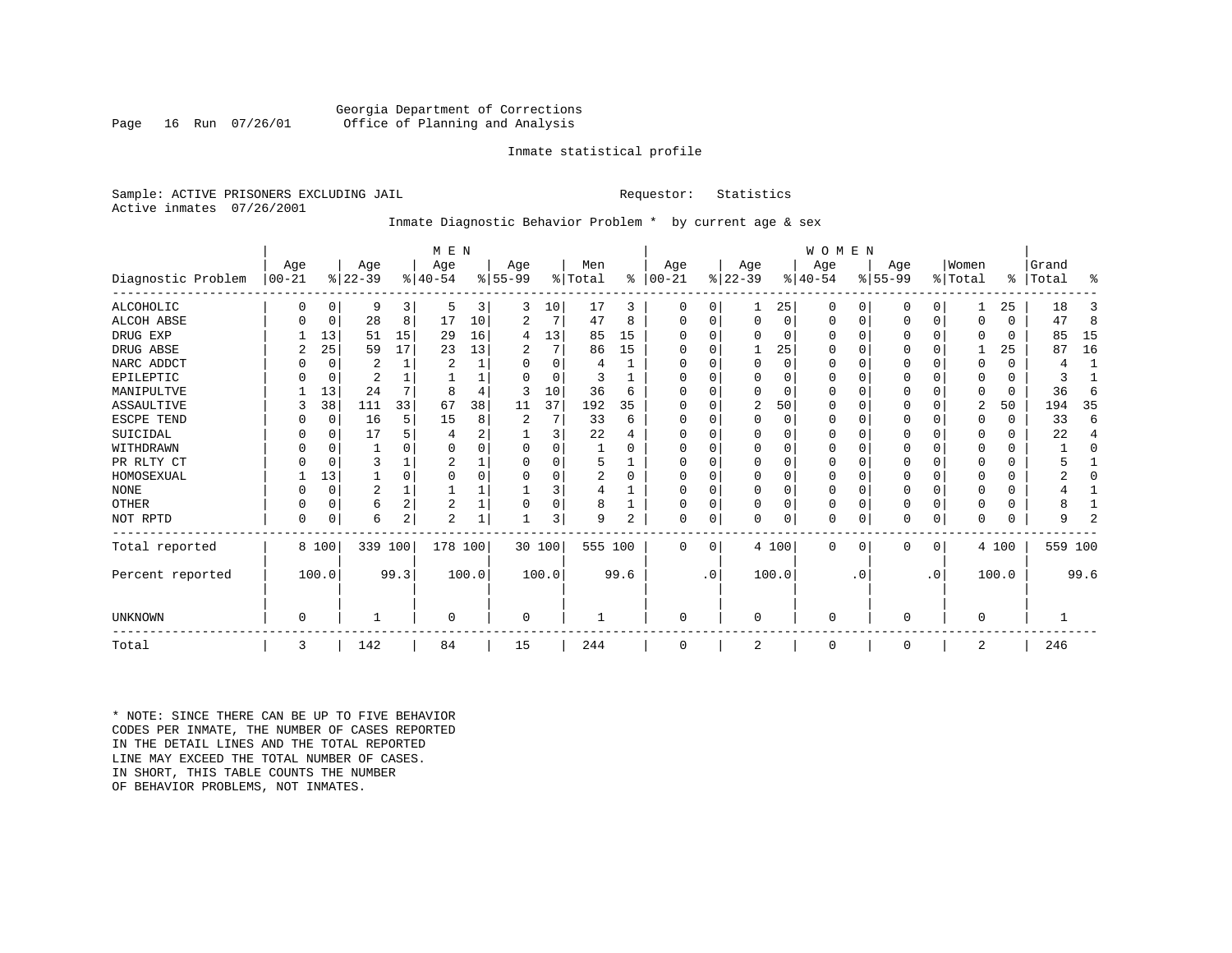#### Georgia Department of Corrections Page 17 Run 07/26/01 Office of Planning and Analysis

#### Inmate statistical profile

Sample: ACTIVE PRISONERS EXCLUDING JAIL **Requestor:** Statistics Active inmates 07/26/2001

# Physical Profile (General Condition) by current age & sex

|                                                             |                   |                         |                  |                | M E N              |                |                           |                |                 |                |                           |                                       |                              |                            | <b>WOMEN</b>                      |               |                    |                                       |                  |                        |                |                    |
|-------------------------------------------------------------|-------------------|-------------------------|------------------|----------------|--------------------|----------------|---------------------------|----------------|-----------------|----------------|---------------------------|---------------------------------------|------------------------------|----------------------------|-----------------------------------|---------------|--------------------|---------------------------------------|------------------|------------------------|----------------|--------------------|
| Physical Profile                                            | Age<br>$ 00 - 21$ |                         | Age<br>$8 22-39$ |                | Age<br>$8140 - 54$ |                | Age<br>$8 55-99$          |                | Men<br>% Total  | ႜ              | Age<br>$ 00-21$           |                                       | Age<br>$ 22-39 $             |                            | Age<br>$8 40-54$                  |               | Age<br>$8155 - 99$ |                                       | Women<br>% Total | $\frac{1}{6}$          | Grand<br>Total | - 옹                |
| NO LIMITATION<br>DEFECT NO MAJOR LIMT<br>DEFECT MAJOR LIMIT | 2<br>0            | 67<br>$\mathbf 0$<br>33 | 104<br>17<br>17  | 75<br>12<br>12 | 44<br>14<br>26     | 52<br>17<br>31 | $4\overline{ }$<br>2<br>9 | 27<br>13<br>60 | 154<br>33<br>53 | 64<br>14<br>22 | 0<br>$\Omega$<br>$\Omega$ | $\overline{0}$<br>0<br>$\overline{0}$ | $\mathbf{0}$<br>$\mathbf{0}$ | 2 100<br>$\mathbf{0}$<br>0 | $\mathbf{0}$<br>$\mathbf{0}$<br>0 | 0<br>$\Omega$ | 0<br>0<br>0        | 0 <sup>1</sup><br>$\overline{0}$<br>0 | 0<br>$\mathbf 0$ | 2 100<br>$\Omega$<br>0 | 33<br>53       | 156 64<br>14<br>22 |
| VERY MAJOR DEFECT                                           | $\Omega$          | 0                       | $\Omega$         | 0              | $\Omega$           | 0 <sup>1</sup> | $\Omega$                  | $\mathbf 0$    | $\Omega$        | $\mathbf{0}$   | $\Omega$                  | $\overline{0}$                        | $\Omega$                     | 0                          | $\Omega$                          | $\mathbf 0$   | $\mathbf 0$        | $\overline{0}$                        | $\mathbf 0$      | 0                      | $\mathbf{0}$   | $\mathbf 0$        |
| Total reported                                              |                   | 3 100                   | 138              | 100            |                    | 84 100         |                           | 15 100         | 240 100         |                | 0                         | 0 <sup>1</sup>                        |                              | 2 100                      | 0                                 | 0             | 0                  | 0                                     |                  | 2 100                  |                | 242 100            |
| Percent reported                                            |                   | 100.0                   |                  | 97.2           |                    | 100.0          |                           | 100.0          |                 | 98.4           |                           | .0 <sup>1</sup>                       |                              | 100.0                      |                                   | $\cdot$ 0     |                    | $\cdot$ 0                             |                  | 100.0                  |                | 98.4               |
| NOT REPORTED                                                | $\mathbf 0$       |                         | 4                |                | $\mathbf 0$        |                | $\mathbf 0$               |                | 4               |                | 0                         |                                       | $\mathbf 0$                  |                            | 0                                 |               | $\mathbf 0$        |                                       | $\mathbf 0$      |                        | 4              |                    |
| Total                                                       | 3                 |                         | 142              |                | 84                 |                | 15                        |                | 244             |                |                           |                                       | 2                            |                            | 0                                 |               | $\mathbf 0$        |                                       | 2                |                        | 246            |                    |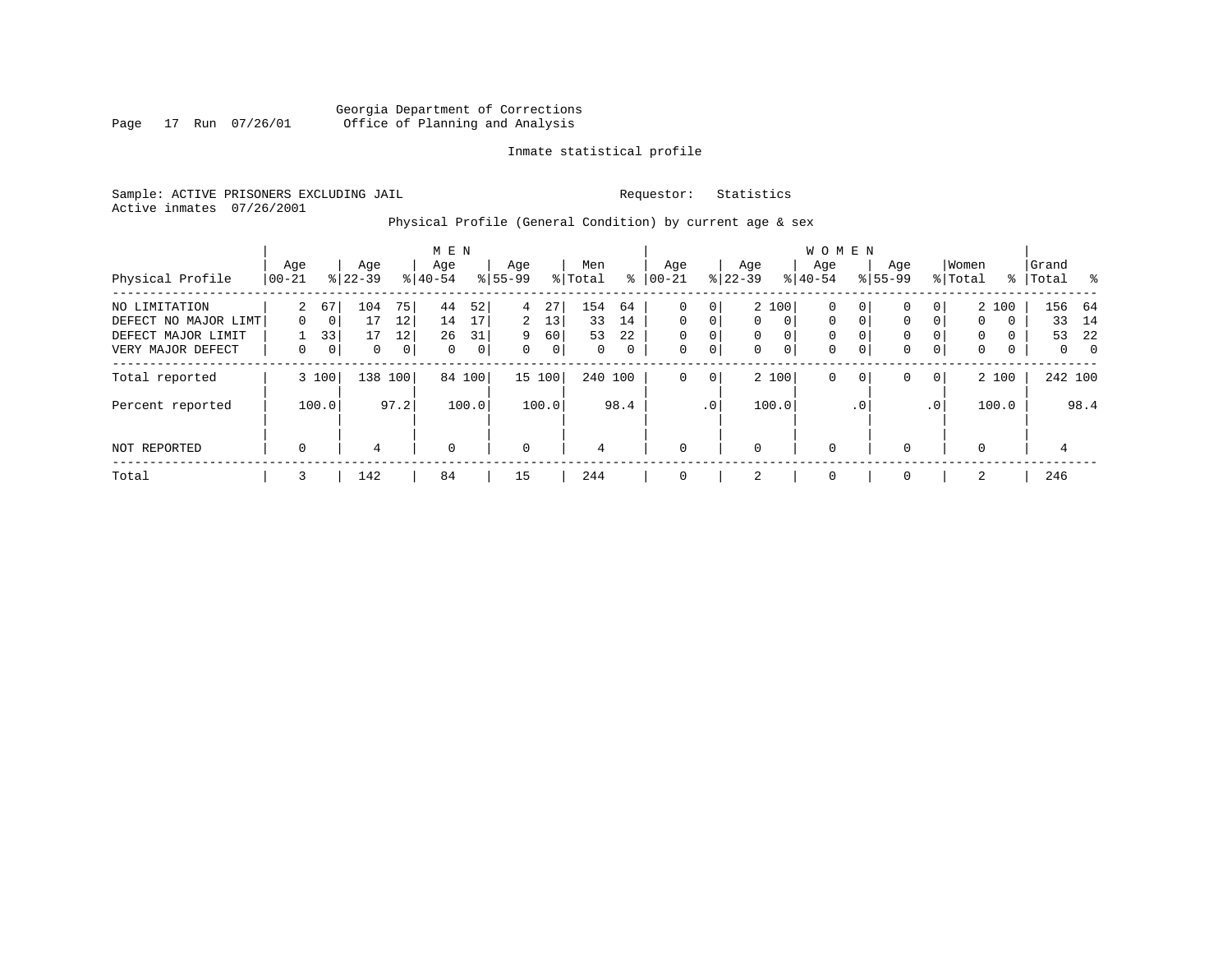#### Georgia Department of Corrections Office of Planning and Analysis

#### Inmate statistical profile

Sample: ACTIVE PRISONERS EXCLUDING JAIL **Requestor:** Statistics Active inmates 07/26/2001

Security Status by current age & sex

|                  |            |             |           |      | M E N          |                |           |        |         |              |           |             |             |       | <b>WOMEN</b> |           |             |           |             |       |           |         |
|------------------|------------|-------------|-----------|------|----------------|----------------|-----------|--------|---------|--------------|-----------|-------------|-------------|-------|--------------|-----------|-------------|-----------|-------------|-------|-----------|---------|
|                  | Age        |             | Age       |      | Age            |                | Age       |        | Men     |              | Age       |             | Age         |       | Age          |           | Age         |           | Women       |       | Grand     |         |
| Security         | $ 00 - 21$ |             | $ 22-39 $ |      | $ 40-54$       |                | $8 55-99$ |        | % Total | ႜ            | $00 - 21$ |             | $ 22-39 $   |       | $ 40-54 $    |           | $8155 - 99$ |           | % Total     |       | %   Total | း       |
| DIAG INCOM       | 0          | 0           | 0         | 0    |                |                | 0         | 0      |         | 0            | $\Omega$  | 0           | 0           | 0     |              |           | 0           | 0         | $\mathbf 0$ | 0     |           |         |
| WRK RELEAS       | 0          | 0           | 0         | 0    |                | 0              | 0         | 0      |         | 0            | 0         |             | 0           | 0     | 0            | 0         | 0           | 0         | $\Omega$    | 0     |           |         |
| TRUSTY           |            |             | 0         |      |                |                |           | 0      |         |              |           |             | $\Omega$    |       |              |           |             |           | $\Omega$    | 0     |           |         |
| MINIMUM          |            | 0           |           |      |                |                |           | 0      |         |              |           |             | $\Omega$    | 0     | $\Omega$     |           | 0           |           | $\Omega$    | 0     |           |         |
| MEDIUM           | $\Omega$   | 0           | 25        | 18   | 29             | 35             |           | 47     | 61      | 25           | $\Omega$  |             |             | 50    | $\mathbf 0$  |           | 0           |           |             | 50    | 62        | 25      |
| CLOSE            | 2          | 67          | 96        | 68   | 53             | 63             | 8         | 53     | 159     | 65           | $\Omega$  |             | $\Omega$    | 0     | $\Omega$     |           | 0           |           | 0           | 0     | 159       | 65      |
| MAXIMUM          |            | $\mathbf 0$ | 14        | 10   | $\overline{2}$ | 2              | $\Omega$  | 0      | 16      | $\mathbf{r}$ | $\Omega$  |             |             | 50    | $\Omega$     |           | 0           |           |             | 50    | 17        |         |
| DIAGNOSTIC       |            | 33          | 5         | 4    | $\Omega$       | 0 <sup>1</sup> | 0         | 0      | 6       | 2            | 0         | 0           | 0           | 0     | $\mathbf 0$  | 0         | 0           | 0         | 0           | 0     | 6         |         |
| Total reported   |            | 3 100       | 141       | 100  | 84             | 100            |           | 15 100 | 243 100 |              | 0         | $\mathbf 0$ |             | 2 100 | $\mathbf 0$  | $\circ$   | 0           | 0         |             | 2 100 |           | 245 100 |
| Percent reported |            | 100.0       |           | 99.3 |                | 100.0          |           | 100.0  |         | 99.6         |           | $\cdot$ 0   |             | 100.0 |              | $\cdot$ 0 |             | $\cdot$ 0 |             | 100.0 |           | 99.6    |
| NOT RPTD         | 0          |             |           |      | $\Omega$       |                | 0         |        |         |              | $\Omega$  |             | $\mathbf 0$ |       | $\mathbf 0$  |           | 0           |           | $\mathbf 0$ |       |           |         |
| Total            | 3          |             | 142       |      | 84             |                | 15        |        | 244     |              | $\Omega$  |             | 2           |       | $\mathbf 0$  |           | 0           |           | 2           |       | 246       |         |

\* NOTE: BEGINNING IN JULY 1987, THE FACILITIES DIVISION NO LONGER CODED INMATES AS BEING WORK RELEASE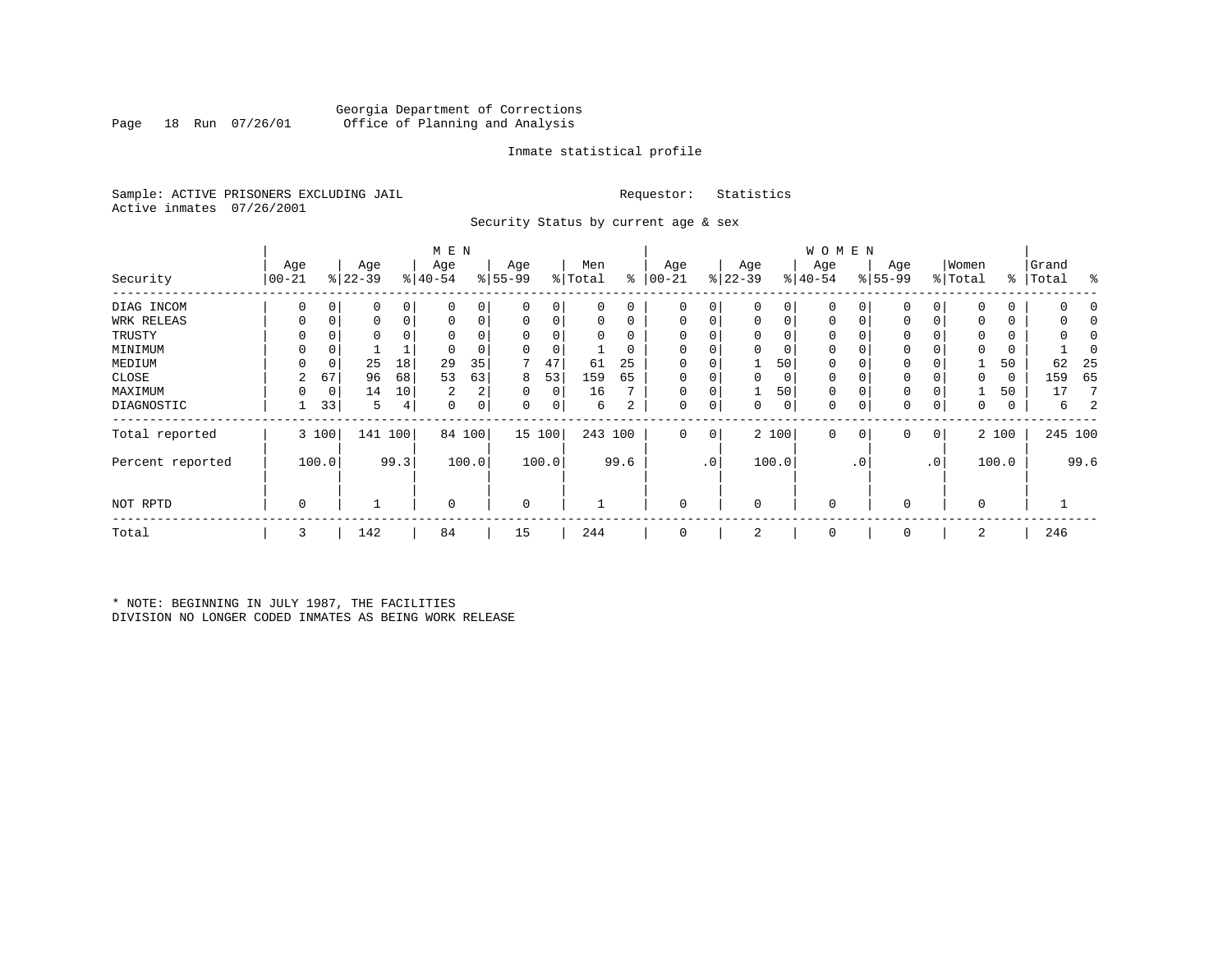#### Georgia Department of Corrections Page 19 Run 07/26/01 Office of Planning and Analysis

#### Inmate statistical profile

Sample: ACTIVE PRISONERS EXCLUDING JAIL **Requestor:** Statistics Active inmates 07/26/2001

Number Of Sentences by current age & sex

|                     |                 |             |                  |       | M E N            |        |                 |        |                |       |                      |                |                  |                | W O M E N        |           |                     |                 |                  |             |                |       |
|---------------------|-----------------|-------------|------------------|-------|------------------|--------|-----------------|--------|----------------|-------|----------------------|----------------|------------------|----------------|------------------|-----------|---------------------|-----------------|------------------|-------------|----------------|-------|
| Number Of Sentences | Age<br>$ 00-21$ |             | Age<br>$ 22-39 $ |       | Age<br>$ 40-54 $ |        | Age<br>$ 55-99$ |        | Men<br>% Total |       | Age<br>$8   00 - 21$ |                | Age<br>$ 22-39 $ |                | Age<br>$8 40-54$ |           | Age<br>$8 55-99$    |                 | Women<br>% Total | ိ           | Grand<br>Total | ႜ     |
| $_{\rm ONE}$        | 0               | 0           | 17               | 12    | 13               | 15     | 2               | 13     | 32             | 13    | 0                    | 0              | $\Omega$         | 0 <sup>1</sup> | 0                |           | $\mathbf 0$         | 0               | $\Omega$         | 0           | 32             | 13    |
| TWO                 |                 | 33          | 28               | 20    | 15               | 18     | 5               | 33     | 49             | 20    | 0                    | 0              |                  | 50             | 0                |           | 0                   | 0               |                  | 50          | 50             | 20    |
| THREE               | 0               | 0           | 27               | 19    | 18               | 21     |                 |        | 46             | 19    | $\Omega$             |                |                  | $\mathbf{0}$   | 0                |           | 0                   |                 | $\Omega$         | 0           | 46             | 19    |
| <b>FOUR</b>         | $\Omega$        | 0           | 20               | 14    | 10               | 12     |                 |        | 31             | 13    | $\Omega$             | 0              |                  | $\mathbf 0$    | $\Omega$         |           | $\mathsf{O}\xspace$ |                 |                  | $\Omega$    | 31             | 13    |
| FIVE                | $\Omega$        | $\mathbf 0$ | 12               | 8     | 6                | 7      | 2               | 13     | 20             | 8     | 0                    | 0              |                  | 50             | 0                |           | $\mathbf 0$         |                 |                  | 50          | 21             | 9     |
| MORE THAN FIVE      | 2               | 67          | 38               | 27    | 22               | 26     | 4               | 27     | 66             | 27    | $\mathbf 0$          | $\overline{0}$ | 0                | 0              | 0                |           | $\mathsf{O}\xspace$ | 0               | 0                | $\mathbf 0$ | 66             | 27    |
| Total reported      |                 | 3 100       | 142 100          |       |                  | 84 100 |                 | 15 100 | 244 100        |       | $\Omega$             | $\overline{0}$ |                  | 2 100          | $\Omega$         | $\Omega$  | 0                   | 0               |                  | 2 100       | 246 100        |       |
| Percent reported    |                 | 100.0       |                  | 100.0 |                  | 100.0  |                 | 100.0  |                | 100.0 |                      | $\cdot$ 0      |                  | 100.0          |                  | $\cdot$ 0 |                     | .0 <sup>1</sup> |                  | 100.0       |                | 100.0 |
| NOT REPORTED        | 0               |             | 0                |       | $\Omega$         |        | $\mathbf 0$     |        | 0              |       | 0                    |                | $\Omega$         |                | $\mathbf 0$      |           | 0                   |                 | $\Omega$         |             | 0              |       |
| Total               | 3               |             | 142              |       | 84               |        | 15              |        | 244            |       | $\Omega$             |                | 2                |                | $\mathbf 0$      |           | 0                   |                 | 2                |             | 246            |       |
|                     |                 |             |                  |       |                  |        |                 |        |                |       |                      |                |                  |                |                  |           |                     |                 |                  |             |                |       |
| AVG NUM SENTENCES   | 5.67            |             | 4.37             |       | 4.40             |        | 4.40            |        | 4.40           |       | .00                  |                | 3.50             |                | .00              |           | .00                 |                 | 3.50             |             | 4.39           |       |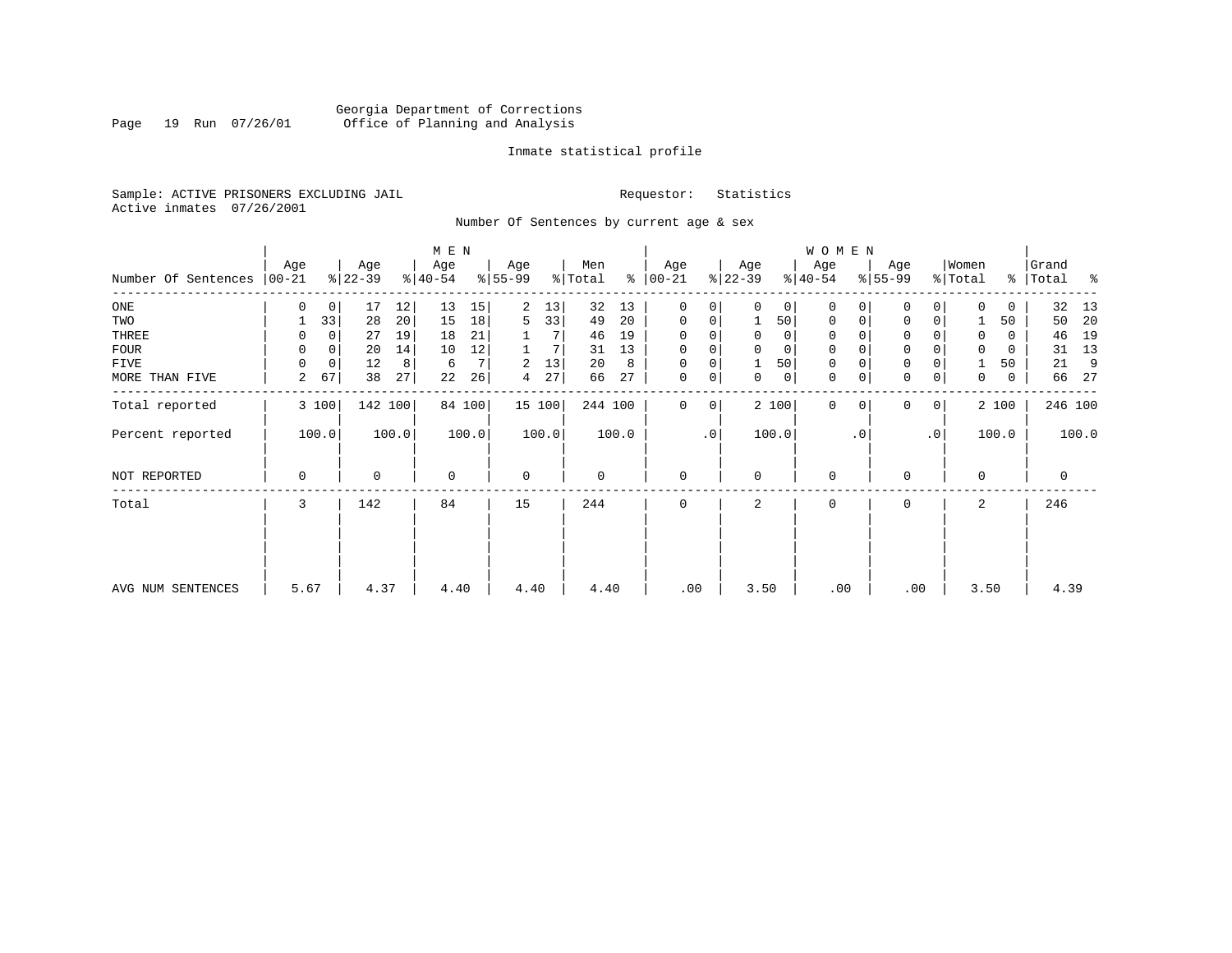### Georgia Department of Corrections Page 20 Run 07/26/01 Office of Planning and Analysis

#### Inmate statistical profile

Sample: ACTIVE PRISONERS EXCLUDING JAIL **Requestor:** Statistics Active inmates 07/26/2001

Number Of Disciplinaries by current age & sex

|                  |                  |       |                  |       | M E N            |        |                 |          |                |       |                   |           |                  |       | W O M E N        |             |                  |             |                  |       |                    |         |
|------------------|------------------|-------|------------------|-------|------------------|--------|-----------------|----------|----------------|-------|-------------------|-----------|------------------|-------|------------------|-------------|------------------|-------------|------------------|-------|--------------------|---------|
| Disciplinaries   | Age<br>$00 - 21$ |       | Age<br>$ 22-39 $ |       | Age<br>$ 40-54 $ |        | Age<br>$ 55-99$ |          | Men<br>% Total | ి     | Age<br>$ 00 - 21$ |           | Age<br>$ 22-39 $ |       | Age<br>$ 40-54 $ |             | Age<br>$8 55-99$ |             | Women<br>% Total |       | Grand<br>%   Total | ಿ       |
| ZERO             |                  | 33    | 31               | 22    | 29               | 35     | 7               | 47       | 68             | 28    | $\mathbf 0$       | 0         | $\Omega$         | 0     | $\mathbf 0$      | O           | 0                |             |                  | U     | 68                 | 28      |
| ONE              |                  | 33    | 14               | 10    | 14               | 17     | 3               | 20       | 32             | 13    | $\mathbf 0$       | 0         | 0                | 0     | $\mathbf 0$      | 0           | 0                | 0           | $\Omega$         | 0     | 32                 | 13      |
| TWO              |                  |       | 11               | 8     | 11               | 13     | 2               | 13       | 24             | 10    |                   |           |                  |       | 0                |             | $\Omega$         |             |                  | 0     | 24                 | 10      |
| THREE            | 0                | 0     | 14               | 10    | 8                | 10     | 0               | 0        | 22             | 9     | $\Omega$          |           | 0                | 0     | $\mathbf 0$      |             | 0                |             |                  | 0     | 22                 | 9       |
| FOUR             | $\Omega$         | 0     | 11               | 8     | 4                | 5      | $\Omega$        | $\Omega$ | 15             | 6     | $\Omega$          | $\Omega$  |                  | 50    | $\mathbf 0$      | O           | $\Omega$         |             |                  | 50    | 16                 | 7       |
| FIVE             | $\Omega$         | 0     | 11               | 8     | ζ                | 4      |                 | 7        | 15             | 6     | $\Omega$          | 0         | $\Omega$         | 0     | $\mathbf 0$      | $\Omega$    | 0                |             | $\Omega$         | 0     | 15                 | -6      |
| MORE THAN FIVE   |                  | 33    | 50               | 35    | 15               | 18     | 2               | 13       | 68             | 28    | 0                 | 0         |                  | 50    | $\mathbf 0$      | $\mathbf 0$ | $\mathbf 0$      | $\mathbf 0$ |                  | 50    | 69                 | 28      |
| Total reported   |                  | 3 100 | 142 100          |       |                  | 84 100 |                 | 15 100   | 244 100        |       | 0                 | 0         |                  | 2 100 | $\mathbf{0}$     | $\mathbf 0$ | 0                | 0           |                  | 2 100 |                    | 246 100 |
| Percent reported |                  | 100.0 |                  | 100.0 |                  | 100.0  |                 | 100.0    |                | 100.0 |                   | $\cdot$ 0 |                  | 100.0 |                  | . 0         |                  | $\cdot$ 0   |                  | 100.0 |                    | 100.0   |
| NOT REPORTED     | 0                |       | 0                |       | 0                |        | $\mathbf 0$     |          | 0              |       | 0                 |           | 0                |       | 0                |             | 0                |             | 0                |       | 0                  |         |
| Total            | 3                |       | 142              |       | 84               |        | 15              |          | 244            |       | 0                 |           | 2                |       | $\mathbf 0$      |             | 0                |             | 2                |       | 246                |         |
|                  |                  |       |                  |       |                  |        |                 |          |                |       |                   |           |                  |       |                  |             |                  |             |                  |       |                    |         |
|                  |                  |       |                  |       |                  |        |                 |          |                |       |                   |           |                  |       |                  |             |                  |             |                  |       |                    |         |
| AVG NUM DISCIP   | 4.33             |       | 6.67             |       | 2.96             |        | 1.87            |          | 5.07           |       | .00               |           | 10.50            |       | .00              |             | .00              |             | 10.50            |       | 5.11               |         |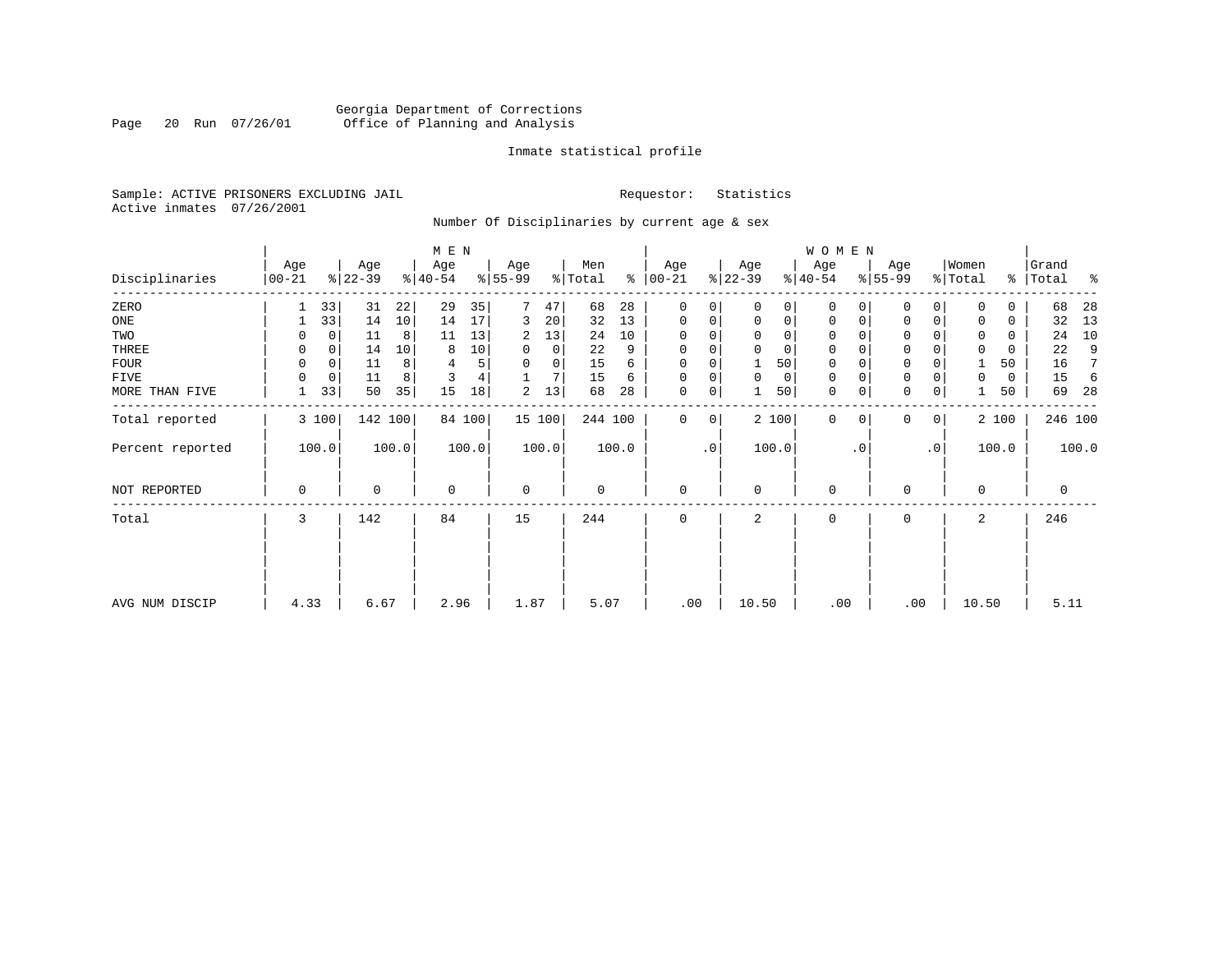### Georgia Department of Corrections<br>Page 21 Run 07/26/01 Office of Planning and Analysis Page 21 Run 07/26/01 Office of Planning and Analysis

#### Inmate statistical profile

Sample: ACTIVE PRISONERS EXCLUDING JAIL **Requestor:** Statistics Active inmates 07/26/2001

Number Of Escapes by current age & sex

|                  |                  |       |                  |       | M E N            |        |                 |        |                |          |                 |    |                  |       | W O M E N        |             |                 |             |                  |       |                    |
|------------------|------------------|-------|------------------|-------|------------------|--------|-----------------|--------|----------------|----------|-----------------|----|------------------|-------|------------------|-------------|-----------------|-------------|------------------|-------|--------------------|
| Escapes          | Age<br>$00 - 21$ |       | Age<br>$ 22-39 $ |       | Age<br>$ 40-54 $ |        | Age<br>$ 55-99$ |        | Men<br>% Total | ៖        | Age<br>$ 00-21$ |    | Age<br>$ 22-39 $ |       | Age<br>$ 40-54 $ |             | Age<br>$ 55-99$ |             | Women<br>% Total |       | Grand<br>% Total % |
|                  |                  |       |                  |       |                  |        |                 |        |                |          |                 |    |                  |       |                  |             |                 |             |                  |       |                    |
| ZERO             |                  | 3 100 | 141              | 99    | 84               | 100    |                 | 15 100 | 243 100        |          | 0               | 0  |                  | 2 100 | $\mathbf 0$      | $\Omega$    | $\Omega$        | 0           |                  | 2 100 | 245 100            |
| ONE              |                  | 0     |                  | 1     | $\mathbf 0$      | 0      | 0               | 0      |                | 0        | $\mathbf 0$     | 0  | 0                | 0     | 0                | 0           | 0               | 0           | $\Omega$         | 0     | $\Omega$           |
| TWO              | 0                | 0     | 0                |       | 0                |        | 0               |        | 0              | O        | $\Omega$        |    | 0                | 0     | 0                | $\Omega$    | $\Omega$        |             | 0                | 0     | O                  |
| THREE            | 0                |       |                  |       | $\Omega$         |        | $\Omega$        |        | 0              | 0        | $\Omega$        |    | 0                | 0     | 0                |             | 0               |             |                  | 0     | O                  |
| <b>FOUR</b>      | $\Omega$         |       |                  |       | $\Omega$         |        | $\Omega$        |        | $\Omega$       | $\Omega$ | $\Omega$        |    | $\Omega$         | 0     | 0                | O           | 0               |             |                  | 0     | O                  |
| FIVE             | 0                | 0     | 0                | 0     | $\mathbf 0$      | 0      | $\mathbf 0$     | 0      | 0              | 0        | $\Omega$        | 0  | 0                | 0     | 0                | $\Omega$    | 0               |             |                  | 0     | 0                  |
| MORE THAN FIVE   | $\mathbf 0$      | 0     | 0                | 0     | $\mathbf 0$      | 0      | $\mathbf 0$     | 0      | 0              | 0        | 0               | 0  | $\mathbf 0$      | 0     | $\mathbf 0$      | 0           | $\mathbf 0$     | $\mathsf 0$ | 0                | 0     | 0                  |
| Total reported   |                  | 3 100 | 142 100          |       |                  | 84 100 |                 | 15 100 | 244 100        |          | $\Omega$        | 0  |                  | 2 100 | $\mathbf{0}$     | $\mathbf 0$ | 0               | 0           |                  | 2 100 | 246 100            |
| Percent reported |                  | 100.0 |                  | 100.0 |                  | 100.0  |                 | 100.0  |                | 100.0    |                 | .0 |                  | 100.0 |                  | . 0         |                 | $\cdot$ 0   |                  | 100.0 | 100.0              |
| NOT REPORTED     | 0                |       | 0                |       | $\mathbf 0$      |        | $\mathbf 0$     |        | 0              |          | $\mathbf 0$     |    | $\mathbf 0$      |       | 0                |             | 0               |             | 0                |       | 0                  |
| Total            | 3                |       | 142              |       | 84               |        | 15              |        | 244            |          | $\mathbf 0$     |    | 2                |       | 0                |             | 0               |             | 2                |       | 246                |
|                  |                  |       |                  |       |                  |        |                 |        |                |          |                 |    |                  |       |                  |             |                 |             |                  |       |                    |
|                  |                  |       |                  |       |                  |        |                 |        |                |          |                 |    |                  |       |                  |             |                 |             |                  |       |                    |
| AVG NUM ESCAPES  | .00              |       | .01              |       |                  | .00    | .00             |        | .00            |          | .00             |    | .00              |       | .00              |             | .00             |             | .00              |       | .00                |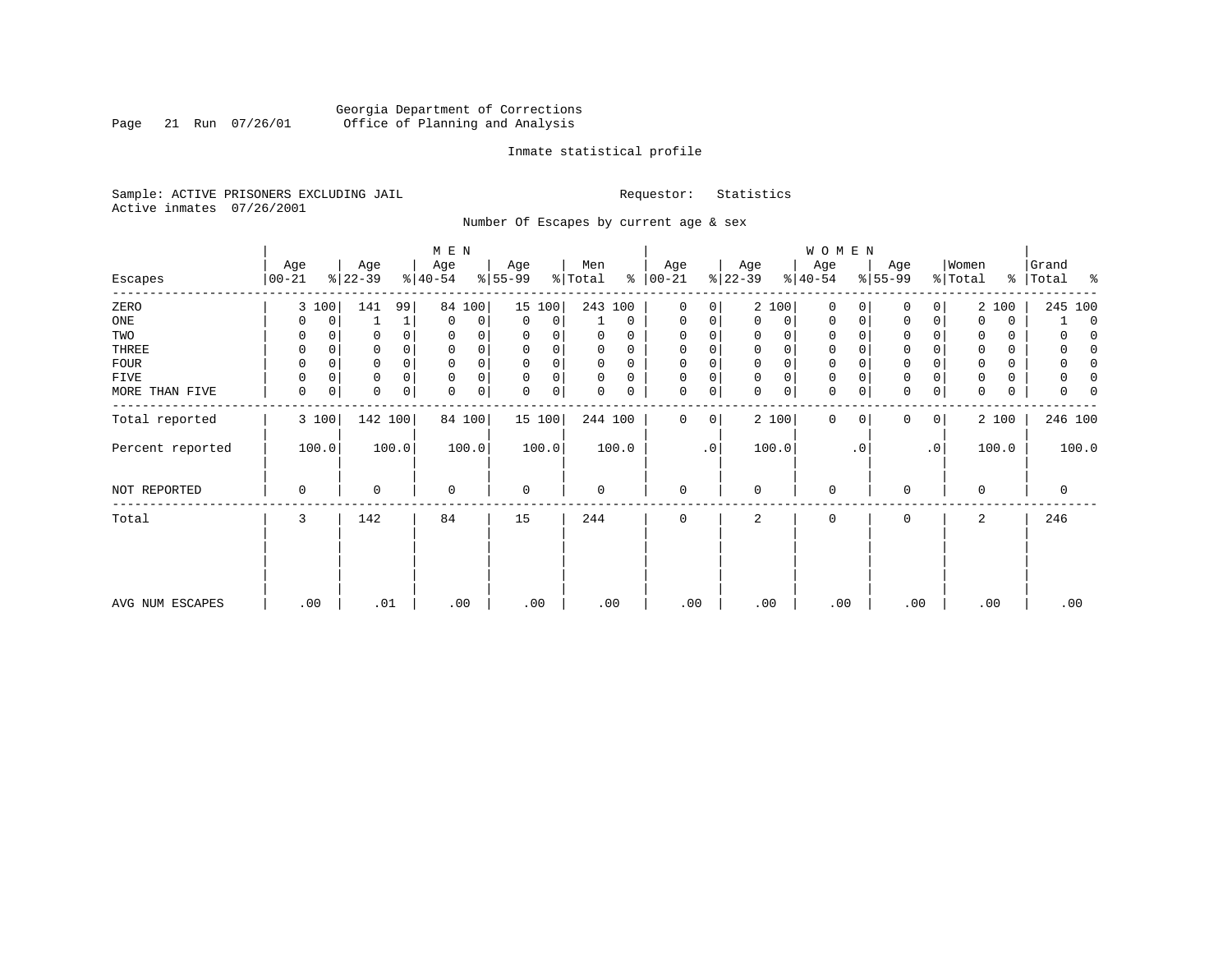#### Georgia Department of Corrections Page 22 Run 07/26/01 Office of Planning and Analysis

#### Inmate statistical profile

Sample: ACTIVE PRISONERS EXCLUDING JAIL **Requestor:** Statistics Active inmates 07/26/2001

#### Number Of Prior Georgia Incarcerations \* by current age & sex

|                            |             |             |                |       | M E N     |                |             |                |             |       |               |                |              |                | <b>WOMEN</b> |           |                     |                |                     |             |         |       |
|----------------------------|-------------|-------------|----------------|-------|-----------|----------------|-------------|----------------|-------------|-------|---------------|----------------|--------------|----------------|--------------|-----------|---------------------|----------------|---------------------|-------------|---------|-------|
|                            | Age         |             | Age            |       | Age       |                | Age         |                | Men         |       | Age           |                | Age          |                | Age          |           | Age                 |                | Women               |             | Grand   |       |
| Prior Incarcerations 00-21 |             |             | $ 22-39$       |       | $ 40-54 $ |                | $8 55-99$   |                | % Total     |       | $8   00 - 21$ |                | $ 22-39 $    |                | $8 40-54$    |           | $ 55-99 $           |                | $\frac{1}{2}$ Total | %           | Total   | ႜ     |
| ZERO                       | 2           | 67          | 81             | 57    | 32        | 38             | 8           | 53             | 123         | 50    | $\Omega$      | $\overline{0}$ |              | 2 100          | $\Omega$     |           | 0                   | $\mathbf 0$    |                     | 2 100       | 125     | 51    |
| ONE                        |             | 33          | 25             | 18    | 15        | 18             | 4           | 27             | 45          | 18    | 0             | 0              | $\Omega$     | $\overline{0}$ | $\Omega$     | 0         | $\mathbf 0$         | $\mathbf 0$    | $\Omega$            | $\mathbf 0$ | 45      | 18    |
| TWO                        | 0           | $\Omega$    | 15             | 11    | 13        | 15             |             |                | 29          | 12    | $\Omega$      | 0              |              | 0              | $\Omega$     |           | 0                   |                | 0                   | $\Omega$    | 29      | 12    |
| THREE                      | 0           | $\Omega$    | 16             | 11    | 8         | 10             |             | 7              | 25          | 10    | $\mathbf 0$   | 0              | $\Omega$     | 0 <sup>1</sup> | 0            |           | $\mathbf 0$         | 0              | $\Omega$            | $\Omega$    | 25      | 10    |
| <b>FOUR</b>                | 0           | $\Omega$    | 3              |       | 9         | 11             | $\mathbf 0$ | $\overline{0}$ | 12          | 5     | 0             | 0              | $\mathbf 0$  | $\mathbf 0$    | 0            |           | $\mathbf 0$         |                | $\mathbf 0$         | 0           | 12      |       |
| FIVE                       | 0           | 0           | $\overline{2}$ |       | 5         | 6              |             | $\overline{0}$ | 7           |       | 0             | 0              | $\mathbf{0}$ | 0 <sup>1</sup> | 0            |           | $\mathbb O$         |                | 0                   | 0           | 7       |       |
| MORE THAN FIVE             | $\mathbf 0$ | $\mathbf 0$ | $\mathbf 0$    | 0     | 2         | $\overline{a}$ |             | 7              | 3           |       | $\mathbf 0$   | 0              | $\Omega$     | 0 <sup>1</sup> | $\mathbf 0$  | 0         | $\mathsf{O}\xspace$ | 0              | 0                   | 0           | 3       |       |
| Total reported             |             | 3 100       | 142 100        |       |           | 84 100         |             | 15 100         | 244 100     |       | $\Omega$      | $\overline{0}$ |              | 2 100          | $\Omega$     | $\Omega$  | 0                   | $\overline{0}$ |                     | 2 100       | 246 100 |       |
| Percent reported           |             | 100.0       |                | 100.0 |           | 100.0          |             | 100.0          |             | 100.0 |               | $\cdot$ 0      |              | 100.0          |              | $\cdot$ 0 |                     | $\cdot$ 0      |                     | 100.0       |         | 100.0 |
| NOT REPORTED               | 0           |             | 0              |       | $\Omega$  |                | $\mathbf 0$ |                | $\mathbf 0$ |       | $\mathbf 0$   |                | $\Omega$     |                | $\mathbf 0$  |           | 0                   |                | $\Omega$            |             | 0       |       |
| Total                      | 3           |             | 142            |       | 84        |                | 15          |                | 244         |       | 0             |                | 2            |                | 0            |           | 0                   |                | 2                   |             | 246     |       |
|                            |             |             |                |       |           |                |             |                |             |       |               |                |              |                |              |           |                     |                |                     |             |         |       |
|                            |             |             |                |       |           |                |             |                |             |       |               |                |              |                |              |           |                     |                |                     |             |         |       |
| AVG # INCARCERATIONS       | .33         |             | .88            |       | 1.69      |                | 1.00        |                | 1.16        |       | .00           |                | .00          |                | .00          |           | .00                 |                | .00                 |             | 1.15    |       |

\* This data counts a parole revocation on an existing sentenCE AS A prior incarceration. Also, this data counts, for any cohort of inmates, the total number of Georgia incarcerations the inmate has had during his entire criminal career. For example, if an inmate was admitted to prison first in FY72, and then re-admitted in FY79 and FY85, he had two prior incarcerations before the FY85 admission. This inmate's records show two prior incarcerations in all three of his records since he has had two prior incarcerations in his criminal career. If the cohort of FY72 admissions is selected for analysis, two prior incarcerations will be listed for this inmate even though in FY72, he had no prior incarcerations.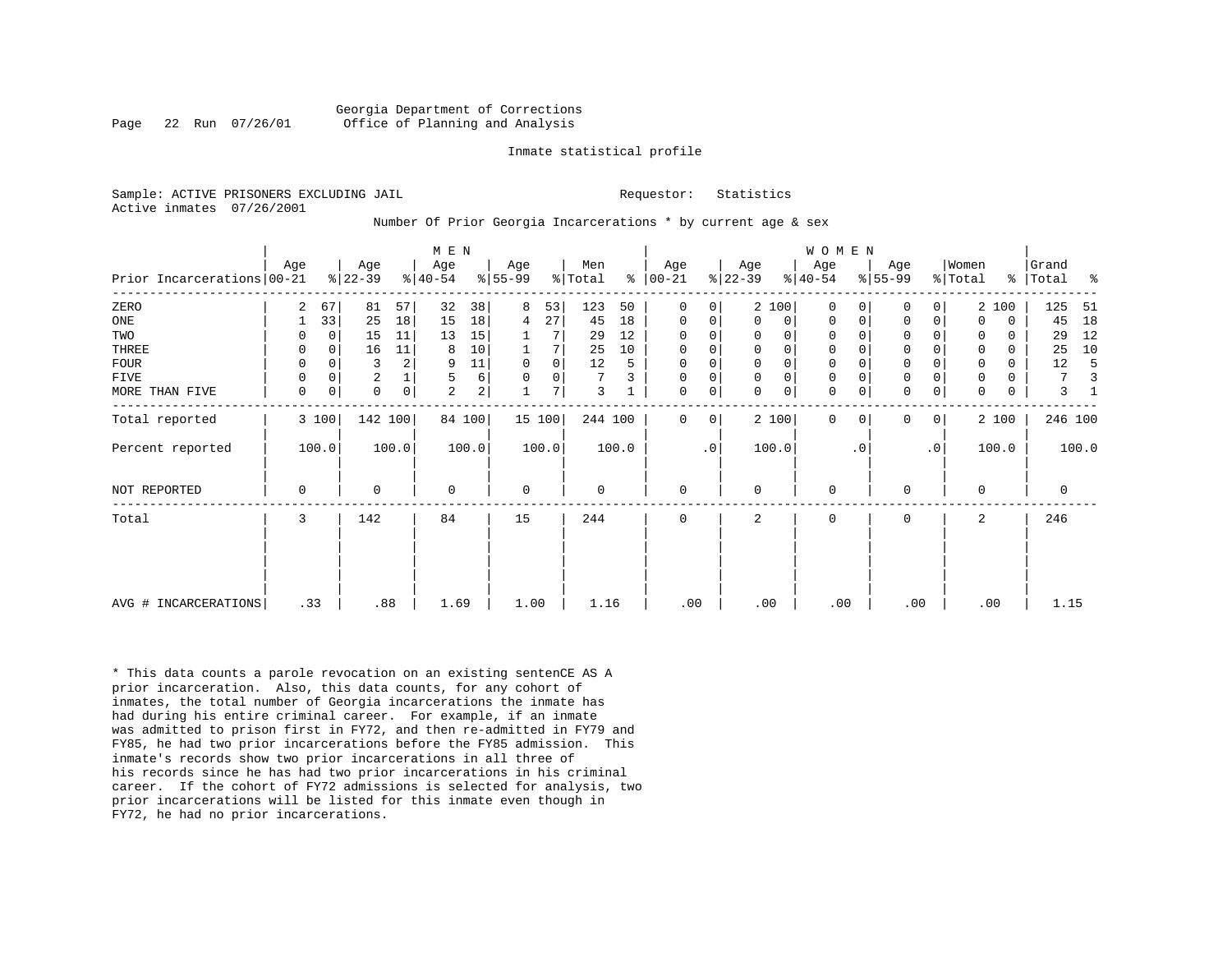### Georgia Department of Corrections Page 23 Run 07/26/01 Office of Planning and Analysis

#### Inmate statistical profile

Sample: ACTIVE PRISONERS EXCLUDING JAIL **Requestor:** Statistics Active inmates 07/26/2001

Number Of Transfers by current age & sex

|                   |                |             |                  |       | M E N            |        |                  |        |                |       |                      |           |                  |          | W O M E N        |          |                  |                |                  |       |                    |       |
|-------------------|----------------|-------------|------------------|-------|------------------|--------|------------------|--------|----------------|-------|----------------------|-----------|------------------|----------|------------------|----------|------------------|----------------|------------------|-------|--------------------|-------|
| Transfers         | Age<br>  00-21 |             | Age<br>$ 22-39 $ |       | Age<br>$8 40-54$ |        | Age<br>$ 55-99 $ |        | Men<br>% Total |       | Age<br>$8   00 - 21$ |           | Age<br>$ 22-39 $ |          | Age<br>$ 40-54 $ |          | Age<br>$8 55-99$ |                | Women<br>% Total |       | Grand<br>%   Total | ႜ     |
|                   |                |             |                  |       |                  |        |                  |        |                |       |                      |           |                  |          |                  |          |                  |                |                  |       |                    |       |
| ZERO              |                | 33          | 14               | 10    | 2                | 2      |                  | 7      | 18             |       | 0                    | 0         |                  | 50       | 0                | 0        | $\Omega$         |                |                  | 50    | 19                 | 8     |
| ONE               |                | 0           | 61               | 43    | 45               | 54     | 6                | 40     | 112            | 46    | 0                    | 0         |                  | 50       | 0                | 0        | $\mathbf 0$      | 0              |                  | 50    | 113                | 46    |
| TWO               |                | 33          | 35               | 25    | 20               | 24     | 4                | 27     | 60             | 25    | $\Omega$             |           | 0                | 0        | 0                |          | $\Omega$         |                | 0                | 0     | 60                 | 24    |
| THREE             |                | 33          | 13               | 9     | 11               | 13     | 2                | 13     | 27             | 11    | 0                    |           | 0                | 0        | 0                |          | $\mathbf 0$      |                | $\Omega$         | 0     | 27                 | 11    |
| <b>FOUR</b>       | 0              | 0           | 5                | 4     | 4                | 5      |                  | 7      | 10             | 4     | $\Omega$             |           | $\Omega$         | $\Omega$ | $\Omega$         |          | $\Omega$         |                | $\Omega$         | 0     | 10                 | 4     |
| FIVE              | 0              | 0           |                  | 5     |                  |        | 0                | 0      | 8              | 3     | $\Omega$             | 0         | $\mathbf 0$      | 0        | 0                |          | $\mathbf 0$      |                | $\Omega$         | 0     | 8                  | 3     |
| MORE THAN FIVE    | 0              | $\mathbf 0$ | $7\overline{ }$  | 5     |                  |        |                  | 7      | 9              | 4     | 0                    | 0         | $\Omega$         | 0        | $\mathbf 0$      | 0        | $\mathbf 0$      | $\mathbf 0$    | 0                | 0     | 9                  |       |
| Total reported    | 3 100          |             | 142 100          |       |                  | 84 100 |                  | 15 100 | 244 100        |       | $\Omega$             | 0         |                  | 2 100    | 0                | $\Omega$ | $\Omega$         | 0 <sup>1</sup> |                  | 2 100 | 246 100            |       |
| Percent reported  | 100.0          |             |                  | 100.0 |                  | 100.0  |                  | 100.0  |                | 100.0 |                      | $\cdot$ 0 |                  | 100.0    |                  | . 0      |                  | $\cdot$ 0      |                  | 100.0 |                    | 100.0 |
| NOT REPORTED      | 0              |             | 0                |       | $\mathbf 0$      |        | $\mathbf 0$      |        | 0              |       | $\mathbf 0$          |           | $\mathbf 0$      |          | $\mathbf 0$      |          | $\Omega$         |                | $\mathbf 0$      |       | 0                  |       |
| Total             | 3              |             | 142              |       | 84               |        | 15               |        | 244            |       | $\mathbf 0$          |           | 2                |          | $\mathbf 0$      |          | 0                |                | 2                |       | 246                |       |
|                   |                |             |                  |       |                  |        |                  |        |                |       |                      |           |                  |          |                  |          |                  |                |                  |       |                    |       |
| AVG NUM TRANSFERS | 1.67           |             | 1.94             |       | 1.73             |        | 2.00             |        | 1.86           |       | .00                  |           | .50              |          | .00              |          | .00              |                | .50              |       | 1.85               |       |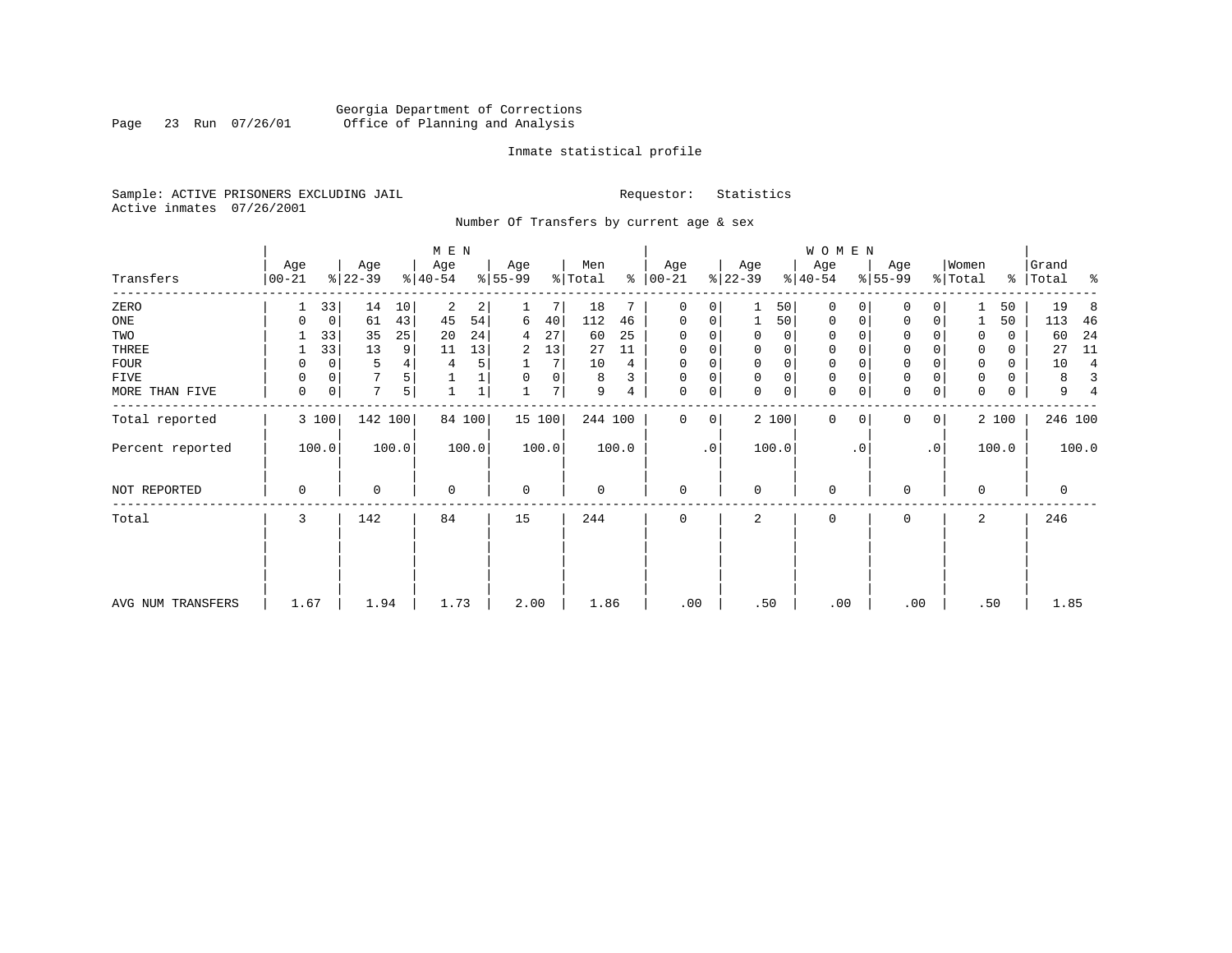#### Georgia Department of Corrections Page 24 Run 07/26/01 Office of Planning and Analysis

#### Inmate statistical profile

Sample: ACTIVE PRISONERS EXCLUDING JAIL **Requestor:** Statistics Active inmates 07/26/2001

County Of Conviction by current age & sex

|                            |             |          |                |              | M E N          |                         |           |             |                |                |              |             |             |             | <b>WOMEN</b> |              |             |             |             |             |              |                |
|----------------------------|-------------|----------|----------------|--------------|----------------|-------------------------|-----------|-------------|----------------|----------------|--------------|-------------|-------------|-------------|--------------|--------------|-------------|-------------|-------------|-------------|--------------|----------------|
|                            | Age         |          | Age            |              | Age            |                         | Age       |             | Men            |                | Age          |             | Age         |             | Age          |              | Age         |             | Women       |             | Grand        |                |
| County Of Conviction 00-21 |             |          | $8 22-39$      |              | $8 40-54$      |                         | $8 55-99$ |             | %   Total      |                | $% 100 - 21$ |             | $ 22-39$    |             | $8 40-54$    |              | $8155 - 99$ |             | % Total     | ႜၟ          | Total        | ႜ              |
| Appling                    | 0           | 0        | 1              | 1            | 1              | $\mathbf 1$             | 0         | 0           | 2              | 1              | 0            | 0           | 0           | 0           | 0            | 0            | 0           | 0           | 0           | 0           | 2            | 1              |
| Atkinson                   | $\mathbf 0$ | 0        | $\mathbf 0$    | $\mathsf{O}$ | $\mathsf 0$    | 0                       | 1         | 7           | $\mathbf{1}$   | $\mathbf 0$    | 0            | 0           | $\mathbf 0$ | $\mathbf 0$ | 0            | $\mathbf 0$  | $\Omega$    | $\mathbf 0$ | O           | 0           | $\mathbf{1}$ | $\mathbf 0$    |
| Bacon                      | 0           | 0        | $\mathbf 0$    | 0            | 1              | 1                       | 0         | 0           | 1              | 0              | O            | 0           | $\Omega$    | 0           | 0            | $\mathbf 0$  | 0           | 0           | O           | 0           | 1            | $\mathbf 0$    |
| Baldwin                    | 0           | 0        | $\mathbf{1}$   | 1            | 2              | 2                       | $\Omega$  | $\mathbf 0$ | 3              | $\mathbf{1}$   | $\Omega$     | 0           | $\Omega$    | $\mathbf 0$ | $\Omega$     | $\mathbf 0$  | $\Omega$    | $\Omega$    | $\Omega$    | 0           | 3            | $\mathbf{1}$   |
| Banks                      | O           | 0        | $\mathbf 0$    | $\mathbf 0$  | $\mathbf{1}$   | $\mathbf 1$             | $\Omega$  | $\mathbf 0$ | $\mathbf{1}$   | $\Omega$       | $\cap$       | 0           | $\Omega$    | $\Omega$    | $\Omega$     | $\sqrt{ }$   | $\Omega$    | $\Omega$    | $\cap$      | $\Omega$    |              | $\mathbf 0$    |
| Barrow                     | U           | 0        | 1              | 1            | $\mathbf{1}$   | 1                       | $\Omega$  | $\mathbf 0$ | $\overline{2}$ | $\mathbf{1}$   | $\Omega$     | 0           | $\Omega$    | $\Omega$    | 0            | $\Omega$     | $\Omega$    | $\Omega$    | $\Omega$    | 0           | 2            | 1              |
| Bartow                     | 0           | 0        | $\mathbf 0$    | $\mathbf 0$  | $\mathbf{1}$   | $\mathbf 1$             | $\Omega$  | $\mathbf 0$ | 1              | 0              | 0            | 0           | $\Omega$    | 0           | 0            | 0            | $\Omega$    | 0           | $\Omega$    | 0           |              | $\mathbf 0$    |
| Ben Hill                   | 0           | 0        | 1              | 1            | 0              | 0                       | $\Omega$  | $\mathbf 0$ | 1              | 0              | C            | 0           | $\Omega$    | $\mathbf 0$ | 0            | 0            | $\Omega$    | 0           | 0           | 0           |              | $\mathbf 0$    |
| Berrien                    | 0           | 0        | $\mathbf{1}$   | $\mathbf{1}$ | $\Omega$       | 0                       | $\Omega$  | $\mathbf 0$ | $\mathbf{1}$   | $\Omega$       | $\Omega$     | 0           | $\Omega$    | $\Omega$    | $\Omega$     | $\mathbf 0$  | $\Omega$    | $\Omega$    | $\Omega$    | 0           | $\mathbf{1}$ | $\Omega$       |
| <b>Bibb</b>                | O           | 0        | 6              | 4            | 2              | 2                       | $\Omega$  | $\mathbf 0$ | 8              | 3              | $\Omega$     | 0           | $\Omega$    | 0           | 0            | $\mathbf 0$  | $\Omega$    | $\Omega$    | $\Omega$    | 0           | 8            | 3              |
| Bleckley                   | O           | 0        | $\mathbf{1}$   | $\mathbf{1}$ | $\mathbf 0$    | 0                       | $\Omega$  | $\mathbf 0$ | $\mathbf{1}$   | 0              | $\Omega$     | 0           | $\Omega$    | $\mathbf 0$ | $\Omega$     | $\mathbf 0$  | $\Omega$    | $\Omega$    | $\Omega$    | $\Omega$    |              | $\mathbf 0$    |
| Brantley                   | U           | 0        | $\mathbf 0$    | $\mathbf 0$  | $\mathbf{1}$   | 1                       | $\Omega$  | $\mathbf 0$ | 1              | $\Omega$       | $\Omega$     | 0           | $\Omega$    | $\mathbf 0$ | $\Omega$     | $\mathbf 0$  | $\Omega$    | $\Omega$    | $\mathbf 0$ | 0           |              | $\mathbf 0$    |
| Brooks                     | U           | 0        | $\mathbf 0$    | 0            | 1              | 1                       | $\Omega$  | $\mathbf 0$ | 1              | 0              | O            | 0           | $\Omega$    | 0           | 0            | 0            | 0           | 0           | 0           | 0           |              | $\mathbf 0$    |
| Burke                      | 0           | 0        | 4              | 3            | 1              | 1                       | 0         | $\mathbf 0$ | 5              | $\overline{a}$ | $\Omega$     | 0           | $\Omega$    | 0           | 0            | $\mathbf 0$  | $\Omega$    | 0           | O           | 0           | 5            | $\overline{c}$ |
| <b>Butts</b>               | 0           | 0        | $\mathbf{1}$   | 1            | 1              | 1                       | 1         | 7           | 3              | 1              | $\Omega$     | 0           | $\Omega$    | 0           | 0            | $\Omega$     | $\Omega$    | 0           | $\Omega$    | 0           | 3            | $\mathbf{1}$   |
| Camden                     | O           | 0        | $\mathbf 0$    | 0            | $\mathbf{1}$   | 1                       | $\Omega$  | $\mathbf 0$ | 1              | 0              | $\Omega$     | 0           | $\Omega$    | 0           | 0            | $\Omega$     | $\Omega$    | 0           | $\Omega$    | 0           |              | $\mathbf 0$    |
| Carroll                    | O           | $\Omega$ | $\overline{c}$ | 1            | $\Omega$       | 0                       | $\Omega$  | $\mathbf 0$ | 2              | 1              | C            | 0           | $\Omega$    | $\Omega$    | $\Omega$     | $\mathbf 0$  | $\Omega$    | $\Omega$    | $\Omega$    | $\Omega$    | 2            | $\mathbf{1}$   |
| Chatham                    | U           | 0        | 6              | 4            | $\mathbf{1}$   | 1                       | 1         | 7           | 8              | 3              | O            | 0           | $\Omega$    | 0           | 0            | 0            | $\Omega$    | $\Omega$    | $\Omega$    | 0           | 8            | 3              |
| Chatooga                   | 0           | 0        | 1              | $\mathbf{1}$ | 0              | 0                       | $\Omega$  | $\mathbf 0$ | 1              | 0              | O            | 0           | $\Omega$    | 0           | 0            | $\mathbf 0$  | 0           | 0           | 0           | 0           |              | $\mathbf 0$    |
| Cherokee                   | 0           | 0        | 1              | 1            | 1              | 1                       | $\Omega$  | $\mathbf 0$ | $\overline{2}$ | $\mathbf{1}$   | $\Omega$     | 0           | $\Omega$    | 0           | 0            | $\mathbf 0$  | $\Omega$    | 0           | O           | 0           | 2            | $\mathbf{1}$   |
| Clarke                     | 0           | 0        | 5              | 4            | 6              | 7                       | $\Omega$  | $\mathbf 0$ | 11             | 5              | $\Omega$     | 0           | $\Omega$    | $\mathbf 0$ | $\Omega$     | $\mathbf 0$  | $\Omega$    | $\Omega$    | $\Omega$    | $\mathbf 0$ | 11           | 4              |
| Clayton                    | U           | 0        | $\overline{4}$ | 3            | 2              | $\overline{\mathbf{c}}$ |           | 7           | 7              | 3              | $\Omega$     | 0           | $\Omega$    | 0           | 0            | $\mathbf 0$  | $\Omega$    | 0           | $\Omega$    | 0           |              | 3              |
| Cobb                       |             | 33       | $\overline{c}$ | $\mathbf{1}$ | $\mathbf{1}$   | 1                       | $\Omega$  | $\mathbf 0$ | 4              | 2              | O            | 0           | $\Omega$    | 0           | $\Omega$     | $\mathbf 0$  | $\Omega$    | 0           | $\Omega$    | $\Omega$    | 4            | $\overline{2}$ |
| Coffee                     | U           | 0        | 1              | 1            | $\mathbf 0$    | 0                       | $\Omega$  | 0           | 1              | 0              | $\Omega$     | 0           | $\Omega$    | 0           | 0            | 0            | $\Omega$    | $\Omega$    | $\mathbf 0$ | 0           | 1            | $\mathbf 0$    |
| Colquit                    | 1           | 33       | $\mathbf 0$    | $\mathbf 0$  | $\overline{2}$ | 2                       | $\Omega$  | $\mathbf 0$ | 3              | 1              | $\mathbf 0$  | 0           | $\Omega$    | 0           | 0            | 0            | 0           | 0           | $\mathbf 0$ | 0           | 3            | 1              |
| Columbia                   | 0           | 0        | 1              | $\mathbf{1}$ | $\mathbf{1}$   | $\mathbf 1$             | $\Omega$  | $\mathbf 0$ | $\overline{2}$ | $\mathbf{1}$   | $\Omega$     | 0           | $\Omega$    | $\mathbf 0$ | $\Omega$     | $\mathbf 0$  | $\Omega$    | $\Omega$    | $\Omega$    | 0           | 2            | $\mathbf{1}$   |
| Coweta                     | 0           | 0        | $\mathbf{1}$   | $\mathbf{1}$ | $\mathbf 0$    | 0                       | $\Omega$  | $\mathbf 0$ | $\mathbf{1}$   | $\Omega$       | $\Omega$     | 0           | $\Omega$    | $\mathbf 0$ | $\Omega$     | $\Omega$     | $\Omega$    | $\Omega$    | $\Omega$    | 0           | 1            | $\mathbf 0$    |
| Crisp                      | 0           | 0        | $\mathbf{1}$   | 1            | $\Omega$       | 0                       | $\Omega$  | 0           | 1              | 0              | $\Omega$     | 0           | $\Omega$    | 0           | 0            | 0            | $\Omega$    | 0           | $\Omega$    | 0           |              | $\mathbf 0$    |
| Dade                       | 0           | 0        | $\mathbf{1}$   | 1            | $\Omega$       | 0                       | $\Omega$  | $\mathbf 0$ | 1              | 0              | C            | 0           | $\Omega$    | $\Omega$    | 0            | $\Omega$     | $\Omega$    | 0           | $\Omega$    | $\Omega$    |              | $\mathbf 0$    |
| Decatur                    | 0           | 0        | $\mathbf 0$    | 0            | $\mathbf{1}$   | 1                       | 0         | 0           | 1              | 0              | $\Omega$     | 0           | $\Omega$    | 0           | $\Omega$     | $\mathsf{C}$ | $\Omega$    | $\Omega$    | $\mathbf 0$ | 0           | $\mathbf{1}$ | $\Omega$       |
| DeKalb                     | 0           | 0        | 11             | 8            | 5              | 6                       | 3         | 20          | 19             | 8              | $\mathbf 0$  | 0           | $\Omega$    | $\mathbf 0$ | $\Omega$     | $\mathbf 0$  | $\Omega$    | $\Omega$    | $\Omega$    | 0           | 19           | 8              |
| Dodge                      | 0           | 0        | $\mathbf{1}$   | $\mathbf{1}$ | $\Omega$       | 0                       | $\Omega$  | $\mathbf 0$ | $\mathbf{1}$   | $\Omega$       | $\Omega$     | $\mathbf 0$ | $\Omega$    | $\mathbf 0$ | $\Omega$     | $\mathbf 0$  | $\Omega$    | $\mathbf 0$ | $\Omega$    | 0           |              | $\mathbf 0$    |
| Dougherty                  | 1           | 33       | $\overline{2}$ | $\mathbf{1}$ | $\sqrt{2}$     | 2                       | 1         | 7           | 6              | $\overline{c}$ | $\Omega$     | 0           | $\Omega$    | 0           | $\Omega$     | $\mathbf 0$  | $\Omega$    | $\Omega$    | $\Omega$    | 0           | 6            | $\overline{c}$ |
| Douglas                    | 0           | 0        | 6              | 4            | 2              | 2                       | $\Omega$  | $\mathbf 0$ | 8              | 3              | $\Omega$     | 0           | $\Omega$    | 0           | 0            | 0            | $\Omega$    | 0           | $\Omega$    | 0           | 8            | 3              |
| Elbert                     | 0           | 0        | $\mathbf 0$    | 0            | 0              | 0                       |           | 7           | 1              | 0              | 0            | 0           | $\Omega$    | 0           | 0            | 0            | 0           | 0           | $\Omega$    | 0           |              | $\mathbf 0$    |
| Emanuel<br>---------       | $\mathbf 0$ | 0        | 1              | $\mathbf{1}$ | 0              | 0                       | 0         | 0           | 1              | 0              | 0            | 0           | $\Omega$    | 0           | 0            | 0            | $\Omega$    | 0           | $\mathbf 0$ | 0           | 1            | $\bigcap$      |

(continued)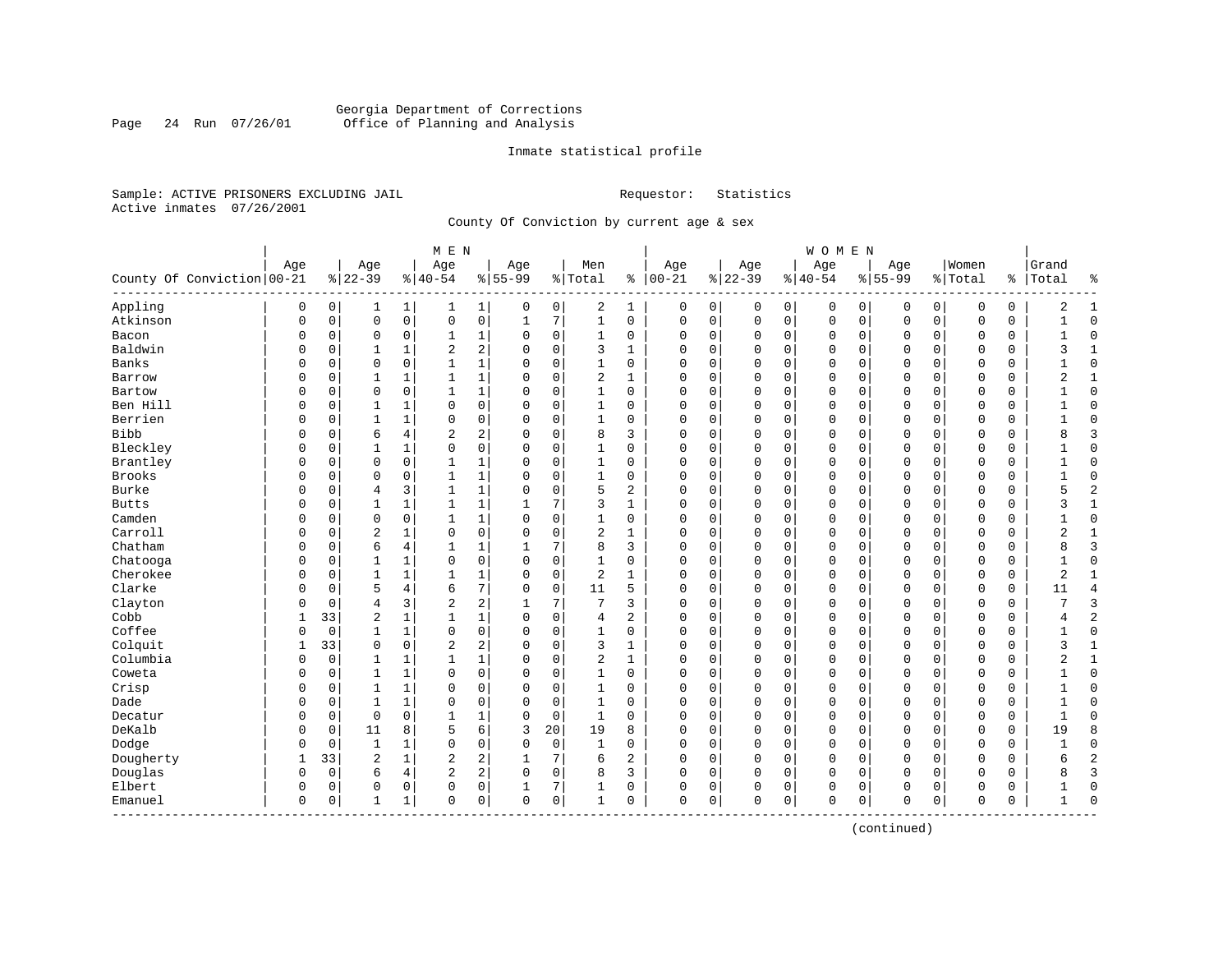#### Georgia Department of Corrections Page 25 Run 07/26/01 Office of Planning and Analysis

#### Inmate statistical profile

|                           | Sample: ACTIVE PRISONERS EXCLUDING JAIL | Requestor: Statistics |  |
|---------------------------|-----------------------------------------|-----------------------|--|
| Active inmates 07/26/2001 |                                         |                       |  |

### County Of Conviction by current age & sex (continued)

|                            |          |          |                |                | M E N          |             |           |             |                |              |             |          |          |             | WOMEN       |          |              |             |             |             |                |                             |
|----------------------------|----------|----------|----------------|----------------|----------------|-------------|-----------|-------------|----------------|--------------|-------------|----------|----------|-------------|-------------|----------|--------------|-------------|-------------|-------------|----------------|-----------------------------|
|                            | Age      |          | Age            |                | Age            |             | Age       |             | Men            |              | Age         |          | Age      |             | Age         |          | Age          |             | Women       |             | Grand          |                             |
| County Of Conviction 00-21 |          |          | $ 22-39$       |                | $ 40-54$       |             | $8 55-99$ |             | % Total        | ႜ            | $ 00-21$    |          | $ 22-39$ |             | $ 40-54$    |          | $8 55-99$    |             | % Total     | ႜႂ          | Total          | ٩,                          |
| Fayette                    | 0        | 0        | 0              | 0              | 1              | 1           | 1         | 7           | 2              | 1            | 0           | 0        | 0        | $\mathbf 0$ | 0           | 0        | 0            | 0           | 0           | 0           | $\overline{2}$ | $\mathbf{1}$                |
| Floyd                      | $\Omega$ | 0        | 4              | 3              | $\mathbf 0$    | $\mathbf 0$ | 0         | $\mathbf 0$ | $\overline{4}$ | 2            | $\mathbf 0$ | 0        | $\Omega$ | $\mathbf 0$ | $\mathbf 0$ | 0        | $\mathbf{0}$ | $\mathbf 0$ | $\mathbf 0$ | $\mathbf 0$ | 4              | $\overline{2}$              |
| Forsyth                    | 0        | $\Omega$ | $\Omega$       | $\mathbf 0$    | 1              | 1           | $\Omega$  | $\mathbf 0$ | 1              | 0            | 0           | $\Omega$ | $\Omega$ | $\Omega$    | 0           | 0        | $\mathbf 0$  | $\Omega$    | 0           | 0           | 1              | $\Omega$                    |
| Franklin                   | $\Omega$ | $\Omega$ | $\mathbf{1}$   | $\mathbf 1$    | $\Omega$       | $\mathbf 0$ | 0         | $\mathbf 0$ | $\mathbf{1}$   | $\mathbf 0$  | 0           | $\Omega$ | $\Omega$ | $\mathbf 0$ | 0           | 0        | $\Omega$     | $\Omega$    | 0           | 0           | 1              | $\Omega$                    |
| Fulton                     | $\Omega$ | $\Omega$ | 9              | 6              | 8              | 10          | 0         | 0           | 17             | 7            | 0           | 0        | $\Omega$ | $\mathbf 0$ | 0           | 0        | $\mathbf 0$  | $\Omega$    | $\mathbf 0$ | 0           | 17             |                             |
| Gilmer                     | $\Omega$ | 0        | $\mathbf{1}$   | $\mathbf 1$    | $\Omega$       | $\mathbf 0$ | $\Omega$  | $\mathbf 0$ | $\mathbf{1}$   | 0            | 0           | 0        | $\Omega$ | $\mathbf 0$ | 0           | 0        | $\mathbf 0$  | $\mathbf 0$ | $\mathbf 0$ | $\mathbf 0$ |                | $\Omega$                    |
| Glynn                      | $\Omega$ | $\Omega$ | 5              | 4              | $\overline{2}$ | 2           | 1         | 7           | 8              | 3            | $\Omega$    | 0        | $\Omega$ | $\Omega$    | 0           | 0        | $\mathbf 0$  | $\Omega$    | $\Omega$    | $\mathbf 0$ | 8              | 3                           |
| Gordon                     | $\Omega$ | $\Omega$ | $\mathbf 0$    | 0              | $\Omega$       | 0           | 1         | 7           | 1              | $\mathbf 0$  | 0           | 0        | $\Omega$ | 0           | 0           | 0        | $\mathbf 0$  | 0           | 0           | 0           |                | $\Omega$                    |
| Greene                     | $\Omega$ | 0        | $\mathbf{1}$   | $\mathbf 1$    | $\Omega$       | 0           | $\Omega$  | 0           | $\mathbf{1}$   | 0            | $\Omega$    | 0        | $\Omega$ | $\mathbf 0$ | $\mathbf 0$ | 0        | $\mathbf 0$  | 0           | $\mathbf 0$ | $\mathsf 0$ |                | $\Omega$                    |
| Gwinnett                   | $\Omega$ | $\Omega$ | $\overline{2}$ | 1              |                | 1           | 0         | $\mathbf 0$ | 3              | 1            | 0           | 0        | $\Omega$ | 0           | 0           | 0        | $\mathbf 0$  | $\mathbf 0$ | 0           | 0           | 3              | 1                           |
| Habersham                  | $\Omega$ | O        | $\mathbf{1}$   | $\mathbf 1$    | $\Omega$       | $\mathbf 0$ | $\Omega$  | $\mathbf 0$ | $\mathbf{1}$   | $\Omega$     | $\Omega$    | $\Omega$ | $\Omega$ | $\Omega$    | $\Omega$    | $\Omega$ | $\Omega$     | $\Omega$    | $\Omega$    | $\mathbf 0$ |                | $\Omega$                    |
| Hall                       | $\Omega$ | O        | $\overline{2}$ | $\mathbf{1}$   | $\Omega$       | $\mathbf 0$ | 0         | $\Omega$    | $\overline{c}$ | 1            | $\Omega$    | $\Omega$ | $\Omega$ | $\Omega$    | $\Omega$    | $\Omega$ | $\Omega$     | $\Omega$    | $\Omega$    | $\Omega$    | 2              | -1                          |
| Harris                     | $\Omega$ | $\Omega$ | $\mathbf{1}$   | $\mathbf{1}$   | $\Omega$       | $\mathbf 0$ | O         | $\Omega$    | 1              | $\mathbf 0$  | $\Omega$    | $\Omega$ | $\Omega$ | $\Omega$    | $\Omega$    | $\Omega$ | $\Omega$     | $\Omega$    | $\Omega$    | 0           | 1              | $\Omega$                    |
| Hart                       | $\Omega$ | $\Omega$ | $\overline{2}$ | $\mathbf 1$    | $\Omega$       | $\mathbf 0$ | 0         | $\mathbf 0$ | $\overline{2}$ | 1            | 0           | 0        | $\Omega$ | $\mathbf 0$ | 0           | 0        | $\mathbf 0$  | $\Omega$    | $\Omega$    | $\mathbf 0$ | $\overline{2}$ |                             |
| Henry                      | $\Omega$ | $\Omega$ | 3              | 2              | $\Omega$       | $\mathbf 0$ | $\Omega$  | $\mathbf 0$ | 3              | $\mathbf 1$  | 0           | 0        | $\Omega$ | $\mathbf 0$ | 0           | 0        | $\mathbf 0$  | $\mathbf 0$ | $\Omega$    | $\mathbf 0$ | 3              | $\mathbf{1}$                |
| Houston                    | 0        | 0        | $\overline{2}$ | 1              | 3              | 4           | 0         | 0           | 5              | 2            | 0           | 0        | 0        | $\mathbf 0$ | 0           | 0        | $\Omega$     | $\mathbf 0$ | $\Omega$    | $\mathbf 0$ | 5              | $\overline{c}$              |
| Jackson                    | $\Omega$ | $\Omega$ | $\Omega$       | $\mathbf 0$    | 1              | 1           | $\Omega$  | 0           | $\mathbf{1}$   | $\Omega$     | $\Omega$    | 0        | $\Omega$ | 0           | 0           | 0        | $\mathbf 0$  | $\Omega$    | $\Omega$    | 0           | 1              | $\Omega$                    |
| Jasper                     | $\Omega$ | $\Omega$ | $\mathbf{1}$   | $\mathbf 1$    | $\Omega$       | $\mathbf 0$ | $\Omega$  | $\mathbf 0$ | $\mathbf{1}$   | 0            | $\Omega$    | 0        | $\Omega$ | $\mathbf 0$ | $\mathbf 0$ | 0        | $\Omega$     | $\mathbf 0$ | $\mathbf 0$ | $\mathbf 0$ | 1              | $\Omega$                    |
| Jeff Davis                 | $\Omega$ | 0        | $\overline{2}$ | 1              | $\Omega$       | $\mathbf 0$ | $\Omega$  | $\mathbf 0$ | $\overline{2}$ | 1            | $\Omega$    | 0        | $\Omega$ | $\mathbf 0$ | $\mathbf 0$ | 0        | $\mathbf 0$  | $\mathbf 0$ | 0           | $\mathbf 0$ | $\overline{2}$ |                             |
| Jones                      | $\Omega$ | $\Omega$ | $\mathbf{1}$   | $\mathbf 1$    | $\Omega$       | $\mathbf 0$ | $\Omega$  | $\mathbf 0$ | $\mathbf{1}$   | $\Omega$     | $\Omega$    | 0        | $\Omega$ | $\mathbf 0$ | $\Omega$    | 0        | $\mathbf 0$  | $\Omega$    | $\Omega$    | $\mathbf 0$ |                | $\Omega$                    |
| Lee                        | $\Omega$ | $\Omega$ | $\mathbf{1}$   | $\mathbf 1$    | $\Omega$       | 0           | $\Omega$  | $\Omega$    | $\mathbf{1}$   | 0            | 0           | 0        | $\Omega$ | $\mathbf 0$ | $\mathbf 0$ | 0        | $\mathbf 0$  | $\mathbf 0$ | $\mathbf 0$ | $\mathbf 0$ |                | $\Omega$                    |
| Liberty                    | $\Omega$ | $\Omega$ | $\mathbf{1}$   | $\mathbf 1$    | 1              | 1           | $\Omega$  | $\Omega$    | $\overline{2}$ | $\mathbf 1$  | $\mathbf 0$ | $\Omega$ | $\Omega$ | $\mathbf 0$ | $\mathbf 0$ | 0        | $\mathbf 0$  | $\Omega$    | $\mathbf 0$ | $\mathbf 0$ | $\overline{2}$ | $\mathbf{1}$                |
| Long                       | $\Omega$ | $\Omega$ | 3              | $\overline{a}$ | $\Omega$       | $\mathbf 0$ | $\Omega$  | $\mathbf 0$ | 3              | $\mathbf{1}$ | $\mathbf 0$ | $\Omega$ | $\Omega$ | $\mathbf 0$ | $\mathbf 0$ | 0        | $\mathbf 0$  | $\Omega$    | $\mathbf 0$ | $\mathbf 0$ | 3              | 1                           |
| Lowndes                    | $\Omega$ | $\Omega$ | $\mathbf{1}$   | $\mathbf{1}$   | $\Omega$       | $\mathbf 0$ | 0         | $\Omega$    | $\mathbf{1}$   | $\mathbf 0$  | $\Omega$    | $\Omega$ | $\Omega$ | $\Omega$    | $\Omega$    | $\Omega$ | $\Omega$     | $\Omega$    | $\Omega$    | 0           |                | $\Omega$                    |
| Marion                     | $\Omega$ | $\Omega$ | $\mathbf{1}$   | $\mathbf 1$    | $\Omega$       | $\mathbf 0$ | 0         | $\mathbf 0$ | $\mathbf{1}$   | $\Omega$     | 0           | 0        | 0        | $\mathbf 0$ | 0           | 0        | $\mathbf 0$  | $\Omega$    | $\Omega$    | $\mathbf 0$ |                | $\Omega$                    |
| McIntosh                   | $\Omega$ | $\Omega$ | $\mathbf{1}$   | $\mathbf 1$    | $\Omega$       | 0           | 0         | $\mathbf 0$ | $\mathbf{1}$   | 0            | 0           | 0        | 0        | $\mathbf 0$ | 0           | 0        | $\mathbf 0$  | $\mathbf 0$ | 0           | 0           |                | $\Omega$                    |
| Monroe                     | $\Omega$ | $\Omega$ | $\mathbf 0$    | 0              | 1              | 1           | 0         | 0           | $\mathbf{1}$   | 0            | 0           | 0        | $\Omega$ | 0           | 0           | 0        | $\mathbf 0$  | $\mathbf 0$ | 0           | 0           |                | $\Omega$                    |
| Muscogee                   | $\Omega$ | $\Omega$ | 4              | 3              | 4              | 5           | $\Omega$  | $\mathbf 0$ | 8              | 3            | $\Omega$    | $\Omega$ | $\Omega$ | $\Omega$    | 0           | $\Omega$ | $\Omega$     | $\Omega$    | $\Omega$    | $\Omega$    | 8              | 3                           |
| Newton                     | $\Omega$ | $\Omega$ | $\mathbf{1}$   | $\mathbf{1}$   | $\Omega$       | $\mathbf 0$ | 0         | $\mathbf 0$ | 1              | $\Omega$     | $\Omega$    | 0        | $\Omega$ | 0           | 0           | 0        | $\mathbf 0$  | 0           | $\Omega$    | 0           |                | $\Omega$                    |
| Oglethrope                 | $\Omega$ | $\Omega$ | $\mathbf{1}$   | $\mathbf{1}$   | $\Omega$       | 0           | 0         | $\mathbf 0$ | 1              | $\Omega$     | $\Omega$    | 0        | $\Omega$ | $\Omega$    | 0           | 0        | $\mathbf 0$  | $\mathbf 0$ | $\Omega$    | 0           |                | $\Omega$                    |
| Paulding                   | $\Omega$ | $\Omega$ | $\Omega$       | 0              | $\mathbf{1}$   | 1           | 0         | $\Omega$    | 1              | 0            | 0           | 0        | $\Omega$ | 0           | $\mathbf 0$ | 0        | $\mathbf 0$  | 0           | $\Omega$    | 0           |                | $\sqrt{ }$                  |
| Pike                       | $\Omega$ | $\Omega$ | $\Omega$       | $\mathbf 0$    | $\mathbf{1}$   | $\mathbf 1$ | $\Omega$  | $\Omega$    | $\mathbf{1}$   | 0            | $\mathbf 0$ | 0        | $\Omega$ | $\mathbf 0$ | $\mathbf 0$ | 0        | $\mathbf 0$  | $\Omega$    | $\mathbf 0$ | 0           |                | $\Omega$                    |
| Pulaski                    | 0        | O        | $\mathbf{1}$   | 1              | $\Omega$       | $\mathbf 0$ | $\Omega$  | $\Omega$    | 1              | 0            | $\Omega$    | $\Omega$ | $\Omega$ | $\Omega$    | $\Omega$    | 0        | $\Omega$     | $\Omega$    | $\Omega$    | $\Omega$    |                | ſ                           |
| Putnam                     | $\Omega$ | 0        | 3              | 2              |                | 1           | 0         | 0           | 4              | 2            | 0           | 0        | $\Omega$ | 0           | 0           | 0        | $\mathbf 0$  | 0           | 0           | 0           | 4              | 2                           |
| Rabun                      | $\Omega$ | 0        | $\mathbf{1}$   | $\mathbf 1$    | $\Omega$       | 0           | $\Omega$  | 0           | 1              | 0            | O           | 0        | $\Omega$ | $\mathbf 0$ | $\mathbf 0$ | 0        | $\mathbf{0}$ | 0           | 0           | 0           | 1              | $\mathcal{C}_{\mathcal{C}}$ |

------------------------------------------------------------------------------------------------------------------------------------

(continued)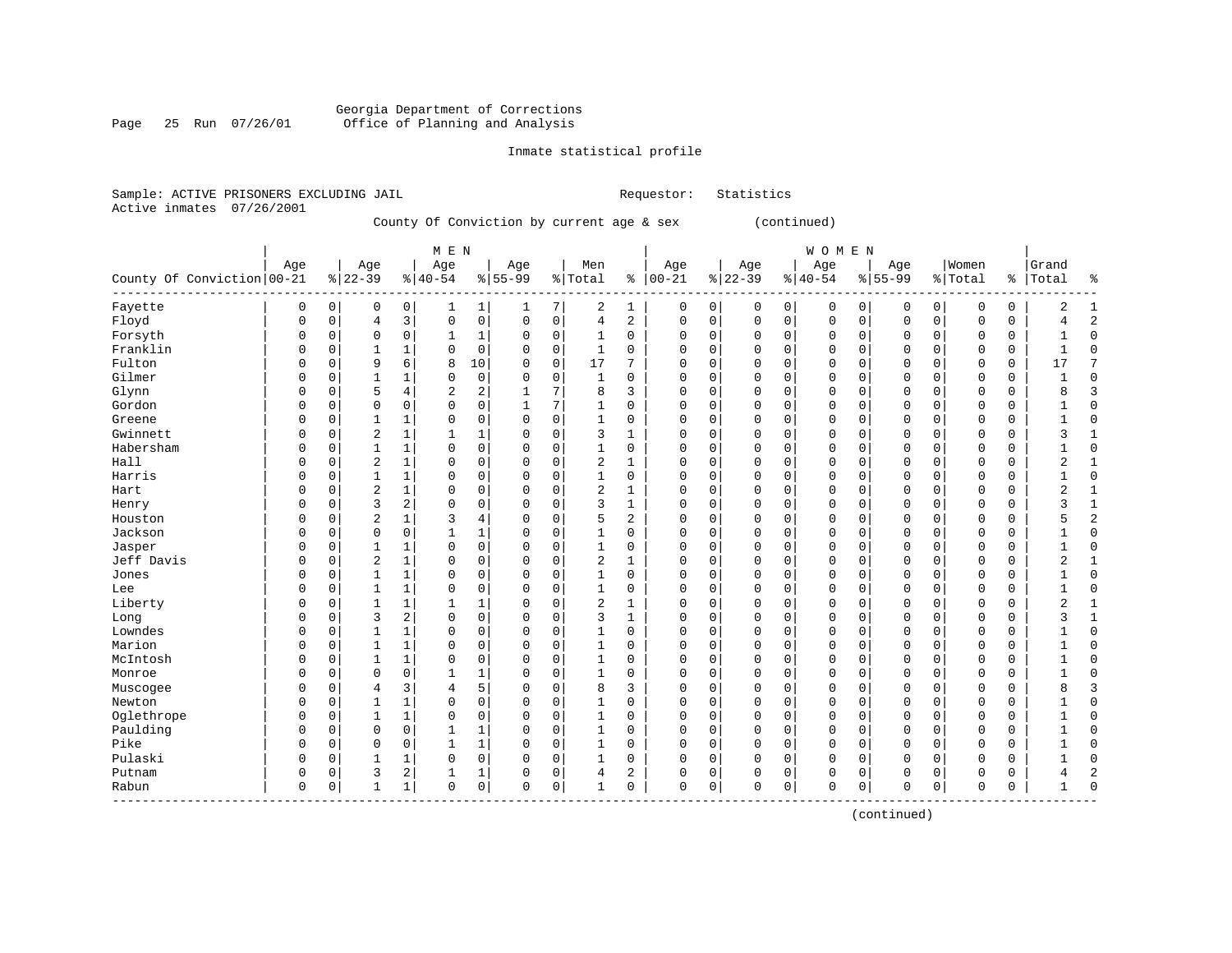#### Georgia Department of Corrections Page 26 Run 07/26/01 Office of Planning and Analysis

# Inmate statistical profile

| Sample: ACTIVE PRISONERS EXCLUDING JAIL    |            |         |            |                                           |                      | Requestor: | Statistics |              |         |                      |         |
|--------------------------------------------|------------|---------|------------|-------------------------------------------|----------------------|------------|------------|--------------|---------|----------------------|---------|
| Active inmates                             | 07/26/2001 |         |            |                                           |                      |            |            |              |         |                      |         |
|                                            |            |         |            | County Of Conviction by current age & sex |                      |            |            | (continued)  |         |                      |         |
|                                            |            |         |            | M E N                                     |                      |            |            | <b>WOMEN</b> |         |                      |         |
|                                            |            | Aqe     | Aqe<br>Aqe | Aqe                                       | Men                  | Age        | Age        | Age          | Age     | 'Women               | Grand   |
| $G$ ountu $G$ f $G$ onu $H$ ation $100.21$ |            | eloo oo | 0.110E1    | eltt oo                                   | $0.1 \text{m} + 0.1$ | $\sqrt{2}$ | eloo oo    | 0.110E1      | ALEE 00 | $0.1 \text{m} + 0.1$ | $m0+01$ |

| County Of Conviction 00-21 | nyu         |       | nyu<br>$ 22-39 $ |   | nyu<br>$8 40-54$ |                | nyu<br>$8 55-99$ |       | <b>TIMTT</b><br>% Total |       | $-19$<br>$% 00-21$ |             | nyu<br>$ 22-39 $ |             | $-19$<br>$ 40-54$ |           | nyu<br>$ 55-99 $ |           | 11011211<br>% Total | နွ       | ui uitu<br>Total | ٩,    |
|----------------------------|-------------|-------|------------------|---|------------------|----------------|------------------|-------|-------------------------|-------|--------------------|-------------|------------------|-------------|-------------------|-----------|------------------|-----------|---------------------|----------|------------------|-------|
|                            |             |       |                  |   |                  |                |                  |       |                         |       |                    |             |                  |             |                   |           |                  |           |                     |          |                  |       |
| Richmond                   |             |       | 5                | 4 |                  | 6              | 0                | 0     | 10                      | 4     | 0                  | 0           |                  | 50          | $\mathbf 0$       |           | $\mathbf 0$      | 0         |                     | 50       | 11               |       |
| Rockdale                   |             |       | 2                |   |                  |                | U                | 0     | 3                       |       | O                  | 0           | 0                | $\mathbf 0$ | $\mathbf 0$       | O         | 0                | 0         |                     | 0        |                  |       |
| Spalding                   |             |       |                  |   |                  | $\Omega$       |                  |       |                         | 2     |                    |             |                  | $\cap$      | 0                 |           |                  |           |                     | 0        |                  |       |
| Sumter                     |             |       |                  |   |                  |                |                  |       |                         |       |                    |             |                  | $\cap$      | 0                 |           | $\Omega$         |           |                     | 0        |                  |       |
| Terrell                    |             |       |                  |   |                  |                |                  |       |                         |       |                    |             |                  | $\cap$      | $\Omega$          |           |                  |           |                     | $\Omega$ |                  |       |
| Thomas                     |             |       |                  |   |                  |                |                  |       |                         |       |                    |             |                  | $\Omega$    | 0                 |           | 0                |           |                     | 0        |                  |       |
| Tift                       |             |       |                  |   |                  | $\Omega$       |                  |       |                         |       |                    |             |                  | $\Omega$    | 0                 |           | $\Omega$         |           |                     | 0        |                  |       |
| Toombs                     |             |       |                  |   |                  |                |                  |       |                         |       |                    | $\Omega$    |                  | $\Omega$    | $\Omega$          |           |                  |           |                     | $\Omega$ |                  |       |
| Towns                      |             |       |                  |   |                  | $\Omega$       |                  |       |                         |       |                    |             |                  | $\Omega$    | $\Omega$          |           | O                |           |                     | 0        |                  |       |
| Troup                      |             |       | U                |   |                  |                |                  |       |                         |       |                    |             |                  | $\Omega$    | O                 |           | $\Omega$         |           |                     | 0        |                  |       |
| Union                      |             |       |                  |   |                  |                |                  |       |                         |       |                    |             |                  | $\cap$      | $\Omega$          |           |                  |           |                     | 0        |                  |       |
| Upson                      |             |       |                  |   |                  |                |                  |       |                         |       |                    |             |                  | $\Omega$    | $\Omega$          |           | O                |           |                     | 0        |                  |       |
| Walker                     |             |       |                  |   |                  |                |                  |       |                         |       |                    |             |                  | 50          | O                 |           | $\Omega$         |           |                     | 50       |                  |       |
| Walton                     | $\Omega$    |       |                  |   |                  |                |                  |       |                         |       |                    |             |                  | $\Omega$    | $\Omega$          |           | $\Omega$         |           |                     | 0        |                  |       |
| Ware                       |             |       |                  |   | 2                | $\overline{2}$ |                  |       |                         |       | O                  |             |                  | $\Omega$    | $\Omega$          |           | $\Omega$         |           |                     | 0        |                  |       |
| Whitfield                  |             |       |                  |   |                  |                |                  |       |                         |       |                    | 0           |                  | $\Omega$    | $\Omega$          |           | 0                |           |                     | 0        |                  |       |
| Wilkes                     | 0           | 0     |                  |   | $\Omega$         | 0              | 0                | 0     |                         |       | 0                  | 0           | O                | $\mathbf 0$ | $\mathbf 0$       | 0         | $\mathbf 0$      | 0         | $\Omega$            | 0        |                  |       |
| Total reported             |             | 3 100 | 142 100          |   | 84 100           |                | 15 100           |       | 244 100                 |       | $\mathbf 0$        | $\mathbf 0$ |                  | 2 100       | $\mathbf 0$       | $\Omega$  | $\mathbf 0$      | 0         |                     | 2 100    | 246 100          |       |
| Percent reported           |             | 100.0 | 100.0            |   |                  | 100.0          |                  | 100.0 |                         | 100.0 |                    | $\cdot$ 0   |                  | 100.0       |                   | $\cdot$ 0 |                  | $\cdot$ 0 |                     | 100.0    |                  | 100.0 |
| Not reported               | $\mathbf 0$ |       | 0                |   | $\Omega$         |                | $\mathbf 0$      |       | $\mathbf 0$             |       | $\mathbf 0$        |             | $\mathbf 0$      |             | $\mathbf 0$       |           | $\mathbf 0$      |           | $\Omega$            |          | U                |       |
| Total                      | 3           |       | 142              |   | 84               |                | 15               |       | 244                     |       | $\mathbf 0$        |             | 2                |             | $\mathbf 0$       |           | $\mathbf 0$      |           | 2                   |          | 246              |       |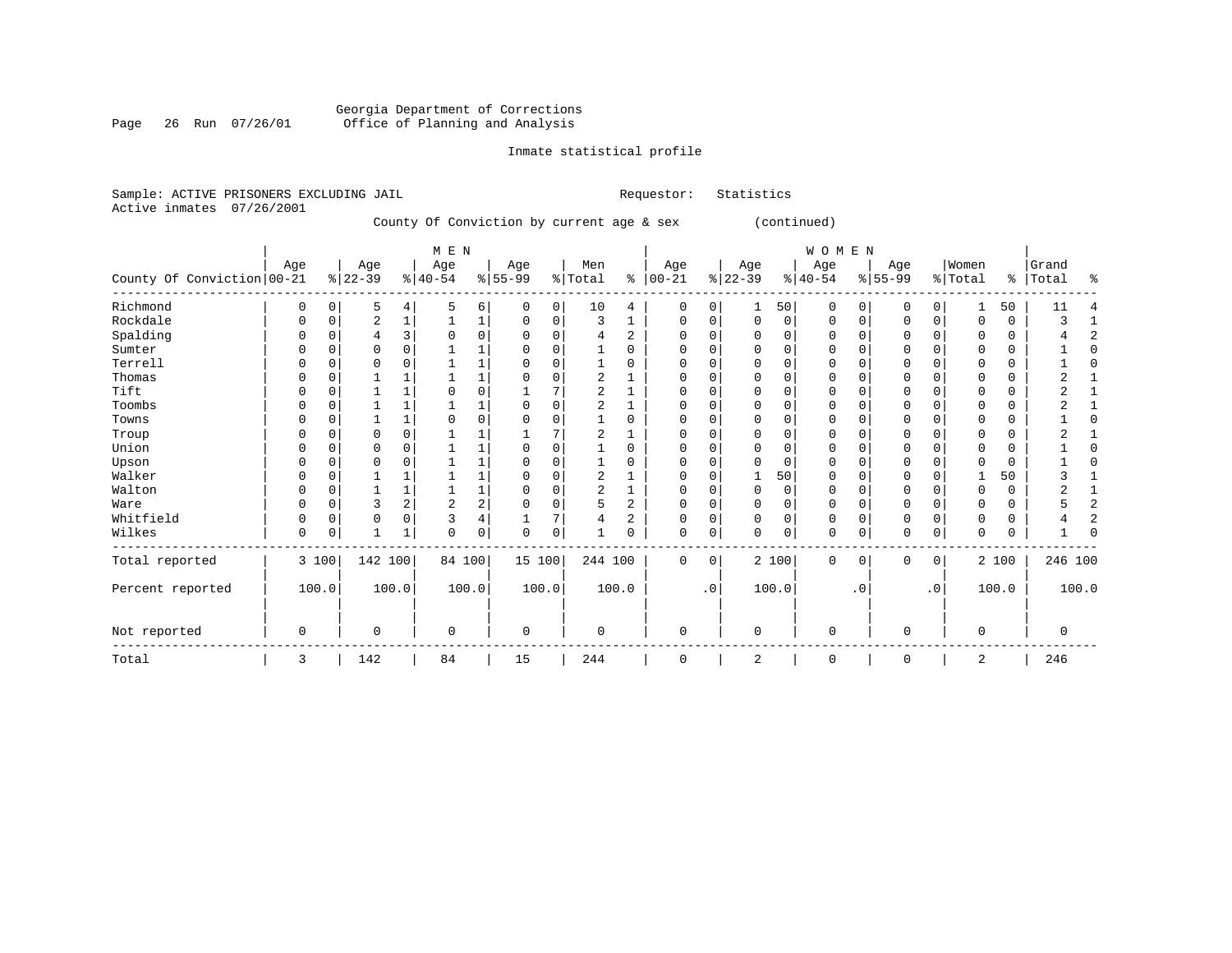#### Georgia Department of Corrections Page 27 Run 07/26/01 Office of Planning and Analysis

#### Inmate statistical profile

Sample: ACTIVE PRISONERS EXCLUDING JAIL **Requestor:** Statistics Active inmates 07/26/2001

Circ Of Conviction by current age & sex

| Age<br>$ 00 - 21$<br>Circ Of Conviction<br>$8 22-39$<br>Alapaha<br>0<br>0 | Age<br>Age<br>$8 40-54$<br>1<br>0<br>1<br>$\sqrt{2}$<br>$\mathbf{1}$<br>$\mathbf{1}$<br>9<br>6<br>8 | Age<br>$8 55-99$<br>0<br>1<br>$\mathbf{1}$<br>$\Omega$ | % Total<br>7 | Men<br>ి                       | Age<br>$ 00-21$ | Age<br>$8 22-39$         |                            | Age<br>$8 40-54$ |             | Age<br>$8155 - 99$ |             | Women<br>% Total |             | Grand<br>%   Total | ٩,             |
|---------------------------------------------------------------------------|-----------------------------------------------------------------------------------------------------|--------------------------------------------------------|--------------|--------------------------------|-----------------|--------------------------|----------------------------|------------------|-------------|--------------------|-------------|------------------|-------------|--------------------|----------------|
|                                                                           |                                                                                                     |                                                        |              |                                |                 |                          |                            |                  |             |                    |             |                  |             |                    |                |
|                                                                           |                                                                                                     |                                                        |              |                                |                 |                          |                            |                  |             |                    |             |                  |             |                    |                |
|                                                                           |                                                                                                     |                                                        |              | 2<br>1                         | 0               | 0                        | 0<br>0                     | $\mathbf 0$      | 0           | 0                  | 0           | 0                | 0           | 2                  | 1              |
| Alcovy<br>$\Omega$<br>0                                                   |                                                                                                     |                                                        | $\mathbf 0$  | 3<br>$\mathbf{1}$              | $\mathbf 0$     | 0                        | $\mathsf 0$<br>0           | $\mathsf 0$      | $\mathbf 0$ | $\mathbf 0$        | 0           | $\mathbf 0$      | 0           | 3                  | $\mathbf{1}$   |
| Atlanta<br>$\mathbf 0$<br>0                                               |                                                                                                     | 10<br>$\Omega$                                         | 0            | 17<br>7                        | $\Omega$        | 0                        | 0<br>0                     | 0                | $\mathbf 0$ | $\mathbf 0$        | 0           | 0                | 0           | 17                 | 7              |
| Atlantic<br>$\mathbf 0$<br>0                                              | 5<br>4                                                                                              | 1                                                      | $\mathbf 0$  | 6<br>$\overline{a}$            | $\Omega$        | $\Omega$                 | $\mathbf 0$<br>$\Omega$    | 0                | $\mathbf 0$ | $\Omega$           | $\Omega$    | $\mathbf 0$      | $\Omega$    | 6                  | $\overline{2}$ |
| Augusta<br>$\Omega$<br>N                                                  | 10<br>7                                                                                             | 8<br>$\Omega$                                          | $\Omega$     | 17<br>7                        | $\Omega$        | $\mathbf{1}$<br>$\Omega$ | 50                         | 0                | $\Omega$    | $\Omega$           | $\Omega$    | $\mathbf{1}$     | 50          | 18                 | 7              |
| Blue Ridge<br>$\mathbf 0$<br>0                                            | 1<br>-1                                                                                             | 1<br>$\Omega$                                          | $\mathbf 0$  | 2<br>-1                        | $\Omega$        | $\Omega$                 | $\mathbf 0$<br>$\mathbf 0$ | $\Omega$         | $\mathbf 0$ | $\Omega$           | $\Omega$    | $\mathbf 0$      | $\mathbf 0$ | $\overline{2}$     | $\mathbf{1}$   |
| Brunswick<br>$\mathbf 0$<br>0                                             | 8<br>6<br>4                                                                                         | 5                                                      | 7            | 13<br>5                        | $\Omega$        | $\mathbf 0$              | 0<br>0                     | 0                | 0           | $\Omega$           | $\mathbf 0$ | $\mathbf 0$      | 0           | 13                 | 5              |
| Chattahoochee<br>$\mathbf 0$<br>0                                         | 6<br>$\overline{4}$<br>4                                                                            | 5<br>$\Omega$                                          | $\Omega$     | 10<br>4                        | $\Omega$        | $\mathbf 0$              | $\mathbf 0$<br>$\mathbf 0$ | $\Omega$         | $\mathbf 0$ | $\Omega$           | $\Omega$    | $\Omega$         | $\Omega$    | 10                 | $\overline{4}$ |
| Cherokee<br>$\Omega$<br>N                                                 | $\Omega$<br>$\Omega$<br>$\mathbf{1}$                                                                | $\mathbf{1}$<br>1                                      | 7            | $\overline{2}$<br>$\mathbf{1}$ | $\Omega$        | $\Omega$                 | $\Omega$<br>$\mathbf 0$    | $\Omega$         | $\mathbf 0$ | $\mathbf{0}$       | $\Omega$    | $\Omega$         | 0           | $\overline{c}$     | $\mathbf{1}$   |
| Clayton<br>$\mathbf 0$<br>N                                               | $\overline{2}$<br>$\overline{4}$<br>$\mathbf{3}$                                                    | 2                                                      | 7            | 7<br>3                         | $\Omega$        | 0                        | $\mathbf 0$<br>0           | 0                | 0           | $\Omega$           | $\Omega$    | $\Omega$         | 0           |                    | 3              |
| Cobb<br>33                                                                | $\overline{c}$<br>$\mathbf{1}$                                                                      | $\mathbf 1$<br>$\Omega$                                | $\Omega$     | 2<br>4                         | $\Omega$        | $\Omega$                 | $\mathbf 0$<br>$\Omega$    | $\Omega$         | $\mathbf 0$ | $\mathbf 0$        | $\Omega$    | $\mathbf 0$      | 0           |                    | $\overline{2}$ |
| $\mathbf 0$<br>Conasauga<br>0                                             | $\mathbf 0$<br>3<br>0                                                                               | 4                                                      | 7            | $\overline{a}$<br>4            | 0               | 0                        | 0<br>0                     | 0                | $\mathbf 0$ | $\Omega$           | 0           | $\mathbf 0$      | 0           |                    | $\overline{2}$ |
| Cordele<br>$\mathbf 0$<br>0                                               | $\overline{2}$<br>0                                                                                 | 0<br>$\Omega$                                          | $\mathbf 0$  | 2<br>1                         | 0               | 0                        | $\mathbf 0$<br>0           | 0                | $\mathbf 0$ | 0                  | 0           | $\mathbf 0$      | 0           | 2                  | $\mathbf 1$    |
| Coweta<br>$\Omega$<br>0                                                   | 3<br>2<br>$\mathbf{1}$                                                                              | 1                                                      | 7            | 2<br>5                         | $\Omega$        | $\Omega$                 | $\mathbf 0$<br>$\mathbf 0$ | $\Omega$         | $\mathbf 0$ | $\mathbf{0}$       | $\Omega$    | $\Omega$         | 0           |                    | $\overline{2}$ |
| Dougherty<br>33                                                           | $\overline{2}$<br>$\overline{c}$                                                                    | 2                                                      | 7            | 6<br>$\overline{a}$            | $\Omega$        | 0                        | $\mathbf 0$<br>0           | $\Omega$         | $\mathbf 0$ | $\mathbf 0$        | 0           | $\mathbf 0$      | 0           |                    | $\overline{2}$ |
| Eastern<br>0<br>0                                                         | 6<br>4                                                                                              | 1                                                      | 7            | 8<br>3                         | $\Omega$        | 0                        | 0<br>0                     | 0                | 0           | 0                  | 0           | 0                | 0           |                    | 3              |
| Flint<br>$\Omega$<br>N                                                    | 3<br>2<br>$\Omega$                                                                                  | 0<br>$\Omega$                                          | 0            | 3<br>1                         | $\Omega$        | 0                        | 0<br>0                     | 0                | $\mathbf 0$ | $\Omega$           | $\Omega$    | $\mathbf 0$      | 0           |                    | 1              |
| Griffin<br>$\Omega$<br>0                                                  | $\overline{4}$<br>3<br>3                                                                            | 4                                                      | 7            | 8<br>3                         | $\Omega$        | $\Omega$                 | $\Omega$<br>$\Omega$       | 0                | $\Omega$    | $\Omega$           | $\Omega$    | $\Omega$         | $\Omega$    | ጸ                  | 3              |
| Gwinnett<br>0<br>N                                                        | $\sqrt{2}$                                                                                          | 1                                                      | $\mathbf 0$  | 3<br>$\mathbf{1}$              | $\Omega$        | 0                        | $\mathbf 0$<br>0           | $\Omega$         | $\mathbf 0$ | $\Omega$           | $\Omega$    | $\mathbf 0$      | 0           | 3                  | $1\,$          |
| Houston<br>$\mathbf 0$                                                    | $\overline{2}$<br>3<br>$\mathbf{1}$                                                                 | 4                                                      | $\mathbf 0$  | 5<br>2                         | $\Omega$        | 0                        | $\mathbf 0$<br>0           | $\Omega$         | $\mathbf 0$ | $\mathbf 0$        | 0           | $\Omega$         | 0           |                    | $\overline{a}$ |
| Lookout Mountain<br>$\Omega$<br>N                                         | 3<br>2<br>1                                                                                         | 1<br>$\Omega$                                          | $\mathbf 0$  | $\overline{a}$<br>4            | $\Omega$        | 0<br>$\mathbf{1}$        | 50                         | 0                | 0           | $\mathbf 0$        | 0           | 1                | 50          |                    | $\overline{2}$ |
| Macon<br>$\mathbf 0$<br>N                                                 | $\overline{2}$<br>6<br>4                                                                            | 2<br>$\Omega$                                          | 0            | 8<br>3                         | $\Omega$        | $\Omega$                 | 0<br>0                     | $\Omega$         | $\mathbf 0$ | $\mathbf 0$        | $\Omega$    | $\mathbf 0$      | 0           |                    | $\overline{3}$ |
| Middle<br>$\Omega$                                                        | $\overline{c}$<br>$\mathbf{1}$                                                                      | $\mathbf 1$<br>$\Omega$                                | $\Omega$     | 3<br>$\mathbf{1}$              | $\Omega$        | 0                        | $\mathbf 0$<br>$\Omega$    | 0                | $\mathbf 0$ | $\mathbf 0$        | $\Omega$    | $\mathbf 0$      | 0           |                    | $\mathbf{1}$   |
| Mountain<br>$\Omega$<br>U                                                 | $\overline{2}$<br>$\Omega$<br>1                                                                     | $\mathbf 0$<br>$\Omega$                                | $\Omega$     | 2<br>$\mathbf{1}$              | $\Omega$        | $\Omega$                 | $\mathbf 0$<br>$\Omega$    | 0                | $\mathbf 0$ | $\Omega$           | $\Omega$    | $\mathbf 0$      | 0           | 2                  | $\mathbf{1}$   |
| Northeastern<br>$\mathbf 0$<br>0                                          | $\sqrt{2}$<br>0                                                                                     | 0<br>$\Omega$                                          | $\mathbf 0$  | $\overline{\mathbf{c}}$<br>1   | 0               | 0                        | $\mathbf 0$<br>0           | 0                | 0           | 0                  | $\Omega$    | 0                | 0           | 2                  | $\mathbf 1$    |
| Northern<br>$\mathbf 0$<br>0                                              | $\overline{4}$<br>3<br>$\Omega$                                                                     | 0                                                      | 7            | 5<br>2                         | $\Omega$        | 0                        | 0<br>0                     | 0                | 0           | $\mathbf 0$        | 0           | $\mathbf 0$      | 0           | 5                  | $\overline{2}$ |
| Ocmulgee<br>$\Omega$<br>N                                                 | 7<br>5<br>3                                                                                         | 4<br>$\Omega$                                          | 0            | 10<br>4                        | $\Omega$        | 0                        | 0<br>0                     | 0                | $\mathbf 0$ | $\mathbf 0$        | 0           | 0                | 0           | 10                 | $\overline{4}$ |
| Oconee<br>$\Omega$<br>N                                                   | 3<br>$\overline{2}$<br>$\Omega$                                                                     | 0<br>$\Omega$                                          | $\mathbf 0$  | 3<br>1                         | $\Omega$        | $\Omega$                 | $\mathbf 0$<br>0           | $\Omega$         | $\mathbf 0$ | $\mathbf 0$        | $\Omega$    | $\Omega$         | 0           | ς                  | 1              |
| Pataula<br>n<br>N                                                         | $\Omega$<br>$\Omega$<br>$\mathbf{1}$                                                                | 1                                                      | $\mathbf 0$  | 1<br>$\Omega$                  | $\Omega$        | 0                        | 0<br>0                     | 0                | $\mathbf 0$ | $\Omega$           | $\Omega$    | $\mathbf 0$      | 0           |                    | $\mathbf 0$    |
| Piedmont<br>n<br>O                                                        | 3                                                                                                   | 4<br>∩                                                 | 0            | 2<br>4                         | $\Omega$        | $\Omega$                 | 0<br>0                     | 0                | $\mathbf 0$ | $\Omega$           | $\Omega$    | $\mathbf 0$      | 0           |                    | $\overline{2}$ |
| Rome<br>$\mathbf 0$<br>0                                                  | 3<br>$\overline{4}$<br>0                                                                            | 0                                                      | $\mathbf 0$  | $\overline{a}$<br>4            | 0               | 0                        | 0<br>0                     | 0                | $\mathbf 0$ | 0                  | 0           | $\mathbf 0$      | 0           |                    | $\overline{2}$ |
| South Georgia<br>$\mathbf 0$<br>0                                         | $\Omega$<br>$\Omega$<br>$\mathbf{1}$                                                                | $\mathbf{1}$                                           | $\mathbf 0$  | $\mathbf{1}$<br>$\Omega$       | $\Omega$        | $\mathbf 0$              | $\mathbf 0$<br>$\mathbf 0$ | $\Omega$         | $\mathbf 0$ | $\Omega$           | $\mathbf 0$ | $\Omega$         | $\Omega$    |                    | $\Omega$       |
| Southern<br>33                                                            | $\overline{c}$<br>1<br>4                                                                            | 5                                                      | $\mathbf 0$  | 7<br>3                         | $\mathbf 0$     | $\Omega$                 | $\mathbf 0$<br>0           | $\Omega$         | 0           | $\mathbf 0$        | $\mathbf 0$ | $\Omega$         | 0           | 7                  | $\overline{3}$ |
| Southwestern<br>0<br>0                                                    | $\mathbf{1}$<br>1                                                                                   | 1<br>$\Omega$                                          | 0            | 2<br>1                         | $\Omega$        | 0                        | 0<br>0                     | 0                | 0           | 0                  | 0           | $\mathbf 0$      | 0           | 2                  | $\mathbf{1}$   |
| Stone Mountain<br>0<br>0                                                  | 5<br>11<br>8                                                                                        | 6<br>3                                                 | 20           | 19<br>8                        | 0               | 0                        | 0<br>0                     | 0                | 0           | 0                  | 0           | 0                | 0           | 19                 | 8              |
| 0<br>Tallapoosa<br>$\mathbf 0$<br>-------------                           | $\Omega$<br>$\mathbf{1}$<br>0                                                                       | 1<br>$\Omega$                                          | 0            | 1<br>$\Omega$                  | $\mathbf 0$     | 0                        | $\mathbf 0$<br>0           | $\Omega$         | $\mathbf 0$ | $\mathbf 0$        | 0           | $\mathbf 0$      | 0           | -1                 | $\cap$         |

(continued)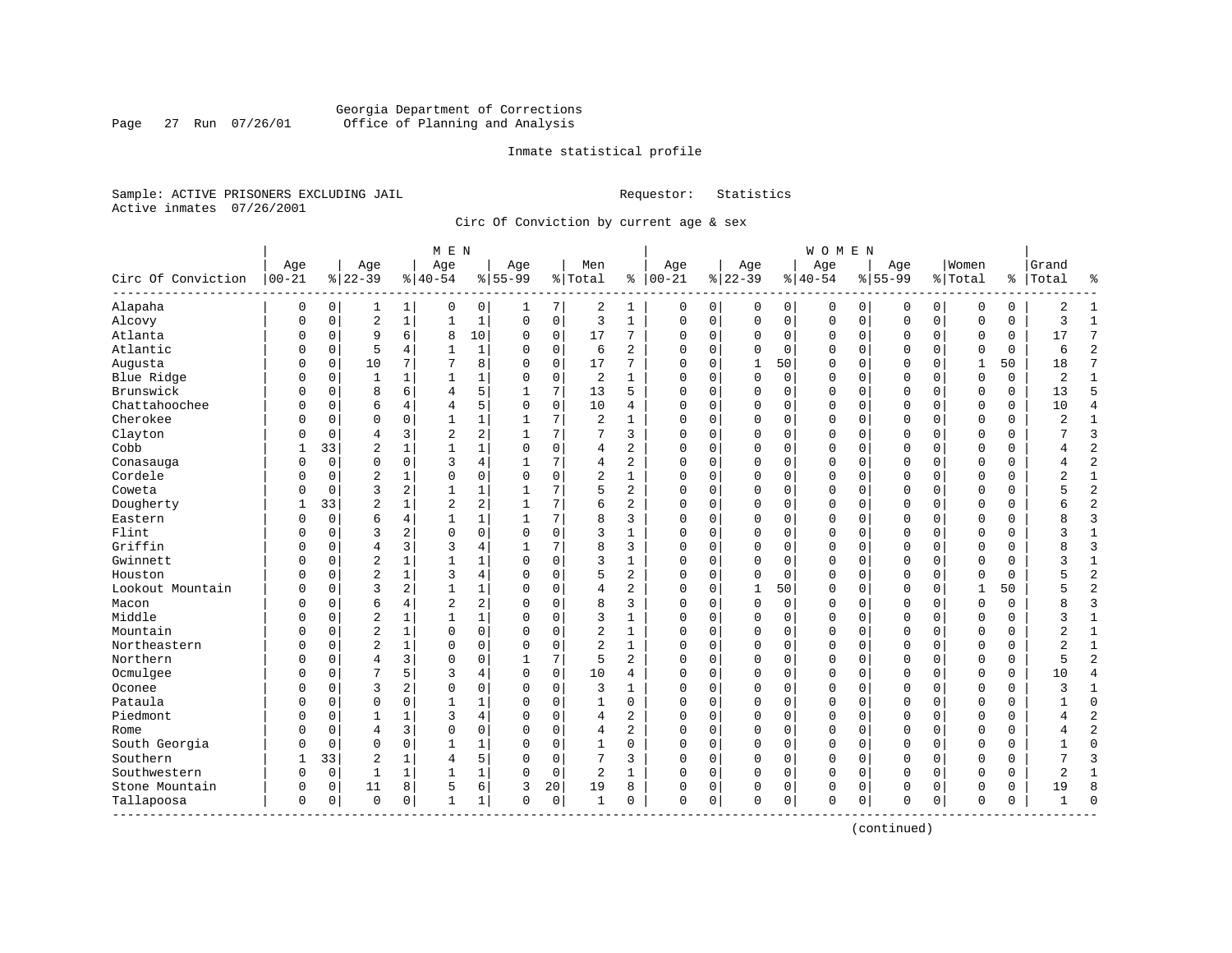#### Georgia Department of Corrections Page 28 Run 07/26/01 Office of Planning and Analysis

# Inmate statistical profile

|  |                           | Sample: ACTIVE PRISONERS EXCLUDING JAIL |  |                                         |  |  | Requestor: Statistics |
|--|---------------------------|-----------------------------------------|--|-----------------------------------------|--|--|-----------------------|
|  | Active inmates 07/26/2001 |                                         |  |                                         |  |  |                       |
|  |                           |                                         |  | Circ Of Conviction by current age & sex |  |  | (continued)           |

|                    |                   |          |                 |          | M E N            |       |                  |              |                |                |                   |             |                  |             | <b>WOMEN</b>    |           |                  |     |                  |          |                |       |
|--------------------|-------------------|----------|-----------------|----------|------------------|-------|------------------|--------------|----------------|----------------|-------------------|-------------|------------------|-------------|-----------------|-----------|------------------|-----|------------------|----------|----------------|-------|
| Circ Of Conviction | Age<br>$ 00 - 21$ |          | Age<br>$ 22-39$ |          | Age<br>$ 40-54 $ |       | Age<br>$8 55-99$ |              | Men<br>% Total |                | Age<br>$% 100-21$ |             | Age<br>$ 22-39 $ |             | Age<br>$ 40-54$ |           | Age<br>$ 55-99 $ |     | Women<br>% Total | ి        | Grand<br>Total | ፠     |
| Tifton             | 0                 | $\Omega$ |                 |          |                  | 0     |                  |              | 2              |                | $\Omega$          | 0           | 0                | $\Omega$    | $\Omega$        |           | $\Omega$         | 0   |                  | 0        |                |       |
| Toombs             | 0                 | 0        |                 |          | 0                | 0     | 0                | 0            |                | 0              | 0                 | 0           | $\mathbf 0$      | 0           | $\mathbf 0$     |           | $\mathbf 0$      | 0   |                  | 0        |                |       |
| Waycross           | U                 | $\Omega$ |                 |          | 4                | 5     | 0                | $\Omega$     | 8              |                | 0                 | $\Omega$    | 0                | $\Omega$    | $\Omega$        |           | 0                |     |                  | 0        |                |       |
| Western            | U                 |          |                 |          | 6                | 7     |                  |              | 11             |                | 0                 |             |                  |             | ∩               |           | $\Omega$         |     |                  | 0        | 11             |       |
| Rockdale           | U                 |          | 2               |          |                  |       |                  |              | ζ              |                | $\Omega$          |             |                  |             | $\Omega$        |           | $\Omega$         |     |                  | 0        |                |       |
| Douglas            | 0                 |          | 6               |          |                  | 2     |                  |              | 8              |                | 0                 |             |                  | O           | 0               |           | 0                |     |                  | 0        |                |       |
| Appalachian        | 0                 | 0        |                 |          |                  |       | $\Omega$         |              |                |                | 0                 |             |                  | $\Omega$    | $\Omega$        |           | 0                |     |                  | 0        |                |       |
| Enotah             | U                 | $\Omega$ |                 |          |                  |       | $\Omega$         |              |                |                | $\Omega$          | $\Omega$    |                  | $\Omega$    | $\Omega$        |           | $\mathbf 0$      |     |                  | $\Omega$ |                |       |
| Forsyth-Bell       | 0                 | $\Omega$ | $\Omega$        | $\Omega$ |                  |       | $\Omega$         | $\Omega$     |                | $\Omega$       | $\Omega$          | 0           | $\Omega$         | $\Omega$    | $\Omega$        |           | $\mathbf 0$      |     |                  | $\Omega$ |                |       |
| Towaliga           | 0                 | 0        |                 |          | 2                | 2     |                  | $\mathbf{r}$ | 4              | $\overline{a}$ | 0                 | 0           | O                | $\mathbf 0$ | $\Omega$        |           | 0                | 0   | $\Omega$         | 0        |                |       |
| Total reported     |                   | 3 100    | 142             | 100      | 84 100           |       | 15 100           |              | 244 100        |                | 0                 | $\mathbf 0$ |                  | 2 100       | $\Omega$        | $\Omega$  | 0                | 0   |                  | 2 100    | 246 100        |       |
| Percent reported   |                   | 100.0    |                 | 100.0    |                  | 100.0 |                  | 100.0        |                | 100.0          |                   | $\cdot$ 0   |                  | 100.0       |                 | $\cdot$ 0 |                  | .0' |                  | 100.0    |                | 100.0 |
| Not reported       | $\mathbf 0$       |          | $\Omega$        |          | $\mathbf 0$      |       | $\mathbf 0$      |              | $\mathbf 0$    |                | $\mathbf 0$       |             | $\mathbf 0$      |             | $\mathbf 0$     |           | 0                |     | $\mathbf 0$      |          |                |       |
| Total              | 3                 |          | 142             |          | 84               |       | 15               |              | 244            |                | 0                 |             | 2                |             | $\mathbf 0$     |           | $\Omega$         |     | 2                |          | 246            |       |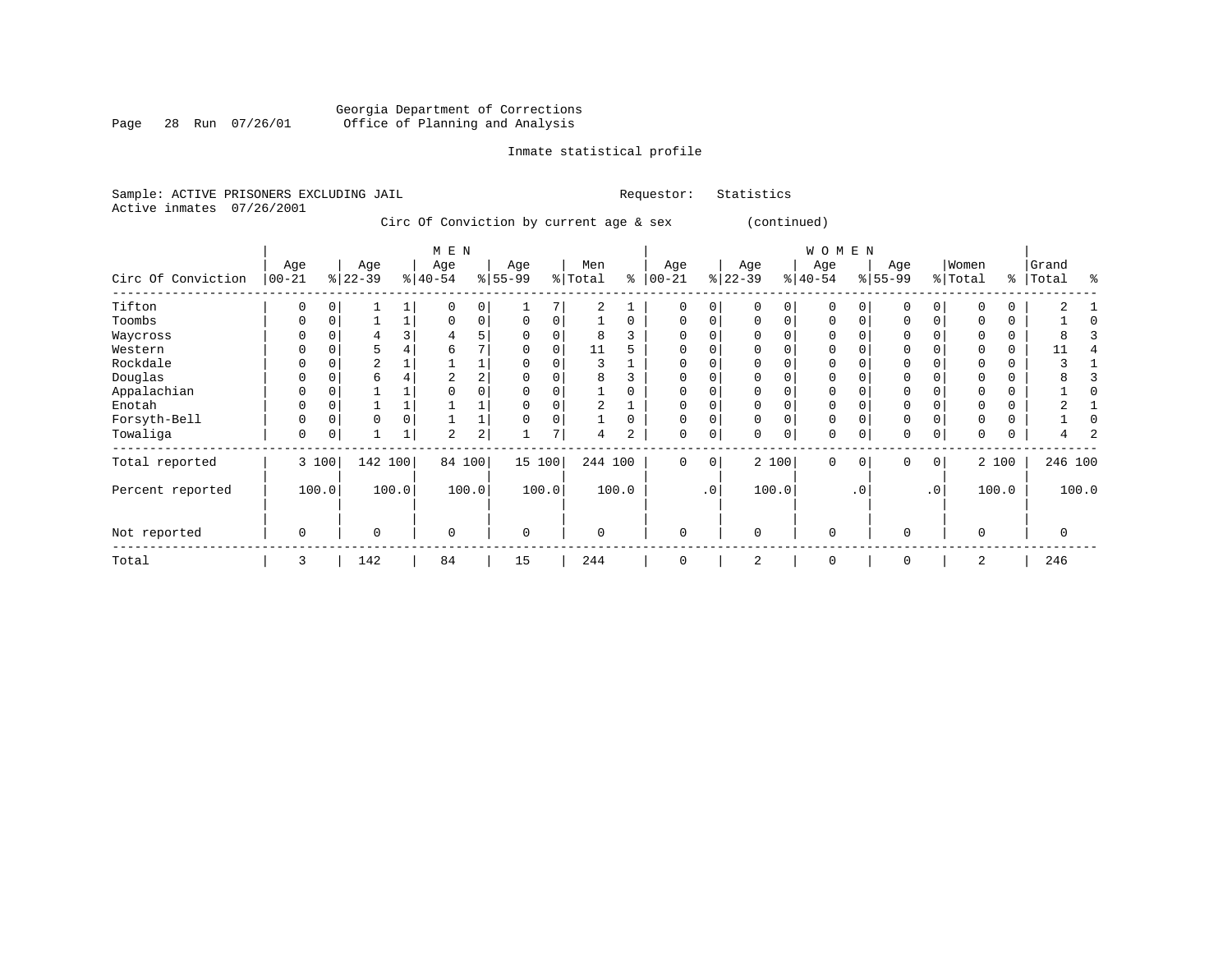#### Georgia Department of Corrections Page 29 Run 07/26/01 Office of Planning and Analysis

#### Inmate statistical profile

Sample: ACTIVE PRISONERS EXCLUDING JAIL **Requestor:** Statistics Active inmates 07/26/2001

Home County by current age & sex

| Age<br>Women<br>Age<br>Age<br>Age<br>Men<br>Age<br>Age<br>Age<br>Grand<br>Age<br>$00 - 21$<br>$ 22-39$<br>$8 22-39$<br>$ 40-54$<br>$8155 - 99$<br>$ 00-21$<br>$8 40-54$<br>$8155 - 99$<br>% Total<br>% Total<br>ి<br>Total<br>Home County<br><u> န</u><br>နွ<br>Appling<br>2<br>$\mathbf 0$<br>0<br>0<br>1<br>0<br>0<br>1<br>0<br>0<br>0<br>0<br>$\overline{0}$<br>0<br>0<br>0<br>0<br>2<br>1<br>1<br>1<br>1<br>Atkinson<br>$\mathsf 0$<br>$\mathsf{O}\xspace$<br>9<br>$\mathbf 1$<br>$\mathsf 0$<br>$\mathbf 0$<br>$\mathbf 0$<br>$\mathbf 0$<br>$\mathbf 0$<br>$\mathsf 0$<br>$\mathsf 0$<br>$\mathbf{1}$<br>$\mathbf 0$<br>$\mathbf 0$<br>0<br>$\mathsf 0$<br>$\mathsf 0$<br>$\mathbf 0$<br>0<br>0<br>0<br>$\mathbf{1}$<br>Baldwin<br>2<br>3<br>$\mathbf 0$<br>3<br>$\mathbf 0$<br>$\Omega$<br>$\mathbf 0$<br>0<br>0<br>0<br>0<br>$\mathbf 0$<br>$\mathbf 0$<br>0<br>$\mathbf 0$<br>0<br>3<br>1<br>$\Omega$<br>1<br>1<br>1<br>$\mathbf 1$<br>$\overline{a}$<br>$\mathbf 0$<br>$\mathbf{1}$<br>$\mathbf 0$<br>$\Omega$<br>$\mathbf 0$<br>$\mathbf 0$<br>$\mathbf 0$<br>$\Omega$<br>$\Omega$<br>$\mathbf 0$<br>2<br>$\mathbf{1}$<br>Barrow<br>$\Omega$<br>$\mathbf 0$<br>$\Omega$<br>1<br>$\Omega$<br>$\Omega$<br>$\overline{2}$<br>3<br>$\Omega$<br>3<br>$\mathbf{1}$<br>$\Omega$<br>$\Omega$<br>$\mathbf{0}$<br>$\mathbf 0$<br>$\mathbf 1$<br>Bartow<br>$\Omega$<br>1<br>$\Omega$<br>$\Omega$<br>$\Omega$<br>0<br>$\mathbf 0$<br>$\Omega$<br>$\Omega$<br>ζ<br>O<br>Ben Hill<br>$\mathbf 0$<br>$\mathbf 0$<br>$\mathbf 0$<br>$\mathbf 0$<br>$\mathbf 0$<br>$\mathbf{0}$<br>$\mathbf 0$<br>1<br>$\Omega$<br>1<br>0<br>$\mathbf 0$<br>0<br>0<br>0<br>$\mathbf 0$<br>$\mathbf 0$<br>$\Omega$<br>0<br>0<br>1<br>$\mathsf 0$<br>$\overline{c}$<br>$\overline{2}$<br>Bibb<br>3<br>2<br>4<br>$\mathbf 0$<br>$\mathbf 0$<br>0<br>$\mathbf 0$<br>$\mathbf 0$<br>$\mathbf 0$<br>$\mathbf 0$<br>$\mathbf 0$<br>$\mathbf{1}$<br>1<br>0<br>0<br>0<br>0<br>$\Omega$<br>4<br>$\overline{2}$<br>Bleckley<br>2<br>$\mathbf 0$<br>2<br>$\mathbf{1}$<br>$\mathbf 0$<br>$\mathbf{1}$<br>$\mathbf 0$<br>$\Omega$<br>$\mathbf 0$<br>$\mathbf 0$<br>$\mathbf 0$<br>$\mathbf 0$<br>$\mathbf 0$<br>$\Omega$<br>$\mathbf 0$<br>$\mathbf 0$<br>$\Omega$<br>0<br>$\overline{2}$<br>$\Omega$<br>$\Omega$<br>Brooks<br>$\mathbf 0$<br>1<br>$\Omega$<br>0<br>$\mathbf 0$<br>$\mathbf{1}$<br>$\Omega$<br>$\Omega$<br>$\Omega$<br>$\mathbf 0$<br>$\mathbf 0$<br>$\mathbf 0$<br>$\mathbf 0$<br>$\mathbf 0$<br>$\Omega$<br>$\mathbf 0$<br>$\Omega$<br>$\mathbf 0$<br>$\mathbf{1}$<br>$\Omega$<br>0<br>Burke<br>$\overline{c}$<br>$\sqrt{2}$<br>$\mathbf 0$<br>3<br>0<br>$\mathbf 0$<br>$\mathbf 0$<br>0<br>1<br>1<br>$\Omega$<br>0<br>0<br>0<br>0<br>0<br>0<br>3<br>1<br>0<br>$\Omega$<br>$\Omega$<br>$\Omega$<br>$\mathbf 0$<br>9<br>$\mathbf 0$<br>$\mathbf 0$<br>$\mathsf 0$<br>$\mathbf 0$<br>$\mathbf 0$<br>$\mathbf 0$<br><b>Butts</b><br>$\Omega$<br>$\Omega$<br>1<br>0<br>0<br>0<br>0<br>$\Omega$<br>0<br>0<br>Camden<br>$\mathbf 0$<br>$\mathbf 0$<br>$\mathbf 0$<br>$\mathbf 0$<br>$\mathbf 0$<br>0<br>1<br>0<br>1<br>0<br>$\mathbf 0$<br>0<br>0<br>0<br>$\mathbf 0$<br>$\mathbf 0$<br>0<br>0<br>$\Omega$<br>-1<br>1<br>0<br>Carroll<br>$\sqrt{2}$<br>2<br>$\mathbf 0$<br>$\mathbf 0$<br>2<br>$\mathbf 0$<br>$\mathbf 0$<br>$\overline{2}$<br>$\mathbf 0$<br>0<br>1<br>0<br>0<br>0<br>0<br>0<br>0<br>0<br>0<br>1<br>$\Omega$<br>0<br>Chatham<br>7<br>$\overline{2}$<br>9<br>5<br>6<br>3<br>10<br>5<br>$\mathbf 0$<br>$\Omega$<br>$\mathbf 0$<br>$\mathbf 0$<br>$\Omega$<br>$\mathbf 0$<br>$\mathbf{0}$<br>$\mathbf 0$<br>$\mathbf 0$<br>10<br>$\mathbf 0$<br>0<br>0<br>Chatooga<br>$\mathbf 0$<br>$\mathbf 0$<br>$\mathbf 0$<br>$\mathbf 0$<br>$\mathbf 0$<br>$\mathbf 0$<br>$\mathbf 0$<br>$\mathbf{0}$<br>$\mathbf 0$<br>$\mathbf{0}$<br>$\Omega$<br>$\mathbf 0$<br>1<br>$\Omega$<br>1<br>$\Omega$<br>0<br>0<br>0<br>0<br>1<br>-1<br>Cherokee<br>1<br>0<br>2<br>0<br>0<br>0<br>0<br>0<br>0<br>0<br>0<br>0<br>2<br>1<br>0<br>0<br>$\Omega$<br>0<br>1<br>Clarke<br>3<br>5<br>7<br>$\overline{4}$<br>$\Omega$<br>$\overline{4}$<br>0<br>9<br>$\mathbf 0$<br>0<br>0<br>0<br>0<br>$\mathbf 0$<br>$\mathbf 0$<br>0<br>$\mathbf 0$<br>0<br>q<br>$\Omega$<br>$\Omega$<br>4<br>Clayton<br>9<br>6<br>3<br>$\Omega$<br>$\overline{4}$<br>3<br>$\mathbf{1}$<br>$\mathbf 1$<br>3<br>$\mathbf 0$<br>$\Omega$<br>$\mathbf 0$<br>$\mathbf 0$<br>$\mathbf 0$<br>$\mathbf 0$<br>$\Omega$<br>$\mathbf 0$<br>$\Omega$<br>0<br>6<br>0<br>Cobb<br>$\mathbf 0$<br>$\mathbf 0$<br>$1\,$<br>33<br>1<br>3<br>$\mathbf{1}$<br>$\Omega$<br>$\mathbf 0$<br>$\mathbf 0$<br>$\mathbf 0$<br>$\Omega$<br>$\mathbf 0$<br>$\mathbf{1}$<br>0<br>0<br>0<br>3<br>1<br>$\Omega$<br>$\overline{\mathbf{c}}$<br>3<br>Colquit<br>$\mathbf 0$<br>$\Omega$<br>$\mathbf 0$<br>$\mathbf 0$<br>2<br>$\mathbf{1}$<br>$\Omega$<br>$\mathbf 0$<br>$\mathbf 0$<br>$\mathbf 0$<br>$\mathbf 0$<br>$\mathbf 0$<br>$\mathbf 0$<br>2<br>$\mathbf 1$<br>$\Omega$<br>$\Omega$<br>0<br>$\Omega$<br>0<br>Columbia<br>$\mathbf 0$<br>$\mathbf 1$<br>$\mathbf 0$<br>0<br>$\mathbf 0$<br>$\mathbf{0}$<br>0<br>0<br>$\mathbf{1}$<br>$\Omega$<br>1<br>0<br>$\mathbf 0$<br>0<br>0<br>0<br>0<br>$\mathbf 0$<br>0<br>0<br>0<br>Coweta<br>0<br>0<br>0<br>$\mathbf 0$<br>$\Omega$<br>0<br>0<br>0<br>$\mathbf 0$<br>$\mathbf 0$<br>$\Omega$<br>$\mathbf 0$<br>$\Omega$<br>$\Omega$<br>$\mathbf 0$<br>$\Omega$<br>1<br>$\Omega$<br>0<br>Crisp<br>$\Omega$<br>0<br>$\mathbf 0$<br>$\mathbf{1}$<br>$\mathbf 0$<br>$\mathbf 0$<br>$\mathbf 0$<br>$\mathsf 0$<br>$\mathbf 0$<br>$\mathbf{0}$<br>$\mathbf 0$<br>0<br>$\Omega$<br>$\mathbf 0$<br>1<br>$\mathbf{1}$<br>$\Omega$<br>$\Omega$<br>$\Omega$<br>$\Omega$<br>0<br>$\overline{c}$<br>3<br>$\overline{c}$<br>Decatur<br>$\mathbf 0$<br>$\Omega$<br>$\mathbf 0$<br>$\mathbf 0$<br>$\mathbf 0$<br>$\mathbf 0$<br>$\mathbf 0$<br>$\mathbf 0$<br>$\mathbf{0}$<br>$\mathbf 0$<br>$\mathbf 0$<br>$\overline{c}$<br>$\mathbf 0$<br>$\Omega$<br>$\mathbf{1}$<br>$\Omega$<br>$\Omega$<br>$\mathbf{1}$<br>0<br>DeKalb<br>$\overline{2}$<br>3<br>$\mathbf 0$<br>6<br>9<br>13<br>6<br>0<br>$\mathbf 0$<br>$\mathbf 0$<br>11<br>$\Omega$<br>0<br>0<br>0<br>0<br>0<br>0<br>0<br>0<br>13<br>0<br>Dougherty<br>3<br>33<br>$\overline{2}$<br>2<br>$\overline{a}$<br>3<br>9<br>6<br>3<br>0<br>$\mathbf 0$<br>$\mathbf 0$<br>0<br>0<br>0<br>0<br>0<br>0<br>0<br>6<br>1<br>Douglas<br>$\overline{2}$<br>$\mathbf 0$<br>$\overline{2}$<br>2<br>$\overline{a}$<br>3<br>$\mathbf 0$<br>$\overline{a}$<br>$\mathbf 0$<br>$\Omega$<br>$\Omega$<br>$\mathbf 0$<br>0<br>0<br>0<br>0<br>$\mathbf 0$<br>$\mathbf 0$<br>0<br>0<br>4<br>4<br>Elbert<br>$\mathbf 0$<br>$\Omega$<br>0<br>9<br>$\Omega$<br>$\mathbf 0$<br>$\mathbf 0$<br>$\Omega$<br>$\mathbf{0}$<br>$\mathbf 0$<br>$\Omega$<br>$\mathbf{1}$<br>0<br>0<br>0<br>0<br>$\mathbf 0$<br>0<br>0<br>0<br>Fayette<br>$\Omega$<br>9<br>$\overline{2}$<br>$\mathbf 0$<br>$\mathbf{0}$<br>$\mathbf 0$<br>$\overline{2}$<br>$\mathbf{1}$<br>$\mathbf 0$<br>$\Omega$<br>$\mathbf{1}$<br>1<br>$\mathbf{1}$<br>$\mathbf 0$<br>0<br>0<br>0<br>0<br>0<br>0<br>0<br>Floyd<br>3<br>2<br>$\mathbf 0$<br>$\mathbf 0$<br>$\mathbf 0$<br>3<br>$\mathbf 0$<br>$\mathbf 0$<br>$\mathbf{0}$<br>$\mathbf 0$<br>$\mathbf 0$<br>$\Omega$<br>1<br>$\mathbf 0$<br>$\Omega$<br>0<br>$\mathbf 0$<br>$\Omega$<br>0<br>3<br>1<br>0<br>Franklin<br>$\mathbf 0$<br>$\mathbf 0$<br>0<br>1<br>1<br>0<br>0<br>1<br>0<br>$\mathbf 0$<br>0<br>0<br>0<br>$\mathbf 0$<br>$\mathbf 0$<br>0<br>$\mathbf 0$<br>0<br>$\Omega$<br>0<br>$\Omega$<br>Fulton<br>13<br>$\mathbf 0$<br>$\mathbf 0$<br>13<br>$\mathbf 0$<br>16<br>11<br>15<br>27<br>13<br>$\mathbf 0$<br>$\mathbf 0$<br>$\mathbf 0$<br>$\mathbf 0$<br>$\mathbf 0$<br>$\mathbf 0$<br>$\mathbf{0}$<br>$\mathbf 0$<br>0<br>27<br>$\Omega$<br>$\Omega$<br>Gilmer<br>$\mathbf{1}$<br>$\mathbf 0$<br>$\mathbf{1}$<br>0<br>$\mathbf 0$<br>$\mathbf 1$<br>$\mathbf 0$<br>$\mathbf 0$<br>$\mathbf 0$<br>$\mathbf 0$<br>$\mathbf{0}$<br>$\mathbf 0$<br>$\mathbf 0$<br>0<br>0<br>$\Omega$<br>0<br>0<br>0<br>0<br>0<br>$\overline{2}$<br>Glynn<br>3<br>2<br>9<br>2<br>0<br>0<br>0<br>0<br>0<br>$\mathbf 0$<br>0<br>0<br>0<br>0<br>0<br>0<br>0<br>0<br>4<br>4<br>Gordon<br>9<br>$\mathbf 0$<br>0<br>0<br>0<br>0<br>0<br>0<br>0<br>0<br>0<br>0<br>0<br>0<br>0<br>0<br>0<br>0<br>0<br>1<br>$\mathbf 0$<br>$\mathbf 0$<br>0<br>$\mathbf 0$<br>0<br>0<br>$\Omega$<br>1<br>0<br>0<br>$\Omega$<br>$\mathbf 0$<br>$\mathbf 0$<br>0<br>$\mathbf 0$<br>0<br>$\Omega$<br>Greene<br>0<br>1<br>1<br>0<br>1<br>---------- |  |  | M E N |  |  |  |  | WOMEN |  |  |  |  |
|--------------------------------------------------------------------------------------------------------------------------------------------------------------------------------------------------------------------------------------------------------------------------------------------------------------------------------------------------------------------------------------------------------------------------------------------------------------------------------------------------------------------------------------------------------------------------------------------------------------------------------------------------------------------------------------------------------------------------------------------------------------------------------------------------------------------------------------------------------------------------------------------------------------------------------------------------------------------------------------------------------------------------------------------------------------------------------------------------------------------------------------------------------------------------------------------------------------------------------------------------------------------------------------------------------------------------------------------------------------------------------------------------------------------------------------------------------------------------------------------------------------------------------------------------------------------------------------------------------------------------------------------------------------------------------------------------------------------------------------------------------------------------------------------------------------------------------------------------------------------------------------------------------------------------------------------------------------------------------------------------------------------------------------------------------------------------------------------------------------------------------------------------------------------------------------------------------------------------------------------------------------------------------------------------------------------------------------------------------------------------------------------------------------------------------------------------------------------------------------------------------------------------------------------------------------------------------------------------------------------------------------------------------------------------------------------------------------------------------------------------------------------------------------------------------------------------------------------------------------------------------------------------------------------------------------------------------------------------------------------------------------------------------------------------------------------------------------------------------------------------------------------------------------------------------------------------------------------------------------------------------------------------------------------------------------------------------------------------------------------------------------------------------------------------------------------------------------------------------------------------------------------------------------------------------------------------------------------------------------------------------------------------------------------------------------------------------------------------------------------------------------------------------------------------------------------------------------------------------------------------------------------------------------------------------------------------------------------------------------------------------------------------------------------------------------------------------------------------------------------------------------------------------------------------------------------------------------------------------------------------------------------------------------------------------------------------------------------------------------------------------------------------------------------------------------------------------------------------------------------------------------------------------------------------------------------------------------------------------------------------------------------------------------------------------------------------------------------------------------------------------------------------------------------------------------------------------------------------------------------------------------------------------------------------------------------------------------------------------------------------------------------------------------------------------------------------------------------------------------------------------------------------------------------------------------------------------------------------------------------------------------------------------------------------------------------------------------------------------------------------------------------------------------------------------------------------------------------------------------------------------------------------------------------------------------------------------------------------------------------------------------------------------------------------------------------------------------------------------------------------------------------------------------------------------------------------------------------------------------------------------------------------------------------------------------------------------------------------------------------------------------------------------------------------------------------------------------------------------------------------------------------------------------------------------------------------------------------------------------------------------------------------------------------------------------------------------------------------------------------------------------------------------------------------------------------------------------------------------------------------------------------------------------------------------------------------------------------------------------------------------------------------------------------------------------------------------------------------------------------------------------------------------------------------------------------------------------------------------------------------------------------------------------------------------------------------------------------------------------------------------------------------------------------------------------------------------------------------------------------------------------------------------------------------------------------------------------------------------------------------------------------------------------------------------------------------------------------------------------------------------------------------------------------------------------------------------------------------------------------------------------------------------------------------------------------------------------------------------------------------------------------------------------------------------------------------------------------------------------------------------------------------------------------------------------------------------------------------------------------------------------------------------------------------------------------------------------------------------------------------------------------------------------------------------------------------------------------------------------------------------------------------------------------------------------------------------------------------------------------------------------------------------------------------------------------------------------------------------------------------------------------------------------------------------------------------------------------------------------------------------------------------------------------------------------------------------------------|--|--|-------|--|--|--|--|-------|--|--|--|--|
|                                                                                                                                                                                                                                                                                                                                                                                                                                                                                                                                                                                                                                                                                                                                                                                                                                                                                                                                                                                                                                                                                                                                                                                                                                                                                                                                                                                                                                                                                                                                                                                                                                                                                                                                                                                                                                                                                                                                                                                                                                                                                                                                                                                                                                                                                                                                                                                                                                                                                                                                                                                                                                                                                                                                                                                                                                                                                                                                                                                                                                                                                                                                                                                                                                                                                                                                                                                                                                                                                                                                                                                                                                                                                                                                                                                                                                                                                                                                                                                                                                                                                                                                                                                                                                                                                                                                                                                                                                                                                                                                                                                                                                                                                                                                                                                                                                                                                                                                                                                                                                                                                                                                                                                                                                                                                                                                                                                                                                                                                                                                                                                                                                                                                                                                                                                                                                                                                                                                                                                                                                                                                                                                                                                                                                                                                                                                                                                                                                                                                                                                                                                                                                                                                                                                                                                                                                                                                                                                                                                                                                                                                                                                                                                                                                                                                                                                                                                                                                                                                                                                                                                                                                                                                                                                                                                                                                                                                                                                                                                                                                                                                                                                                                                                                                                                                                                                                                                                                                                                                                                                                                                            |  |  |       |  |  |  |  |       |  |  |  |  |
|                                                                                                                                                                                                                                                                                                                                                                                                                                                                                                                                                                                                                                                                                                                                                                                                                                                                                                                                                                                                                                                                                                                                                                                                                                                                                                                                                                                                                                                                                                                                                                                                                                                                                                                                                                                                                                                                                                                                                                                                                                                                                                                                                                                                                                                                                                                                                                                                                                                                                                                                                                                                                                                                                                                                                                                                                                                                                                                                                                                                                                                                                                                                                                                                                                                                                                                                                                                                                                                                                                                                                                                                                                                                                                                                                                                                                                                                                                                                                                                                                                                                                                                                                                                                                                                                                                                                                                                                                                                                                                                                                                                                                                                                                                                                                                                                                                                                                                                                                                                                                                                                                                                                                                                                                                                                                                                                                                                                                                                                                                                                                                                                                                                                                                                                                                                                                                                                                                                                                                                                                                                                                                                                                                                                                                                                                                                                                                                                                                                                                                                                                                                                                                                                                                                                                                                                                                                                                                                                                                                                                                                                                                                                                                                                                                                                                                                                                                                                                                                                                                                                                                                                                                                                                                                                                                                                                                                                                                                                                                                                                                                                                                                                                                                                                                                                                                                                                                                                                                                                                                                                                                                            |  |  |       |  |  |  |  |       |  |  |  |  |
|                                                                                                                                                                                                                                                                                                                                                                                                                                                                                                                                                                                                                                                                                                                                                                                                                                                                                                                                                                                                                                                                                                                                                                                                                                                                                                                                                                                                                                                                                                                                                                                                                                                                                                                                                                                                                                                                                                                                                                                                                                                                                                                                                                                                                                                                                                                                                                                                                                                                                                                                                                                                                                                                                                                                                                                                                                                                                                                                                                                                                                                                                                                                                                                                                                                                                                                                                                                                                                                                                                                                                                                                                                                                                                                                                                                                                                                                                                                                                                                                                                                                                                                                                                                                                                                                                                                                                                                                                                                                                                                                                                                                                                                                                                                                                                                                                                                                                                                                                                                                                                                                                                                                                                                                                                                                                                                                                                                                                                                                                                                                                                                                                                                                                                                                                                                                                                                                                                                                                                                                                                                                                                                                                                                                                                                                                                                                                                                                                                                                                                                                                                                                                                                                                                                                                                                                                                                                                                                                                                                                                                                                                                                                                                                                                                                                                                                                                                                                                                                                                                                                                                                                                                                                                                                                                                                                                                                                                                                                                                                                                                                                                                                                                                                                                                                                                                                                                                                                                                                                                                                                                                                            |  |  |       |  |  |  |  |       |  |  |  |  |
|                                                                                                                                                                                                                                                                                                                                                                                                                                                                                                                                                                                                                                                                                                                                                                                                                                                                                                                                                                                                                                                                                                                                                                                                                                                                                                                                                                                                                                                                                                                                                                                                                                                                                                                                                                                                                                                                                                                                                                                                                                                                                                                                                                                                                                                                                                                                                                                                                                                                                                                                                                                                                                                                                                                                                                                                                                                                                                                                                                                                                                                                                                                                                                                                                                                                                                                                                                                                                                                                                                                                                                                                                                                                                                                                                                                                                                                                                                                                                                                                                                                                                                                                                                                                                                                                                                                                                                                                                                                                                                                                                                                                                                                                                                                                                                                                                                                                                                                                                                                                                                                                                                                                                                                                                                                                                                                                                                                                                                                                                                                                                                                                                                                                                                                                                                                                                                                                                                                                                                                                                                                                                                                                                                                                                                                                                                                                                                                                                                                                                                                                                                                                                                                                                                                                                                                                                                                                                                                                                                                                                                                                                                                                                                                                                                                                                                                                                                                                                                                                                                                                                                                                                                                                                                                                                                                                                                                                                                                                                                                                                                                                                                                                                                                                                                                                                                                                                                                                                                                                                                                                                                                            |  |  |       |  |  |  |  |       |  |  |  |  |
|                                                                                                                                                                                                                                                                                                                                                                                                                                                                                                                                                                                                                                                                                                                                                                                                                                                                                                                                                                                                                                                                                                                                                                                                                                                                                                                                                                                                                                                                                                                                                                                                                                                                                                                                                                                                                                                                                                                                                                                                                                                                                                                                                                                                                                                                                                                                                                                                                                                                                                                                                                                                                                                                                                                                                                                                                                                                                                                                                                                                                                                                                                                                                                                                                                                                                                                                                                                                                                                                                                                                                                                                                                                                                                                                                                                                                                                                                                                                                                                                                                                                                                                                                                                                                                                                                                                                                                                                                                                                                                                                                                                                                                                                                                                                                                                                                                                                                                                                                                                                                                                                                                                                                                                                                                                                                                                                                                                                                                                                                                                                                                                                                                                                                                                                                                                                                                                                                                                                                                                                                                                                                                                                                                                                                                                                                                                                                                                                                                                                                                                                                                                                                                                                                                                                                                                                                                                                                                                                                                                                                                                                                                                                                                                                                                                                                                                                                                                                                                                                                                                                                                                                                                                                                                                                                                                                                                                                                                                                                                                                                                                                                                                                                                                                                                                                                                                                                                                                                                                                                                                                                                                            |  |  |       |  |  |  |  |       |  |  |  |  |
|                                                                                                                                                                                                                                                                                                                                                                                                                                                                                                                                                                                                                                                                                                                                                                                                                                                                                                                                                                                                                                                                                                                                                                                                                                                                                                                                                                                                                                                                                                                                                                                                                                                                                                                                                                                                                                                                                                                                                                                                                                                                                                                                                                                                                                                                                                                                                                                                                                                                                                                                                                                                                                                                                                                                                                                                                                                                                                                                                                                                                                                                                                                                                                                                                                                                                                                                                                                                                                                                                                                                                                                                                                                                                                                                                                                                                                                                                                                                                                                                                                                                                                                                                                                                                                                                                                                                                                                                                                                                                                                                                                                                                                                                                                                                                                                                                                                                                                                                                                                                                                                                                                                                                                                                                                                                                                                                                                                                                                                                                                                                                                                                                                                                                                                                                                                                                                                                                                                                                                                                                                                                                                                                                                                                                                                                                                                                                                                                                                                                                                                                                                                                                                                                                                                                                                                                                                                                                                                                                                                                                                                                                                                                                                                                                                                                                                                                                                                                                                                                                                                                                                                                                                                                                                                                                                                                                                                                                                                                                                                                                                                                                                                                                                                                                                                                                                                                                                                                                                                                                                                                                                                            |  |  |       |  |  |  |  |       |  |  |  |  |
|                                                                                                                                                                                                                                                                                                                                                                                                                                                                                                                                                                                                                                                                                                                                                                                                                                                                                                                                                                                                                                                                                                                                                                                                                                                                                                                                                                                                                                                                                                                                                                                                                                                                                                                                                                                                                                                                                                                                                                                                                                                                                                                                                                                                                                                                                                                                                                                                                                                                                                                                                                                                                                                                                                                                                                                                                                                                                                                                                                                                                                                                                                                                                                                                                                                                                                                                                                                                                                                                                                                                                                                                                                                                                                                                                                                                                                                                                                                                                                                                                                                                                                                                                                                                                                                                                                                                                                                                                                                                                                                                                                                                                                                                                                                                                                                                                                                                                                                                                                                                                                                                                                                                                                                                                                                                                                                                                                                                                                                                                                                                                                                                                                                                                                                                                                                                                                                                                                                                                                                                                                                                                                                                                                                                                                                                                                                                                                                                                                                                                                                                                                                                                                                                                                                                                                                                                                                                                                                                                                                                                                                                                                                                                                                                                                                                                                                                                                                                                                                                                                                                                                                                                                                                                                                                                                                                                                                                                                                                                                                                                                                                                                                                                                                                                                                                                                                                                                                                                                                                                                                                                                                            |  |  |       |  |  |  |  |       |  |  |  |  |
|                                                                                                                                                                                                                                                                                                                                                                                                                                                                                                                                                                                                                                                                                                                                                                                                                                                                                                                                                                                                                                                                                                                                                                                                                                                                                                                                                                                                                                                                                                                                                                                                                                                                                                                                                                                                                                                                                                                                                                                                                                                                                                                                                                                                                                                                                                                                                                                                                                                                                                                                                                                                                                                                                                                                                                                                                                                                                                                                                                                                                                                                                                                                                                                                                                                                                                                                                                                                                                                                                                                                                                                                                                                                                                                                                                                                                                                                                                                                                                                                                                                                                                                                                                                                                                                                                                                                                                                                                                                                                                                                                                                                                                                                                                                                                                                                                                                                                                                                                                                                                                                                                                                                                                                                                                                                                                                                                                                                                                                                                                                                                                                                                                                                                                                                                                                                                                                                                                                                                                                                                                                                                                                                                                                                                                                                                                                                                                                                                                                                                                                                                                                                                                                                                                                                                                                                                                                                                                                                                                                                                                                                                                                                                                                                                                                                                                                                                                                                                                                                                                                                                                                                                                                                                                                                                                                                                                                                                                                                                                                                                                                                                                                                                                                                                                                                                                                                                                                                                                                                                                                                                                                            |  |  |       |  |  |  |  |       |  |  |  |  |
|                                                                                                                                                                                                                                                                                                                                                                                                                                                                                                                                                                                                                                                                                                                                                                                                                                                                                                                                                                                                                                                                                                                                                                                                                                                                                                                                                                                                                                                                                                                                                                                                                                                                                                                                                                                                                                                                                                                                                                                                                                                                                                                                                                                                                                                                                                                                                                                                                                                                                                                                                                                                                                                                                                                                                                                                                                                                                                                                                                                                                                                                                                                                                                                                                                                                                                                                                                                                                                                                                                                                                                                                                                                                                                                                                                                                                                                                                                                                                                                                                                                                                                                                                                                                                                                                                                                                                                                                                                                                                                                                                                                                                                                                                                                                                                                                                                                                                                                                                                                                                                                                                                                                                                                                                                                                                                                                                                                                                                                                                                                                                                                                                                                                                                                                                                                                                                                                                                                                                                                                                                                                                                                                                                                                                                                                                                                                                                                                                                                                                                                                                                                                                                                                                                                                                                                                                                                                                                                                                                                                                                                                                                                                                                                                                                                                                                                                                                                                                                                                                                                                                                                                                                                                                                                                                                                                                                                                                                                                                                                                                                                                                                                                                                                                                                                                                                                                                                                                                                                                                                                                                                                            |  |  |       |  |  |  |  |       |  |  |  |  |
|                                                                                                                                                                                                                                                                                                                                                                                                                                                                                                                                                                                                                                                                                                                                                                                                                                                                                                                                                                                                                                                                                                                                                                                                                                                                                                                                                                                                                                                                                                                                                                                                                                                                                                                                                                                                                                                                                                                                                                                                                                                                                                                                                                                                                                                                                                                                                                                                                                                                                                                                                                                                                                                                                                                                                                                                                                                                                                                                                                                                                                                                                                                                                                                                                                                                                                                                                                                                                                                                                                                                                                                                                                                                                                                                                                                                                                                                                                                                                                                                                                                                                                                                                                                                                                                                                                                                                                                                                                                                                                                                                                                                                                                                                                                                                                                                                                                                                                                                                                                                                                                                                                                                                                                                                                                                                                                                                                                                                                                                                                                                                                                                                                                                                                                                                                                                                                                                                                                                                                                                                                                                                                                                                                                                                                                                                                                                                                                                                                                                                                                                                                                                                                                                                                                                                                                                                                                                                                                                                                                                                                                                                                                                                                                                                                                                                                                                                                                                                                                                                                                                                                                                                                                                                                                                                                                                                                                                                                                                                                                                                                                                                                                                                                                                                                                                                                                                                                                                                                                                                                                                                                                            |  |  |       |  |  |  |  |       |  |  |  |  |
|                                                                                                                                                                                                                                                                                                                                                                                                                                                                                                                                                                                                                                                                                                                                                                                                                                                                                                                                                                                                                                                                                                                                                                                                                                                                                                                                                                                                                                                                                                                                                                                                                                                                                                                                                                                                                                                                                                                                                                                                                                                                                                                                                                                                                                                                                                                                                                                                                                                                                                                                                                                                                                                                                                                                                                                                                                                                                                                                                                                                                                                                                                                                                                                                                                                                                                                                                                                                                                                                                                                                                                                                                                                                                                                                                                                                                                                                                                                                                                                                                                                                                                                                                                                                                                                                                                                                                                                                                                                                                                                                                                                                                                                                                                                                                                                                                                                                                                                                                                                                                                                                                                                                                                                                                                                                                                                                                                                                                                                                                                                                                                                                                                                                                                                                                                                                                                                                                                                                                                                                                                                                                                                                                                                                                                                                                                                                                                                                                                                                                                                                                                                                                                                                                                                                                                                                                                                                                                                                                                                                                                                                                                                                                                                                                                                                                                                                                                                                                                                                                                                                                                                                                                                                                                                                                                                                                                                                                                                                                                                                                                                                                                                                                                                                                                                                                                                                                                                                                                                                                                                                                                                            |  |  |       |  |  |  |  |       |  |  |  |  |
|                                                                                                                                                                                                                                                                                                                                                                                                                                                                                                                                                                                                                                                                                                                                                                                                                                                                                                                                                                                                                                                                                                                                                                                                                                                                                                                                                                                                                                                                                                                                                                                                                                                                                                                                                                                                                                                                                                                                                                                                                                                                                                                                                                                                                                                                                                                                                                                                                                                                                                                                                                                                                                                                                                                                                                                                                                                                                                                                                                                                                                                                                                                                                                                                                                                                                                                                                                                                                                                                                                                                                                                                                                                                                                                                                                                                                                                                                                                                                                                                                                                                                                                                                                                                                                                                                                                                                                                                                                                                                                                                                                                                                                                                                                                                                                                                                                                                                                                                                                                                                                                                                                                                                                                                                                                                                                                                                                                                                                                                                                                                                                                                                                                                                                                                                                                                                                                                                                                                                                                                                                                                                                                                                                                                                                                                                                                                                                                                                                                                                                                                                                                                                                                                                                                                                                                                                                                                                                                                                                                                                                                                                                                                                                                                                                                                                                                                                                                                                                                                                                                                                                                                                                                                                                                                                                                                                                                                                                                                                                                                                                                                                                                                                                                                                                                                                                                                                                                                                                                                                                                                                                                            |  |  |       |  |  |  |  |       |  |  |  |  |
|                                                                                                                                                                                                                                                                                                                                                                                                                                                                                                                                                                                                                                                                                                                                                                                                                                                                                                                                                                                                                                                                                                                                                                                                                                                                                                                                                                                                                                                                                                                                                                                                                                                                                                                                                                                                                                                                                                                                                                                                                                                                                                                                                                                                                                                                                                                                                                                                                                                                                                                                                                                                                                                                                                                                                                                                                                                                                                                                                                                                                                                                                                                                                                                                                                                                                                                                                                                                                                                                                                                                                                                                                                                                                                                                                                                                                                                                                                                                                                                                                                                                                                                                                                                                                                                                                                                                                                                                                                                                                                                                                                                                                                                                                                                                                                                                                                                                                                                                                                                                                                                                                                                                                                                                                                                                                                                                                                                                                                                                                                                                                                                                                                                                                                                                                                                                                                                                                                                                                                                                                                                                                                                                                                                                                                                                                                                                                                                                                                                                                                                                                                                                                                                                                                                                                                                                                                                                                                                                                                                                                                                                                                                                                                                                                                                                                                                                                                                                                                                                                                                                                                                                                                                                                                                                                                                                                                                                                                                                                                                                                                                                                                                                                                                                                                                                                                                                                                                                                                                                                                                                                                                            |  |  |       |  |  |  |  |       |  |  |  |  |
|                                                                                                                                                                                                                                                                                                                                                                                                                                                                                                                                                                                                                                                                                                                                                                                                                                                                                                                                                                                                                                                                                                                                                                                                                                                                                                                                                                                                                                                                                                                                                                                                                                                                                                                                                                                                                                                                                                                                                                                                                                                                                                                                                                                                                                                                                                                                                                                                                                                                                                                                                                                                                                                                                                                                                                                                                                                                                                                                                                                                                                                                                                                                                                                                                                                                                                                                                                                                                                                                                                                                                                                                                                                                                                                                                                                                                                                                                                                                                                                                                                                                                                                                                                                                                                                                                                                                                                                                                                                                                                                                                                                                                                                                                                                                                                                                                                                                                                                                                                                                                                                                                                                                                                                                                                                                                                                                                                                                                                                                                                                                                                                                                                                                                                                                                                                                                                                                                                                                                                                                                                                                                                                                                                                                                                                                                                                                                                                                                                                                                                                                                                                                                                                                                                                                                                                                                                                                                                                                                                                                                                                                                                                                                                                                                                                                                                                                                                                                                                                                                                                                                                                                                                                                                                                                                                                                                                                                                                                                                                                                                                                                                                                                                                                                                                                                                                                                                                                                                                                                                                                                                                                            |  |  |       |  |  |  |  |       |  |  |  |  |
|                                                                                                                                                                                                                                                                                                                                                                                                                                                                                                                                                                                                                                                                                                                                                                                                                                                                                                                                                                                                                                                                                                                                                                                                                                                                                                                                                                                                                                                                                                                                                                                                                                                                                                                                                                                                                                                                                                                                                                                                                                                                                                                                                                                                                                                                                                                                                                                                                                                                                                                                                                                                                                                                                                                                                                                                                                                                                                                                                                                                                                                                                                                                                                                                                                                                                                                                                                                                                                                                                                                                                                                                                                                                                                                                                                                                                                                                                                                                                                                                                                                                                                                                                                                                                                                                                                                                                                                                                                                                                                                                                                                                                                                                                                                                                                                                                                                                                                                                                                                                                                                                                                                                                                                                                                                                                                                                                                                                                                                                                                                                                                                                                                                                                                                                                                                                                                                                                                                                                                                                                                                                                                                                                                                                                                                                                                                                                                                                                                                                                                                                                                                                                                                                                                                                                                                                                                                                                                                                                                                                                                                                                                                                                                                                                                                                                                                                                                                                                                                                                                                                                                                                                                                                                                                                                                                                                                                                                                                                                                                                                                                                                                                                                                                                                                                                                                                                                                                                                                                                                                                                                                                            |  |  |       |  |  |  |  |       |  |  |  |  |
|                                                                                                                                                                                                                                                                                                                                                                                                                                                                                                                                                                                                                                                                                                                                                                                                                                                                                                                                                                                                                                                                                                                                                                                                                                                                                                                                                                                                                                                                                                                                                                                                                                                                                                                                                                                                                                                                                                                                                                                                                                                                                                                                                                                                                                                                                                                                                                                                                                                                                                                                                                                                                                                                                                                                                                                                                                                                                                                                                                                                                                                                                                                                                                                                                                                                                                                                                                                                                                                                                                                                                                                                                                                                                                                                                                                                                                                                                                                                                                                                                                                                                                                                                                                                                                                                                                                                                                                                                                                                                                                                                                                                                                                                                                                                                                                                                                                                                                                                                                                                                                                                                                                                                                                                                                                                                                                                                                                                                                                                                                                                                                                                                                                                                                                                                                                                                                                                                                                                                                                                                                                                                                                                                                                                                                                                                                                                                                                                                                                                                                                                                                                                                                                                                                                                                                                                                                                                                                                                                                                                                                                                                                                                                                                                                                                                                                                                                                                                                                                                                                                                                                                                                                                                                                                                                                                                                                                                                                                                                                                                                                                                                                                                                                                                                                                                                                                                                                                                                                                                                                                                                                                            |  |  |       |  |  |  |  |       |  |  |  |  |
|                                                                                                                                                                                                                                                                                                                                                                                                                                                                                                                                                                                                                                                                                                                                                                                                                                                                                                                                                                                                                                                                                                                                                                                                                                                                                                                                                                                                                                                                                                                                                                                                                                                                                                                                                                                                                                                                                                                                                                                                                                                                                                                                                                                                                                                                                                                                                                                                                                                                                                                                                                                                                                                                                                                                                                                                                                                                                                                                                                                                                                                                                                                                                                                                                                                                                                                                                                                                                                                                                                                                                                                                                                                                                                                                                                                                                                                                                                                                                                                                                                                                                                                                                                                                                                                                                                                                                                                                                                                                                                                                                                                                                                                                                                                                                                                                                                                                                                                                                                                                                                                                                                                                                                                                                                                                                                                                                                                                                                                                                                                                                                                                                                                                                                                                                                                                                                                                                                                                                                                                                                                                                                                                                                                                                                                                                                                                                                                                                                                                                                                                                                                                                                                                                                                                                                                                                                                                                                                                                                                                                                                                                                                                                                                                                                                                                                                                                                                                                                                                                                                                                                                                                                                                                                                                                                                                                                                                                                                                                                                                                                                                                                                                                                                                                                                                                                                                                                                                                                                                                                                                                                                            |  |  |       |  |  |  |  |       |  |  |  |  |
|                                                                                                                                                                                                                                                                                                                                                                                                                                                                                                                                                                                                                                                                                                                                                                                                                                                                                                                                                                                                                                                                                                                                                                                                                                                                                                                                                                                                                                                                                                                                                                                                                                                                                                                                                                                                                                                                                                                                                                                                                                                                                                                                                                                                                                                                                                                                                                                                                                                                                                                                                                                                                                                                                                                                                                                                                                                                                                                                                                                                                                                                                                                                                                                                                                                                                                                                                                                                                                                                                                                                                                                                                                                                                                                                                                                                                                                                                                                                                                                                                                                                                                                                                                                                                                                                                                                                                                                                                                                                                                                                                                                                                                                                                                                                                                                                                                                                                                                                                                                                                                                                                                                                                                                                                                                                                                                                                                                                                                                                                                                                                                                                                                                                                                                                                                                                                                                                                                                                                                                                                                                                                                                                                                                                                                                                                                                                                                                                                                                                                                                                                                                                                                                                                                                                                                                                                                                                                                                                                                                                                                                                                                                                                                                                                                                                                                                                                                                                                                                                                                                                                                                                                                                                                                                                                                                                                                                                                                                                                                                                                                                                                                                                                                                                                                                                                                                                                                                                                                                                                                                                                                                            |  |  |       |  |  |  |  |       |  |  |  |  |
|                                                                                                                                                                                                                                                                                                                                                                                                                                                                                                                                                                                                                                                                                                                                                                                                                                                                                                                                                                                                                                                                                                                                                                                                                                                                                                                                                                                                                                                                                                                                                                                                                                                                                                                                                                                                                                                                                                                                                                                                                                                                                                                                                                                                                                                                                                                                                                                                                                                                                                                                                                                                                                                                                                                                                                                                                                                                                                                                                                                                                                                                                                                                                                                                                                                                                                                                                                                                                                                                                                                                                                                                                                                                                                                                                                                                                                                                                                                                                                                                                                                                                                                                                                                                                                                                                                                                                                                                                                                                                                                                                                                                                                                                                                                                                                                                                                                                                                                                                                                                                                                                                                                                                                                                                                                                                                                                                                                                                                                                                                                                                                                                                                                                                                                                                                                                                                                                                                                                                                                                                                                                                                                                                                                                                                                                                                                                                                                                                                                                                                                                                                                                                                                                                                                                                                                                                                                                                                                                                                                                                                                                                                                                                                                                                                                                                                                                                                                                                                                                                                                                                                                                                                                                                                                                                                                                                                                                                                                                                                                                                                                                                                                                                                                                                                                                                                                                                                                                                                                                                                                                                                                            |  |  |       |  |  |  |  |       |  |  |  |  |
|                                                                                                                                                                                                                                                                                                                                                                                                                                                                                                                                                                                                                                                                                                                                                                                                                                                                                                                                                                                                                                                                                                                                                                                                                                                                                                                                                                                                                                                                                                                                                                                                                                                                                                                                                                                                                                                                                                                                                                                                                                                                                                                                                                                                                                                                                                                                                                                                                                                                                                                                                                                                                                                                                                                                                                                                                                                                                                                                                                                                                                                                                                                                                                                                                                                                                                                                                                                                                                                                                                                                                                                                                                                                                                                                                                                                                                                                                                                                                                                                                                                                                                                                                                                                                                                                                                                                                                                                                                                                                                                                                                                                                                                                                                                                                                                                                                                                                                                                                                                                                                                                                                                                                                                                                                                                                                                                                                                                                                                                                                                                                                                                                                                                                                                                                                                                                                                                                                                                                                                                                                                                                                                                                                                                                                                                                                                                                                                                                                                                                                                                                                                                                                                                                                                                                                                                                                                                                                                                                                                                                                                                                                                                                                                                                                                                                                                                                                                                                                                                                                                                                                                                                                                                                                                                                                                                                                                                                                                                                                                                                                                                                                                                                                                                                                                                                                                                                                                                                                                                                                                                                                                            |  |  |       |  |  |  |  |       |  |  |  |  |
|                                                                                                                                                                                                                                                                                                                                                                                                                                                                                                                                                                                                                                                                                                                                                                                                                                                                                                                                                                                                                                                                                                                                                                                                                                                                                                                                                                                                                                                                                                                                                                                                                                                                                                                                                                                                                                                                                                                                                                                                                                                                                                                                                                                                                                                                                                                                                                                                                                                                                                                                                                                                                                                                                                                                                                                                                                                                                                                                                                                                                                                                                                                                                                                                                                                                                                                                                                                                                                                                                                                                                                                                                                                                                                                                                                                                                                                                                                                                                                                                                                                                                                                                                                                                                                                                                                                                                                                                                                                                                                                                                                                                                                                                                                                                                                                                                                                                                                                                                                                                                                                                                                                                                                                                                                                                                                                                                                                                                                                                                                                                                                                                                                                                                                                                                                                                                                                                                                                                                                                                                                                                                                                                                                                                                                                                                                                                                                                                                                                                                                                                                                                                                                                                                                                                                                                                                                                                                                                                                                                                                                                                                                                                                                                                                                                                                                                                                                                                                                                                                                                                                                                                                                                                                                                                                                                                                                                                                                                                                                                                                                                                                                                                                                                                                                                                                                                                                                                                                                                                                                                                                                                            |  |  |       |  |  |  |  |       |  |  |  |  |
|                                                                                                                                                                                                                                                                                                                                                                                                                                                                                                                                                                                                                                                                                                                                                                                                                                                                                                                                                                                                                                                                                                                                                                                                                                                                                                                                                                                                                                                                                                                                                                                                                                                                                                                                                                                                                                                                                                                                                                                                                                                                                                                                                                                                                                                                                                                                                                                                                                                                                                                                                                                                                                                                                                                                                                                                                                                                                                                                                                                                                                                                                                                                                                                                                                                                                                                                                                                                                                                                                                                                                                                                                                                                                                                                                                                                                                                                                                                                                                                                                                                                                                                                                                                                                                                                                                                                                                                                                                                                                                                                                                                                                                                                                                                                                                                                                                                                                                                                                                                                                                                                                                                                                                                                                                                                                                                                                                                                                                                                                                                                                                                                                                                                                                                                                                                                                                                                                                                                                                                                                                                                                                                                                                                                                                                                                                                                                                                                                                                                                                                                                                                                                                                                                                                                                                                                                                                                                                                                                                                                                                                                                                                                                                                                                                                                                                                                                                                                                                                                                                                                                                                                                                                                                                                                                                                                                                                                                                                                                                                                                                                                                                                                                                                                                                                                                                                                                                                                                                                                                                                                                                                            |  |  |       |  |  |  |  |       |  |  |  |  |
|                                                                                                                                                                                                                                                                                                                                                                                                                                                                                                                                                                                                                                                                                                                                                                                                                                                                                                                                                                                                                                                                                                                                                                                                                                                                                                                                                                                                                                                                                                                                                                                                                                                                                                                                                                                                                                                                                                                                                                                                                                                                                                                                                                                                                                                                                                                                                                                                                                                                                                                                                                                                                                                                                                                                                                                                                                                                                                                                                                                                                                                                                                                                                                                                                                                                                                                                                                                                                                                                                                                                                                                                                                                                                                                                                                                                                                                                                                                                                                                                                                                                                                                                                                                                                                                                                                                                                                                                                                                                                                                                                                                                                                                                                                                                                                                                                                                                                                                                                                                                                                                                                                                                                                                                                                                                                                                                                                                                                                                                                                                                                                                                                                                                                                                                                                                                                                                                                                                                                                                                                                                                                                                                                                                                                                                                                                                                                                                                                                                                                                                                                                                                                                                                                                                                                                                                                                                                                                                                                                                                                                                                                                                                                                                                                                                                                                                                                                                                                                                                                                                                                                                                                                                                                                                                                                                                                                                                                                                                                                                                                                                                                                                                                                                                                                                                                                                                                                                                                                                                                                                                                                                            |  |  |       |  |  |  |  |       |  |  |  |  |
|                                                                                                                                                                                                                                                                                                                                                                                                                                                                                                                                                                                                                                                                                                                                                                                                                                                                                                                                                                                                                                                                                                                                                                                                                                                                                                                                                                                                                                                                                                                                                                                                                                                                                                                                                                                                                                                                                                                                                                                                                                                                                                                                                                                                                                                                                                                                                                                                                                                                                                                                                                                                                                                                                                                                                                                                                                                                                                                                                                                                                                                                                                                                                                                                                                                                                                                                                                                                                                                                                                                                                                                                                                                                                                                                                                                                                                                                                                                                                                                                                                                                                                                                                                                                                                                                                                                                                                                                                                                                                                                                                                                                                                                                                                                                                                                                                                                                                                                                                                                                                                                                                                                                                                                                                                                                                                                                                                                                                                                                                                                                                                                                                                                                                                                                                                                                                                                                                                                                                                                                                                                                                                                                                                                                                                                                                                                                                                                                                                                                                                                                                                                                                                                                                                                                                                                                                                                                                                                                                                                                                                                                                                                                                                                                                                                                                                                                                                                                                                                                                                                                                                                                                                                                                                                                                                                                                                                                                                                                                                                                                                                                                                                                                                                                                                                                                                                                                                                                                                                                                                                                                                                            |  |  |       |  |  |  |  |       |  |  |  |  |
|                                                                                                                                                                                                                                                                                                                                                                                                                                                                                                                                                                                                                                                                                                                                                                                                                                                                                                                                                                                                                                                                                                                                                                                                                                                                                                                                                                                                                                                                                                                                                                                                                                                                                                                                                                                                                                                                                                                                                                                                                                                                                                                                                                                                                                                                                                                                                                                                                                                                                                                                                                                                                                                                                                                                                                                                                                                                                                                                                                                                                                                                                                                                                                                                                                                                                                                                                                                                                                                                                                                                                                                                                                                                                                                                                                                                                                                                                                                                                                                                                                                                                                                                                                                                                                                                                                                                                                                                                                                                                                                                                                                                                                                                                                                                                                                                                                                                                                                                                                                                                                                                                                                                                                                                                                                                                                                                                                                                                                                                                                                                                                                                                                                                                                                                                                                                                                                                                                                                                                                                                                                                                                                                                                                                                                                                                                                                                                                                                                                                                                                                                                                                                                                                                                                                                                                                                                                                                                                                                                                                                                                                                                                                                                                                                                                                                                                                                                                                                                                                                                                                                                                                                                                                                                                                                                                                                                                                                                                                                                                                                                                                                                                                                                                                                                                                                                                                                                                                                                                                                                                                                                                            |  |  |       |  |  |  |  |       |  |  |  |  |
|                                                                                                                                                                                                                                                                                                                                                                                                                                                                                                                                                                                                                                                                                                                                                                                                                                                                                                                                                                                                                                                                                                                                                                                                                                                                                                                                                                                                                                                                                                                                                                                                                                                                                                                                                                                                                                                                                                                                                                                                                                                                                                                                                                                                                                                                                                                                                                                                                                                                                                                                                                                                                                                                                                                                                                                                                                                                                                                                                                                                                                                                                                                                                                                                                                                                                                                                                                                                                                                                                                                                                                                                                                                                                                                                                                                                                                                                                                                                                                                                                                                                                                                                                                                                                                                                                                                                                                                                                                                                                                                                                                                                                                                                                                                                                                                                                                                                                                                                                                                                                                                                                                                                                                                                                                                                                                                                                                                                                                                                                                                                                                                                                                                                                                                                                                                                                                                                                                                                                                                                                                                                                                                                                                                                                                                                                                                                                                                                                                                                                                                                                                                                                                                                                                                                                                                                                                                                                                                                                                                                                                                                                                                                                                                                                                                                                                                                                                                                                                                                                                                                                                                                                                                                                                                                                                                                                                                                                                                                                                                                                                                                                                                                                                                                                                                                                                                                                                                                                                                                                                                                                                                            |  |  |       |  |  |  |  |       |  |  |  |  |
|                                                                                                                                                                                                                                                                                                                                                                                                                                                                                                                                                                                                                                                                                                                                                                                                                                                                                                                                                                                                                                                                                                                                                                                                                                                                                                                                                                                                                                                                                                                                                                                                                                                                                                                                                                                                                                                                                                                                                                                                                                                                                                                                                                                                                                                                                                                                                                                                                                                                                                                                                                                                                                                                                                                                                                                                                                                                                                                                                                                                                                                                                                                                                                                                                                                                                                                                                                                                                                                                                                                                                                                                                                                                                                                                                                                                                                                                                                                                                                                                                                                                                                                                                                                                                                                                                                                                                                                                                                                                                                                                                                                                                                                                                                                                                                                                                                                                                                                                                                                                                                                                                                                                                                                                                                                                                                                                                                                                                                                                                                                                                                                                                                                                                                                                                                                                                                                                                                                                                                                                                                                                                                                                                                                                                                                                                                                                                                                                                                                                                                                                                                                                                                                                                                                                                                                                                                                                                                                                                                                                                                                                                                                                                                                                                                                                                                                                                                                                                                                                                                                                                                                                                                                                                                                                                                                                                                                                                                                                                                                                                                                                                                                                                                                                                                                                                                                                                                                                                                                                                                                                                                                            |  |  |       |  |  |  |  |       |  |  |  |  |
|                                                                                                                                                                                                                                                                                                                                                                                                                                                                                                                                                                                                                                                                                                                                                                                                                                                                                                                                                                                                                                                                                                                                                                                                                                                                                                                                                                                                                                                                                                                                                                                                                                                                                                                                                                                                                                                                                                                                                                                                                                                                                                                                                                                                                                                                                                                                                                                                                                                                                                                                                                                                                                                                                                                                                                                                                                                                                                                                                                                                                                                                                                                                                                                                                                                                                                                                                                                                                                                                                                                                                                                                                                                                                                                                                                                                                                                                                                                                                                                                                                                                                                                                                                                                                                                                                                                                                                                                                                                                                                                                                                                                                                                                                                                                                                                                                                                                                                                                                                                                                                                                                                                                                                                                                                                                                                                                                                                                                                                                                                                                                                                                                                                                                                                                                                                                                                                                                                                                                                                                                                                                                                                                                                                                                                                                                                                                                                                                                                                                                                                                                                                                                                                                                                                                                                                                                                                                                                                                                                                                                                                                                                                                                                                                                                                                                                                                                                                                                                                                                                                                                                                                                                                                                                                                                                                                                                                                                                                                                                                                                                                                                                                                                                                                                                                                                                                                                                                                                                                                                                                                                                                            |  |  |       |  |  |  |  |       |  |  |  |  |
|                                                                                                                                                                                                                                                                                                                                                                                                                                                                                                                                                                                                                                                                                                                                                                                                                                                                                                                                                                                                                                                                                                                                                                                                                                                                                                                                                                                                                                                                                                                                                                                                                                                                                                                                                                                                                                                                                                                                                                                                                                                                                                                                                                                                                                                                                                                                                                                                                                                                                                                                                                                                                                                                                                                                                                                                                                                                                                                                                                                                                                                                                                                                                                                                                                                                                                                                                                                                                                                                                                                                                                                                                                                                                                                                                                                                                                                                                                                                                                                                                                                                                                                                                                                                                                                                                                                                                                                                                                                                                                                                                                                                                                                                                                                                                                                                                                                                                                                                                                                                                                                                                                                                                                                                                                                                                                                                                                                                                                                                                                                                                                                                                                                                                                                                                                                                                                                                                                                                                                                                                                                                                                                                                                                                                                                                                                                                                                                                                                                                                                                                                                                                                                                                                                                                                                                                                                                                                                                                                                                                                                                                                                                                                                                                                                                                                                                                                                                                                                                                                                                                                                                                                                                                                                                                                                                                                                                                                                                                                                                                                                                                                                                                                                                                                                                                                                                                                                                                                                                                                                                                                                                            |  |  |       |  |  |  |  |       |  |  |  |  |
|                                                                                                                                                                                                                                                                                                                                                                                                                                                                                                                                                                                                                                                                                                                                                                                                                                                                                                                                                                                                                                                                                                                                                                                                                                                                                                                                                                                                                                                                                                                                                                                                                                                                                                                                                                                                                                                                                                                                                                                                                                                                                                                                                                                                                                                                                                                                                                                                                                                                                                                                                                                                                                                                                                                                                                                                                                                                                                                                                                                                                                                                                                                                                                                                                                                                                                                                                                                                                                                                                                                                                                                                                                                                                                                                                                                                                                                                                                                                                                                                                                                                                                                                                                                                                                                                                                                                                                                                                                                                                                                                                                                                                                                                                                                                                                                                                                                                                                                                                                                                                                                                                                                                                                                                                                                                                                                                                                                                                                                                                                                                                                                                                                                                                                                                                                                                                                                                                                                                                                                                                                                                                                                                                                                                                                                                                                                                                                                                                                                                                                                                                                                                                                                                                                                                                                                                                                                                                                                                                                                                                                                                                                                                                                                                                                                                                                                                                                                                                                                                                                                                                                                                                                                                                                                                                                                                                                                                                                                                                                                                                                                                                                                                                                                                                                                                                                                                                                                                                                                                                                                                                                                            |  |  |       |  |  |  |  |       |  |  |  |  |
|                                                                                                                                                                                                                                                                                                                                                                                                                                                                                                                                                                                                                                                                                                                                                                                                                                                                                                                                                                                                                                                                                                                                                                                                                                                                                                                                                                                                                                                                                                                                                                                                                                                                                                                                                                                                                                                                                                                                                                                                                                                                                                                                                                                                                                                                                                                                                                                                                                                                                                                                                                                                                                                                                                                                                                                                                                                                                                                                                                                                                                                                                                                                                                                                                                                                                                                                                                                                                                                                                                                                                                                                                                                                                                                                                                                                                                                                                                                                                                                                                                                                                                                                                                                                                                                                                                                                                                                                                                                                                                                                                                                                                                                                                                                                                                                                                                                                                                                                                                                                                                                                                                                                                                                                                                                                                                                                                                                                                                                                                                                                                                                                                                                                                                                                                                                                                                                                                                                                                                                                                                                                                                                                                                                                                                                                                                                                                                                                                                                                                                                                                                                                                                                                                                                                                                                                                                                                                                                                                                                                                                                                                                                                                                                                                                                                                                                                                                                                                                                                                                                                                                                                                                                                                                                                                                                                                                                                                                                                                                                                                                                                                                                                                                                                                                                                                                                                                                                                                                                                                                                                                                                            |  |  |       |  |  |  |  |       |  |  |  |  |
|                                                                                                                                                                                                                                                                                                                                                                                                                                                                                                                                                                                                                                                                                                                                                                                                                                                                                                                                                                                                                                                                                                                                                                                                                                                                                                                                                                                                                                                                                                                                                                                                                                                                                                                                                                                                                                                                                                                                                                                                                                                                                                                                                                                                                                                                                                                                                                                                                                                                                                                                                                                                                                                                                                                                                                                                                                                                                                                                                                                                                                                                                                                                                                                                                                                                                                                                                                                                                                                                                                                                                                                                                                                                                                                                                                                                                                                                                                                                                                                                                                                                                                                                                                                                                                                                                                                                                                                                                                                                                                                                                                                                                                                                                                                                                                                                                                                                                                                                                                                                                                                                                                                                                                                                                                                                                                                                                                                                                                                                                                                                                                                                                                                                                                                                                                                                                                                                                                                                                                                                                                                                                                                                                                                                                                                                                                                                                                                                                                                                                                                                                                                                                                                                                                                                                                                                                                                                                                                                                                                                                                                                                                                                                                                                                                                                                                                                                                                                                                                                                                                                                                                                                                                                                                                                                                                                                                                                                                                                                                                                                                                                                                                                                                                                                                                                                                                                                                                                                                                                                                                                                                                            |  |  |       |  |  |  |  |       |  |  |  |  |
|                                                                                                                                                                                                                                                                                                                                                                                                                                                                                                                                                                                                                                                                                                                                                                                                                                                                                                                                                                                                                                                                                                                                                                                                                                                                                                                                                                                                                                                                                                                                                                                                                                                                                                                                                                                                                                                                                                                                                                                                                                                                                                                                                                                                                                                                                                                                                                                                                                                                                                                                                                                                                                                                                                                                                                                                                                                                                                                                                                                                                                                                                                                                                                                                                                                                                                                                                                                                                                                                                                                                                                                                                                                                                                                                                                                                                                                                                                                                                                                                                                                                                                                                                                                                                                                                                                                                                                                                                                                                                                                                                                                                                                                                                                                                                                                                                                                                                                                                                                                                                                                                                                                                                                                                                                                                                                                                                                                                                                                                                                                                                                                                                                                                                                                                                                                                                                                                                                                                                                                                                                                                                                                                                                                                                                                                                                                                                                                                                                                                                                                                                                                                                                                                                                                                                                                                                                                                                                                                                                                                                                                                                                                                                                                                                                                                                                                                                                                                                                                                                                                                                                                                                                                                                                                                                                                                                                                                                                                                                                                                                                                                                                                                                                                                                                                                                                                                                                                                                                                                                                                                                                                            |  |  |       |  |  |  |  |       |  |  |  |  |
|                                                                                                                                                                                                                                                                                                                                                                                                                                                                                                                                                                                                                                                                                                                                                                                                                                                                                                                                                                                                                                                                                                                                                                                                                                                                                                                                                                                                                                                                                                                                                                                                                                                                                                                                                                                                                                                                                                                                                                                                                                                                                                                                                                                                                                                                                                                                                                                                                                                                                                                                                                                                                                                                                                                                                                                                                                                                                                                                                                                                                                                                                                                                                                                                                                                                                                                                                                                                                                                                                                                                                                                                                                                                                                                                                                                                                                                                                                                                                                                                                                                                                                                                                                                                                                                                                                                                                                                                                                                                                                                                                                                                                                                                                                                                                                                                                                                                                                                                                                                                                                                                                                                                                                                                                                                                                                                                                                                                                                                                                                                                                                                                                                                                                                                                                                                                                                                                                                                                                                                                                                                                                                                                                                                                                                                                                                                                                                                                                                                                                                                                                                                                                                                                                                                                                                                                                                                                                                                                                                                                                                                                                                                                                                                                                                                                                                                                                                                                                                                                                                                                                                                                                                                                                                                                                                                                                                                                                                                                                                                                                                                                                                                                                                                                                                                                                                                                                                                                                                                                                                                                                                                            |  |  |       |  |  |  |  |       |  |  |  |  |
|                                                                                                                                                                                                                                                                                                                                                                                                                                                                                                                                                                                                                                                                                                                                                                                                                                                                                                                                                                                                                                                                                                                                                                                                                                                                                                                                                                                                                                                                                                                                                                                                                                                                                                                                                                                                                                                                                                                                                                                                                                                                                                                                                                                                                                                                                                                                                                                                                                                                                                                                                                                                                                                                                                                                                                                                                                                                                                                                                                                                                                                                                                                                                                                                                                                                                                                                                                                                                                                                                                                                                                                                                                                                                                                                                                                                                                                                                                                                                                                                                                                                                                                                                                                                                                                                                                                                                                                                                                                                                                                                                                                                                                                                                                                                                                                                                                                                                                                                                                                                                                                                                                                                                                                                                                                                                                                                                                                                                                                                                                                                                                                                                                                                                                                                                                                                                                                                                                                                                                                                                                                                                                                                                                                                                                                                                                                                                                                                                                                                                                                                                                                                                                                                                                                                                                                                                                                                                                                                                                                                                                                                                                                                                                                                                                                                                                                                                                                                                                                                                                                                                                                                                                                                                                                                                                                                                                                                                                                                                                                                                                                                                                                                                                                                                                                                                                                                                                                                                                                                                                                                                                                            |  |  |       |  |  |  |  |       |  |  |  |  |
|                                                                                                                                                                                                                                                                                                                                                                                                                                                                                                                                                                                                                                                                                                                                                                                                                                                                                                                                                                                                                                                                                                                                                                                                                                                                                                                                                                                                                                                                                                                                                                                                                                                                                                                                                                                                                                                                                                                                                                                                                                                                                                                                                                                                                                                                                                                                                                                                                                                                                                                                                                                                                                                                                                                                                                                                                                                                                                                                                                                                                                                                                                                                                                                                                                                                                                                                                                                                                                                                                                                                                                                                                                                                                                                                                                                                                                                                                                                                                                                                                                                                                                                                                                                                                                                                                                                                                                                                                                                                                                                                                                                                                                                                                                                                                                                                                                                                                                                                                                                                                                                                                                                                                                                                                                                                                                                                                                                                                                                                                                                                                                                                                                                                                                                                                                                                                                                                                                                                                                                                                                                                                                                                                                                                                                                                                                                                                                                                                                                                                                                                                                                                                                                                                                                                                                                                                                                                                                                                                                                                                                                                                                                                                                                                                                                                                                                                                                                                                                                                                                                                                                                                                                                                                                                                                                                                                                                                                                                                                                                                                                                                                                                                                                                                                                                                                                                                                                                                                                                                                                                                                                                            |  |  |       |  |  |  |  |       |  |  |  |  |
|                                                                                                                                                                                                                                                                                                                                                                                                                                                                                                                                                                                                                                                                                                                                                                                                                                                                                                                                                                                                                                                                                                                                                                                                                                                                                                                                                                                                                                                                                                                                                                                                                                                                                                                                                                                                                                                                                                                                                                                                                                                                                                                                                                                                                                                                                                                                                                                                                                                                                                                                                                                                                                                                                                                                                                                                                                                                                                                                                                                                                                                                                                                                                                                                                                                                                                                                                                                                                                                                                                                                                                                                                                                                                                                                                                                                                                                                                                                                                                                                                                                                                                                                                                                                                                                                                                                                                                                                                                                                                                                                                                                                                                                                                                                                                                                                                                                                                                                                                                                                                                                                                                                                                                                                                                                                                                                                                                                                                                                                                                                                                                                                                                                                                                                                                                                                                                                                                                                                                                                                                                                                                                                                                                                                                                                                                                                                                                                                                                                                                                                                                                                                                                                                                                                                                                                                                                                                                                                                                                                                                                                                                                                                                                                                                                                                                                                                                                                                                                                                                                                                                                                                                                                                                                                                                                                                                                                                                                                                                                                                                                                                                                                                                                                                                                                                                                                                                                                                                                                                                                                                                                                            |  |  |       |  |  |  |  |       |  |  |  |  |
|                                                                                                                                                                                                                                                                                                                                                                                                                                                                                                                                                                                                                                                                                                                                                                                                                                                                                                                                                                                                                                                                                                                                                                                                                                                                                                                                                                                                                                                                                                                                                                                                                                                                                                                                                                                                                                                                                                                                                                                                                                                                                                                                                                                                                                                                                                                                                                                                                                                                                                                                                                                                                                                                                                                                                                                                                                                                                                                                                                                                                                                                                                                                                                                                                                                                                                                                                                                                                                                                                                                                                                                                                                                                                                                                                                                                                                                                                                                                                                                                                                                                                                                                                                                                                                                                                                                                                                                                                                                                                                                                                                                                                                                                                                                                                                                                                                                                                                                                                                                                                                                                                                                                                                                                                                                                                                                                                                                                                                                                                                                                                                                                                                                                                                                                                                                                                                                                                                                                                                                                                                                                                                                                                                                                                                                                                                                                                                                                                                                                                                                                                                                                                                                                                                                                                                                                                                                                                                                                                                                                                                                                                                                                                                                                                                                                                                                                                                                                                                                                                                                                                                                                                                                                                                                                                                                                                                                                                                                                                                                                                                                                                                                                                                                                                                                                                                                                                                                                                                                                                                                                                                                            |  |  |       |  |  |  |  |       |  |  |  |  |

(continued)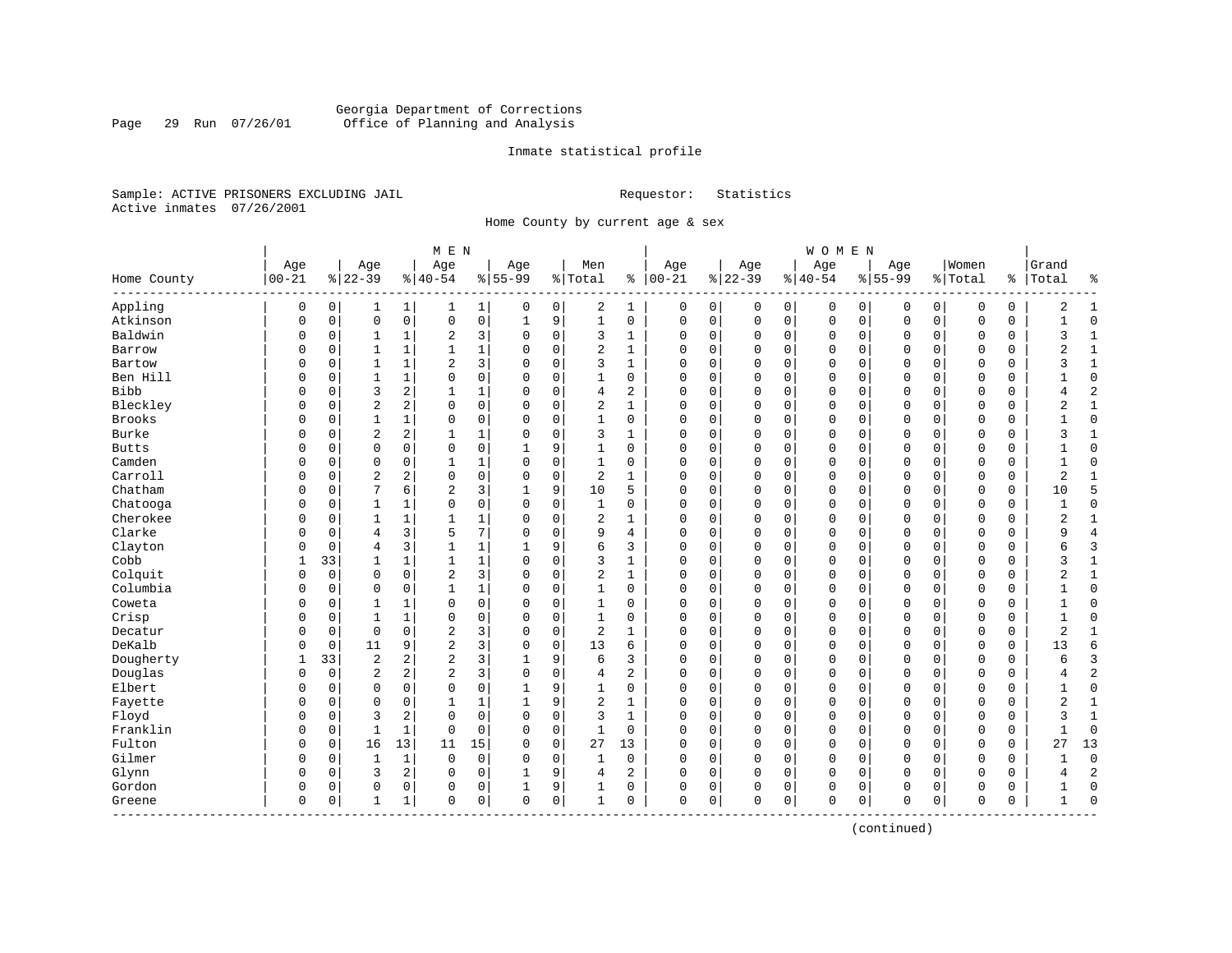#### Georgia Department of Corrections Page 30 Run 07/26/01 Office of Planning and Analysis

#### Inmate statistical profile

|  | Sample: ACTIVE PRISONERS EXCLUDING JAIL | Requestor: Statistics |  |
|--|-----------------------------------------|-----------------------|--|
|  | Active inmates 07/26/2001               |                       |  |

Home County by current age & sex (continued)

| M E N | W O M E N | Age | Age | Age | Age | Men | Age | Age | Age | Age |Women |Grand Home County |00-21 %|22-39 %|40-54 %|55-99 %|Total % |00-21 %|22-39 %|40-54 %|55-99 %|Total % |Total % ------------------------------------------------------------------------------------------------------------------------------------Gwinnett | 0 0| 1 1| 2 3| 0 0| 3 1 | 0 0| 0 0| 0 0| 0 0| 0 0 | 3 1 Habersham | 0 0| 1 1| 0 0| 0 0| 1 0 | 0 0| 0 0| 0 0| 0 0| 0 0 | 1 0 Hall | 0 0| 1 1| 2 3| 0 0| 3 1 | 0 0| 0 0| 0 0| 0 0| 0 0 | 3 1 Harris | 0 0| 0 0| 1 1| 0 0| 1 0 | 0 0| 0 0| 0 0| 0 0| 0 0 | 1 0 Hart | 0 0| 1 1| 0 0| 0 0| 1 0 | 0 0| 0 0| 0 0| 0 0| 0 0 | 1 0 Henry | 0 0| 2 2| 1 1| 0 0| 3 1 | 0 0| 0 0| 0 0| 0 0| 0 0 | 3 1 Houston | 0 0| 2 2| 2 3| 0 0| 4 2 | 0 0| 0 0| 0 0| 0 0| 0 0 | 4 2 Jackson | 0 0| 0 0| 1 1| 0 0| 1 0 | 0 0| 0 0| 0 0| 0 0| 0 0 | 1 0 Jeff Davis | 0 0| 2 2| 0 0| 0 0| 2 1 | 0 0| 0 0| 0 0| 0 0| 0 0 | 2 1 Jenkins | 0 0| 2 2| 0 0| 0 0| 2 1 | 0 0| 0 0| 0 0| 0 0| 0 0 | 2 1 Laurens | 0 0| 1 1| 0 0| 0 0| 1 0 | 0 0| 0 0| 0 0| 0 0| 0 0 | 1 0 Liberty | 0 0| 2 2| 1 1| 0 0| 3 1 | 0 0| 0 0| 0 0| 0 0| 0 0 | 3 1 Lincoln | 0 0| 1 1| 0 0| 0 0| 1 0 | 0 0| 0 0| 0 0| 0 0| 0 0 | 1 0 Long | 0 0| 1 1| 0 0| 0 0| 1 0 | 0 0| 0 0| 0 0| 0 0| 0 0 | 1 0 Lowndes | 0 0| 1 1| 0 0| 0 0| 1 0 | 0 0| 0 0| 0 0| 0 0| 0 0 | 1 0 Marion | 0 0| 1 1| 0 0| 0 0| 1 0 | 0 0| 0 0| 0 0| 0 0| 0 0 | 1 0 McDuffie | 0 0| 1 1| 0 0| 0 0| 1 0 | 0 0| 0 0| 0 0| 0 0| 0 0 | 1 0 McIntosh | 0 0| 2 2| 0 0| 0 0| 2 1 | 0 0| 0 0| 0 0| 0 0| 0 0 | 2 1 Mitchell | 1 33| 0 0| 0 0| 0 0| 1 0 | 0 0| 0 0| 0 0| 0 0| 0 0 | 1 0 Monroe | 0 0| 0 0| 1 1| 0 0| 1 0 | 0 0| 0 0| 0 0| 0 0| 0 0 | 1 0 Morgan | 0 0| 1 1| 0 0| 0 0| 1 0 | 0 0| 0 0| 0 0| 0 0| 0 0 | 1 0 Muscogee | 0 0| 4 3| 3 4| 0 0| 7 3 | 0 0| 0 0| 0 0| 0 0| 0 0 | 7 3 Newton | 0 0| 1 1| 0 0| 0 0| 1 0 | 0 0| 0 0| 0 0| 0 0| 0 0 | 1 0 Paulding | 0 0| 0 0| 1 1| 0 0| 1 0 | 0 0| 0 0| 0 0| 0 0| 0 0 | 1 0 Pierce | 0 0| 0 0| 1 1| 0 0| 1 0 | 0 0| 0 0| 0 0| 0 0| 0 0 | 1 0 Pike | 0 0| 0 0| 1 1| 0 0| 1 0 | 0 0| 0 0| 0 0| 0 0| 0 0 | 1 0 Putnam | 0 0| 1 1| 1 1| 0 0| 2 1 | 0 0| 0 0| 0 0| 0 0| 0 0 | 2 1 Rabun | 0 0| 1 1| 0 0| 0 0| 1 0 | 0 0| 0 0| 0 0| 0 0| 0 0 | 1 0 Randolph | 0 0| 0 0| 1 1| 0 0| 1 0 | 0 0| 0 0| 0 0| 0 0| 0 0 | 1 0 Richmond | 0 0| 5 4| 3 4| 0 0| 8 4 | 0 0| 1 50| 0 0| 0 0| 1 50 | 9 4 Rockdale | 0 0| 0 0| 1 1| 0 0| 1 0 | 0 0| 0 0| 0 0| 0 0| 0 0 | 1 0 Spalding | 0 0| 3 2| 0 0| 0 0| 3 1 | 0 0| 0 0| 0 0| 0 0| 0 0 | 3 1 Sumter | 0 0| 0 0| 1 1| 0 0| 1 0 | 0 0| 0 0| 0 0| 0 0| 0 0 | 1 0 Tattnall | 0 0| 1 1| 0 0| 0 0| 1 0 | 0 0| 0 0| 0 0| 0 0| 0 0 | 1 0 Thomas | 0 0| 1 1| 1 1| 0 0| 2 1 | 0 0| 0 0| 0 0| 0 0| 0 0 | 2 1 ------------------------------------------------------------------------------------------------------------------------------------

(continued)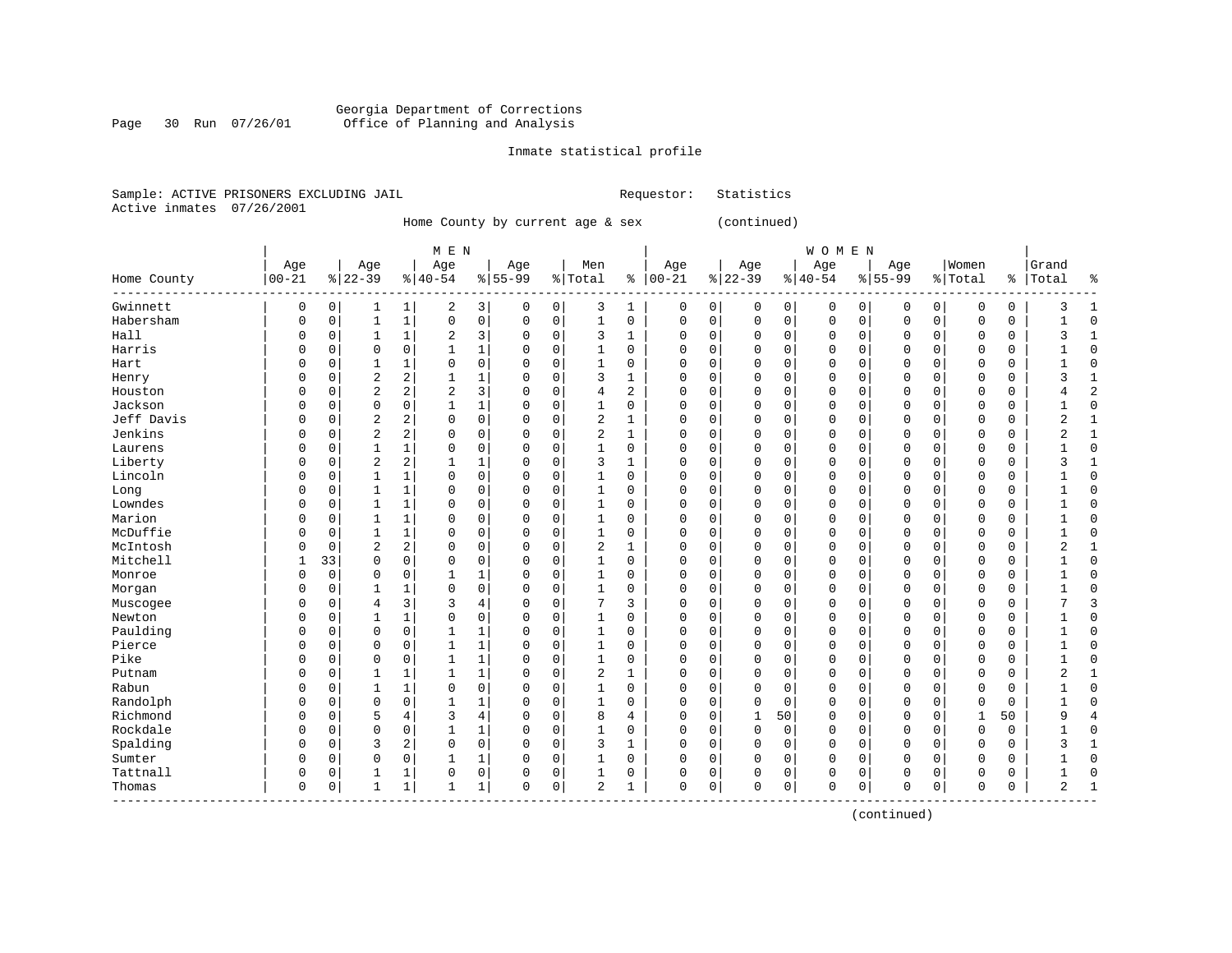#### Georgia Department of Corrections Page 31 Run 07/26/01 Office of Planning and Analysis

## Inmate statistical profile

|                           |  | Sample: ACTIVE PRISONERS EXCLUDING JAIL |  | Requestor: Statistics |  |
|---------------------------|--|-----------------------------------------|--|-----------------------|--|
| Active inmates 07/26/2001 |  |                                         |  |                       |  |

Home County by current age & sex (continued)

|                  |                  |       |                  |      | M E N            |      |                  |      |                |      |                   |           |                 |       | WOMEN           |           |                  |           |                  |       |                |         |
|------------------|------------------|-------|------------------|------|------------------|------|------------------|------|----------------|------|-------------------|-----------|-----------------|-------|-----------------|-----------|------------------|-----------|------------------|-------|----------------|---------|
| Home County      | Age<br>$00 - 21$ |       | Age<br>$ 22-39 $ |      | Age<br>$ 40-54 $ |      | Age<br>$8 55-99$ |      | Men<br>% Total | နွ   | Age<br>$ 00 - 21$ |           | Age<br>$ 22-39$ |       | Age<br>$ 40-54$ |           | Age<br>$8 55-99$ |           | Women<br>% Total | ⊱     | Grand<br>Total | ႜ       |
| Tift             | U                |       |                  |      |                  | 0    |                  | 9    | 2              |      | 0                 | 0         |                 |       |                 |           | U                |           |                  | 0     | $\mathfrak{D}$ |         |
| Toombs           | U                |       |                  |      |                  |      |                  |      |                |      | $\Omega$          | 0         |                 |       | O               |           | $\Omega$         |           |                  | 0     |                |         |
| Troup            | O                |       |                  |      |                  |      |                  | 9    |                |      | $\Omega$          |           |                 |       |                 |           | O                |           |                  | 0     |                |         |
| Union            | 0                |       | 0                |      |                  |      |                  |      |                |      | $\Omega$          |           |                 |       |                 |           | 0                |           |                  | 0     |                |         |
| Upson            |                  |       | O                |      |                  |      |                  |      |                |      | $\Omega$          |           |                 |       |                 |           | $\Omega$         |           |                  | 0     |                |         |
| Walker           | 0                | 0     | 2                |      |                  |      |                  |      | 2              |      | $\Omega$          | U         |                 | 50    | 0               |           | $\Omega$         |           |                  | 50    |                |         |
| Walton           |                  |       |                  |      |                  |      |                  |      | 2              |      | O                 | U         |                 |       |                 |           | $\Omega$         |           | O                | 0     |                |         |
| Ware             | O                |       |                  |      |                  |      |                  |      | 4              |      | $\Omega$          | U         |                 |       |                 |           |                  |           |                  | 0     |                |         |
| Wayne            | O                |       |                  |      |                  |      |                  |      |                |      | <sup>0</sup>      |           |                 |       |                 |           | $\Omega$         |           |                  | 0     |                |         |
| Whitfield        | U                | 0     | $\Omega$         |      |                  |      |                  |      |                | O    | $\Omega$          | 0         |                 |       | 0               |           | $\Omega$         |           |                  | 0     |                |         |
| Wilkinson        | 0                | 0     |                  |      |                  | 0    | $\Omega$         | 0    |                | 0    | 0                 | 0         | $\Omega$        | 0     | 0               |           | 0                | 0         | 0                | 0     |                |         |
| Total reported   |                  | 3 100 | 125              | 100  | 73 100           |      | 11 100           |      | 212 100        |      | $\mathbf{0}$      | 0         |                 | 2 100 | 0               | 0         | 0                | 0         |                  | 2 100 |                | 214 100 |
| Percent reported |                  | 100.0 |                  | 88.0 |                  | 86.9 |                  | 73.3 |                | 86.9 |                   | $\cdot$ 0 |                 | 100.0 |                 | $\cdot$ 0 |                  | $\cdot$ 0 |                  | 100.0 |                | 87.0    |
| Not reported     | $\mathbf 0$      |       | 17               |      | 11               |      | 4                |      | 32             |      | $\Omega$          |           | $\Omega$        |       | $\mathbf 0$     |           | $\Omega$         |           | 0                |       | 32             |         |
| Total            | 3                |       | 142              |      | 84               |      | 15               |      | 244            |      | 0                 |           | 2               |       | 0               |           | 0                |           | 2                |       | 246            |         |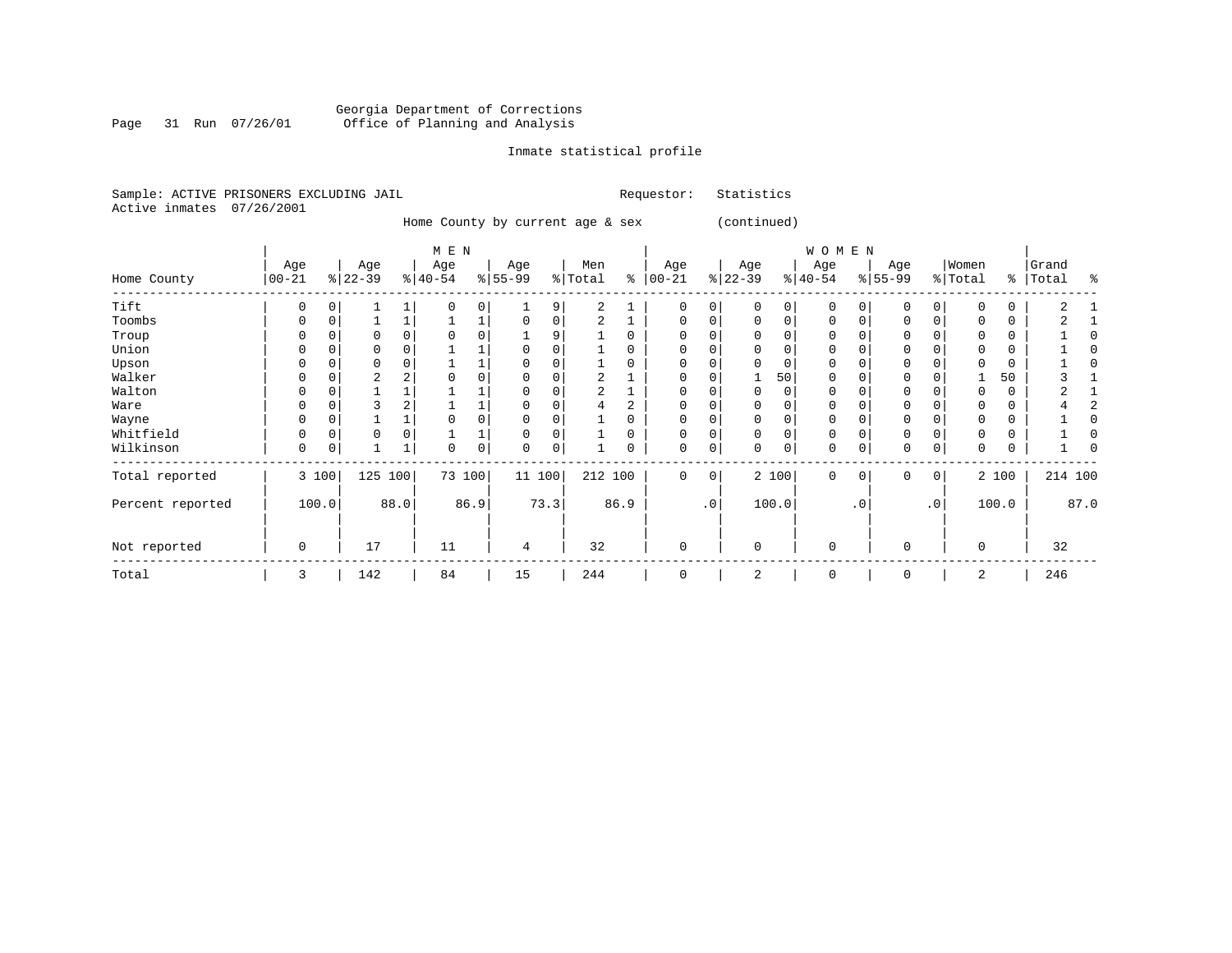Georgia Department of Corrections Office of Planning and Analysis

Inmate statistical profile<br>Requestor: Statistics

Active inmates 07/26/2001

Sample: ACTIVE PRISONERS EXCLUDING JAIL

### Prison Sentence In Years by current age & sex

|                                    |                         |                            | M E N                        |                  |                         |                      |                                    | WOMEN            |                             |                            |                           |
|------------------------------------|-------------------------|----------------------------|------------------------------|------------------|-------------------------|----------------------|------------------------------------|------------------|-----------------------------|----------------------------|---------------------------|
| Sentence In Years                  | Age<br>$ 00 - 21$       | Age<br>$ 22-39 $           | Age<br>$\frac{1}{6}$   40-54 | Age<br>$8 55-99$ | Men<br>% Total          | Age<br>$8   00 - 21$ | Age<br>$ 22-39$                    | Age<br>$ 40-54$  | Age<br>$8 55-99$            | Women<br>% Total           | Grand<br>%   Total<br>್ಠಿ |
| ------<br>$0 - 1$                  | 0<br>0                  | 0<br>0                     | 0<br>0                       | 0<br>0           | 0<br>$\mathbf 0$        | 0                    | 0<br>$\mathbf 0$<br>$\overline{0}$ | 0<br>0           | 0<br>0                      | 0<br>0                     | $\mathbf 0$<br>0          |
| $1.1 - 2$                          | $\mathbf 0$             | 0                          | $\mathbf 0$                  | 0                | $\Omega$                | 0                    | $\mathsf{O}$                       | 0                | $\mathsf{O}$                | $\mathbf 0$                | 0                         |
|                                    | 0                       | 0                          | 0                            | 0                | $\Omega$                | 0                    | $\mathbf{0}$                       | 0                | $\mathbf 0$                 | $\Omega$                   | $\Omega$                  |
| $2.1 - 3$                          | $\mathbf 0$             | $\mathbf 0$                | $\mathbf 0$                  | 0                | $\Omega$                | $\mathbf 0$          | $\mathbf 0$                        | 0                | $\mathbf 0$                 | $\mathbf 0$                | 0                         |
|                                    | $\mathbf 0$             | 0                          | 0                            | $\mathbf 0$      | $\mathbf 0$             | 0                    | $\mathbf 0$                        | 0                | $\mathbf 0$                 | $\mathbf 0$                | $\mathbf 0$               |
| $3.1 - 4$                          | $\mathbf 0$             | $\mathbf 0$                | $\mathbf 0$                  | 0                | $\Omega$                | 0                    | $\mathbf 0$                        | 0                | $\mathbf 0$                 | 0                          | $\mathbf 0$               |
|                                    | 0                       | 0                          | $\mathbf 0$                  | $\mathbf 0$      | 0                       | 0                    | $\mathbf 0$                        | 0                | 0                           | 0                          | 0                         |
| $4.1 - 5$                          | $\Omega$                | $\mathbf 0$                | $\mathbf 0$                  | 0                | $\Omega$                | 0                    | $\mathbf 0$                        | $\mathbf 0$      | $\mathbf 0$                 | $\Omega$                   | $\Omega$                  |
|                                    | 0                       | 0                          | $\mathbf 0$                  | $\Omega$         | $\Omega$                | 0                    | $\mathbf 0$                        | 0                | $\mathbf 0$                 | 0                          | $\Omega$                  |
| $5.1 - 6$                          | $\Omega$<br>0           | $\mathbf 0$<br>0           | $\mathbf 0$<br>$\mathbf 0$   | 0<br>0           | $\Omega$<br>0           | 0                    | 0<br>$\mathbf 0$<br>$\mathbf 0$    | $\mathbf 0$<br>0 | $\mathbf 0$<br>$\mathbf{0}$ | 0<br>0                     | 0<br>0                    |
| $6.1 - 7$                          | $\mathbf 0$             | $\mathbf 0$                | $\mathbf 0$                  | 0                | $\Omega$                | 0                    | $\Omega$                           | 0                | $\mathbf 0$                 | 0                          | $\Omega$                  |
|                                    | $\Omega$                | 0                          | 0                            | $\mathbf 0$      | $\Omega$                | 0                    | $\Omega$                           | 0                | $\mathbf{0}$                | $\Omega$                   | 0                         |
| $7.1 - 8$                          | $\mathbf 0$             | $\mathbf 0$                | $\mathsf 0$                  | $\mathbf 0$      | $\Omega$                | 0                    | $\mathsf{O}$                       | 0                | $\mathbf 0$                 | 0                          | 0                         |
|                                    | $\mathbf 0$             | 0                          | $\mathbf 0$                  | $\mathbf 0$      | $\Omega$                | $\mathbf 0$          | $\mathbf 0$                        | 0                | $\mathbf 0$                 | $\mathbf 0$                | $\Omega$                  |
| $8.1 - 9$                          | $\Omega$                | $\mathbf 0$                | $\mathbf 0$                  | 0                | $\Omega$                | $\Omega$             | $\mathbf 0$                        | 0                | $\mathbf 0$                 | $\Omega$                   | 0                         |
|                                    | 0                       | 0                          | 0                            | 0                | $\Omega$                | 0                    | 0                                  | 0                | $\mathbf{0}$                | $\Omega$                   | 0                         |
| $9.1 - 10$                         | 0                       | 0                          | $\mathbf 0$                  | $\Omega$         | $\Omega$                | $\mathbf 0$          | $\mathbf{0}$                       | $\mathbf 0$      | $\mathbf 0$                 | $\mathbf 0$                | $\Omega$                  |
|                                    | 0                       | 0                          | $\mathbf 0$                  | $\mathbf 0$      | 0                       | 0                    | $\mathbf 0$                        | 0                | $\mathbf 0$                 | $\mathbf 0$                | 0                         |
| $10.1 - 12$                        | $\Omega$                | $\Omega$                   | $\mathbf 0$                  | $\Omega$         | $\Omega$                | 0                    | $\mathbf{0}$                       | $\mathbf 0$      | $\Omega$                    | $\Omega$                   | $\Omega$                  |
|                                    | 0                       | 0                          | 0                            | $\mathbf 0$      | $\Omega$                | $\Omega$             | $\mathbf 0$                        | 0                | $\mathbf 0$                 | 0                          | $\Omega$                  |
| $12.1 - 15$                        | $\Omega$                | $\mathbf 0$                | 0                            | 0                | $\Omega$                | $\mathbf 0$          | $\mathbf 0$                        | $\mathbf 0$      | $\mathbf 0$                 | $\mathbf 0$                | $\mathbf 0$               |
|                                    | 0                       | 0                          | $\mathbf 0$                  | 0                | 0                       | 0                    | 0                                  | 0                | $\mathbf 0$                 | 0                          | 0                         |
| $15.1 - 20$                        | $\Omega$                | $\mathbf 0$                | $\Omega$                     | $\Omega$         | $\Omega$                | $\Omega$             | $\mathbf 0$                        | 0                | $\mathbf 0$                 | 0                          | $\Omega$                  |
|                                    | $\Omega$                | 0                          | 0                            | $\mathbf 0$      | $\Omega$                | 0                    | $\Omega$                           | 0                | $\mathbf{0}$                | $\Omega$                   | 0                         |
| 20.1-OVER                          | $\Omega$                | $\mathbf 0$                | $\mathbf 0$                  | 0                | $\Omega$                | 0                    | $\mathbf 0$                        | $\mathsf 0$      | $\mathbf 0$                 | $\mathbf 0$                | $\Omega$                  |
|                                    | $\mathbf 0$             | $\mathbf 0$                | $\mathbf 0$                  | $\mathbf 0$      | $\Omega$                | $\mathbf 0$          | $\mathbf 0$                        | 0                | $\mathbf 0$                 | $\Omega$                   | 0                         |
| LIFE                               | $\Omega$                | $\Omega$                   | $\Omega$                     | 0                | $\Omega$                | 0                    | $\Omega$                           | $\mathbf 0$      | $\mathbf{0}$                | $\Omega$                   | $\Omega$                  |
|                                    | $\Omega$                | 0                          | $\Omega$                     | $\mathbf 0$      | $\Omega$                | $\Omega$             | $\Omega$                           | 0                | $\Omega$                    | $\Omega$                   | $\Omega$                  |
| DEATH                              | $\Omega$<br>$\mathbf 0$ | $\mathbf 0$<br>$\mathbf 0$ | $\mathbf 0$<br>$\Omega$      | 0<br>$\mathbf 0$ | $\mathbf 0$<br>$\Omega$ | $\Omega$             | 0<br>$\Omega$<br>$\Omega$          | $\mathbf 0$<br>0 | $\mathbf 0$<br>$\mathbf 0$  | $\mathbf 0$<br>$\mathbf 0$ | 0<br>$\Omega$             |
| LIFE W/O PAROLE                    | 3<br>100                | 142 100                    | 100<br>84                    | 15<br>100        | 244 100                 | $\mathbf 0$          | 0<br>2 100                         | $\mathbf 0$<br>0 | $\mathbf{0}$<br>$\mathbf 0$ | 2<br>100                   | 246 100                   |
| YOUTHFUL OFFENDERS                 | 0<br>0                  | 0<br>0                     | 0<br>0                       | 0<br>0           | 0<br>0                  | 0                    | $\overline{0}$<br>0<br> 0          | 0<br>0           | 0<br>0                      | 0<br>0                     | 0<br>0                    |
| Total reported                     | 3 100                   | 142 100                    | 84 100                       | 15 100           | 244 100                 | $\mathbf 0$          | $\overline{0}$<br>2 100            | $\mathbf 0$<br>0 | $\mathbf 0$<br>0            | 2 100                      | 246 100                   |
| Percent reported                   | 100.0                   | 100.0                      | 100.0                        | 100.0            | 100.0                   | $\cdot$ 0            | 100.0                              | $\cdot$ 0        | $\cdot$ 0                   | 100.0                      | 100.0                     |
| NOT REPORTED                       | 0                       | 0                          | 0                            | $\mathbf 0$      | 0                       | 0                    | 0                                  | 0                | 0                           | 0                          | 0                         |
| Total                              | 3                       | 142                        | 84                           | 15               | 244                     | $\mathbf 0$          | 2                                  | $\mathbf 0$      | $\mathbf 0$                 | $\overline{a}$             | 246                       |
| AVG EXCLUDING<br>LIFE, DEATH, YO   | .00                     | .00                        | .00                          | .00              | .00                     | .00                  | .00                                | .00              | .00                         | .00                        | .00                       |
| AVG INCLUDING<br>LIFE=21, YO=3 YRS | 3.00                    | 3.00                       | 3.00                         | 3.00             | 3.00                    | .00                  | 3.00                               | .00              | .00                         | 3.00                       | 3.00                      |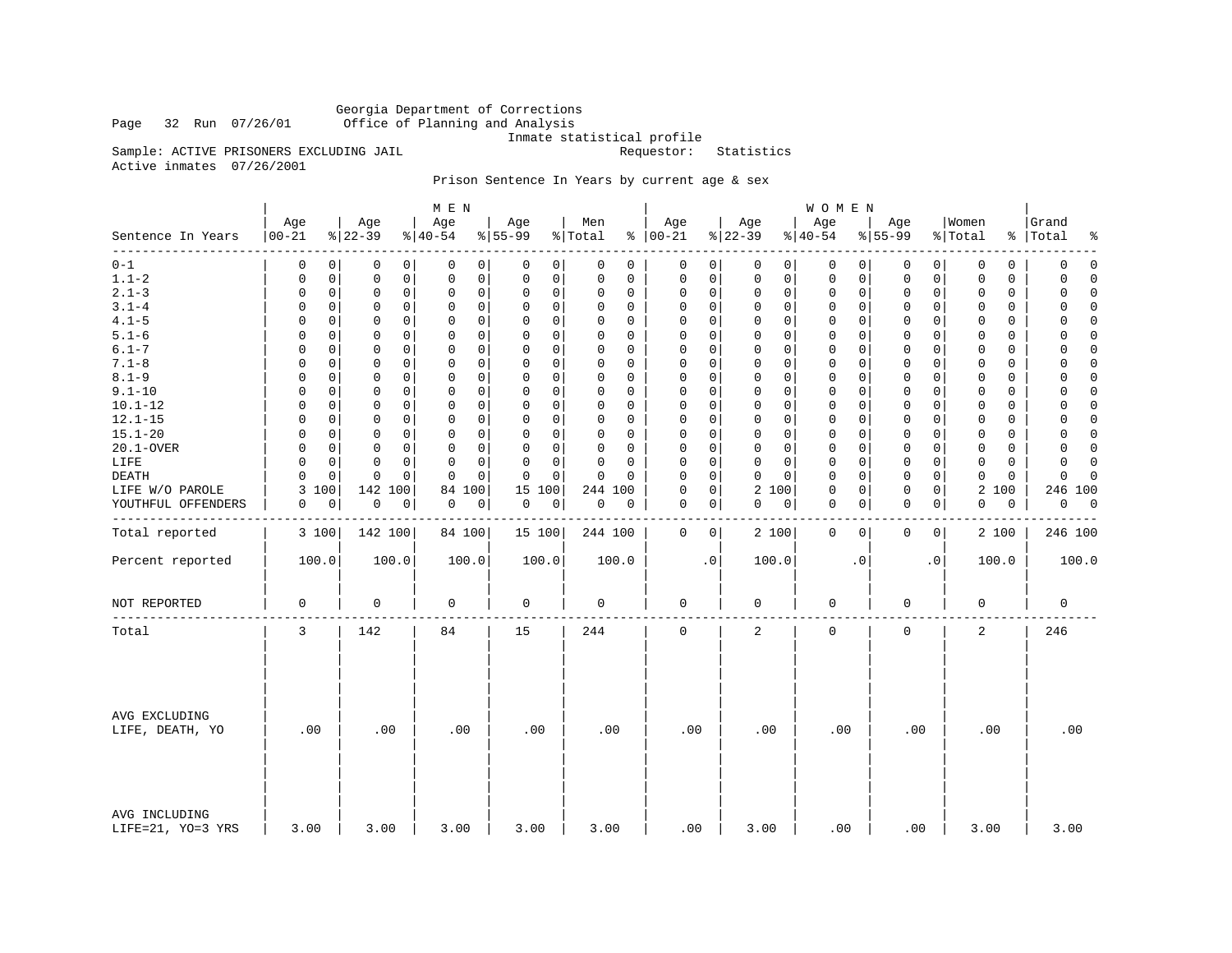#### Georgia Department of Corrections Page 33 Run 07/26/01 Office of Planning and Analysis

#### Inmate statistical profile

Sample: ACTIVE PRISONERS EXCLUDING JAIL **Requestor:** Statistics Active inmates 07/26/2001

Probation To Follow Prison by current age & sex

| Prob After Prison                      | Age<br>$ 00-21$        | Age<br>$ 22-39 $ | M E N<br>Age<br>$8 40-54$ | Aqe<br>$8 55-99$              | Men<br>% Total<br>∻ | Age<br>$ 00 - 21 $ | Aqe<br>$ 22-39 $                | <b>WOMEN</b><br>Aqe<br>$ 40-54$      | Age<br>$8155 - 99$                                    | Women<br>% Total                                         | Grand<br>%   Total<br>- 왕 |
|----------------------------------------|------------------------|------------------|---------------------------|-------------------------------|---------------------|--------------------|---------------------------------|--------------------------------------|-------------------------------------------------------|----------------------------------------------------------|---------------------------|
| PROBATION TO<br>FOLLOW<br>NO PROBATION | $\Omega$<br>0<br>3 100 | 2<br>139<br>98   | 83<br>99                  | 0<br>$\overline{0}$<br>15 100 | 2<br>4<br>98<br>240 | 0<br>$\mathbf 0$   | $\circ$<br>$\overline{0}$<br> 0 | $\circ$<br>0<br>2 100<br>$\mathbf 0$ | 0 <sup>1</sup><br>0<br>0 <sup>1</sup><br>$\mathbf{0}$ | $\mathbf{0}$<br>0<br>$\Omega$<br>0 <sup>1</sup><br>2 100 | 242 98                    |
| Total reported                         | 3 100                  | 142 100          | 84<br>100                 | 15 100                        | 244 100             | 0                  | $\overline{0}$                  | 2 100<br>0                           | 0 <sup>1</sup><br>0                                   | 2 100<br> 0                                              | 246 100                   |
| Percent reported                       | 100.0                  | 100.0            | 100.0                     | 100.0                         | 100.0               |                    | .0 <sup>1</sup>                 | 100.0                                | .0 <sup>1</sup>                                       | 100.0<br>$\cdot$ 0                                       | 100.0                     |
| NOT REPORTED                           | $\mathbf 0$            | $\Omega$         | $\mathbf 0$               | $\mathbf 0$                   | $\Omega$            | $\Omega$           | 0                               | $\mathbf 0$                          | $\Omega$                                              | 0                                                        | $\mathbf{0}$              |
| Total                                  |                        | 142              | 84                        | 15                            | 244                 |                    | 2                               | $\Omega$                             |                                                       | 2                                                        | 246                       |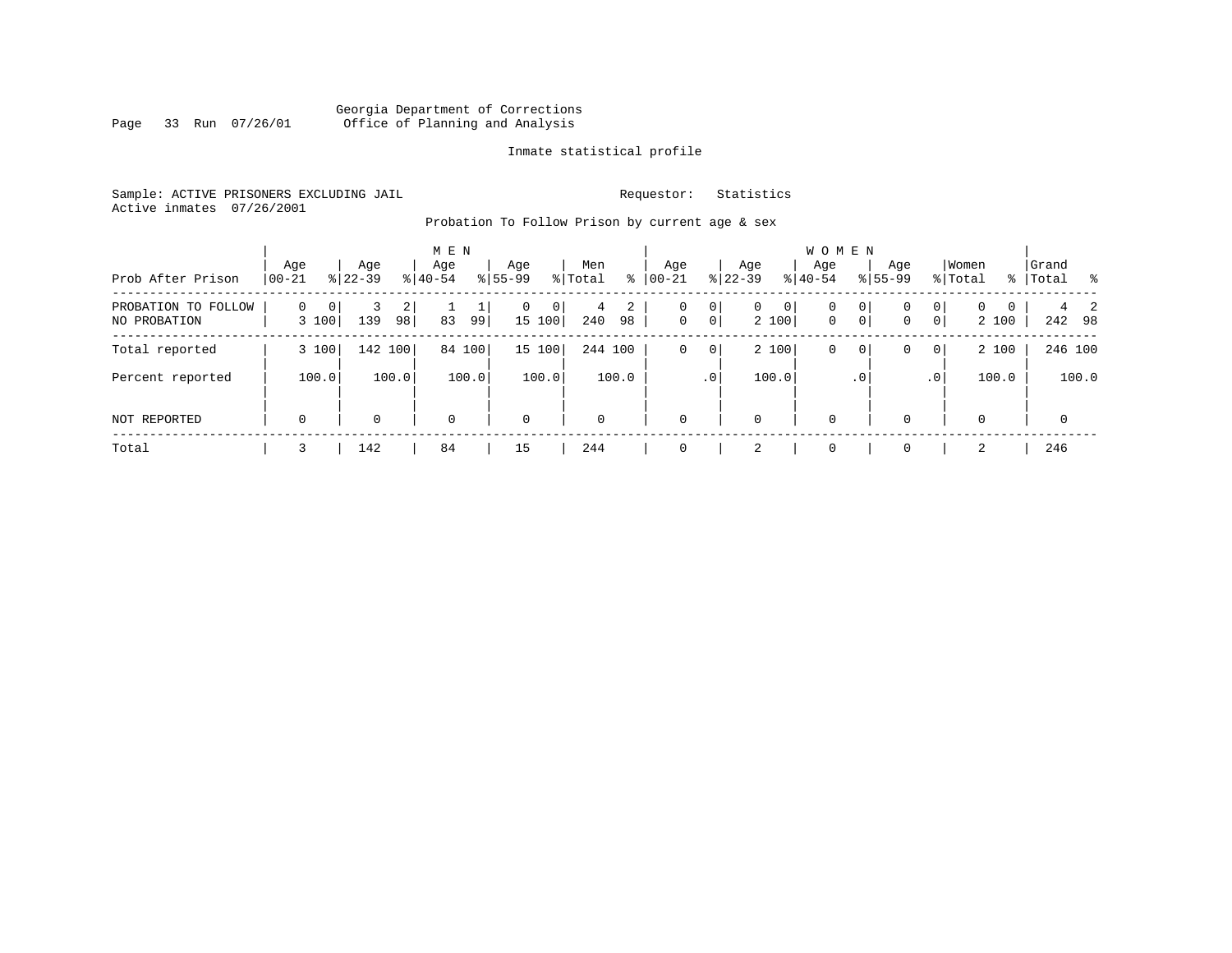### Georgia Department of Corrections Page 34 Run 07/26/01 Office of Planning and Analysis

#### Inmate statistical profile

Sample: ACTIVE PRISONERS EXCLUDING JAIL **Requestor:** Statistics Active inmates 07/26/2001

Admission Type by current age & sex

|                      |           |             |           |              | M E N     |          |           |          |          |              |          |           |          |          | <b>WOMEN</b> |          |              |              |         |          |         |                         |
|----------------------|-----------|-------------|-----------|--------------|-----------|----------|-----------|----------|----------|--------------|----------|-----------|----------|----------|--------------|----------|--------------|--------------|---------|----------|---------|-------------------------|
|                      | Age       |             | Age       |              | Age       |          | Aqe       |          | Men      |              | Age      |           | Age      |          | Age          |          | Aqe          |              | Women   |          | Grand   |                         |
| Admission Type       | $00 - 21$ |             | $ 22-39 $ |              | $ 40-54 $ |          | $8 55-99$ |          | % Total  | ႜ            | $ 00-21$ |           | $ 22-39$ |          | $ 40-54$     |          | $8 55-99$    |              | % Total | ွေ       | Total   | ू                       |
| COMMITTED FROM COURT | 1         | 33          | 44        | 31           | 30        | 36       | 2         | 13       | 77       | 32           | 0        | 0         |          | 2 100    | 0            | U        | 0            | 0            |         | 2 100    | 79      | 32                      |
| RETURN APPEAL/BOND   | 0         | $\mathbf 0$ | $\Omega$  | $\mathbf 0$  | $\Omega$  | 0        | $\Omega$  | 0        | $\Omega$ | $\Omega$     | 0        | 0         | $\Omega$ | 0        | 0            | $\Omega$ | <sup>0</sup> | $\Omega$     | O       | 0        | 0       | $\Omega$                |
| PAROLE REV/NEW SENT  | O         | $\Omega$    | 12        | 8            | 12        | 14       |           |          | 25       | 10           | $\Omega$ | 0         | ∩        | $\Omega$ | 0            | $\Omega$ | $\cap$       | 0            | U       | U        | 25      | 10                      |
| PAR REV/NO NEW SENT  | U         | $\Omega$    | 3         |              | -1        | 1        |           | $\Omega$ | 4        | $\mathbf{2}$ | $\Omega$ | 0         | ∩        | $\Omega$ | O            | C        | ∩            | <sup>n</sup> | U       | O        |         | $\overline{\mathbf{c}}$ |
| PROB VIOL/TOTAL REV  |           | $\Omega$    | $\Omega$  | $\Omega$     | $\Omega$  | 0        |           | $\Omega$ | $\Omega$ | O            | n        | O         | $\Omega$ | $\Omega$ | 0            | C        | <sup>0</sup> | <sup>n</sup> | O       | O        |         | <sup>0</sup>            |
| PROB VIOL/PARTIAL    |           | 33          | O         | 0            |           | 1        |           | $\Omega$ | 2        |              | O        | 0         | O        | $\Omega$ | O            | C        |              |              |         | U        |         |                         |
| ADMIT FM OTHER CUST  | O         | $\Omega$    | O         | 0            | O         | 0        | O         | $\Omega$ | O        | 0            | $\Omega$ | 0         | O        | $\Omega$ | O            | O        | O            | 0            | O       | U        |         | <sup>0</sup>            |
| SHOCK INCARCERATION  |           | 0           | U         | 0            | O         | 0        | ∩         | $\Omega$ | O        | U            | $\Omega$ | 0         | O        | $\Omega$ | 0            | C        | <sup>0</sup> | 0            | U       | 0        |         | ∩                       |
| PROB REV/REMAINDER   |           | $\mathbf 0$ |           |              | 2         | 2        |           | $\Omega$ |          | 3            | $\Omega$ | 0         | $\Omega$ | $\Omega$ | 0            | $\Omega$ | ∩            | $\Omega$     | U       | 0        |         |                         |
| NEW SENT/PAR REV PND |           | $\Omega$    | $\Omega$  | $\Omega$     |           | 1        | $\Omega$  | $\Omega$ |          | U            | $\Omega$ | 0         | $\Omega$ | $\Omega$ | 0            | C        | <sup>0</sup> | 0            |         | $\Omega$ |         | ſ                       |
| LIFE W/O PAROLE      |           | 33          | 78        | 55           | 37        | 44       | 11        | 73       | 127      | 52           |          | O         |          | $\Omega$ | 0            | O        |              | $\Omega$     | O       | $\Omega$ | 127     | 52                      |
| PAROLE REV BOOT CAMP |           | $\Omega$    | $\Omega$  | $\Omega$     | $\Omega$  | $\Omega$ | $\Omega$  | $\Omega$ | 0        | $\Omega$     | 0        | O         |          | $\Omega$ | 0            | $\Omega$ |              |              |         | $\Omega$ | Ω       | $\Omega$                |
| PAR REV/RSN UNKNOWN  |           | $\Omega$    | O         | $\Omega$     | O         | 0        |           | 7        |          | 0            | 0        | O         |          | $\Omega$ | 0            | $\Omega$ |              | 0            | O       | 0        |         | <sup>0</sup>            |
| PROBATION/PAROLE REV |           | $\Omega$    | U         | $\Omega$     | O         | 0        |           | $\Omega$ | 0        | 0            | O        | 0         | O        | $\Omega$ | 0            | $\Omega$ |              | <sup>n</sup> | O       | 0        | U       | ∩                       |
| PB PAROLE RESCINDED  |           | $\Omega$    | U         | $\Omega$     | O         | 0        |           | $\Omega$ | 0        | 0            | n        | 0         | O        | $\Omega$ | 0            | O        | n            | 0            | U       | U        |         | n                       |
| PROB REVOC/SPEC COND | n         | 0           | U         | <sup>n</sup> | n         | U        |           | ∩        | 0        | U            | $\Omega$ | U         | ∩        | ∩        | U            | C        | ∩            | <sup>n</sup> |         | 0        |         | ∩                       |
| PAR REV/REVOC CENTER | O         | 0           | U         | 0            | n         | 0        |           | $\Omega$ | 0        | O            | $\Omega$ | U         | $\Omega$ | $\Omega$ | U            | C        | ∩            | <sup>n</sup> | Λ       | 0        |         | ∩                       |
| INFORMATION ONLY     |           | $\mathbf 0$ | U         | $\Omega$     | O         | 0        |           | $\Omega$ | 0        |              | n        | O         | O        | $\Omega$ | 0            | C        |              | 0            |         | 0        |         | ∩                       |
| INCOMPLETE SENT PKG  | O         | 0           | U         | $\Omega$     | O         | 0        |           | $\Omega$ | 0        | O            | $\Omega$ | O         | O        | $\Omega$ | 0            | O        |              | 0            |         | 0        |         | <sup>0</sup>            |
| HANCOCK REVOC CENTER | 0         | 0           | U         | $\Omega$     | O         | 0        |           | $\Omega$ | 0        | 0            | $\Omega$ | 0         | O        | $\Omega$ | 0            | 0        | O            | 0            | O       | 0        |         | ∩                       |
| WHITWORTH DETENTION  | O         | $\Omega$    | U         | $\Omega$     | O         | 0        | ∩         | $\Omega$ | 0        | 0            | $\Omega$ | 0         | O        | $\Omega$ | 0            | $\Omega$ | ∩            | $\Omega$     | U       | 0        |         | ∩                       |
| DCYS AT RISK         | O         | 0           | O         | $\Omega$     | O         | 0        |           | $\Omega$ | O        | O            | $\Omega$ | 0         | $\Omega$ | $\Omega$ | O            | $\Omega$ | <sup>0</sup> | 0            | Ω       | 0        |         | ſ                       |
| <b>OTHER</b>         | 0         | 0           | $\Omega$  | 0            | O         | 0        | $\Omega$  | 0        | N        | O            | $\Omega$ | 0         | $\Omega$ | 0        | 0            | 0        | $\Omega$     | 0            | U       | U        |         |                         |
| Total reported       |           | 3 100       | 142 100   |              | 84 100    |          | 15 100    |          | 244 100  |              | 0        | 0         |          | 2 100    | 0            | $\Omega$ | $\Omega$     | 0            |         | 2 100    | 246 100 |                         |
| Percent reported     |           | 100.0       |           | 100.0        |           | 100.0    |           | 100.0    |          | 100.0        |          | $\cdot$ 0 |          | 100.0    |              | . 0      |              | $\cdot$ 0    |         | 100.0    |         | 100.0                   |
| <b>UNKNOWN</b>       | 0         |             | 0         |              | 0         |          | 0         |          | 0        |              | 0        |           | 0        |          | 0            |          | 0            |              | O       |          | 0       |                         |
| Total                | 3         |             | 142       |              | 84        |          | 15        |          | 244      |              | 0        |           | 2        |          | 0            |          | 0            |              | 2       |          | 246     |                         |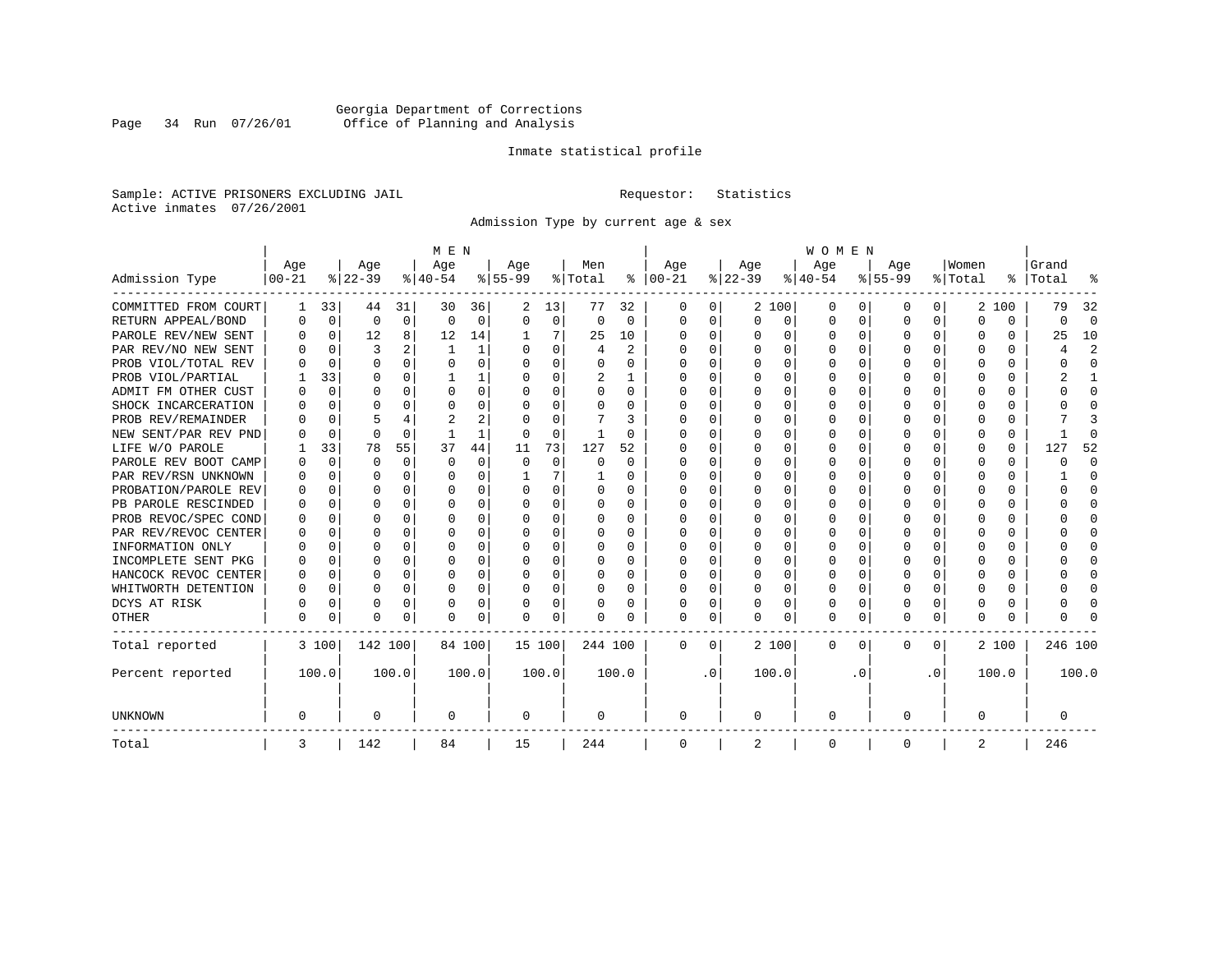#### Georgia Department of Corrections Page 35 Run 07/26/01 Office of Planning and Analysis

# Inmate statistical profile

|                           | Sample: ACTIVE PRISONERS EXCLUDING JAIL |                                   | Statistics<br>Requestor:                                      |                                                  |                  |
|---------------------------|-----------------------------------------|-----------------------------------|---------------------------------------------------------------|--------------------------------------------------|------------------|
| Active inmates 07/26/2001 |                                         | Release Type by current age & sex |                                                               |                                                  |                  |
|                           |                                         |                                   |                                                               |                                                  |                  |
|                           |                                         | M E N                             |                                                               | <b>WOMEN</b>                                     |                  |
|                           | Aqe<br>Age<br>Age                       | Age<br>Men                        | Age<br>Age<br>Aqe                                             | Women<br>Age                                     | Grand            |
| Release Type              | $8122 - 39$<br>$ 00 - 21$<br>$ 40-54 $  | ႜၟ<br>$8155 - 99$<br>% Total      | $8 22-39$<br>$ 00-21 $<br>$\frac{1}{6}$   40-54               | $8155 - 99$<br>% Total                           | %   Total %      |
| Active                    | 142 100<br>3 100                        | 84 100<br>15 100<br>244 100       | 2 100<br>$\begin{array}{c c} 0 \end{array}$<br>$\overline{0}$ | $0 \qquad 0$<br>$\overline{0}$<br>0 <sup>1</sup> | 2 100<br>246 100 |
| Total                     | 142<br>84                               | 244<br>15                         | $\mathbf{0}$<br>2<br>0                                        | 0                                                | 246              |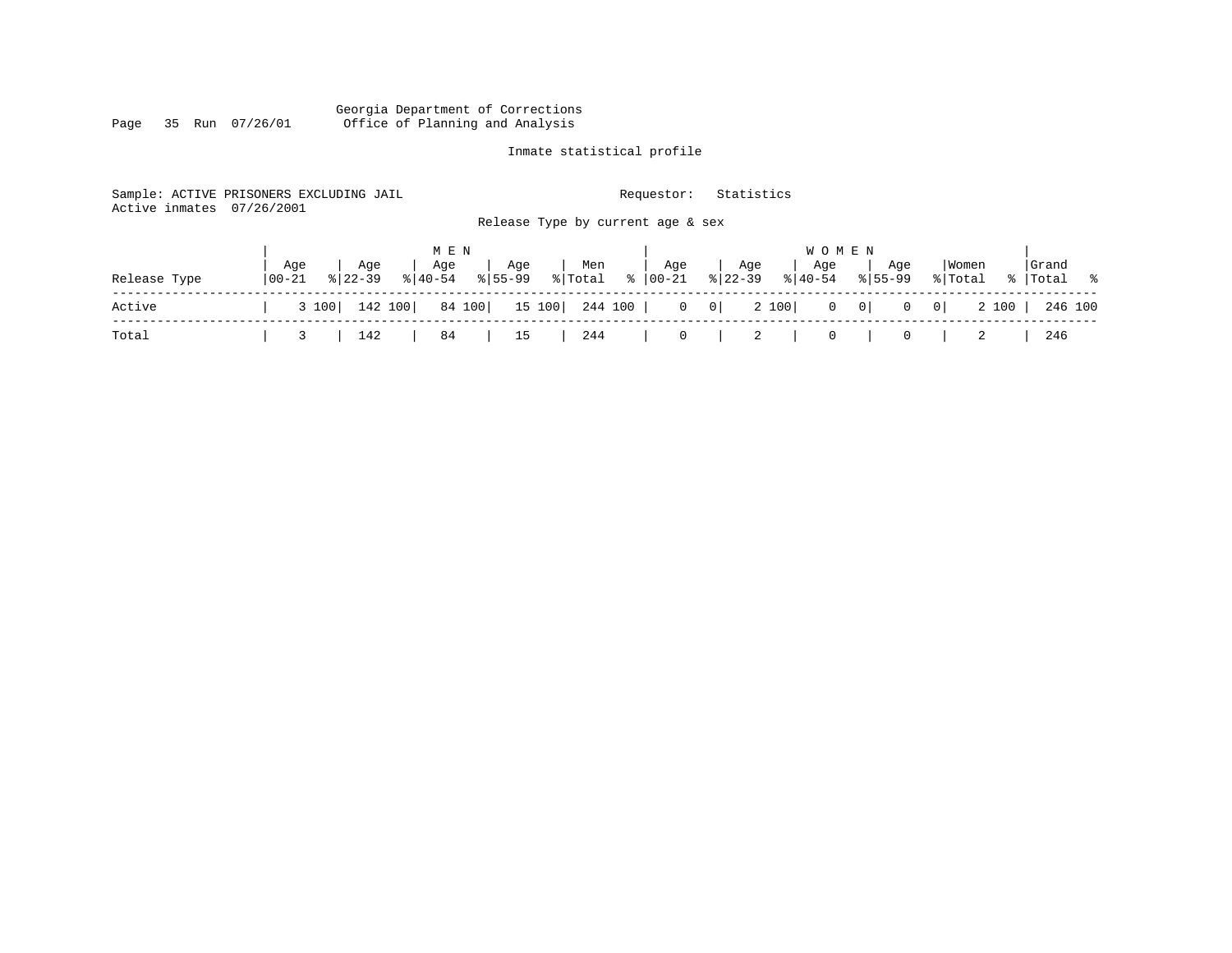### Georgia Department of Corrections Page 36 Run 07/26/01 Office of Planning and Analysis

#### Inmate statistical profile

Sample: ACTIVE PRISONERS EXCLUDING JAIL **Requestor:** Statistics Active inmates 07/26/2001

Inst By Group by current age & sex

|                      |             |             |           |          | M E N     |             |           |                |         |          |             |             |          |          | W O M E N |           |             |              |          |          |       |         |
|----------------------|-------------|-------------|-----------|----------|-----------|-------------|-----------|----------------|---------|----------|-------------|-------------|----------|----------|-----------|-----------|-------------|--------------|----------|----------|-------|---------|
|                      | Age         |             | Age       |          | Age       |             | Age       |                | Men     |          | Age         |             | Age      |          | Age       |           | Age         |              | Women    |          | Grand |         |
| Inst By Group        | $ 00-21 $   |             | $ 22-39 $ |          | $8 40-54$ |             | $8 55-99$ |                | % Total | နွ       | $ 00 - 21$  |             | $ 22-39$ |          | $8 40-54$ |           | $8155 - 99$ |              | % Total  | ွေ       | Total | ু       |
| County jails         | 0           | $\Omega$    | 0         |          |           | 0           |           | $\Omega$       |         | U        | $\Omega$    | 0           |          | 0        | $\Omega$  |           |             | 0            | $\Omega$ | 0        |       |         |
| Transitional centers | $\mathbf 0$ | $\mathbf 0$ | 0         | $\Omega$ | $\Omega$  | 0           | $\Omega$  | 0              | 0       | $\Omega$ | $\Omega$    | $\Omega$    | $\Omega$ | $\Omega$ | $\Omega$  | 0         | 0           | 0            | 0        | 0        |       |         |
| County camps         | $\Omega$    |             | 0         |          | $\Omega$  | $\Omega$    | $\Omega$  |                | 0       |          | $\Omega$    | 0           | $\Omega$ |          | $\Omega$  |           |             |              | $\Omega$ | 0        |       |         |
| Inmate boot camps    | 0           | $\mathbf 0$ | $\Omega$  |          |           | 0           |           |                | 0       |          | $\Omega$    | 0           | $\Omega$ |          | $\Omega$  |           |             |              | 0        | 0        |       |         |
| State prisons        |             | 3 100       | 142       | 100      | 84        | 100         |           | 15 100         |         | 244 100  | $\Omega$    |             |          | 2 100    | $\Omega$  |           |             |              |          | 2 100    |       | 246 100 |
| Private prisons      | 0           | $\mathbf 0$ | 0         | $\Omega$ | $\Omega$  | $\mathbf 0$ | $\Omega$  | $\Omega$       | 0       | $\Omega$ | $\Omega$    | $\Omega$    | $\Omega$ | $\Omega$ | $\Omega$  |           | 0           |              | $\Omega$ | $\Omega$ | 0     |         |
| Other                | 0           | 0           | 0         | 0        | $\Omega$  | $\mathbf 0$ | $\Omega$  | $\overline{0}$ | 0       | 0        | 0           | $\mathbf 0$ | $\Omega$ | $\Omega$ | 0         | 0         | 0           | 0            | 0        | 0        | 0     |         |
| Total reported       |             | 3 100       | 142 100   |          |           | 84 100      |           | 15 100         |         | 244 100  | $\mathbf 0$ | 0           |          | 2 100    | 0         | $\Omega$  | $\mathbf 0$ | $\mathbf{0}$ |          | 2 100    |       | 246 100 |
| Percent reported     |             | 100.0       |           | 100.0    |           | 100.0       |           | 100.0          |         | 100.0    |             | $\cdot$ 0   |          | 100.0    |           | $\cdot$ 0 |             | $\cdot$ 0    |          | 100.0    |       | 100.0   |
| Not reported         | $\mathbf 0$ |             | $\Omega$  |          | $\Omega$  |             | $\Omega$  |                | O       |          | $\Omega$    |             | $\Omega$ |          | $\Omega$  |           | $\Omega$    |              | $\Omega$ |          |       |         |
| Total                | 3           |             | 142       |          | 84        |             | 15        |                | 244     |          | 0           |             | 2        |          | 0         |           | 0           |              | 2        |          | 246   |         |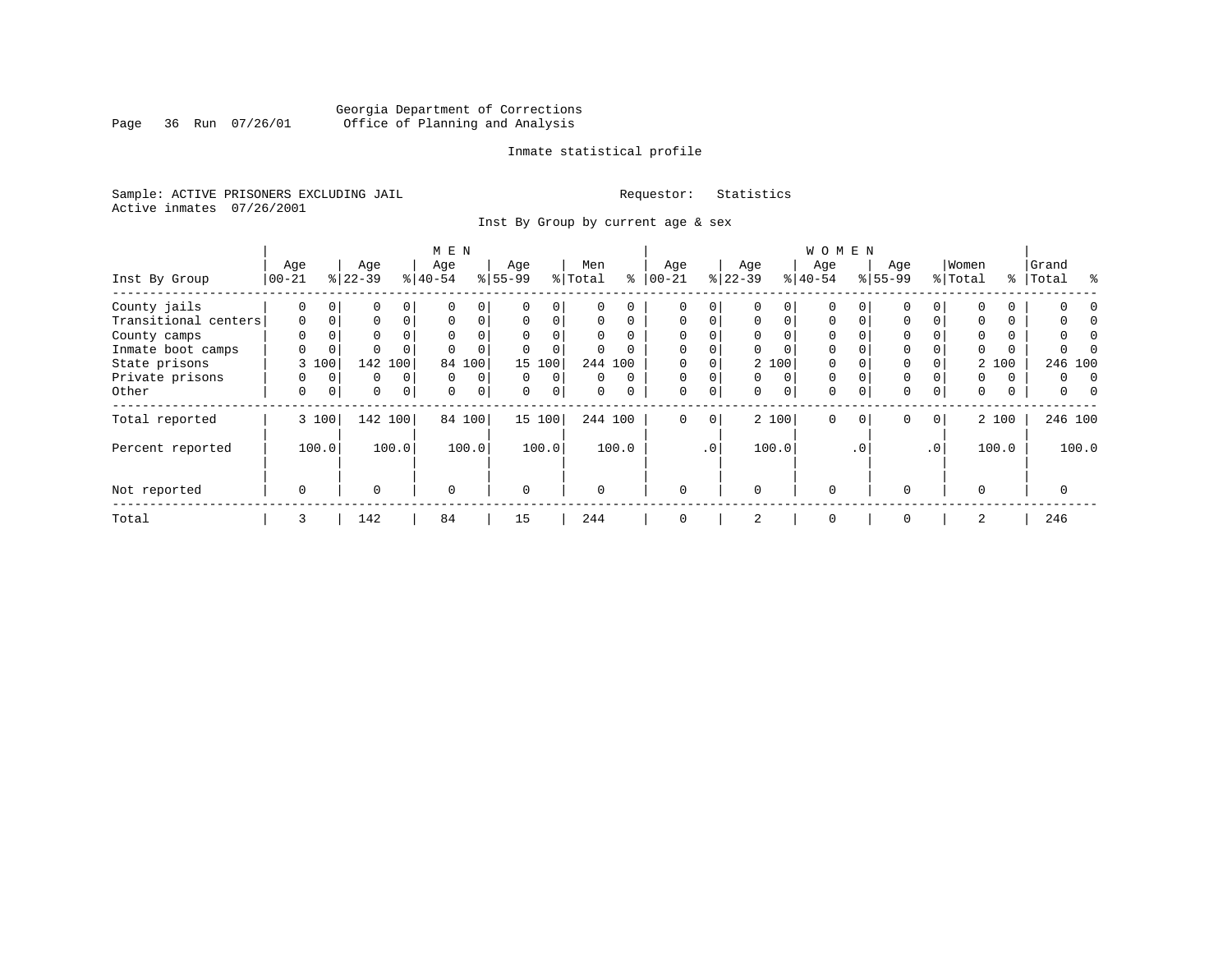### Georgia Department of Corrections Page 37 Run 07/26/01 Office of Planning and Analysis

#### Inmate statistical profile

Sample: ACTIVE PRISONERS EXCLUDING JAIL **Requestor:** Statistics Active inmates 07/26/2001

Institution by current age & sex

|                      |           |              |                |                | M E N          |             |           |          |          |                          |              |           |           |          | WOMEN     |          |           |                  |         |              |           |                |
|----------------------|-----------|--------------|----------------|----------------|----------------|-------------|-----------|----------|----------|--------------------------|--------------|-----------|-----------|----------|-----------|----------|-----------|------------------|---------|--------------|-----------|----------------|
|                      | Age       |              | Age            |                | Age            |             | Age       |          | Men      |                          | Age          |           | Age       |          | Age       |          | Age       |                  | Women   |              | Grand     |                |
| Institution          | $00 - 21$ |              | $ 22-39 $      |                | $ 40-54 $      |             | $8 55-99$ |          | % Total  | ႜ                        | $ 00-21 $    |           | $ 22-39 $ |          | $ 40-54 $ |          | $ 55-99 $ |                  | % Total |              | %   Total | ႜ              |
| Ware Prison          |           | $\Omega$     | 10             |                | 10             | 12          | 2         | 13       | 22       | 9                        |              |           |           | 0        |           |          |           | $\Omega$         |         |              | 22        |                |
| Phillips Prison      |           | 33           | 6              | 4              | $\overline{3}$ | 4           | O         | $\Omega$ | 10       | 4                        |              |           |           | 0        |           | O        |           | $\Omega$         |         | 0            | 10        | 4              |
| Arrendale Prison     |           | 33           | ς              | $\overline{a}$ | $\Omega$       |             |           | 7        | 5        | $\mathfrak{D}$           |              |           |           |          |           |          |           |                  |         |              |           | $\mathfrak{D}$ |
| Georgia State Prison |           | $\Omega$     | 24             | 17             | 12             | 14          |           |          | 37       | 15                       |              |           |           |          |           |          |           |                  |         |              | 37        | 15             |
| Jackson Prison-Diag  |           | 33           |                | 5              | $\Omega$       | U           |           | 7        | 9        | 4                        |              |           |           |          |           |          |           |                  |         |              | a         | 4              |
| Coastal Prison       | ∩         | $\Omega$     |                |                |                |             |           | $\Omega$ | 6        | $\overline{\mathcal{L}}$ |              |           |           |          |           |          |           |                  |         | C.           |           | $\mathfrak{D}$ |
| Augusta Med Prison   |           | 0            |                | 5.             |                | 6           | 4         | 27       | 16       |                          |              |           |           |          |           |          |           |                  |         | 0            | 16        |                |
| Valdosta Prison      | $\Omega$  | $\Omega$     | 25             | 18             | 10             | 12          |           | 13       | 37       | 15                       | <sup>0</sup> |           |           |          |           |          |           |                  |         |              | 37        | 15             |
| Hays Prison          |           | $\Omega$     | 11             | 8              | 9              | 11          |           | 7        | 21       | 9                        |              |           |           | U        |           |          |           | U                |         |              | 21        | 9              |
| Hancock Prison       |           |              | 9              |                |                | 5           | ∩         | O        | 13       | 5                        |              |           |           |          |           |          |           | U                |         |              | 13        | 5              |
| Telfair Prison       |           | <sup>0</sup> | 12             |                | q              | 11          |           |          | 22       | 9                        |              |           |           |          |           |          |           |                  |         |              | 22        | 9              |
| Macon Prison         |           |              | 9              |                | 12             | 14          |           |          | 22       | 9                        |              |           |           |          |           |          |           |                  |         |              | 22        | 9              |
| Smith Prison         |           | $\Omega$     | 12             |                | 8              | 10          |           | 7        | 21       | 9                        |              |           |           | O        |           |          |           | 0                |         |              | 21        | 9              |
| Baldwin Prison       |           |              | $\overline{a}$ |                |                |             | U         | U        |          |                          |              |           |           | $\Omega$ |           |          |           |                  |         | <sup>0</sup> |           |                |
| Metro Womens Prison  |           |              | O              | U              | $\Omega$       | $\mathbf 0$ | $\Omega$  | 0        | $\Omega$ | $\Omega$                 |              |           |           | 50       |           |          |           |                  |         | 50           |           |                |
| Pulaski Womens Pris  | 0         |              | 0              | 0              |                | 0           | $\Omega$  | 0        | $\Omega$ | 0                        | O            |           |           | 50       | $\Omega$  | 0        | 0         | 0                |         | 50           |           | ∩              |
| Total reported       |           | 3 100        | 142 100        |                |                | 84 100      | 15 100    |          | 244 100  |                          | $\Omega$     | $\Omega$  |           | 2 100    | $\Omega$  | $\Omega$ | U         | $\Omega$         |         | 2 100        | 246 100   |                |
| Percent reported     |           | 100.0        |                | 100.0          |                | 100.0       |           | 100.0    |          | 100.0                    |              | $\cdot$ 0 |           | 100.0    |           | . 0      |           | $\overline{0}$ . |         | 100.0        |           | 100.0          |
| Not Reported         | $\Omega$  |              | 0              |                | $\Omega$       |             | $\Omega$  |          | $\Omega$ |                          | ∩            |           | $\Omega$  |          | $\Omega$  |          | U         |                  |         |              |           |                |
| Total                | 3         |              | 142            |                | 84             |             | 15        |          | 244      |                          | ∩            |           | 2         |          | $\Omega$  |          | O         |                  | 2       |              | 246       |                |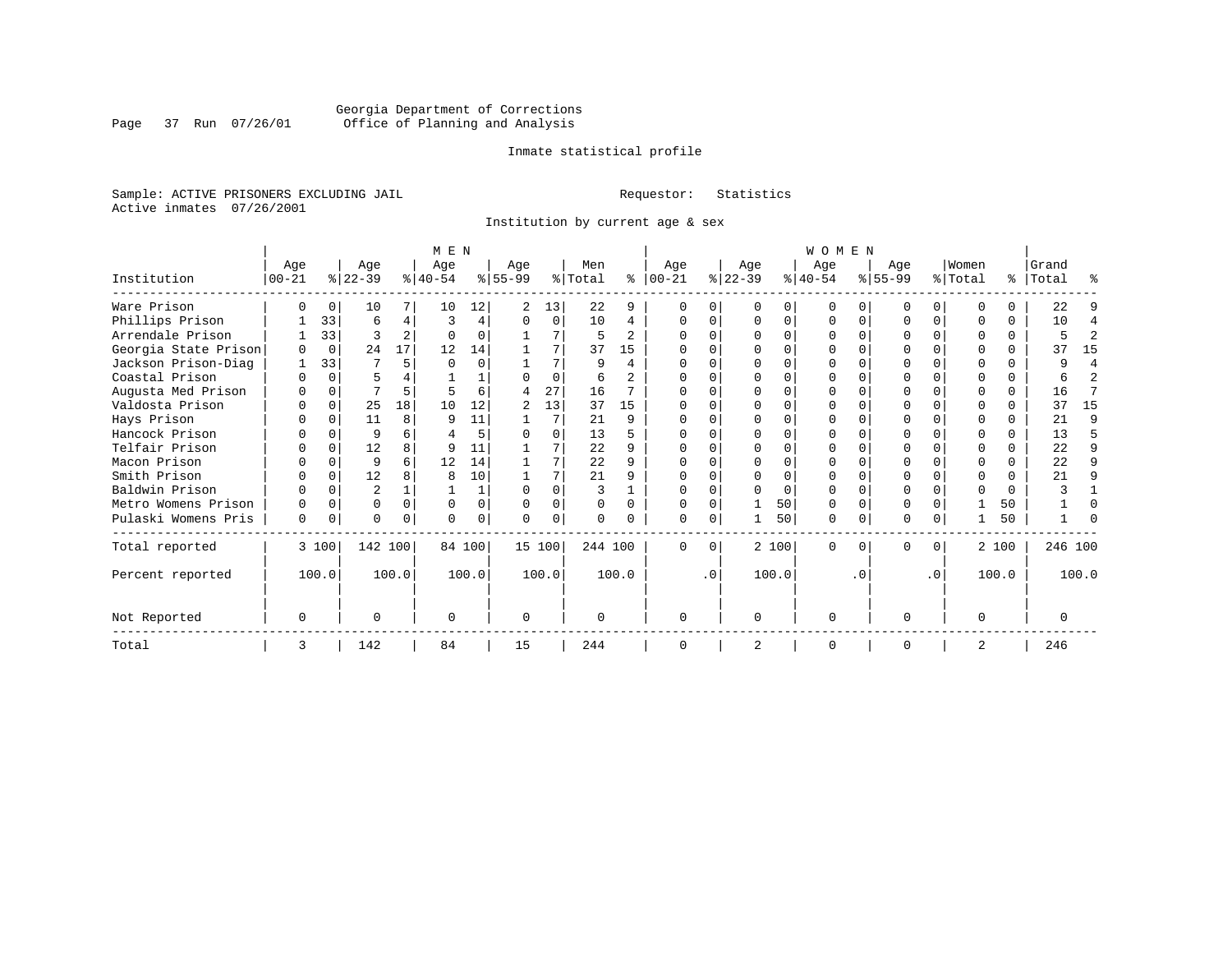#### Georgia Department of Corrections Page 38 Run 07/26/01 Office of Planning and Analysis

#### Inmate statistical profile

Sample: ACTIVE PRISONERS EXCLUDING JAIL **Requestor:** Statistics Active inmates 07/26/2001

Misdemeanors And Felonies by current age & sex

| Crime Type            | Aqe<br>$00 - 21$ | Age<br>$8122 - 39$                  | M E N<br>Age<br>$8140 - 54$        | Age<br>$8155 - 99$          | Men<br>⊱<br>% Total               | Age<br>$00 - 21$ | Age<br>$ 22-39 $                             | <b>WOMEN</b><br>Aqe<br>$8 40-54$ | Age<br>$8155 - 99$ | Women<br>% Total                                                    | Grand<br>%   Total<br>း         |
|-----------------------|------------------|-------------------------------------|------------------------------------|-----------------------------|-----------------------------------|------------------|----------------------------------------------|----------------------------------|--------------------|---------------------------------------------------------------------|---------------------------------|
| MISDEMEANOR<br>FELONY | 0<br>3 100       | $\mathbf{0}$<br>$\Omega$<br>142 100 | 0<br>$\overline{0}$<br>0<br>84 100 | $\mathbf{0}$<br>0<br>15 100 | $\mathbf 0$<br>$\circ$<br>244 100 | 0<br>$\mathbf 0$ | 0<br>$\mathbf{0}$<br>$\overline{0}$<br>2 100 | 0<br>$\mathbf 0$<br>$\mathbf{0}$ | 0<br>0<br> 0 <br>0 | $\mathbf{0}$<br>$\Omega$<br>$\mathbf{0}$<br>$\overline{0}$<br>2 100 | $\Omega$<br>$\Omega$<br>246 100 |
| Total reported        | 3 100            | 142 100                             | 84<br>100                          | 15 100                      | 244 100                           | 0                | 2 100<br>0                                   | 0                                | 0<br>0             | 2 100<br>$\overline{0}$                                             | 246 100                         |
| Percent reported      | 100.0            | 100.0                               | 100.0                              | 100.0                       | 100.0                             |                  | 100.0<br>$\cdot$ 0                           |                                  | $\cdot$ 0          | 100.0<br>.0 <sup>1</sup>                                            | 100.0                           |
| NOT REPORTED          | $\mathbf 0$      | 0                                   | $\mathbf 0$                        | $\mathbf 0$                 | $\mathbf 0$                       | $\mathbf 0$      | 0                                            | $\mathbf 0$                      | 0                  | $\mathbf 0$                                                         | $\mathbf 0$                     |
| Total                 | 3                | 142                                 | 84                                 | 15                          | 244                               | 0                | 2                                            | $\mathbf 0$                      | $\Omega$           | 2                                                                   | 246                             |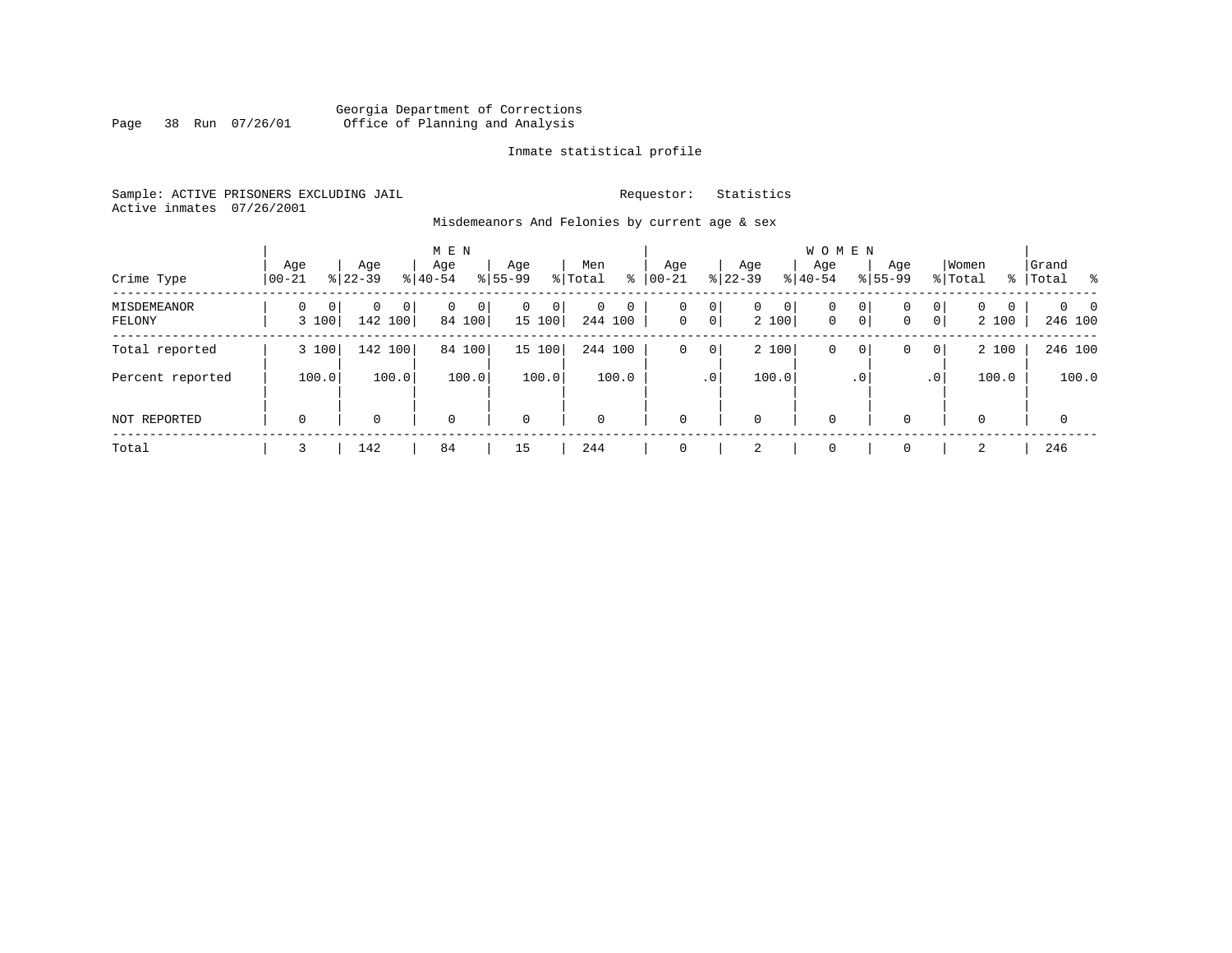### Georgia Department of Corrections Page 39 Run 07/26/01 Office of Planning and Analysis

#### Inmate statistical profile

Sample: ACTIVE PRISONERS EXCLUDING JAIL **Requestor:** Statistics Active inmates 07/26/2001

Crimes By Group by current age & sex

|                      |            |             |          |              | M E N       |          |           |             |          |          |             |           |             |          | W O M E N   |          |           |           |             |          |              |             |
|----------------------|------------|-------------|----------|--------------|-------------|----------|-----------|-------------|----------|----------|-------------|-----------|-------------|----------|-------------|----------|-----------|-----------|-------------|----------|--------------|-------------|
|                      | Age        |             | Age      |              | Age         |          | Age       |             | Men      |          | Age         |           | Age         |          | Age         |          | Age       |           | Women       |          | Grand        |             |
| Crimes By Group      | $ 00 - 21$ |             | $ 22-39$ |              | $ 40-54$    |          | $8 55-99$ |             | % Total  | ႜ        | $ 00-21$    |           | $ 22-39$    |          | $ 40-54$    |          | $8 55-99$ |           | % Total     | ႜ        | Total        | 읏           |
| HOMICIDE             |            | 3 100       | 98       | 69           | 32          | 38       | 9         | 60          | 142      | 58       | 0           | 0         |             | 2 100    | 0           | 0        | $\Omega$  | 0         |             | 2 100    | 144          | 59          |
| ABORTION             | U          | 0           | $\Omega$ | $\mathbf 0$  | $\mathbf 0$ | 0        | $\Omega$  | $\mathbf 0$ | 0        | 0        | $\mathbf 0$ | 0         | 0           | 0        | 0           | 0        | $\Omega$  | 0         | $\Omega$    | 0        | $\Omega$     | $\mathbf 0$ |
| BODILY INJRY&REL OFF | 0          | $\mathbf 0$ | 9        | 6            | 16          | 19       | 2         | 13          | 27       | 11       | 0           | 0         | 0           | 0        | 0           | 0        | $\Omega$  | 0         | O           | 0        | 27           | 11          |
| ARSON & REL OFF      | O          | $\Omega$    | $\Omega$ | 0            | $\Omega$    | $\Omega$ |           | $\Omega$    | $\Omega$ | $\Omega$ | $\Omega$    | $\Omega$  | 0           | $\Omega$ | $\Omega$    | $\Omega$ | $\Omega$  | $\Omega$  | O           | 0        | $\Omega$     | $\Omega$    |
| DAMAGE OF PROPERTY   | U          | $\Omega$    | $\Omega$ | 0            | $\Omega$    | 0        | O         | $\Omega$    | 0        | 0        | $\Omega$    | 0         | $\Omega$    | 0        | $\Omega$    | $\Omega$ | $\Omega$  | $\Omega$  | C           | 0        | O            | $\Omega$    |
| BURGLARY & REL OFF   |            | $\Omega$    | $\Omega$ | $\Omega$     | 1           | 1        |           | $\Omega$    | 1        | 0        | $\Omega$    | $\Omega$  | 0           | $\Omega$ | 0           | $\Omega$ | $\Omega$  | $\Omega$  | O           | $\Omega$ |              | $\Omega$    |
| FORGERY & REL OFF    |            | $\Omega$    | $\Omega$ | $\Omega$     | n           | 0        |           | $\Omega$    | 0        | $\Omega$ | O           | $\Omega$  | 0           | $\Omega$ | 0           | $\Omega$ | $\Omega$  | $\Omega$  | C           | 0        | 0            | $\bigcap$   |
| THEFT                |            | 0           | $\Omega$ | $\Omega$     | $\Omega$    | $\Omega$ |           | $\Omega$    | 0        | $\Omega$ | $\Omega$    | $\Omega$  | U           | O        | U           | 0        | $\Omega$  | $\Omega$  | O           | 0        | <sup>0</sup> | $\Omega$    |
| <b>ROBBERY</b>       | U          | 0           | 15       | 11           | 18          | 21       | 3         | 20          | 36       | 15       | $\Omega$    | $\Omega$  | 0           | O        | 0           | 0        | $\Omega$  | $\Omega$  | C           | 0        | 36           | 15          |
| SEXUAL OFFENSES      | U          | $\Omega$    | 14       | 10           | 15          | 18       |           | 7           | 30       | 12       | $\Omega$    | 0         | U           | O        | $\Omega$    | $\Omega$ | $\Omega$  | $\Omega$  | C           | U        | 30           | 12          |
| OBSCENITY CRIMES     | n          | $\Omega$    | $\Omega$ | 0            | $\Omega$    | 0        | $\Omega$  | 0           | 0        | 0        | $\Omega$    | 0         | U           | O        | 0           | 0        | $\Omega$  | $\Omega$  | C           | 0        | U            | $\mathbf 0$ |
| TREASON & REL OFF    |            | 0           | $\Omega$ | 0            | 0           | 0        | $\Omega$  | 0           | 0        | 0        | $\Omega$    | 0         | 0           | 0        | 0           | 0        | $\Omega$  | 0         | O           | 0        | O            | $\mathbf 0$ |
| CRIMES INVOLVNG GOVT |            | $\Omega$    | $\Omega$ | $\Omega$     | $\Omega$    | 0        |           | 0           | 0        | $\Omega$ | $\Omega$    | $\Omega$  | $\Omega$    | $\Omega$ | 0           | $\Omega$ | $\Omega$  | $\Omega$  | $\Omega$    | 0        | U            | $\Omega$    |
| FALSIFICATIONS       | O          | $\Omega$    | $\Omega$ | $\Omega$     | $\Omega$    | 0        | ∩         | 0           | 0        | 0        | $\Omega$    | 0         | 0           | $\Omega$ | 0           | 0        | $\Omega$  | $\Omega$  | O           | 0        | U            | $\mathbf 0$ |
| OBSTRUCT LAW ENFORCE | U          | $\Omega$    | $\Omega$ | 0            | 0           | 0        |           | 0           | 0        | 0        | $\Omega$    | 0         | 0           | $\Omega$ | 0           | 0        | $\Omega$  | 0         | C           | 0        |              | $\mathbf 0$ |
| DISORDERLY CONDUCT   | O          | $\Omega$    | $\Omega$ | <sup>0</sup> | n           | 0        |           | $\Omega$    | 0        | O        | $\Omega$    | $\Omega$  | U           | $\Omega$ | $\Omega$    | $\Omega$ | $\Omega$  | $\Omega$  | C           | 0        |              | $\cap$      |
| GAMBLING & REL OFF   | U          | $\Omega$    | O        | 0            | n           | 0        | $\Omega$  | $\Omega$    | 0        | 0        | $\Omega$    | $\Omega$  | U           | $\Omega$ | U           | O        | $\Omega$  | $\Omega$  | O           | 0        |              | $\Omega$    |
| CRUELTY TO CHILDREN  | 0          | 0           | $\Omega$ | $\Omega$     | $\Omega$    | 0        |           | $\mathbf 0$ | 0        | 0        | $\Omega$    | $\Omega$  | 0           | 0        | 0           | 0        | $\Omega$  | $\Omega$  | C           | 0        |              | $\Omega$    |
| CRIMES WITH GUNS     | Ω          | $\Omega$    | $\Omega$ | 0            | n           | 0        |           | $\Omega$    | 0        | $\Omega$ | $\Omega$    | $\Omega$  | U           | O        | U           | $\Omega$ | $\Omega$  | $\Omega$  | C           | $\Omega$ |              | $\Omega$    |
| INVASION PRIVACY     | U          | 0           | ∩        | 0            | n           | 0        |           | 0           | 0        | 0        | $\Omega$    | $\Omega$  | $\Omega$    | 0        | 0           | 0        | $\Omega$  | $\Omega$  | O           | 0        |              | $\Omega$    |
| RACKETEERING         |            | $\Omega$    | ∩        | <sup>0</sup> | n           | 0        |           | 0           | 0        | 0        | $\Omega$    | 0         | O           | $\Omega$ | 0           | $\Omega$ | $\Omega$  | $\Omega$  | O           | 0        |              | $\cap$      |
| DRUG ABUSE OFFENSES  | U          | $\Omega$    | 5        | 4            |             | 2        |           | $\Omega$    |          | 3        | $\Omega$    | $\Omega$  | $\Omega$    | $\Omega$ | 0           | $\Omega$ | $\Omega$  | $\Omega$  | $\Omega$    | 0        |              | 3           |
| DRUG TRAFFICKING     | Ω          | $\Omega$    | 1        | 1            | $\Omega$    | 0        | $\Omega$  | 0           | 1        | 0        | $\Omega$    | $\Omega$  | 0           | 0        | 0           | $\Omega$ | $\Omega$  | $\Omega$  | O           | 0        |              | $\Omega$    |
| AUTO CRIMES          |            | $\Omega$    | $\Omega$ | 0            | $\Omega$    | 0        |           | 0           | $\Omega$ | 0        | 0           | 0         | 0           | 0        | 0           | 0        | $\Omega$  | 0         | O           | 0        |              | $\mathbf 0$ |
| REVENUE & CONTRABAND | 0          | $\Omega$    | $\Omega$ | $\Omega$     | 0           | 0        | $\Omega$  | 0           | 0        | $\Omega$ | $\Omega$    | 0         | 0           | 0        | 0           | $\Omega$ | $\Omega$  | 0         | O           | 0        | U            | $\Omega$    |
| CRIMES OF OTH STATES | 0          | $\Omega$    | $\Omega$ | $\Omega$     | $\Omega$    | 0        | $\Omega$  | $\Omega$    | 0        | 0        | $\Omega$    | $\Omega$  | $\Omega$    | $\Omega$ | 0           | $\Omega$ | $\Omega$  | $\Omega$  | $\Omega$    | 0        | U            | $\Omega$    |
| MISC. FELONIES       | 0          | $\Omega$    | $\Omega$ | 0            | 0           | 0        |           | 0           | 0        | 0        | $\Omega$    | 0         | 0           | $\Omega$ | 0           | $\Omega$ | $\Omega$  | $\Omega$  | O           | 0        |              | $\bigcap$   |
| MISDEMEANORS         | 0          | 0           | $\Omega$ | 0            | $\Omega$    | 0        | $\Omega$  | 0           | 0        | O        | 0           | 0         | U           | 0        | $\Omega$    | 0        | $\Omega$  | 0         | C           | 0        | Λ            |             |
| Total reported       |            | 3 100       | 142 100  |              |             | 84 100   | 15 100    |             | 244 100  |          | 0           | 0         |             | 2 100    | $\mathbf 0$ | 0        | 0         | 0         |             | 2 100    | 246 100      |             |
| Percent reported     |            | 100.0       |          | 100.0        |             | 100.0    |           | 100.0       |          | 100.0    |             | $\cdot$ 0 |             | 100.0    |             | . 0      |           | $\cdot$ 0 |             | 100.0    |              | 100.0       |
| NOT REPORTED         | 0          |             | 0        |              | 0           |          | 0         |             | 0        |          | 0           |           | $\mathbf 0$ |          | $\mathbf 0$ |          | 0         |           | $\mathbf 0$ |          | 0            |             |
| Total                | 3          |             | 142      |              | 84          |          | 15        |             | 244      |          | $\mathbf 0$ |           | 2           |          | $\mathbf 0$ |          | 0         |           | 2           |          | 246          |             |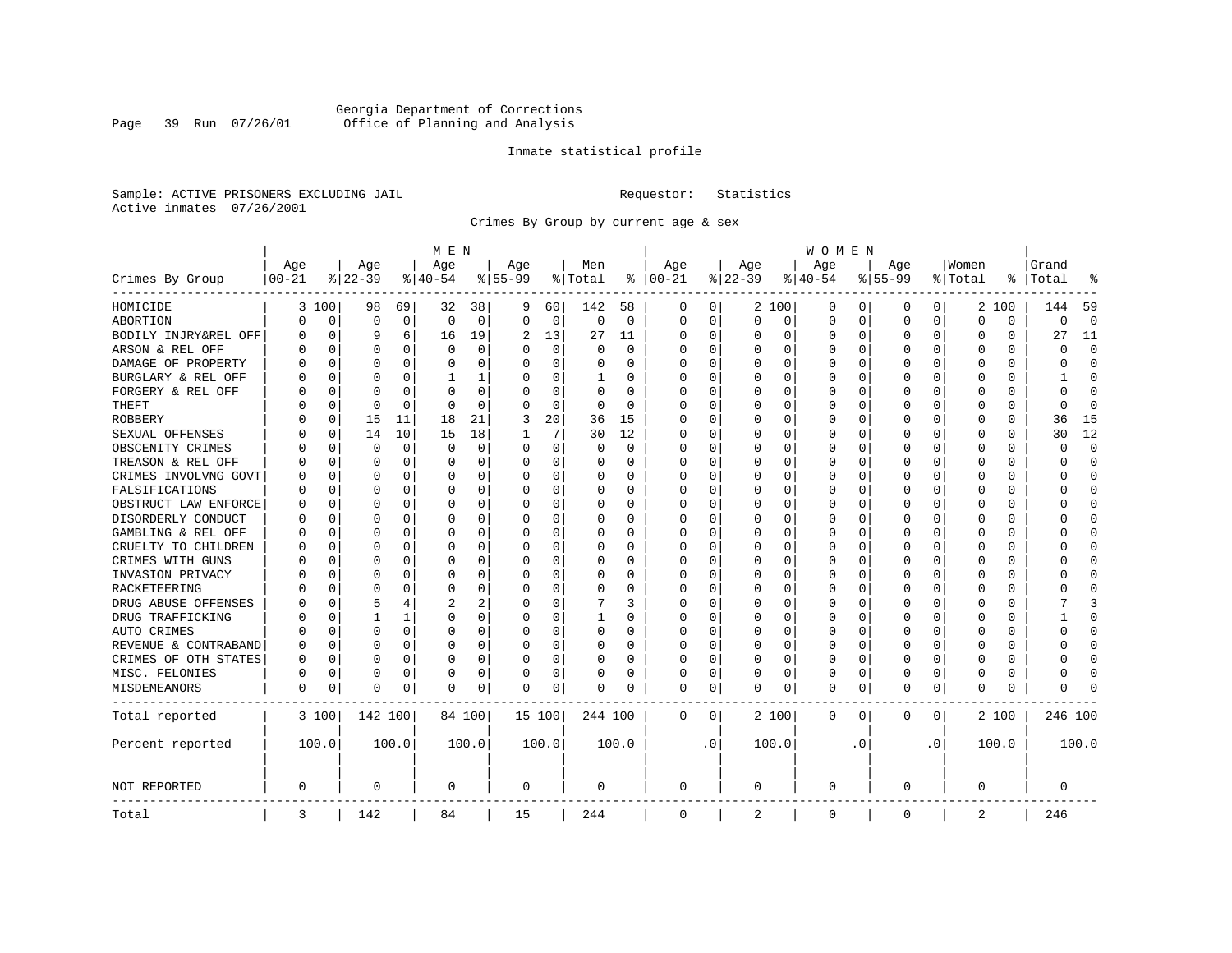Georgia Department of Corrections Page 40 Run 07/26/01 Office of Planning and Analysis

# Inmate statistical profile

| Sample: ACTIVE PRISONERS EXCLUDING JAIL<br>Active inmates<br>07/26/2001 |             |                |                |              |                                |                |              |                 |                |                | Requestor:                                |                | Statistics  |                |                              |              |                |                |                  |             |                    |                |
|-------------------------------------------------------------------------|-------------|----------------|----------------|--------------|--------------------------------|----------------|--------------|-----------------|----------------|----------------|-------------------------------------------|----------------|-------------|----------------|------------------------------|--------------|----------------|----------------|------------------|-------------|--------------------|----------------|
|                                                                         |             |                |                |              |                                |                |              |                 |                |                | Most Serious Offense by current age & sex |                |             |                |                              |              |                |                |                  |             |                    |                |
|                                                                         |             |                |                |              | M E N                          |                |              |                 |                |                |                                           |                |             |                | <b>WOMEN</b>                 |              |                |                |                  |             |                    |                |
| Most Serious Offense 00-21                                              | Aqe         |                | Age<br>% 22-39 |              | Age<br>% 40-54 % 55-99 % Total |                | Age          |                 | Men            |                | Aqe<br>%   00-21 %   22-39                |                | Age         |                | Age<br>$\frac{1}{6}$   40-54 |              | Age<br>% 55-99 |                | Women<br>% Total |             | Grand<br>% Total % |                |
| Misdemeanors                                                            |             |                |                |              |                                |                |              |                 |                |                |                                           |                |             |                |                              |              |                |                |                  |             |                    |                |
| FELONIES                                                                |             |                |                |              |                                |                |              |                 |                |                |                                           |                |             |                |                              |              |                |                |                  |             |                    |                |
| <b>MURDER</b>                                                           |             | 3 100          | 98             | 69           | 32                             | 38             | 9            | 60              | 142            | 58             | $\Omega$                                  | 0              |             | 2 100          | $\Omega$                     | $\Omega$     | $\Omega$       | $\Omega$       |                  | 2 100       | 144 59             |                |
| KIDNAPPING                                                              | 0           | $\mathsf{O}$   | 9              | 6            | 16                             | 19             | 2            | 13              | 27             | 11             | $\mathbf 0$                               | 0 <sup>1</sup> | $\Omega$    | 0              | 0                            | $\mathsf{O}$ | 0              | 0              | $\Omega$         | $\mathbf 0$ | 27                 | 11             |
| <b>BURGLARY</b>                                                         | 0           | $\overline{0}$ | $\Omega$       | $\Omega$     | 1                              | $\mathbf{1}$   | 0            | $\mathbf 0$     | 1              | $\mathbf 0$    | $\mathbf 0$                               | $\mathbf{0}$   | $\mathbf 0$ | $\overline{0}$ | $\mathbf 0$                  | $\mathbf 0$  | $\mathbf 0$    | 0 <sup>1</sup> | $\Omega$         | $\Omega$    | $1 \quad$          | $\overline{0}$ |
| ARMED ROBBERY                                                           | 0           | $\mathbf 0$    | 15             | 11           | 18                             | 21             | 3            | 20              | 36             | 15             | $\Omega$                                  | $\Omega$       | $\Omega$    | $\Omega$       | $\Omega$                     | $\Omega$     | $\mathbf 0$    | $\Omega$       | $\Omega$         | 0           | 36                 | 15             |
| <b>RAPE</b>                                                             | $\Omega$    | $\Omega$       | 10             | 7            | 14                             | 17             | $\mathbf{1}$ | $7\overline{ }$ | 25             | 10             | $\mathbf 0$                               | $\mathbf 0$    | $\Omega$    | $\Omega$       | $\mathbf 0$                  | $\Omega$     | $\mathbf 0$    | $\Omega$       | $\Omega$         | 0           | 25                 | 10             |
| AGGRAV. CHILD MOLEST                                                    | 0           | $\Omega$       | $\overline{4}$ | 3            | 1                              | $\mathbf 1$    | $\Omega$     | $\mathbf 0$     | 5              | $\overline{2}$ | $\Omega$                                  | $\Omega$       | $\Omega$    | $\Omega$       | $\Omega$                     | $\Omega$     | $\Omega$       |                | $\Omega$         | 0           | 5                  | $\overline{2}$ |
| VIOLATE GA CNTRL SBS                                                    | 0           | 0 <sup>1</sup> | $\mathbf{1}$   | 1            | $\mathbf 0$                    | $\mathbf 0$    | $\mathbf 0$  | 0 <sup>1</sup>  | $\mathbf{1}$   | $\Omega$       | $\mathbf 0$                               | $\overline{0}$ | $\mathbf 0$ | $\overline{0}$ | $\mathbf 0$                  | $\mathbf 0$  | $\mathbf 0$    | $\Omega$       | $\Omega$         | 0           |                    | $\Omega$       |
| SALE/DISTRIBUTION CO                                                    | 0           | $\Omega$       | 3              | 2            | $\mathbf 0$                    | 0 <sup>1</sup> | $\mathbf{0}$ | 0 <sup>1</sup>  | $\mathbf{3}$   | $\mathbf{1}$   | $\mathbf 0$                               | 0 <sup>1</sup> | $\mathbf 0$ | 0 <sup>1</sup> | $\mathbf{0}$                 | $\Omega$     | $\mathbf 0$    | $\Omega$       | $\Omega$         | $\Omega$    | 3                  | $\mathbf{1}$   |
| POSSESSION OF COCAIN                                                    | $\Omega$    | $\Omega$       | $\mathbf{1}$   | 1            | $\overline{2}$                 | 2              | $\Omega$     | $\Omega$        | $\overline{3}$ | $\mathbf{1}$   | $\Omega$                                  | 0 <sup>1</sup> | $\Omega$    | $\Omega$       | $\Omega$                     | $\Omega$     | $\Omega$       | $\Omega$       | $\Omega$         | $\Omega$    | 3                  |                |
| ATT/CONSPRCY COMMT C                                                    | $\mathbf 0$ | $\mathbf 0$    | $\mathbf{1}$   | $\mathbf{1}$ | $\cap$                         | $\mathbf 0$    | $\Omega$     | $\mathbf 0$     | $\mathbf{1}$   | $\Omega$       | $\cap$                                    | 0              | $\cap$      | $\Omega$       | $\Omega$                     | $\Omega$     | $\Omega$       | $\Omega$       | $\cap$           | $\Omega$    |                    | $\Omega$       |
| Total reported                                                          |             | 3 100          | 142 100        |              |                                | 84 100         | 15 100       |                 | 244 100        |                | $\Omega$                                  | $\overline{0}$ |             | 2 100          | $\Omega$                     | $\Omega$     | $\Omega$       | $\Omega$       |                  | 2 100       | 246 100            |                |
| Percent reported                                                        |             | 100.0          |                | 100.0        |                                | 100.0          |              | 100.0           |                | 100.0          |                                           | .0             |             | 100.0          |                              | $\cdot$ 0    |                | $\cdot$ 0      |                  | 100.0       |                    | 100.0          |
| NOT REPORTED                                                            | 0           |                | 0              |              | $\Omega$                       |                | $\Omega$     |                 | $\Omega$       |                | $\Omega$                                  |                | $\Omega$    |                | $\Omega$                     |              | <sup>n</sup>   |                | <sup>0</sup>     |             | $\Omega$           |                |
| Total                                                                   | 3           |                | 142            |              | 84                             |                | 15           |                 | 244            |                | 0                                         |                | 2           |                | $\mathbf 0$                  |              | 0              |                | 2                |             | 246                |                |